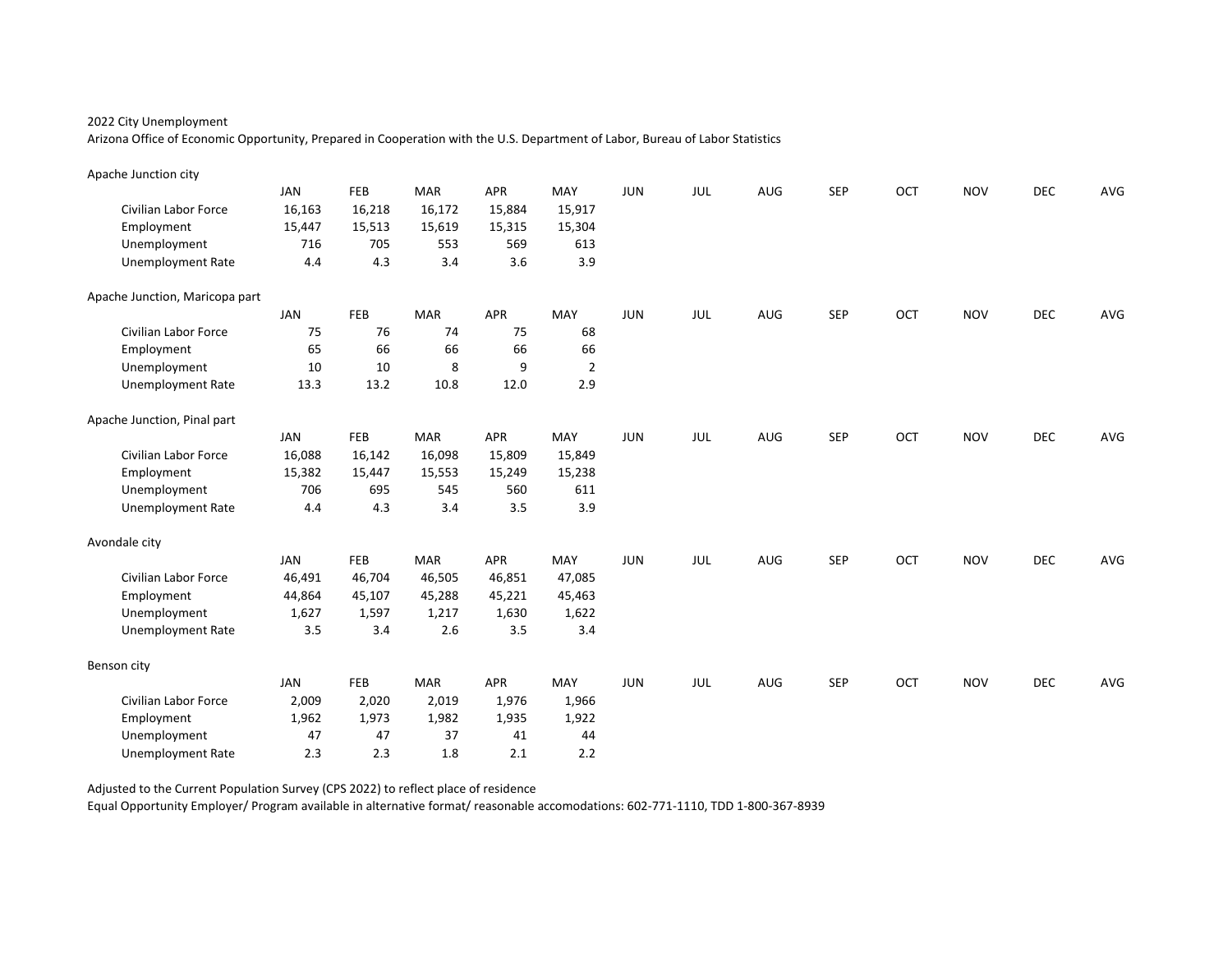Arizona Office of Economic Opportunity, Prepared in Cooperation with the U.S. Department of Labor, Bureau of Labor Statistics

| <b>Bisbee city</b>        |              |              |              |              |              |            |            |     |            |     |            |            |     |
|---------------------------|--------------|--------------|--------------|--------------|--------------|------------|------------|-----|------------|-----|------------|------------|-----|
|                           | <b>JAN</b>   | FEB          | <b>MAR</b>   | <b>APR</b>   | MAY          | <b>JUN</b> | JUL        | AUG | <b>SEP</b> | OCT | <b>NOV</b> | <b>DEC</b> | AVG |
| Civilian Labor Force      | 1,874        | 1,885        | 1,886        | 1,845        | 1,835        |            |            |     |            |     |            |            |     |
| Employment                | 1,843        | 1,854        | 1,862        | 1,818        | 1,806        |            |            |     |            |     |            |            |     |
| Unemployment              | 31           | 31           | 24           | 27           | 29           |            |            |     |            |     |            |            |     |
| <b>Unemployment Rate</b>  | 1.7          | 1.6          | 1.3          | 1.5          | 1.6          |            |            |     |            |     |            |            |     |
| Buckeye town              |              |              |              |              |              |            |            |     |            |     |            |            |     |
|                           | JAN          | FEB          | <b>MAR</b>   | <b>APR</b>   | MAY          | <b>JUN</b> | JUL        | AUG | <b>SEP</b> | OCT | <b>NOV</b> | <b>DEC</b> | AVG |
| Civilian Labor Force      | 35,415       | 35,500       | 35,203       | 35,299       | 35,345       |            |            |     |            |     |            |            |     |
| Employment                | 33,617       | 33,800       | 33,935       | 33,885       | 34,066       |            |            |     |            |     |            |            |     |
| Unemployment              | 1,798        | 1,700        | 1,268        | 1,414        | 1,279        |            |            |     |            |     |            |            |     |
| <b>Unemployment Rate</b>  | 5.1          | 4.8          | 3.6          | 4.0          | 3.6          |            |            |     |            |     |            |            |     |
| <b>Bullhead City city</b> |              |              |              |              |              |            |            |     |            |     |            |            |     |
|                           | JAN          | FEB          | <b>MAR</b>   | <b>APR</b>   | MAY          | <b>JUN</b> | <b>JUL</b> | AUG | <b>SEP</b> | OCT | <b>NOV</b> | DEC        | AVG |
| Civilian Labor Force      | 17,600       | 17,859       | 17,590       | 17,672       | 17,569       |            |            |     |            |     |            |            |     |
| Employment                | 16,638       | 16,866       | 16,871       | 16,878       | 16,910       |            |            |     |            |     |            |            |     |
| Unemployment              | 962          | 993          | 719          | 794          | 659          |            |            |     |            |     |            |            |     |
| <b>Unemployment Rate</b>  | 5.5          | 5.6          | 4.1          | 4.5          | 3.8          |            |            |     |            |     |            |            |     |
| Camp Verde town           |              |              |              |              |              |            |            |     |            |     |            |            |     |
|                           | JAN          | FEB          | <b>MAR</b>   | <b>APR</b>   | MAY          | <b>JUN</b> | JUL        | AUG | <b>SEP</b> | OCT | <b>NOV</b> | <b>DEC</b> | AVG |
| Civilian Labor Force      | 4,755        | 4,790        | 4,773        | 4,759        | 4,803        |            |            |     |            |     |            |            |     |
| Employment                | 4,568        | 4,600        | 4,627        | 4,593        | 4,623        |            |            |     |            |     |            |            |     |
| Unemployment              | 187          | 190          | 146          | 166          | 180          |            |            |     |            |     |            |            |     |
| <b>Unemployment Rate</b>  | 3.9          | 4.0          | 3.1          | 3.5          | 3.7          |            |            |     |            |     |            |            |     |
| Carefree town             |              |              |              |              |              |            |            |     |            |     |            |            |     |
|                           | <b>JAN</b>   | FEB          | <b>MAR</b>   | APR          | MAY          | <b>JUN</b> | JUL        | AUG | <b>SEP</b> | OCT | <b>NOV</b> | <b>DEC</b> | AVG |
| Civilian Labor Force      | 1,371        | 1,379        | 1,384        | 1,382        | 1,389        |            |            |     |            |     |            |            |     |
| Employment                | 1,370        | 1,378        | 1,383        | 1,381        | 1,388        |            |            |     |            |     |            |            |     |
| Unemployment              | $\mathbf{1}$ | $\mathbf{1}$ | $\mathbf{1}$ | $\mathbf{1}$ | $\mathbf{1}$ |            |            |     |            |     |            |            |     |
| <b>Unemployment Rate</b>  | 0.1          | 0.1          | 0.1          | 0.1          | 0.1          |            |            |     |            |     |            |            |     |

Adjusted to the Current Population Survey (CPS 2022) to reflect place of residence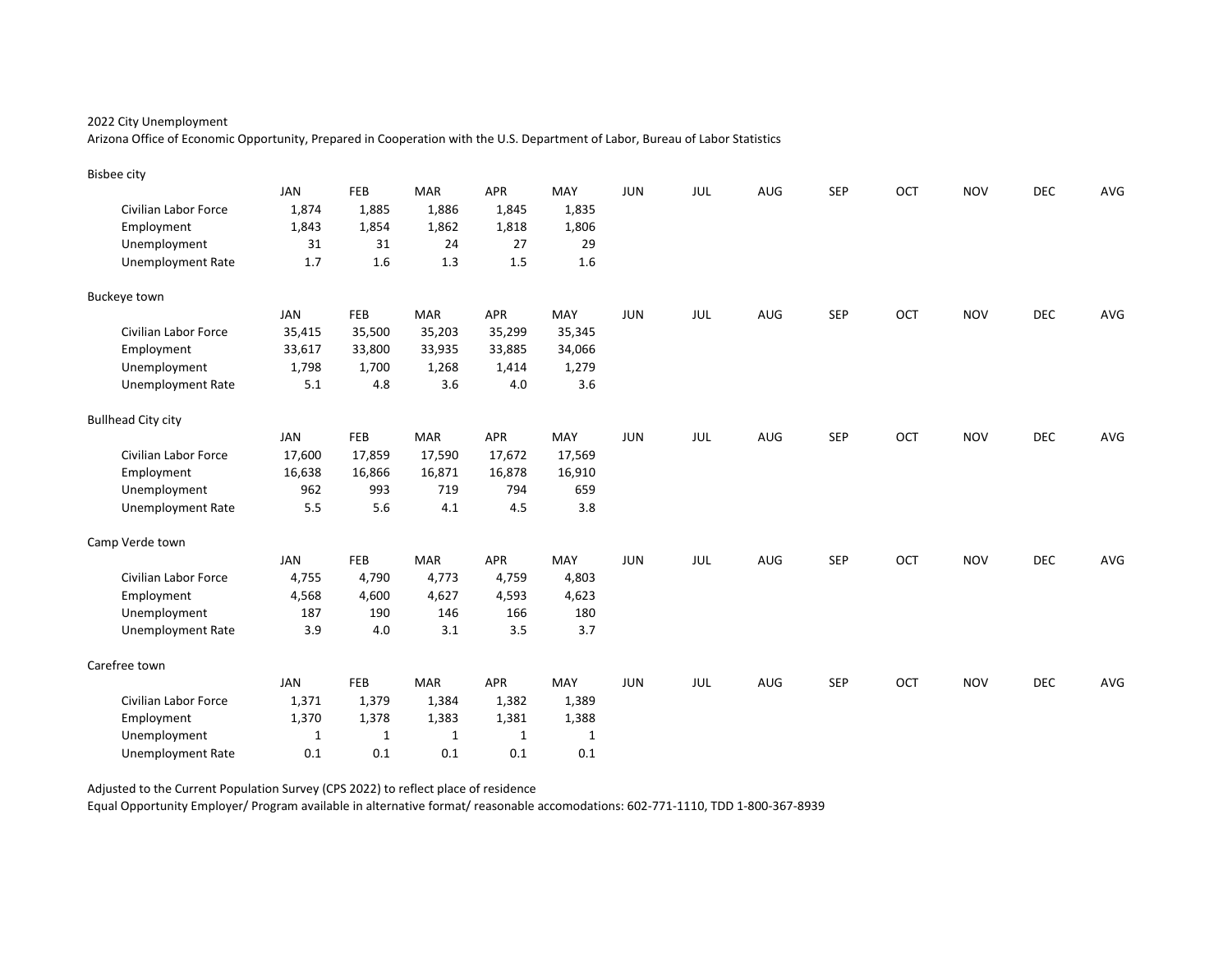Arizona Office of Economic Opportunity, Prepared in Cooperation with the U.S. Department of Labor, Bureau of Labor Statistics

| Casa Grande city            |            |         |            |                |         |            |     |     |            |     |            |            |     |
|-----------------------------|------------|---------|------------|----------------|---------|------------|-----|-----|------------|-----|------------|------------|-----|
|                             | <b>JAN</b> | FEB     | <b>MAR</b> | <b>APR</b>     | MAY     | JUN        | JUL | AUG | <b>SEP</b> | OCT | <b>NOV</b> | <b>DEC</b> | AVG |
| Civilian Labor Force        | 27,014     | 27,123  | 27,116     | 26,718         | 26,815  |            |     |     |            |     |            |            |     |
| Employment                  | 26,092     | 26,201  | 26,381     | 25,866         | 25,847  |            |     |     |            |     |            |            |     |
| Unemployment                | 922        | 922     | 735        | 852            | 968     |            |     |     |            |     |            |            |     |
| <b>Unemployment Rate</b>    | 3.4        | 3.4     | 2.7        | 3.2            | 3.6     |            |     |     |            |     |            |            |     |
| Cave Creek town             |            |         |            |                |         |            |     |     |            |     |            |            |     |
|                             | <b>JAN</b> | FEB     | <b>MAR</b> | APR            | MAY     | JUN        | JUL | AUG | <b>SEP</b> | OCT | <b>NOV</b> | <b>DEC</b> | AVG |
| Civilian Labor Force        | 3,550      | 3,568   | 3,568      | 3,567          | 3,591   |            |     |     |            |     |            |            |     |
| Employment                  | 3,487      | 3,506   | 3,520      | 3,514          | 3,533   |            |     |     |            |     |            |            |     |
| Unemployment                | 63         | 62      | 48         | 53             | 58      |            |     |     |            |     |            |            |     |
| <b>Unemployment Rate</b>    | 1.8        | 1.7     | 1.3        | 1.5            | 1.6     |            |     |     |            |     |            |            |     |
| Chandler city               |            |         |            |                |         |            |     |     |            |     |            |            |     |
|                             | <b>JAN</b> | FEB     | <b>MAR</b> | <b>APR</b>     | MAY     | <b>JUN</b> | JUL | AUG | <b>SEP</b> | OCT | <b>NOV</b> | <b>DEC</b> | AVG |
| <b>Civilian Labor Force</b> | 153,947    | 154,765 | 154,567    | 154,726        | 155,798 |            |     |     |            |     |            |            |     |
| Employment                  | 149,857    | 150,670 | 151,273    | 151,050        | 151,859 |            |     |     |            |     |            |            |     |
| Unemployment                | 4,090      | 4,095   | 3,294      | 3,676          | 3,939   |            |     |     |            |     |            |            |     |
| <b>Unemployment Rate</b>    | 2.7        | 2.6     | 2.1        | 2.4            | 2.5     |            |     |     |            |     |            |            |     |
| Chino Valley town           |            |         |            |                |         |            |     |     |            |     |            |            |     |
|                             | <b>JAN</b> | FEB     | <b>MAR</b> | <b>APR</b>     | MAY     | <b>JUN</b> | JUL | AUG | <b>SEP</b> | OCT | <b>NOV</b> | <b>DEC</b> | AVG |
| Civilian Labor Force        | 5,593      | 5,633   | 5,636      | 5,609          | 5,655   |            |     |     |            |     |            |            |     |
| Employment                  | 5,470      | 5,508   | 5,540      | 5,500          | 5,536   |            |     |     |            |     |            |            |     |
| Unemployment                | 123        | 125     | 96         | 109            | 119     |            |     |     |            |     |            |            |     |
| <b>Unemployment Rate</b>    | 2.2        | 2.2     | 1.7        | 1.9            | 2.1     |            |     |     |            |     |            |            |     |
| Clarkdale town              |            |         |            |                |         |            |     |     |            |     |            |            |     |
|                             | <b>JAN</b> | FEB     | <b>MAR</b> | <b>APR</b>     | MAY     | <b>JUN</b> | JUL | AUG | <b>SEP</b> | OCT | <b>NOV</b> | <b>DEC</b> | AVG |
| Civilian Labor Force        | 2,100      | 2,114   | 2,125      | 2,110          | 2,125   |            |     |     |            |     |            |            |     |
| Employment                  | 2,092      | 2,106   | 2,119      | 2,103          | 2,117   |            |     |     |            |     |            |            |     |
| Unemployment                | 8          | 8       | 6          | $\overline{7}$ | 8       |            |     |     |            |     |            |            |     |
| <b>Unemployment Rate</b>    | 0.4        | 0.4     | 0.3        | 0.3            | 0.4     |            |     |     |            |     |            |            |     |

Adjusted to the Current Population Survey (CPS 2022) to reflect place of residence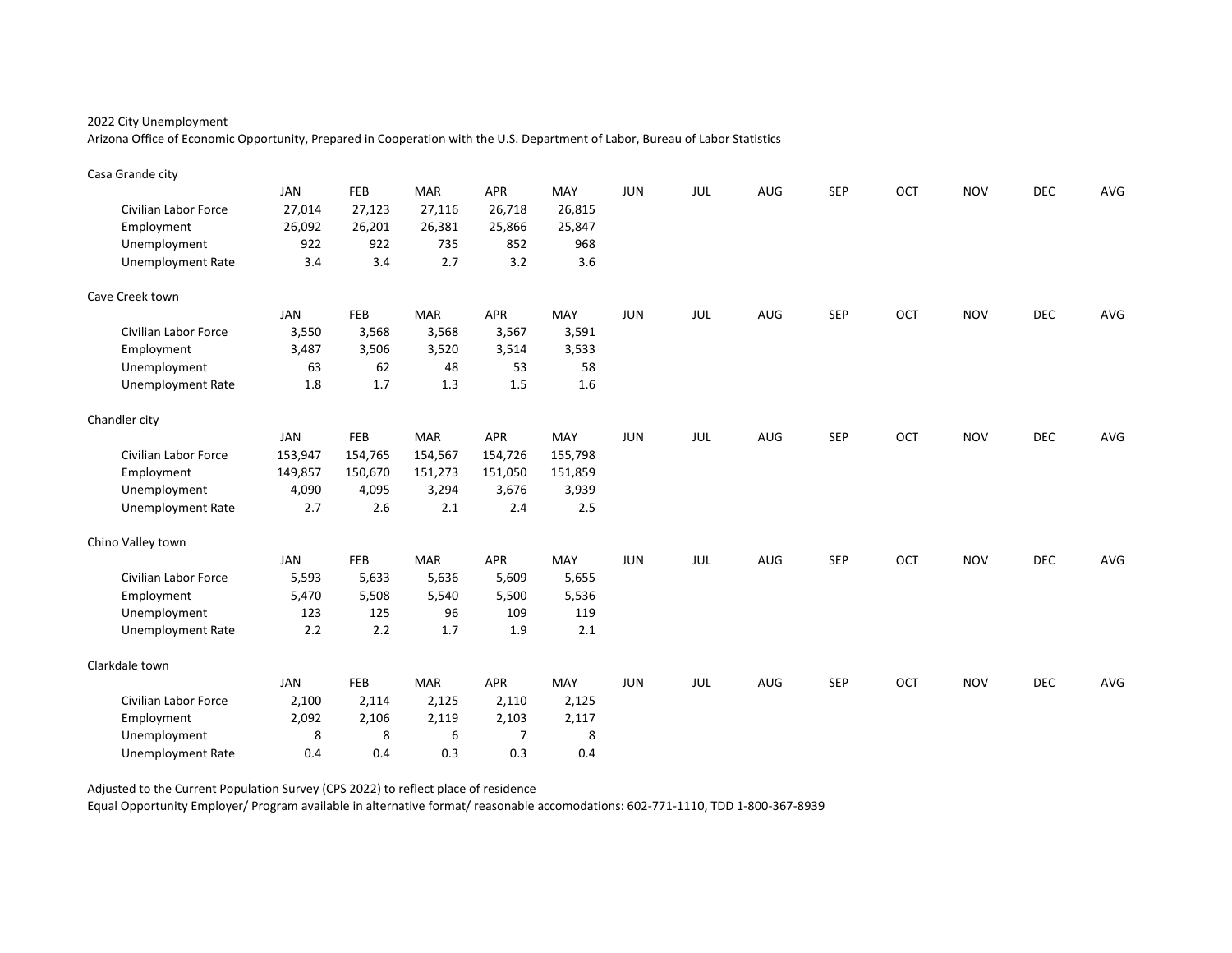Arizona Office of Economic Opportunity, Prepared in Cooperation with the U.S. Department of Labor, Bureau of Labor Statistics

| Clifton town                |            |            |            |       |         |            |            |     |            |     |            |            |     |
|-----------------------------|------------|------------|------------|-------|---------|------------|------------|-----|------------|-----|------------|------------|-----|
|                             | <b>JAN</b> | FEB        | <b>MAR</b> | APR   | MAY     | <b>JUN</b> | JUL        | AUG | <b>SEP</b> | OCT | <b>NOV</b> | <b>DEC</b> | AVG |
| <b>Civilian Labor Force</b> | 1,855      | 1,851      | 1,867      | 1,848 | 1,850   |            |            |     |            |     |            |            |     |
| Employment                  | 1,835      | 1,831      | 1,852      | 1,831 | 1,832   |            |            |     |            |     |            |            |     |
| Unemployment                | 20         | 20         | 15         | 17    | 18      |            |            |     |            |     |            |            |     |
| <b>Unemployment Rate</b>    | 1.1        | 1.1        | 0.8        | 0.9   | $1.0\,$ |            |            |     |            |     |            |            |     |
| Colorado City town          |            |            |            |       |         |            |            |     |            |     |            |            |     |
|                             | <b>JAN</b> | <b>FEB</b> | <b>MAR</b> | APR   | MAY     | <b>JUN</b> | JUL        | AUG | <b>SEP</b> | OCT | <b>NOV</b> | <b>DEC</b> | AVG |
| <b>Civilian Labor Force</b> | 1,480      | 1,500      | 1,471      | 1,484 | 1,491   |            |            |     |            |     |            |            |     |
| Employment                  | 1,342      | 1,360      | 1,361      | 1,361 | 1,364   |            |            |     |            |     |            |            |     |
| Unemployment                | 138        | 140        | 110        | 123   | 127     |            |            |     |            |     |            |            |     |
| <b>Unemployment Rate</b>    | 9.3        | 9.3        | 7.5        | 8.3   | 8.5     |            |            |     |            |     |            |            |     |
| Coolidge city               |            |            |            |       |         |            |            |     |            |     |            |            |     |
|                             | <b>JAN</b> | <b>FEB</b> | <b>MAR</b> | APR   | MAY     | <b>JUN</b> | JUL        | AUG | <b>SEP</b> | OCT | <b>NOV</b> | DEC        | AVG |
| Civilian Labor Force        | 6,058      | 6,082      | 6,033      | 5,961 | 5,984   |            |            |     |            |     |            |            |     |
| Employment                  | 5,662      | 5,685      | 5,724      | 5,613 | 5,608   |            |            |     |            |     |            |            |     |
| Unemployment                | 396        | 397        | 309        | 348   | 376     |            |            |     |            |     |            |            |     |
| <b>Unemployment Rate</b>    | 6.5        | 6.5        | 5.1        | 5.8   | 6.3     |            |            |     |            |     |            |            |     |
| Cottonwood city             |            |            |            |       |         |            |            |     |            |     |            |            |     |
|                             | <b>JAN</b> | <b>FEB</b> | <b>MAR</b> | APR   | MAY     | <b>JUN</b> | <b>JUL</b> | AUG | <b>SEP</b> | OCT | <b>NOV</b> | <b>DEC</b> | AVG |
| Civilian Labor Force        | 6,161      | 6,206      | 6,215      | 6,182 | 6,230   |            |            |     |            |     |            |            |     |
| Employment                  | 6,052      | 6,095      | 6,130      | 6,085 | 6,125   |            |            |     |            |     |            |            |     |
| Unemployment                | 109        | 111        | 85         | 97    | 105     |            |            |     |            |     |            |            |     |
| <b>Unemployment Rate</b>    | 1.8        | 1.8        | 1.4        | 1.6   | 1.7     |            |            |     |            |     |            |            |     |
| Dewey-Humboldt town         |            |            |            |       |         |            |            |     |            |     |            |            |     |
|                             | <b>JAN</b> | FEB        | <b>MAR</b> | APR   | MAY     | <b>JUN</b> | JUL        | AUG | <b>SEP</b> | OCT | <b>NOV</b> | <b>DEC</b> | AVG |
| Civilian Labor Force        | 1,797      | 1,810      | 1,807      | 1,800 | 1,816   |            |            |     |            |     |            |            |     |
| Employment                  | 1,742      | 1,754      | 1,764      | 1,751 | 1,763   |            |            |     |            |     |            |            |     |
| Unemployment                | 55         | 56         | 43         | 49    | 53      |            |            |     |            |     |            |            |     |
| <b>Unemployment Rate</b>    | 3.1        | 3.1        | 2.4        | 2.7   | 2.9     |            |            |     |            |     |            |            |     |

Adjusted to the Current Population Survey (CPS 2022) to reflect place of residence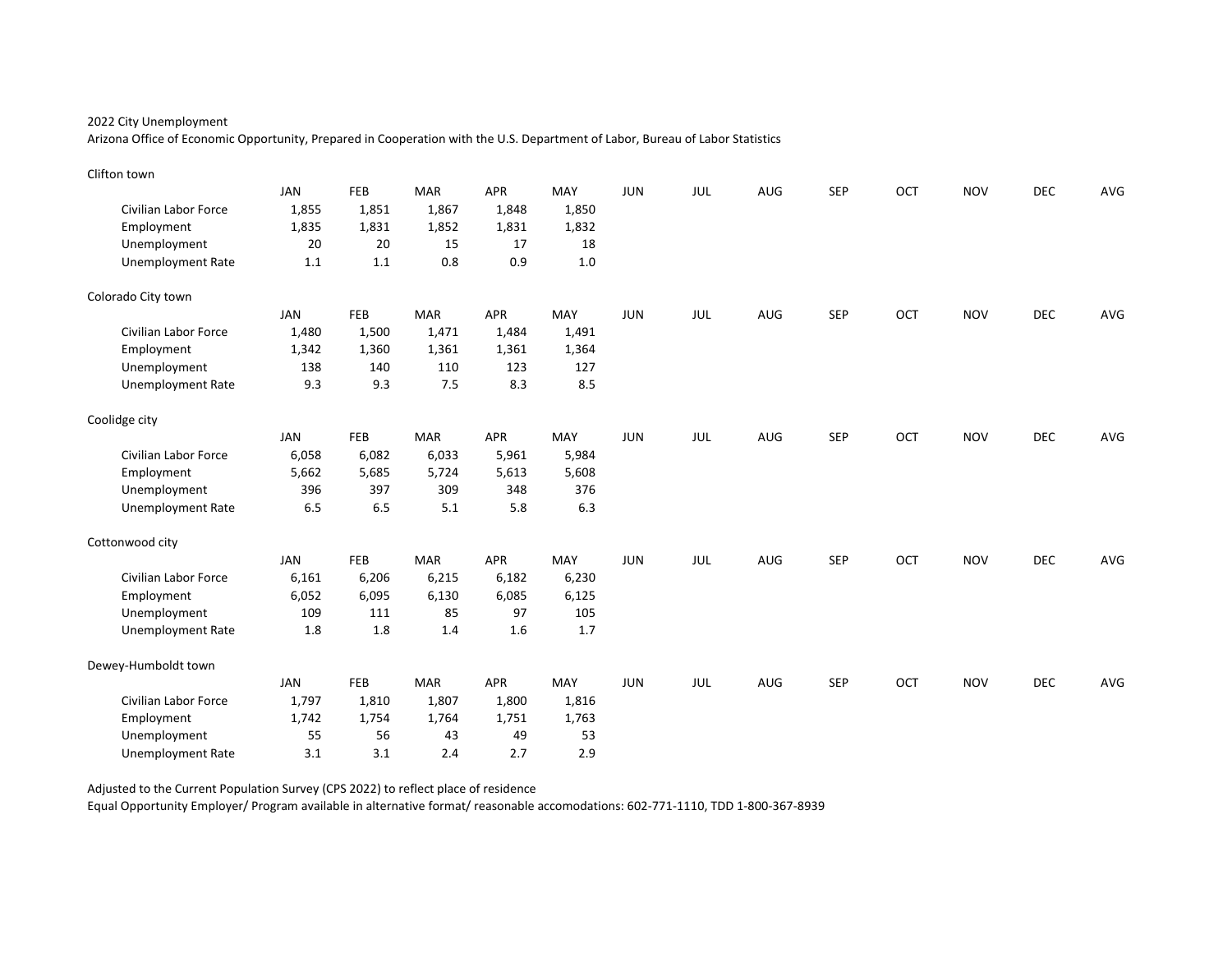Arizona Office of Economic Opportunity, Prepared in Cooperation with the U.S. Department of Labor, Bureau of Labor Statistics

| Douglas city                |            |                |                |        |        |            |            |     |            |     |            |            |     |
|-----------------------------|------------|----------------|----------------|--------|--------|------------|------------|-----|------------|-----|------------|------------|-----|
|                             | <b>JAN</b> | FEB            | <b>MAR</b>     | APR    | MAY    | <b>JUN</b> | JUL        | AUG | <b>SEP</b> | OCT | <b>NOV</b> | <b>DEC</b> | AVG |
| Civilian Labor Force        | 5,096      | 5,121          | 5,055          | 4,981  | 4,977  |            |            |     |            |     |            |            |     |
| Employment                  | 4,705      | 4,733          | 4,753          | 4,640  | 4,611  |            |            |     |            |     |            |            |     |
| Unemployment                | 391        | 388            | 302            | 341    | 366    |            |            |     |            |     |            |            |     |
| <b>Unemployment Rate</b>    | 7.7        | 7.6            | 6.0            | 6.8    | 7.4    |            |            |     |            |     |            |            |     |
| Duncan town                 |            |                |                |        |        |            |            |     |            |     |            |            |     |
|                             | <b>JAN</b> | <b>FEB</b>     | <b>MAR</b>     | APR    | MAY    | <b>JUN</b> | JUL        | AUG | <b>SEP</b> | OCT | <b>NOV</b> | <b>DEC</b> | AVG |
| <b>Civilian Labor Force</b> | 264        | 263            | 266            | 264    | 264    |            |            |     |            |     |            |            |     |
| Employment                  | 261        | 260            | 264            | 261    | 261    |            |            |     |            |     |            |            |     |
| Unemployment                | 3          | $\overline{3}$ | $\overline{2}$ | 3      | 3      |            |            |     |            |     |            |            |     |
| <b>Unemployment Rate</b>    | 1.1        | $1.1\,$        | 0.8            | 1.1    | 1.1    |            |            |     |            |     |            |            |     |
| Eagar town                  |            |                |                |        |        |            |            |     |            |     |            |            |     |
|                             | <b>JAN</b> | <b>FEB</b>     | <b>MAR</b>     | APR    | MAY    | <b>JUN</b> | JUL        | AUG | <b>SEP</b> | OCT | <b>NOV</b> | DEC        | AVG |
| Civilian Labor Force        | 1,500      | 1,499          | 1,508          | 1,473  | 1,467  |            |            |     |            |     |            |            |     |
| Employment                  | 1,458      | 1,457          | 1,474          | 1,436  | 1,428  |            |            |     |            |     |            |            |     |
| Unemployment                | 42         | 42             | 34             | 37     | 39     |            |            |     |            |     |            |            |     |
| <b>Unemployment Rate</b>    | 2.8        | 2.8            | 2.3            | 2.5    | 2.7    |            |            |     |            |     |            |            |     |
| El Mirage city              |            |                |                |        |        |            |            |     |            |     |            |            |     |
|                             | JAN        | <b>FEB</b>     | <b>MAR</b>     | APR    | MAY    | <b>JUN</b> | <b>JUL</b> | AUG | <b>SEP</b> | OCT | <b>NOV</b> | <b>DEC</b> | AVG |
| Civilian Labor Force        | 17,078     | 17,246         | 17,193         | 17,180 | 17,274 |            |            |     |            |     |            |            |     |
| Employment                  | 16,529     | 16,619         | 16,685         | 16,661 | 16,750 |            |            |     |            |     |            |            |     |
| Unemployment                | 549        | 627            | 508            | 519    | 524    |            |            |     |            |     |            |            |     |
| <b>Unemployment Rate</b>    | 3.2        | 3.6            | 3.0            | 3.0    | 3.0    |            |            |     |            |     |            |            |     |
| Eloy city                   |            |                |                |        |        |            |            |     |            |     |            |            |     |
|                             | <b>JAN</b> | FEB            | <b>MAR</b>     | APR    | MAY    | <b>JUN</b> | <b>JUL</b> | AUG | <b>SEP</b> | OCT | <b>NOV</b> | <b>DEC</b> | AVG |
| Civilian Labor Force        | 4,137      | 4,154          | 4,135          | 4,077  | 4,090  |            |            |     |            |     |            |            |     |
| Employment                  | 3,930      | 3,946          | 3,973          | 3,895  | 3,893  |            |            |     |            |     |            |            |     |
| Unemployment                | 207        | 208            | 162            | 182    | 197    |            |            |     |            |     |            |            |     |
| <b>Unemployment Rate</b>    | 5.0        | 5.0            | 3.9            | 4.5    | 4.8    |            |            |     |            |     |            |            |     |

Adjusted to the Current Population Survey (CPS 2022) to reflect place of residence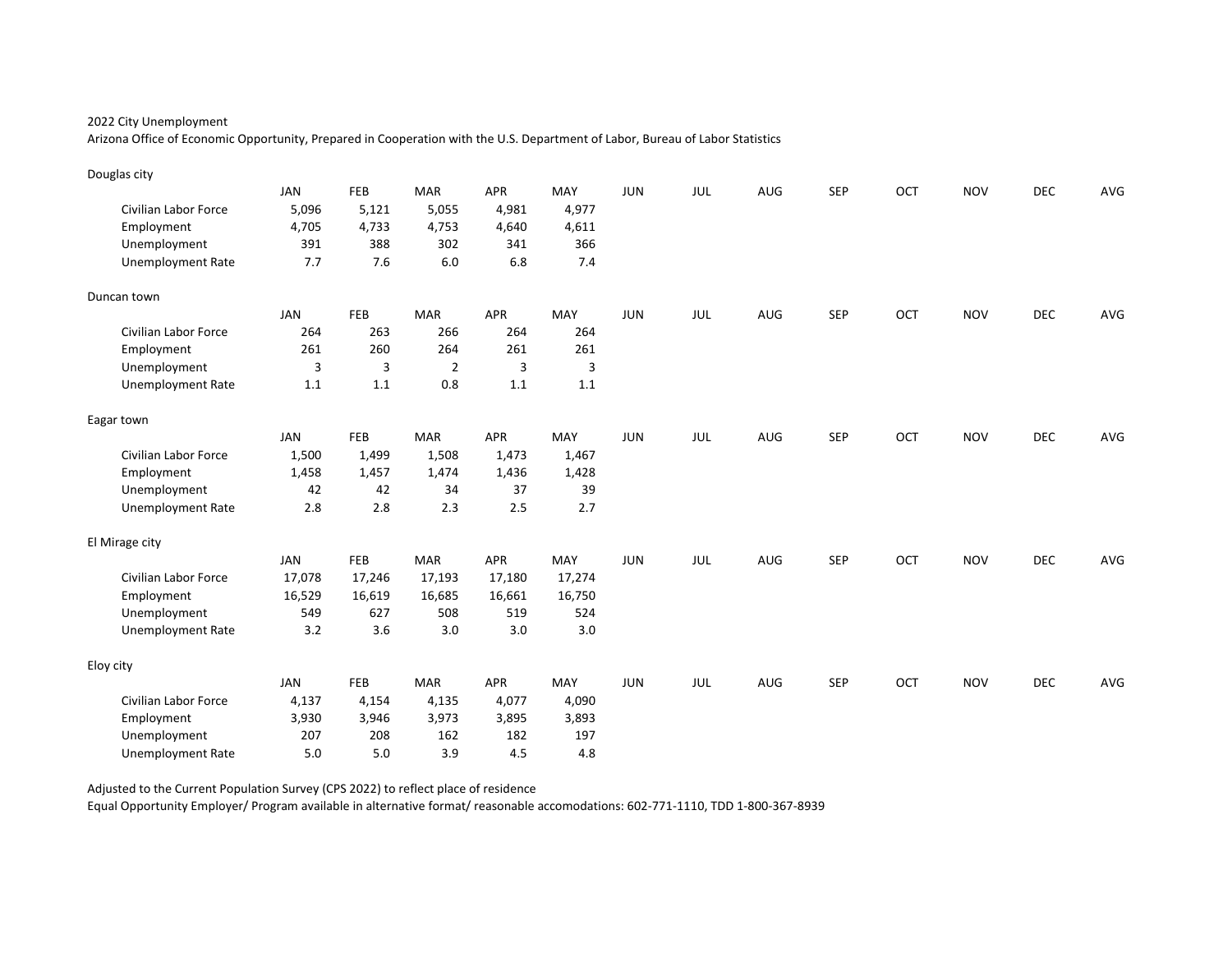Arizona Office of Economic Opportunity, Prepared in Cooperation with the U.S. Department of Labor, Bureau of Labor Statistics

| Flagstaff city              |            |        |            |            |        |            |            |     |            |     |            |            |     |
|-----------------------------|------------|--------|------------|------------|--------|------------|------------|-----|------------|-----|------------|------------|-----|
|                             | <b>JAN</b> | FEB    | <b>MAR</b> | APR        | MAY    | <b>JUN</b> | JUL        | AUG | <b>SEP</b> | OCT | <b>NOV</b> | <b>DEC</b> | AVG |
| Civilian Labor Force        | 41,884     | 42,212 | 42,503     | 42,441     | 42,239 |            |            |     |            |     |            |            |     |
| Employment                  | 40,817     | 41,053 | 41,574     | 41,374     | 41,004 |            |            |     |            |     |            |            |     |
| Unemployment                | 1,067      | 1,159  | 929        | 1,067      | 1,235  |            |            |     |            |     |            |            |     |
| <b>Unemployment Rate</b>    | 2.5        | 2.7    | 2.2        | 2.5        | 2.9    |            |            |     |            |     |            |            |     |
| Florence town               |            |        |            |            |        |            |            |     |            |     |            |            |     |
|                             | <b>JAN</b> | FEB    | <b>MAR</b> | <b>APR</b> | MAY    | <b>JUN</b> | JUL        | AUG | <b>SEP</b> | OCT | <b>NOV</b> | DEC        | AVG |
| Civilian Labor Force        | 4,327      | 4,348  | 4,341      | 4,270      | 4,279  |            |            |     |            |     |            |            |     |
| Employment                  | 4,199      | 4,217  | 4,246      | 4,163      | 4,160  |            |            |     |            |     |            |            |     |
| Unemployment                | 128        | 131    | 95         | 107        | 119    |            |            |     |            |     |            |            |     |
| <b>Unemployment Rate</b>    | 3.0        | 3.0    | 2.2        | 2.5        | 2.8    |            |            |     |            |     |            |            |     |
| Fountain Hills town         |            |        |            |            |        |            |            |     |            |     |            |            |     |
|                             | <b>JAN</b> | FEB    | <b>MAR</b> | <b>APR</b> | MAY    | <b>JUN</b> | <b>JUL</b> | AUG | <b>SEP</b> | OCT | <b>NOV</b> | <b>DEC</b> | AVG |
| <b>Civilian Labor Force</b> | 13,389     | 13,479 | 13,479     | 13,516     | 13,611 |            |            |     |            |     |            |            |     |
| Employment                  | 13,135     | 13,206 | 13,259     | 13,239     | 13,310 |            |            |     |            |     |            |            |     |
| Unemployment                | 254        | 273    | 220        | 277        | 301    |            |            |     |            |     |            |            |     |
| <b>Unemployment Rate</b>    | 1.9        | 2.0    | 1.6        | 2.0        | 2.2    |            |            |     |            |     |            |            |     |
| Fredonia town               |            |        |            |            |        |            |            |     |            |     |            |            |     |
|                             | <b>JAN</b> | FEB    | <b>MAR</b> | <b>APR</b> | MAY    | <b>JUN</b> | JUL        | AUG | <b>SEP</b> | OCT | <b>NOV</b> | <b>DEC</b> | AVG |
| <b>Civilian Labor Force</b> | 572        | 575    | 580        | 578        | 573    |            |            |     |            |     |            |            |     |
| Employment                  | 558        | 561    | 569        | 566        | 561    |            |            |     |            |     |            |            |     |
| Unemployment                | 14         | 14     | 11         | 12         | 12     |            |            |     |            |     |            |            |     |
| <b>Unemployment Rate</b>    | 2.4        | 2.4    | 1.9        | 2.1        | 2.1    |            |            |     |            |     |            |            |     |
| Gila Bend town              |            |        |            |            |        |            |            |     |            |     |            |            |     |
|                             | <b>JAN</b> | FEB    | <b>MAR</b> | <b>APR</b> | MAY    | JUN        | JUL        | AUG | <b>SEP</b> | OCT | <b>NOV</b> | <b>DEC</b> | AVG |
| Civilian Labor Force        | 963        | 968    | 970        | 969        | 974    |            |            |     |            |     |            |            |     |
| Employment                  | 957        | 962    | 966        | 964        | 969    |            |            |     |            |     |            |            |     |
| Unemployment                | 6          | 6      | 4          | 5          | 5      |            |            |     |            |     |            |            |     |
| <b>Unemployment Rate</b>    | 0.6        | 0.6    | 0.4        | 0.5        | 0.5    |            |            |     |            |     |            |            |     |

Adjusted to the Current Population Survey (CPS 2022) to reflect place of residence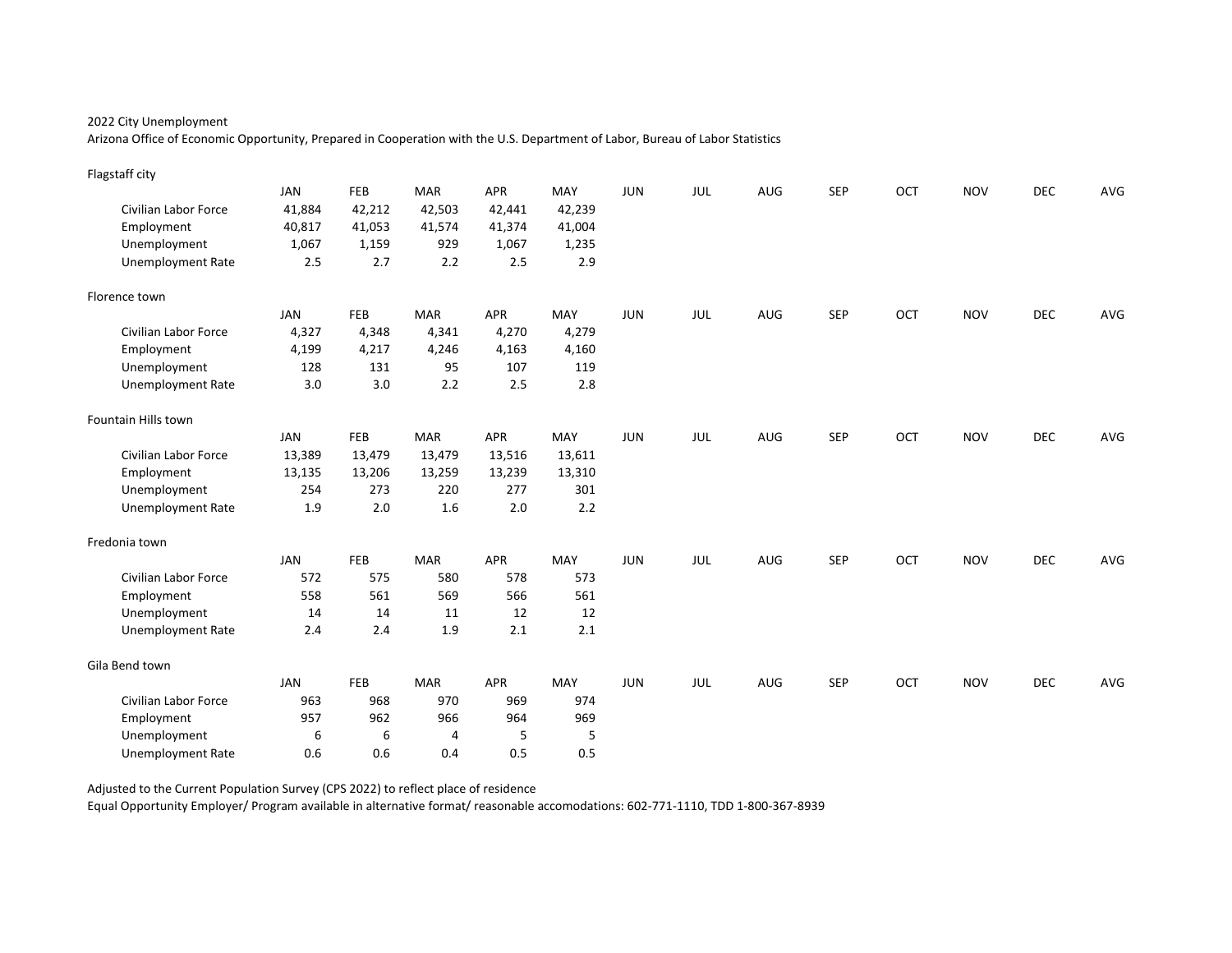Arizona Office of Economic Opportunity, Prepared in Cooperation with the U.S. Department of Labor, Bureau of Labor Statistics

| Gilbert town                |            |         |            |            |         |            |     |            |            |     |            |            |     |
|-----------------------------|------------|---------|------------|------------|---------|------------|-----|------------|------------|-----|------------|------------|-----|
|                             | <b>JAN</b> | FEB     | <b>MAR</b> | <b>APR</b> | MAY     | JUN        | JUL | <b>AUG</b> | <b>SEP</b> | OCT | <b>NOV</b> | <b>DEC</b> | AVG |
| Civilian Labor Force        | 144,665    | 145,473 | 145,065    | 145,093    | 146,237 |            |     |            |            |     |            |            |     |
| Employment                  | 140,962    | 141,727 | 142,295    | 142,085    | 142,845 |            |     |            |            |     |            |            |     |
| Unemployment                | 3,703      | 3,746   | 2,770      | 3,008      | 3,392   |            |     |            |            |     |            |            |     |
| <b>Unemployment Rate</b>    | 2.6        | 2.6     | 1.9        | 2.1        | 2.3     |            |     |            |            |     |            |            |     |
| Glendale city               |            |         |            |            |         |            |     |            |            |     |            |            |     |
|                             | <b>JAN</b> | FEB     | <b>MAR</b> | APR        | MAY     | JUN        | JUL | <b>AUG</b> | <b>SEP</b> | OCT | <b>NOV</b> | <b>DEC</b> | AVG |
| Civilian Labor Force        | 127,348    | 127,841 | 127,309    | 127,316    | 128,412 |            |     |            |            |     |            |            |     |
| Employment                  | 122,909    | 123,576 | 124,071    | 123,888    | 124,551 |            |     |            |            |     |            |            |     |
| Unemployment                | 4,439      | 4,265   | 3,238      | 3,428      | 3,861   |            |     |            |            |     |            |            |     |
| <b>Unemployment Rate</b>    | 3.5        | 3.3     | 2.5        | 2.7        | 3.0     |            |     |            |            |     |            |            |     |
| Globe city                  |            |         |            |            |         |            |     |            |            |     |            |            |     |
|                             | <b>JAN</b> | FEB     | <b>MAR</b> | <b>APR</b> | MAY     | <b>JUN</b> | JUL | AUG        | <b>SEP</b> | OCT | <b>NOV</b> | <b>DEC</b> | AVG |
| <b>Civilian Labor Force</b> | 3,475      | 3,466   | 3,498      | 3,409      | 3,457   |            |     |            |            |     |            |            |     |
| Employment                  | 3,388      | 3,378   | 3,429      | 3,331      | 3,374   |            |     |            |            |     |            |            |     |
| Unemployment                | 87         | 88      | 69         | 78         | 83      |            |     |            |            |     |            |            |     |
| <b>Unemployment Rate</b>    | 2.5        | 2.5     | 2.0        | 2.3        | 2.4     |            |     |            |            |     |            |            |     |
| Goodyear city               |            |         |            |            |         |            |     |            |            |     |            |            |     |
|                             | <b>JAN</b> | FEB     | <b>MAR</b> | <b>APR</b> | MAY     | <b>JUN</b> | JUL | AUG        | <b>SEP</b> | OCT | <b>NOV</b> | <b>DEC</b> | AVG |
| <b>Civilian Labor Force</b> | 44,016     | 44,284  | 43,937     | 44,198     | 44,481  |            |     |            |            |     |            |            |     |
| Employment                  | 42,438     | 42,668  | 42,839     | 42,776     | 43,004  |            |     |            |            |     |            |            |     |
| Unemployment                | 1,578      | 1,616   | 1,098      | 1,422      | 1,477   |            |     |            |            |     |            |            |     |
| <b>Unemployment Rate</b>    | 3.6        | 3.6     | 2.5        | 3.2        | 3.3     |            |     |            |            |     |            |            |     |
| Guadalupe town              |            |         |            |            |         |            |     |            |            |     |            |            |     |
|                             | <b>JAN</b> | FEB     | <b>MAR</b> | <b>APR</b> | MAY     | JUN        | JUL | AUG        | <b>SEP</b> | OCT | <b>NOV</b> | <b>DEC</b> | AVG |
| Civilian Labor Force        | 2,833      | 2,847   | 2,830      | 2,836      | 2,860   |            |     |            |            |     |            |            |     |
| Employment                  | 2,710      | 2,725   | 2,736      | 2,732      | 2,747   |            |     |            |            |     |            |            |     |
| Unemployment                | 123        | 122     | 94         | 104        | 113     |            |     |            |            |     |            |            |     |
| <b>Unemployment Rate</b>    | 4.3        | 4.3     | 3.3        | 3.7        | 4.0     |            |     |            |            |     |            |            |     |

Adjusted to the Current Population Survey (CPS 2022) to reflect place of residence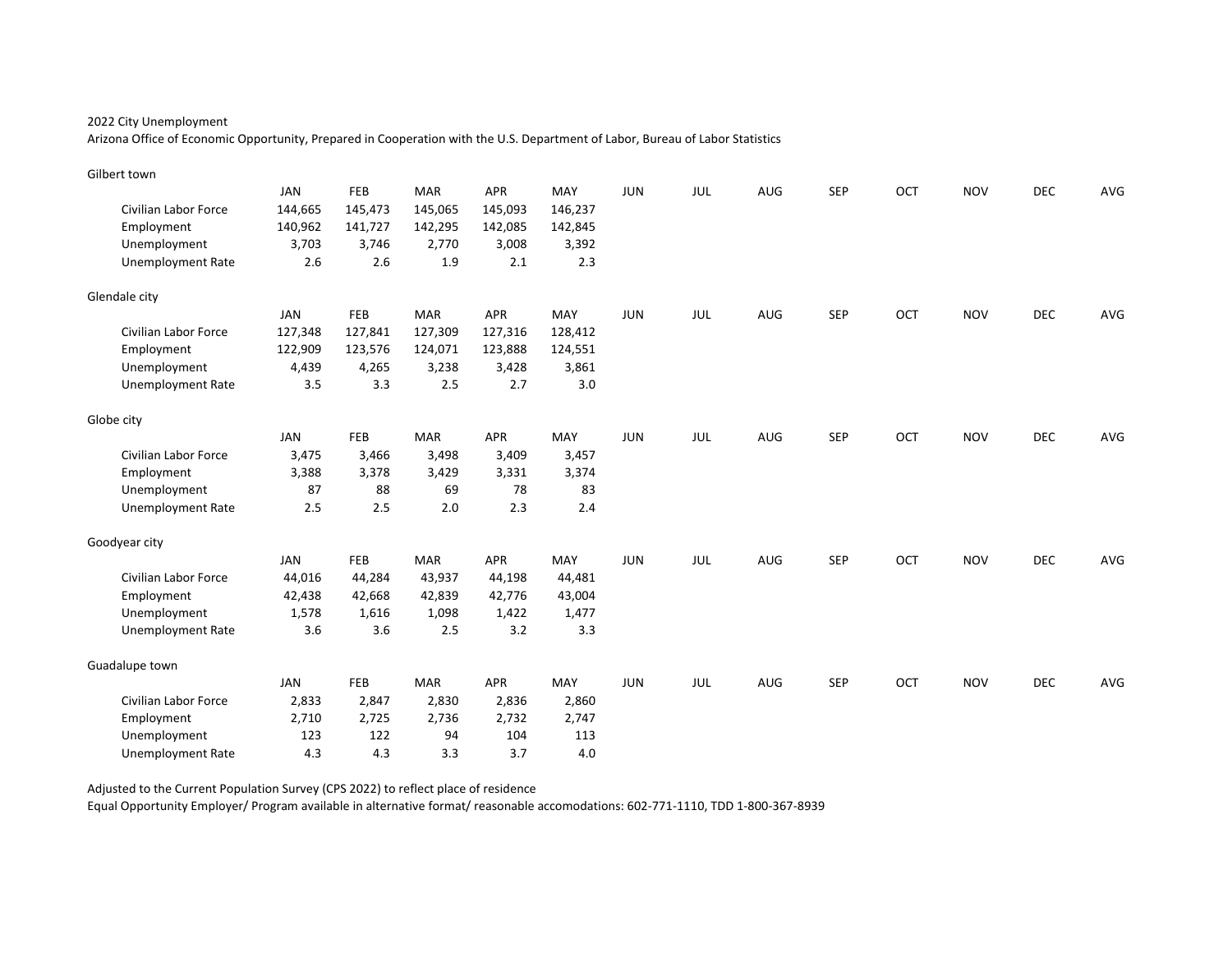Arizona Office of Economic Opportunity, Prepared in Cooperation with the U.S. Department of Labor, Bureau of Labor Statistics

| Hayden town                 |            |       |            |            |       |            |     |     |            |     |            |            |     |
|-----------------------------|------------|-------|------------|------------|-------|------------|-----|-----|------------|-----|------------|------------|-----|
|                             | <b>JAN</b> | FEB   | <b>MAR</b> | APR        | MAY   | <b>JUN</b> | JUL | AUG | <b>SEP</b> | OCT | <b>NOV</b> | <b>DEC</b> | AVG |
| <b>Civilian Labor Force</b> | 149        | 148   | 147        | 145        | 148   |            |     |     |            |     |            |            |     |
| Employment                  | 134        | 133   | 135        | 131        | 133   |            |     |     |            |     |            |            |     |
| Unemployment                | 15         | 15    | 12         | 14         | 15    |            |     |     |            |     |            |            |     |
| <b>Unemployment Rate</b>    | $10.1\,$   | 10.1  | 8.2        | 9.7        | 10.1  |            |     |     |            |     |            |            |     |
| Holbrook city               |            |       |            |            |       |            |     |     |            |     |            |            |     |
|                             | <b>JAN</b> | FEB   | <b>MAR</b> | APR        | MAY   | <b>JUN</b> | JUL | AUG | <b>SEP</b> | OCT | <b>NOV</b> | <b>DEC</b> | AVG |
| <b>Civilian Labor Force</b> | 2,008      | 2,010 | 2,031      | 2,000      | 2,041 |            |     |     |            |     |            |            |     |
| Employment                  | 1,960      | 1,963 | 1,994      | 1,959      | 1,998 |            |     |     |            |     |            |            |     |
| Unemployment                | 48         | 47    | 37         | 41         | 43    |            |     |     |            |     |            |            |     |
| <b>Unemployment Rate</b>    | 2.4        | 2.3   | 1.8        | 2.1        | 2.1   |            |     |     |            |     |            |            |     |
| Huachuca City town          |            |       |            |            |       |            |     |     |            |     |            |            |     |
|                             | <b>JAN</b> | FEB   | <b>MAR</b> | <b>APR</b> | MAY   | <b>JUN</b> | JUL | AUG | <b>SEP</b> | OCT | <b>NOV</b> | DEC        | AVG |
| <b>Civilian Labor Force</b> | 863        | 866   | 858        | 844        | 842   |            |     |     |            |     |            |            |     |
| Employment                  | 808        | 812   | 816        | 796        | 791   |            |     |     |            |     |            |            |     |
| Unemployment                | 55         | 54    | 42         | 48         | 51    |            |     |     |            |     |            |            |     |
| <b>Unemployment Rate</b>    | 6.4        | 6.2   | 4.9        | 5.7        | 6.1   |            |     |     |            |     |            |            |     |
| Jerome town                 |            |       |            |            |       |            |     |     |            |     |            |            |     |
|                             | <b>JAN</b> | FEB   | <b>MAR</b> | APR        | MAY   | <b>JUN</b> | JUL | AUG | <b>SEP</b> | OCT | <b>NOV</b> | DEC        | AVG |
| Civilian Labor Force        | 278        | 279   | 279        | 278        | 281   |            |     |     |            |     |            |            |     |
| Employment                  | 267        | 268   | 270        | 268        | 270   |            |     |     |            |     |            |            |     |
| Unemployment                | 11         | 11    | 9          | 10         | 11    |            |     |     |            |     |            |            |     |
| <b>Unemployment Rate</b>    | 4.0        | 3.9   | 3.2        | 3.6        | 3.9   |            |     |     |            |     |            |            |     |
| Kearny town                 |            |       |            |            |       |            |     |     |            |     |            |            |     |
|                             | <b>JAN</b> | FEB   | <b>MAR</b> | APR        | MAY   | <b>JUN</b> | JUL | AUG | <b>SEP</b> | OCT | <b>NOV</b> | <b>DEC</b> | AVG |
| Civilian Labor Force        | 1,181      | 1,186 | 1,185      | 1,166      | 1,169 |            |     |     |            |     |            |            |     |
| Employment                  | 1,143      | 1,148 | 1,156      | 1,133      | 1,133 |            |     |     |            |     |            |            |     |
| Unemployment                | 38         | 38    | 29         | 33         | 36    |            |     |     |            |     |            |            |     |
| <b>Unemployment Rate</b>    | 3.2        | 3.2   | 2.4        | 2.8        | 3.1   |            |     |     |            |     |            |            |     |

Adjusted to the Current Population Survey (CPS 2022) to reflect place of residence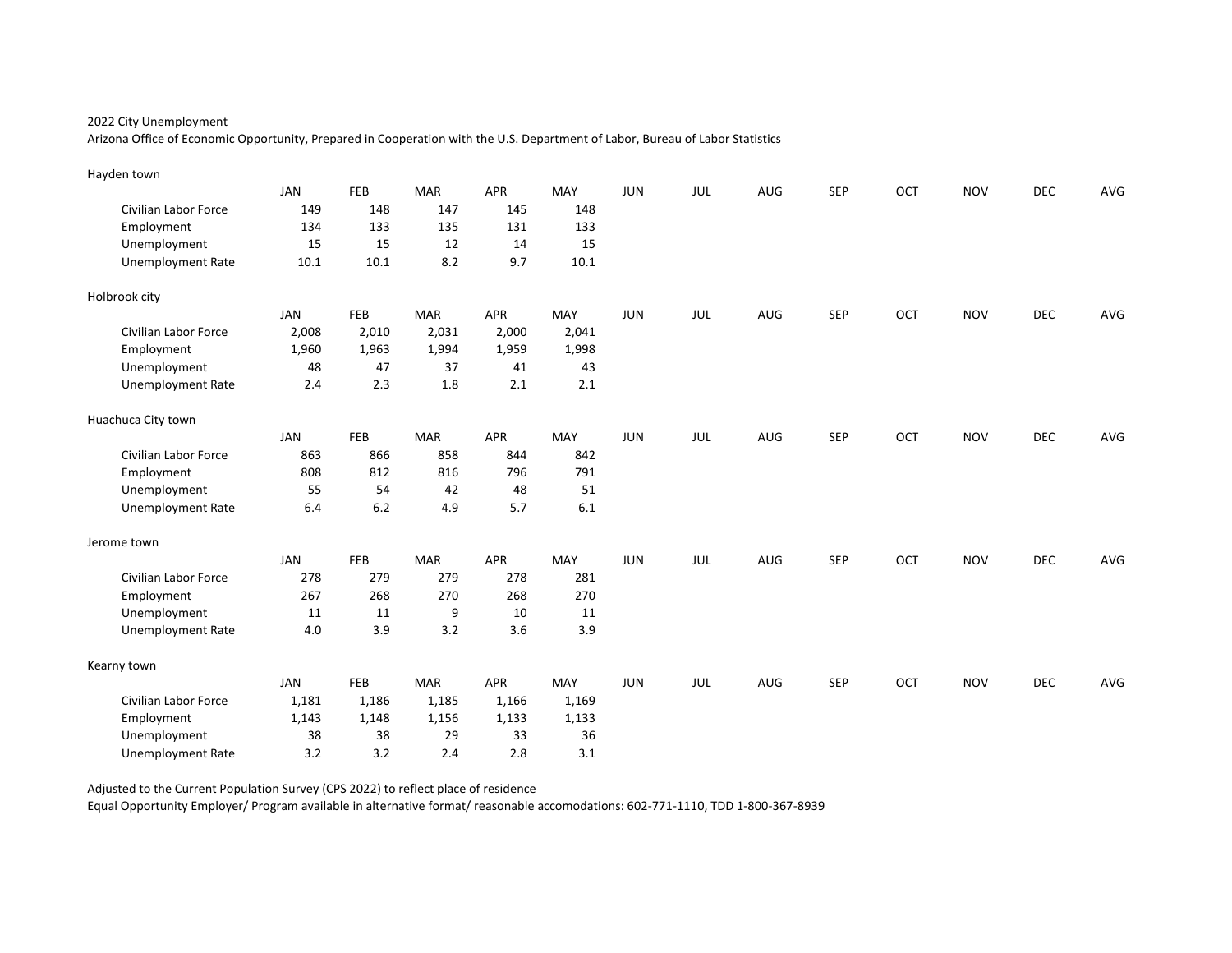Arizona Office of Economic Opportunity, Prepared in Cooperation with the U.S. Department of Labor, Bureau of Labor Statistics

| Kingman city             |            |        |            |            |        |            |     |     |            |     |            |            |     |
|--------------------------|------------|--------|------------|------------|--------|------------|-----|-----|------------|-----|------------|------------|-----|
|                          | <b>JAN</b> | FEB    | <b>MAR</b> | APR        | MAY    | <b>JUN</b> | JUL | AUG | <b>SEP</b> | OCT | <b>NOV</b> | <b>DEC</b> | AVG |
| Civilian Labor Force     | 14,256     | 14,549 | 14,423     | 14,502     | 14,553 |            |     |     |            |     |            |            |     |
| Employment               | 13,749     | 13,938 | 13,942     | 13,948     | 13,975 |            |     |     |            |     |            |            |     |
| Unemployment             | 507        | 611    | 481        | 554        | 578    |            |     |     |            |     |            |            |     |
| <b>Unemployment Rate</b> | 3.6        | 4.2    | 3.3        | 3.8        | 4.0    |            |     |     |            |     |            |            |     |
| Lake Havasu City city    |            |        |            |            |        |            |     |     |            |     |            |            |     |
|                          | <b>JAN</b> | FEB    | <b>MAR</b> | APR        | MAY    | JUN        | JUL | AUG | <b>SEP</b> | OCT | <b>NOV</b> | <b>DEC</b> | AVG |
| Civilian Labor Force     | 25,569     | 25,837 | 25,692     | 25,780     | 26,002 |            |     |     |            |     |            |            |     |
| Employment               | 24,596     | 24,933 | 24,940     | 24,951     | 24,999 |            |     |     |            |     |            |            |     |
| Unemployment             | 973        | 904    | 752        | 829        | 1,003  |            |     |     |            |     |            |            |     |
| <b>Unemployment Rate</b> | 3.8        | 3.5    | 2.9        | 3.2        | 3.9    |            |     |     |            |     |            |            |     |
| Litchfield Park city     |            |        |            |            |        |            |     |     |            |     |            |            |     |
|                          | <b>JAN</b> | FEB    | <b>MAR</b> | <b>APR</b> | MAY    | <b>JUN</b> | JUL | AUG | <b>SEP</b> | OCT | <b>NOV</b> | DEC        | AVG |
| Civilian Labor Force     | 3,293      | 3,310  | 3,310      | 3,310      | 3,332  |            |     |     |            |     |            |            |     |
| Employment               | 3,234      | 3,252  | 3,265      | 3,260      | 3,278  |            |     |     |            |     |            |            |     |
| Unemployment             | 59         | 58     | 45         | 50         | 54     |            |     |     |            |     |            |            |     |
| <b>Unemployment Rate</b> | 1.8        | 1.8    | 1.4        | 1.5        | 1.6    |            |     |     |            |     |            |            |     |
| Mammoth town             |            |        |            |            |        |            |     |     |            |     |            |            |     |
|                          | <b>JAN</b> | FEB    | <b>MAR</b> | APR        | MAY    | <b>JUN</b> | JUL | AUG | <b>SEP</b> | OCT | <b>NOV</b> | <b>DEC</b> | AVG |
| Civilian Labor Force     | 557        | 559    | 557        | 548        | 550    |            |     |     |            |     |            |            |     |
| Employment               | 529        | 531    | 535        | 524        | 524    |            |     |     |            |     |            |            |     |
| Unemployment             | 28         | 28     | 22         | 24         | 26     |            |     |     |            |     |            |            |     |
| <b>Unemployment Rate</b> | 5.0        | 5.0    | 3.9        | 4.4        | 4.7    |            |     |     |            |     |            |            |     |
| Marana town              |            |        |            |            |        |            |     |     |            |     |            |            |     |
|                          | <b>JAN</b> | FEB    | <b>MAR</b> | <b>APR</b> | MAY    | <b>JUN</b> | JUL | AUG | <b>SEP</b> | OCT | <b>NOV</b> | <b>DEC</b> | AVG |
| Civilian Labor Force     | 25,617     | 25,717 | 25,635     | 25,651     | 25,766 |            |     |     |            |     |            |            |     |
| Employment               | 24,907     | 25,045 | 25,150     | 25,101     | 25,159 |            |     |     |            |     |            |            |     |
| Unemployment             | 710        | 672    | 485        | 550        | 607    |            |     |     |            |     |            |            |     |
| <b>Unemployment Rate</b> | 2.8        | 2.6    | 1.9        | 2.1        | 2.4    |            |     |     |            |     |            |            |     |

Adjusted to the Current Population Survey (CPS 2022) to reflect place of residence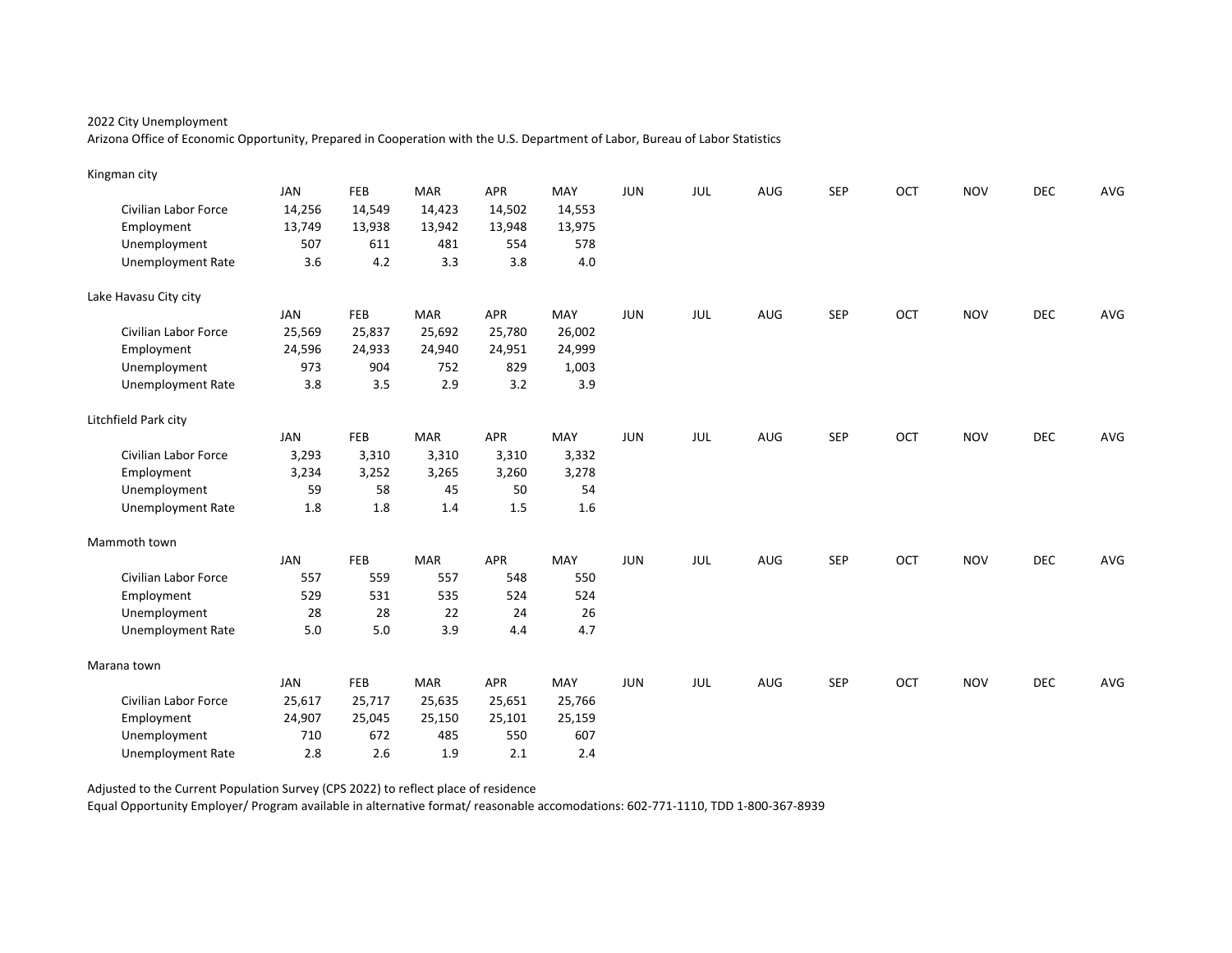Arizona Office of Economic Opportunity, Prepared in Cooperation with the U.S. Department of Labor, Bureau of Labor Statistics

| Maricopa city               |            |         |            |            |         |            |     |     |            |     |            |            |     |
|-----------------------------|------------|---------|------------|------------|---------|------------|-----|-----|------------|-----|------------|------------|-----|
|                             | <b>JAN</b> | FEB     | <b>MAR</b> | APR        | MAY     | <b>JUN</b> | JUL | AUG | <b>SEP</b> | OCT | <b>NOV</b> | <b>DEC</b> | AVG |
| <b>Civilian Labor Force</b> | 28,045     | 28,163  | 28,150     | 27,723     | 27,658  |            |     |     |            |     |            |            |     |
| Employment                  | 26,982     | 27,095  | 27,282     | 26,748     | 26,729  |            |     |     |            |     |            |            |     |
| Unemployment                | 1,063      | 1,068   | 868        | 975        | 929     |            |     |     |            |     |            |            |     |
| <b>Unemployment Rate</b>    | 3.8        | 3.8     | 3.1        | 3.5        | 3.4     |            |     |     |            |     |            |            |     |
| Mesa city                   |            |         |            |            |         |            |     |     |            |     |            |            |     |
|                             | <b>JAN</b> | FEB     | <b>MAR</b> | APR        | MAY     | JUN        | JUL | AUG | <b>SEP</b> | OCT | <b>NOV</b> | <b>DEC</b> | AVG |
| <b>Civilian Labor Force</b> | 264,065    | 265,439 | 264,752    | 264,783    | 266,897 |            |     |     |            |     |            |            |     |
| Employment                  | 256,000    | 257,389 | 258,419    | 258,038    | 259,419 |            |     |     |            |     |            |            |     |
| Unemployment                | 8,065      | 8,050   | 6,333      | 6,745      | 7,478   |            |     |     |            |     |            |            |     |
| <b>Unemployment Rate</b>    | 3.1        | 3.0     | 2.4        | 2.5        | 2.8     |            |     |     |            |     |            |            |     |
| Miami town                  |            |         |            |            |         |            |     |     |            |     |            |            |     |
|                             | <b>JAN</b> | FEB     | <b>MAR</b> | <b>APR</b> | MAY     | <b>JUN</b> | JUL | AUG | <b>SEP</b> | OCT | <b>NOV</b> | DEC        | AVG |
| Civilian Labor Force        | 784        | 783     | 782        | 767        | 779     |            |     |     |            |     |            |            |     |
| Employment                  | 734        | 732     | 743        | 722        | 731     |            |     |     |            |     |            |            |     |
| Unemployment                | 50         | 51      | 39         | 45         | 48      |            |     |     |            |     |            |            |     |
| <b>Unemployment Rate</b>    | 6.4        | 6.5     | 5.0        | 5.9        | $6.2\,$ |            |     |     |            |     |            |            |     |
| Nogales city                |            |         |            |            |         |            |     |     |            |     |            |            |     |
|                             | <b>JAN</b> | FEB     | <b>MAR</b> | APR        | MAY     | <b>JUN</b> | JUL | AUG | <b>SEP</b> | OCT | <b>NOV</b> | <b>DEC</b> | AVG |
| Civilian Labor Force        | 8,322      | 8,291   | 8,210      | 7,944      | 8,048   |            |     |     |            |     |            |            |     |
| Employment                  | 7,473      | 7,472   | 7,534      | 7,213      | 7,310   |            |     |     |            |     |            |            |     |
| Unemployment                | 849        | 819     | 676        | 731        | 738     |            |     |     |            |     |            |            |     |
| <b>Unemployment Rate</b>    | 10.2       | 9.9     | 8.2        | 9.2        | 9.2     |            |     |     |            |     |            |            |     |
| Oro Valley town             |            |         |            |            |         |            |     |     |            |     |            |            |     |
|                             | <b>JAN</b> | FEB     | <b>MAR</b> | <b>APR</b> | MAY     | <b>JUN</b> | JUL | AUG | <b>SEP</b> | OCT | <b>NOV</b> | <b>DEC</b> | AVG |
| Civilian Labor Force        | 19,906     | 20,102  | 20,010     | 20,009     | 20,119  |            |     |     |            |     |            |            |     |
| Employment                  | 19,330     | 19,437  | 19,518     | 19,480     | 19,525  |            |     |     |            |     |            |            |     |
| Unemployment                | 576        | 665     | 492        | 529        | 594     |            |     |     |            |     |            |            |     |
| <b>Unemployment Rate</b>    | 2.9        | 3.3     | 2.5        | 2.6        | 3.0     |            |     |     |            |     |            |            |     |

Adjusted to the Current Population Survey (CPS 2022) to reflect place of residence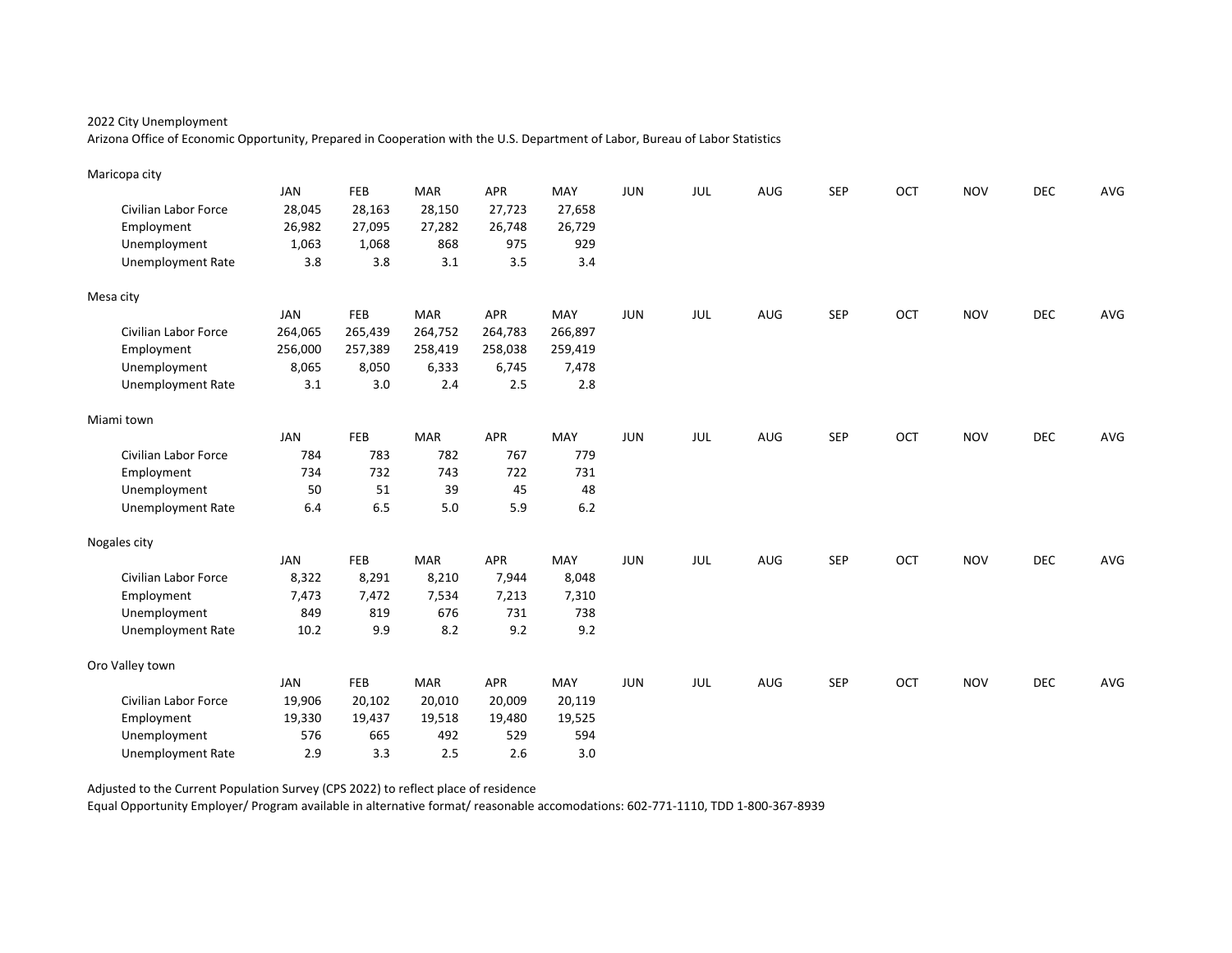Arizona Office of Economic Opportunity, Prepared in Cooperation with the U.S. Department of Labor, Bureau of Labor Statistics

| Page city                   |            |            |            |             |         |            |            |     |            |     |            |            |     |
|-----------------------------|------------|------------|------------|-------------|---------|------------|------------|-----|------------|-----|------------|------------|-----|
|                             | <b>JAN</b> | FEB        | <b>MAR</b> | APR         | MAY     | <b>JUN</b> | JUL        | AUG | <b>SEP</b> | OCT | <b>NOV</b> | <b>DEC</b> | AVG |
| Civilian Labor Force        | 3,838      | 3,853      | 3,850      | 3,846       | 3,824   |            |            |     |            |     |            |            |     |
| Employment                  | 3,609      | 3,630      | 3,676      | 3,659       | 3,626   |            |            |     |            |     |            |            |     |
| Unemployment                | 229        | 223        | 174        | 187         | 198     |            |            |     |            |     |            |            |     |
| <b>Unemployment Rate</b>    | $6.0\,$    | 5.8        | 4.5        | 4.9         | $5.2$   |            |            |     |            |     |            |            |     |
| Paradise Valley town        |            |            |            |             |         |            |            |     |            |     |            |            |     |
|                             | <b>JAN</b> | <b>FEB</b> | <b>MAR</b> | APR         | MAY     | <b>JUN</b> | JUL        | AUG | <b>SEP</b> | OCT | <b>NOV</b> | <b>DEC</b> | AVG |
| <b>Civilian Labor Force</b> | 6,636      | 6,671      | 6,678      | 6,675       | 6,717   |            |            |     |            |     |            |            |     |
| Employment                  | 6,549      | 6,585      | 6,611      | 6,601       | 6,637   |            |            |     |            |     |            |            |     |
| Unemployment                | 87         | 86         | 67         | 74          | 80      |            |            |     |            |     |            |            |     |
| <b>Unemployment Rate</b>    | 1.3        | 1.3        | 1.0        | 1.1         | 1.2     |            |            |     |            |     |            |            |     |
| Parker town                 |            |            |            |             |         |            |            |     |            |     |            |            |     |
|                             | <b>JAN</b> | FEB        | <b>MAR</b> | APR         | MAY     | <b>JUN</b> | JUL        | AUG | <b>SEP</b> | OCT | <b>NOV</b> | DEC        | AVG |
| Civilian Labor Force        | 2,438      | 2,432      | 2,487      | 2,165       | 2,109   |            |            |     |            |     |            |            |     |
| Employment                  | 2,415      | 2,408      | 2,468      | 2,143       | 2,085   |            |            |     |            |     |            |            |     |
| Unemployment                | 23         | 24         | 19         | 22          | 24      |            |            |     |            |     |            |            |     |
| <b>Unemployment Rate</b>    | 0.9        | 1.0        | 0.8        | 1.0         | 1.1     |            |            |     |            |     |            |            |     |
| Patagonia town              |            |            |            |             |         |            |            |     |            |     |            |            |     |
|                             | <b>JAN</b> | FEB        | <b>MAR</b> | APR         | MAY     | <b>JUN</b> | <b>JUL</b> | AUG | <b>SEP</b> | OCT | <b>NOV</b> | <b>DEC</b> | AVG |
| <b>Civilian Labor Force</b> | 248        | 248        | 250        | 239         | 242     |            |            |     |            |     |            |            |     |
| Employment                  | 248        | 248        | 250        | 239         | 242     |            |            |     |            |     |            |            |     |
| Unemployment                | 0          | 0          | 0          | $\mathbf 0$ | 0       |            |            |     |            |     |            |            |     |
| <b>Unemployment Rate</b>    | 0.0        | 0.0        | 0.0        | 0.0         | $0.0\,$ |            |            |     |            |     |            |            |     |
| Payson town                 |            |            |            |             |         |            |            |     |            |     |            |            |     |
|                             | <b>JAN</b> | FEB        | <b>MAR</b> | APR         | MAY     | <b>JUN</b> | JUL        | AUG | <b>SEP</b> | OCT | <b>NOV</b> | <b>DEC</b> | AVG |
| Civilian Labor Force        | 6,383      | 6,365      | 6,431      | 6,264       | 6,351   |            |            |     |            |     |            |            |     |
| Employment                  | 6,258      | 6,238      | 6,332      | 6,152       | 6,232   |            |            |     |            |     |            |            |     |
| Unemployment                | 125        | 127        | 99         | 112         | 119     |            |            |     |            |     |            |            |     |
| <b>Unemployment Rate</b>    | 2.0        | 2.0        | 1.5        | 1.8         | 1.9     |            |            |     |            |     |            |            |     |

Adjusted to the Current Population Survey (CPS 2022) to reflect place of residence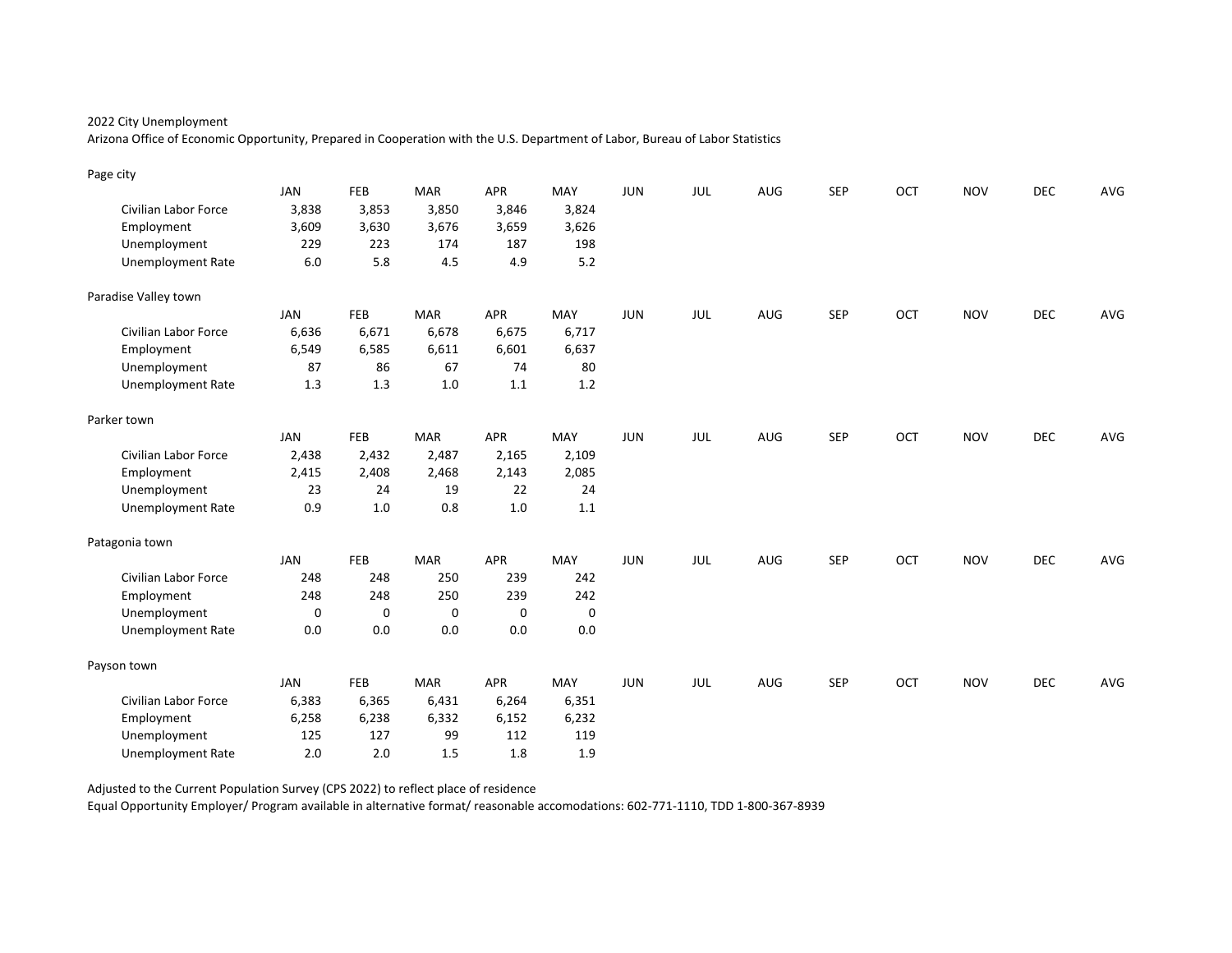Arizona Office of Economic Opportunity, Prepared in Cooperation with the U.S. Department of Labor, Bureau of Labor Statistics

| Peoria city                 |            |         |            |            |         |            |     |     |            |     |            |            |     |
|-----------------------------|------------|---------|------------|------------|---------|------------|-----|-----|------------|-----|------------|------------|-----|
|                             | <b>JAN</b> | FEB     | <b>MAR</b> | APR        | MAY     | JUN        | JUL | AUG | <b>SEP</b> | OCT | <b>NOV</b> | <b>DEC</b> | AVG |
| <b>Civilian Labor Force</b> | 94,656     | 95,106  | 94,771     | 94,838     | 95,604  |            |     |     |            |     |            |            |     |
| Employment                  | 91,674     | 92,172  | 92,540     | 92,404     | 92,898  |            |     |     |            |     |            |            |     |
| Unemployment                | 2,982      | 2,934   | 2,231      | 2,434      | 2,706   |            |     |     |            |     |            |            |     |
| <b>Unemployment Rate</b>    | 3.2        | 3.1     | 2.4        | 2.6        | 2.8     |            |     |     |            |     |            |            |     |
| Phoenix city                |            |         |            |            |         |            |     |     |            |     |            |            |     |
|                             | <b>JAN</b> | FEB     | <b>MAR</b> | <b>APR</b> | MAY     | JUN        | JUL | AUG | <b>SEP</b> | OCT | <b>NOV</b> | <b>DEC</b> | AVG |
| <b>Civilian Labor Force</b> | 868,985    | 872,940 | 869,884    | 871,152    | 877,441 |            |     |     |            |     |            |            |     |
| Employment                  | 839,822    | 844,379 | 847,758    | 846,508    | 851,038 |            |     |     |            |     |            |            |     |
| Unemployment                | 29,163     | 28,561  | 22,126     | 24,644     | 26,403  |            |     |     |            |     |            |            |     |
| <b>Unemployment Rate</b>    | 3.4        | 3.3     | 2.5        | 2.8        | 3.0     |            |     |     |            |     |            |            |     |
| Pima town                   |            |         |            |            |         |            |     |     |            |     |            |            |     |
|                             | <b>JAN</b> | FEB     | <b>MAR</b> | <b>APR</b> | MAY     | <b>JUN</b> | JUL | AUG | <b>SEP</b> | OCT | <b>NOV</b> | DEC        | AVG |
| Civilian Labor Force        | 1,182      | 1,216   | 1,224      | 1,204      | 1,203   |            |     |     |            |     |            |            |     |
| Employment                  | 1,153      | 1,187   | 1,202      | 1,179      | 1,174   |            |     |     |            |     |            |            |     |
| Unemployment                | 29         | 29      | 22         | 25         | 29      |            |     |     |            |     |            |            |     |
| <b>Unemployment Rate</b>    | 2.5        | 2.4     | 1.8        | 2.1        | 2.4     |            |     |     |            |     |            |            |     |
| Pinetop-Lakeside town       |            |         |            |            |         |            |     |     |            |     |            |            |     |
|                             | <b>JAN</b> | FEB     | <b>MAR</b> | APR        | MAY     | <b>JUN</b> | JUL | AUG | <b>SEP</b> | OCT | <b>NOV</b> | <b>DEC</b> | AVG |
| Civilian Labor Force        | 1,945      | 1,948   | 1,973      | 1,940      | 1,980   |            |     |     |            |     |            |            |     |
| Employment                  | 1,924      | 1,927   | 1,957      | 1,922      | 1,961   |            |     |     |            |     |            |            |     |
| Unemployment                | 21         | 21      | 16         | 18         | 19      |            |     |     |            |     |            |            |     |
| <b>Unemployment Rate</b>    | 1.1        | 1.1     | 0.8        | 0.9        | 1.0     |            |     |     |            |     |            |            |     |
| Prescott city               |            |         |            |            |         |            |     |     |            |     |            |            |     |
|                             | <b>JAN</b> | FEB     | <b>MAR</b> | <b>APR</b> | MAY     | <b>JUN</b> | JUL | AUG | <b>SEP</b> | OCT | <b>NOV</b> | <b>DEC</b> | AVG |
| Civilian Labor Force        | 18,437     | 18,602  | 18,520     | 18,378     | 18,586  |            |     |     |            |     |            |            |     |
| Employment                  | 17,822     | 17,947  | 18,053     | 17,920     | 18,037  |            |     |     |            |     |            |            |     |
| Unemployment                | 615        | 655     | 467        | 458        | 549     |            |     |     |            |     |            |            |     |
| <b>Unemployment Rate</b>    | 3.3        | 3.5     | 2.5        | 2.5        | 3.0     |            |     |     |            |     |            |            |     |

Adjusted to the Current Population Survey (CPS 2022) to reflect place of residence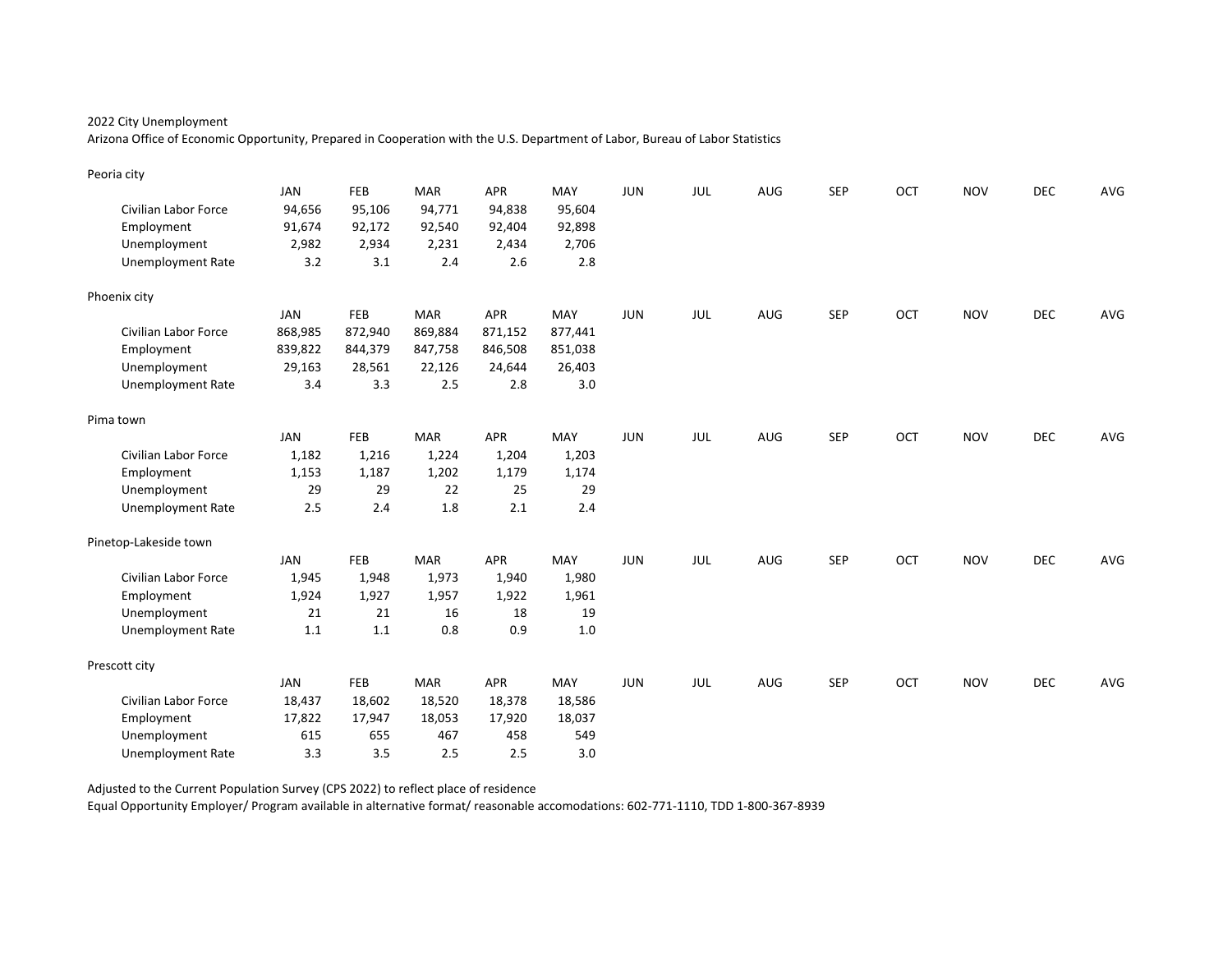Arizona Office of Economic Opportunity, Prepared in Cooperation with the U.S. Department of Labor, Bureau of Labor Statistics

| Prescott Valley town       |             |             |            |             |        |            |            |     |            |     |            |            |     |
|----------------------------|-------------|-------------|------------|-------------|--------|------------|------------|-----|------------|-----|------------|------------|-----|
|                            | <b>JAN</b>  | FEB         | <b>MAR</b> | APR         | MAY    | <b>JUN</b> | JUL        | AUG | <b>SEP</b> | OCT | <b>NOV</b> | <b>DEC</b> | AVG |
| Civilian Labor Force       | 22,850      | 23,022      | 23,066     | 23,003      | 23,169 |            |            |     |            |     |            |            |     |
| Employment                 | 22,214      | 22,371      | 22,502     | 22,337      | 22,482 |            |            |     |            |     |            |            |     |
| Unemployment               | 636         | 651         | 564        | 666         | 687    |            |            |     |            |     |            |            |     |
| <b>Unemployment Rate</b>   | 2.8         | 2.8         | 2.4        | 2.9         | 3.0    |            |            |     |            |     |            |            |     |
| Quartzsite town            |             |             |            |             |        |            |            |     |            |     |            |            |     |
|                            | <b>JAN</b>  | FEB         | <b>MAR</b> | <b>APR</b>  | MAY    | <b>JUN</b> | JUL        | AUG | <b>SEP</b> | OCT | <b>NOV</b> | <b>DEC</b> | AVG |
| Civilian Labor Force       | 921         | 919         | 941        | 817         | 795    |            |            |     |            |     |            |            |     |
| Employment                 | 921         | 919         | 941        | 817         | 795    |            |            |     |            |     |            |            |     |
| Unemployment               | $\mathbf 0$ | $\mathbf 0$ | 0          | $\mathbf 0$ | 0      |            |            |     |            |     |            |            |     |
| <b>Unemployment Rate</b>   | 0.0         | 0.0         | 0.0        | 0.0         | 0.0    |            |            |     |            |     |            |            |     |
| Queen Creek town           |             |             |            |             |        |            |            |     |            |     |            |            |     |
|                            | <b>JAN</b>  | FEB         | <b>MAR</b> | <b>APR</b>  | MAY    | <b>JUN</b> | <b>JUL</b> | AUG | <b>SEP</b> | OCT | <b>NOV</b> | DEC        | AVG |
| Civilian Labor Force       | 29,189      | 29,317      | 29,320     | 29,299      | 29,494 |            |            |     |            |     |            |            |     |
| Employment                 | 28,410      | 28,559      | 28,686     | 28,565      | 28,692 |            |            |     |            |     |            |            |     |
| Unemployment               | 779         | 758         | 634        | 734         | 802    |            |            |     |            |     |            |            |     |
| <b>Unemployment Rate</b>   | 2.7         | 2.6         | 2.2        | 2.5         | 2.7    |            |            |     |            |     |            |            |     |
| Queen Creek, Maricopa part |             |             |            |             |        |            |            |     |            |     |            |            |     |
|                            | JAN         | FEB         | <b>MAR</b> | <b>APR</b>  | MAY    | <b>JUN</b> | JUL        | AUG | <b>SEP</b> | OCT | <b>NOV</b> | <b>DEC</b> | AVG |
| Civilian Labor Force       | 24,811      | 24,909      | 24,903     | 24,948      | 25,133 |            |            |     |            |     |            |            |     |
| Employment                 | 24,147      | 24,278      | 24,375     | 24,339      | 24,469 |            |            |     |            |     |            |            |     |
| Unemployment               | 664         | 631         | 528        | 609         | 664    |            |            |     |            |     |            |            |     |
| <b>Unemployment Rate</b>   | 2.7         | 2.5         | 2.1        | 2.4         | 2.6    |            |            |     |            |     |            |            |     |
| Queen Creek, Pinal part    |             |             |            |             |        |            |            |     |            |     |            |            |     |
|                            | JAN         | FEB         | <b>MAR</b> | <b>APR</b>  | MAY    | <b>JUN</b> | <b>JUL</b> | AUG | <b>SEP</b> | OCT | <b>NOV</b> | <b>DEC</b> | AVG |
| Civilian Labor Force       | 4,378       | 4,408       | 4,417      | 4,351       | 4,361  |            |            |     |            |     |            |            |     |
| Employment                 | 4,263       | 4,281       | 4,311      | 4,226       | 4,223  |            |            |     |            |     |            |            |     |
| Unemployment               | 115         | 127         | 106        | 125         | 138    |            |            |     |            |     |            |            |     |
| <b>Unemployment Rate</b>   | 2.6         | 2.9         | 2.4        | 2.9         | 3.2    |            |            |     |            |     |            |            |     |

Adjusted to the Current Population Survey (CPS 2022) to reflect place of residence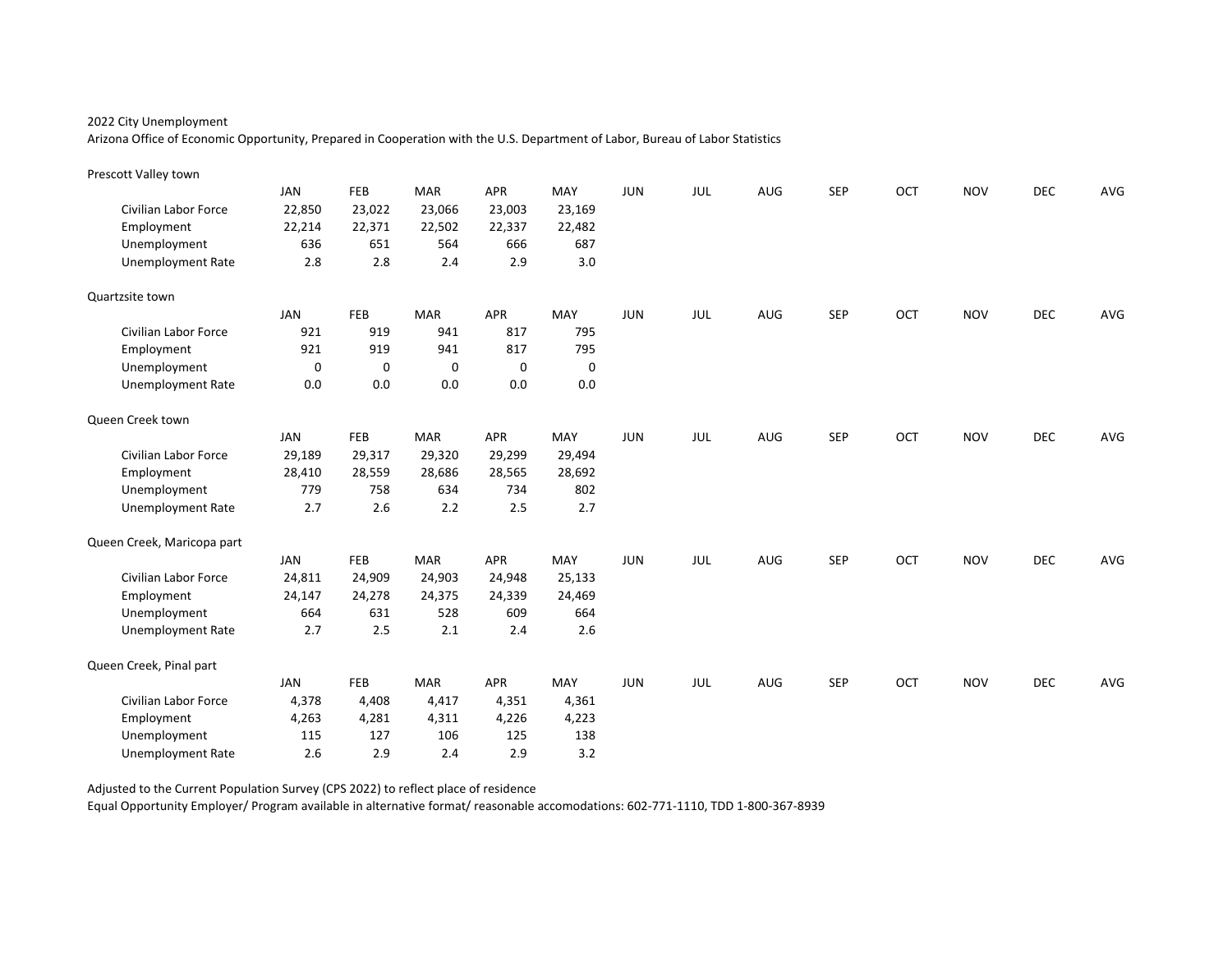Arizona Office of Economic Opportunity, Prepared in Cooperation with the U.S. Department of Labor, Bureau of Labor Statistics

| Safford city             |            |         |            |            |         |            |     |     |            |     |            |            |     |
|--------------------------|------------|---------|------------|------------|---------|------------|-----|-----|------------|-----|------------|------------|-----|
|                          | <b>JAN</b> | FEB     | <b>MAR</b> | <b>APR</b> | MAY     | <b>JUN</b> | JUL | AUG | <b>SEP</b> | OCT | <b>NOV</b> | <b>DEC</b> | AVG |
| Civilian Labor Force     | 5,302      | 5,455   | 5,497      | 5,406      | 5,398   |            |     |     |            |     |            |            |     |
| Employment               | 5,197      | 5,349   | 5,416      | 5,315      | 5,293   |            |     |     |            |     |            |            |     |
| Unemployment             | 105        | 106     | 81         | 91         | 105     |            |     |     |            |     |            |            |     |
| <b>Unemployment Rate</b> | 2.0        | 1.9     | $1.5\,$    | 1.7        | 1.9     |            |     |     |            |     |            |            |     |
| Sahuarita town           |            |         |            |            |         |            |     |     |            |     |            |            |     |
|                          | JAN        | FEB     | <b>MAR</b> | <b>APR</b> | MAY     | <b>JUN</b> | JUL | AUG | <b>SEP</b> | OCT | <b>NOV</b> | <b>DEC</b> | AVG |
| Civilian Labor Force     | 13,532     | 13,659  | 13,592     | 13,654     | 13,685  |            |     |     |            |     |            |            |     |
| Employment               | 13,048     | 13,120  | 13,175     | 13,150     | 13,180  |            |     |     |            |     |            |            |     |
| Unemployment             | 484        | 539     | 417        | 504        | 505     |            |     |     |            |     |            |            |     |
| <b>Unemployment Rate</b> | 3.6        | 3.9     | 3.1        | 3.7        | 3.7     |            |     |     |            |     |            |            |     |
| San Luis city            |            |         |            |            |         |            |     |     |            |     |            |            |     |
|                          | <b>JAN</b> | FEB     | <b>MAR</b> | <b>APR</b> | MAY     | <b>JUN</b> | JUL | AUG | <b>SEP</b> | OCT | <b>NOV</b> | DEC        | AVG |
| Civilian Labor Force     | 16,428     | 17,071  | 17,015     | 18,118     | 18,305  |            |     |     |            |     |            |            |     |
| Employment               | 12,836     | 12,820  | 13,028     | 12,086     | 11,844  |            |     |     |            |     |            |            |     |
| Unemployment             | 3,592      | 4,251   | 3,987      | 6,032      | 6,461   |            |     |     |            |     |            |            |     |
| <b>Unemployment Rate</b> | 21.9       | 24.9    | 23.4       | 33.3       | 35.3    |            |     |     |            |     |            |            |     |
| Scottsdale city          |            |         |            |            |         |            |     |     |            |     |            |            |     |
|                          | <b>JAN</b> | FEB     | <b>MAR</b> | <b>APR</b> | MAY     | <b>JUN</b> | JUL | AUG | <b>SEP</b> | OCT | <b>NOV</b> | <b>DEC</b> | AVG |
| Civilian Labor Force     | 150,651    | 151,287 | 151,117    | 151,270    | 152,376 |            |     |     |            |     |            |            |     |
| Employment               | 146,947    | 147,744 | 148,335    | 148,117    | 148,909 |            |     |     |            |     |            |            |     |
| Unemployment             | 3,704      | 3,543   | 2,782      | 3,153      | 3,467   |            |     |     |            |     |            |            |     |
| <b>Unemployment Rate</b> | 2.5        | 2.3     | 1.8        | 2.1        | 2.3     |            |     |     |            |     |            |            |     |
| Sedona city              |            |         |            |            |         |            |     |     |            |     |            |            |     |
|                          | <b>JAN</b> | FEB     | <b>MAR</b> | <b>APR</b> | MAY     | <b>JUN</b> | JUL | AUG | <b>SEP</b> | OCT | <b>NOV</b> | <b>DEC</b> | AVG |
| Civilian Labor Force     | 5,260      | 5,293   | 5,296      | 5,275      | 5,299   |            |     |     |            |     |            |            |     |
| Employment               | 5,100      | 5,134   | 5,173      | 5,138      | 5,152   |            |     |     |            |     |            |            |     |
| Unemployment             | 160        | 159     | 123        | 137        | 147     |            |     |     |            |     |            |            |     |
| <b>Unemployment Rate</b> | 3.0        | 3.0     | 2.3        | 2.6        | 2.8     |            |     |     |            |     |            |            |     |

Adjusted to the Current Population Survey (CPS 2022) to reflect place of residence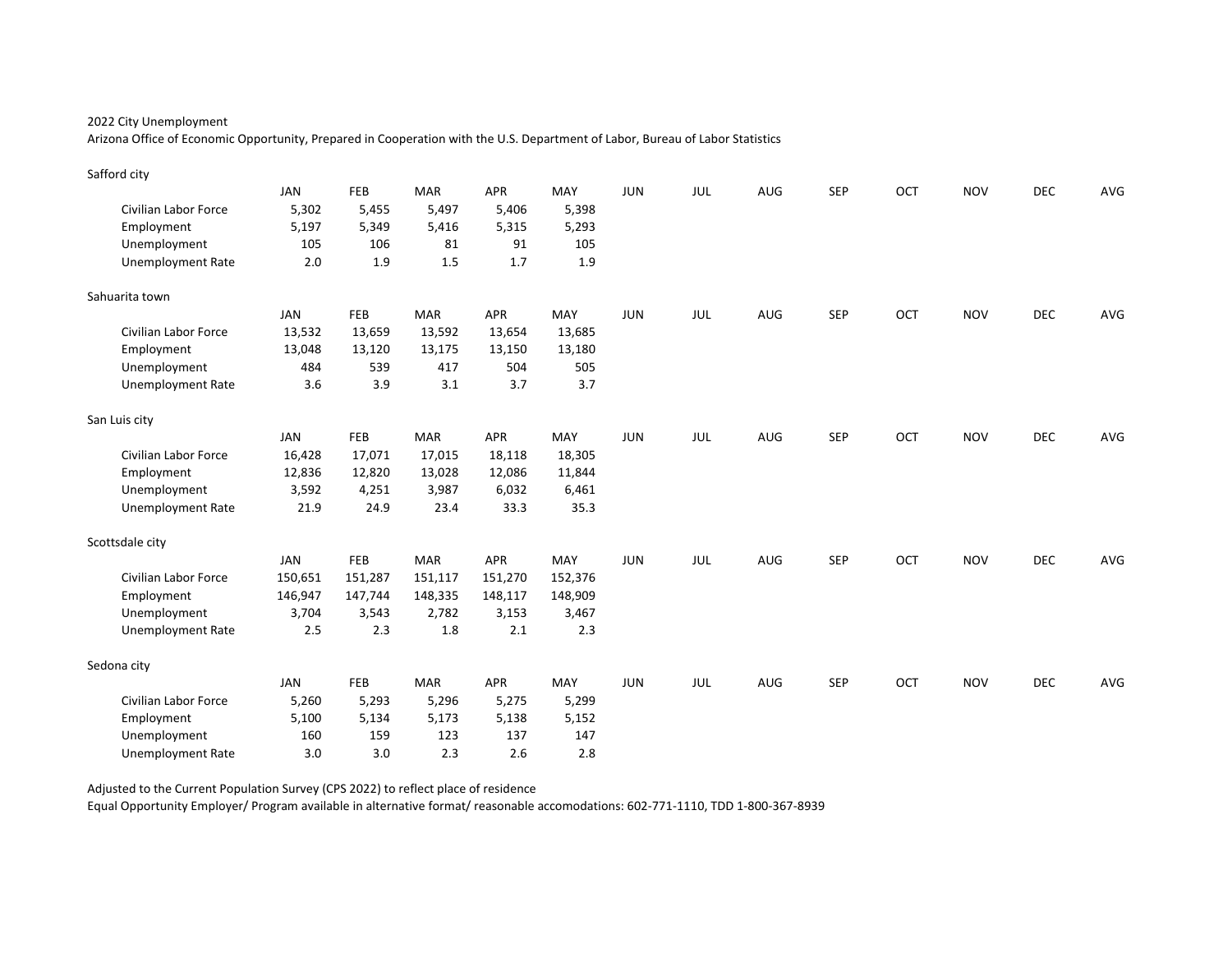Arizona Office of Economic Opportunity, Prepared in Cooperation with the U.S. Department of Labor, Bureau of Labor Statistics

| Sedona, Coconino part       |            |        |            |            |        |            |     |            |            |     |            |            |     |
|-----------------------------|------------|--------|------------|------------|--------|------------|-----|------------|------------|-----|------------|------------|-----|
|                             | <b>JAN</b> | FEB    | <b>MAR</b> | <b>APR</b> | MAY    | JUN        | JUL | AUG        | <b>SEP</b> | OCT | <b>NOV</b> | <b>DEC</b> | AVG |
| <b>Civilian Labor Force</b> | 1,311      | 1,316  | 1,318      | 1,316      | 1,308  |            |     |            |            |     |            |            |     |
| Employment                  | 1,246      | 1,253  | 1,269      | 1,263      | 1,252  |            |     |            |            |     |            |            |     |
| Unemployment                | 65         | 63     | 49         | 53         | 56     |            |     |            |            |     |            |            |     |
| <b>Unemployment Rate</b>    | 5.0        | 4.8    | 3.7        | 4.0        | 4.3    |            |     |            |            |     |            |            |     |
| Sedona, Yavapai part        |            |        |            |            |        |            |     |            |            |     |            |            |     |
|                             | <b>JAN</b> | FEB    | <b>MAR</b> | <b>APR</b> | MAY    | <b>JUN</b> | JUL | AUG        | <b>SEP</b> | OCT | <b>NOV</b> | <b>DEC</b> | AVG |
| <b>Civilian Labor Force</b> | 3,949      | 3,977  | 3,978      | 3,959      | 3,991  |            |     |            |            |     |            |            |     |
| Employment                  | 3,854      | 3,881  | 3,904      | 3,875      | 3,900  |            |     |            |            |     |            |            |     |
| Unemployment                | 95         | 96     | 74         | 84         | 91     |            |     |            |            |     |            |            |     |
| <b>Unemployment Rate</b>    | 2.4        | 2.4    | 1.9        | 2.1        | 2.3    |            |     |            |            |     |            |            |     |
| Show Low city               |            |        |            |            |        |            |     |            |            |     |            |            |     |
|                             | <b>JAN</b> | FEB    | <b>MAR</b> | <b>APR</b> | MAY    | <b>JUN</b> | JUL | AUG        | <b>SEP</b> | OCT | <b>NOV</b> | DEC        | AVG |
| <b>Civilian Labor Force</b> | 4,772      | 4,776  | 4,816      | 4,745      | 4,844  |            |     |            |            |     |            |            |     |
| Employment                  | 4,606      | 4,613  | 4,687      | 4,603      | 4,695  |            |     |            |            |     |            |            |     |
| Unemployment                | 166        | 163    | 129        | 142        | 149    |            |     |            |            |     |            |            |     |
| <b>Unemployment Rate</b>    | 3.5        | 3.4    | 2.7        | 3.0        | 3.1    |            |     |            |            |     |            |            |     |
| Sierra Vista city           |            |        |            |            |        |            |     |            |            |     |            |            |     |
|                             | JAN        | FEB    | <b>MAR</b> | <b>APR</b> | MAY    | <b>JUN</b> | JUL | <b>AUG</b> | <b>SEP</b> | OCT | <b>NOV</b> | <b>DEC</b> | AVG |
| <b>Civilian Labor Force</b> | 18,258     | 18,398 | 18,357     | 18,046     | 17,966 |            |     |            |            |     |            |            |     |
| Employment                  | 17,719     | 17,825 | 17,899     | 17,474     | 17,364 |            |     |            |            |     |            |            |     |
| Unemployment                | 539        | 573    | 458        | 572        | 602    |            |     |            |            |     |            |            |     |
| <b>Unemployment Rate</b>    | 3.0        | 3.1    | 2.5        | 3.2        | 3.4    |            |     |            |            |     |            |            |     |
| Snowflake town              |            |        |            |            |        |            |     |            |            |     |            |            |     |
|                             | <b>JAN</b> | FEB    | <b>MAR</b> | <b>APR</b> | MAY    | <b>JUN</b> | JUL | AUG        | <b>SEP</b> | OCT | <b>NOV</b> | <b>DEC</b> | AVG |
| Civilian Labor Force        | 2,329      | 2,330  | 2,340      | 2,309      | 2,359  |            |     |            |            |     |            |            |     |
| Employment                  | 2,202      | 2,205  | 2,240      | 2,200      | 2,244  |            |     |            |            |     |            |            |     |
| Unemployment                | 127        | 125    | 100        | 109        | 115    |            |     |            |            |     |            |            |     |
| <b>Unemployment Rate</b>    | 5.5        | 5.4    | 4.3        | 4.7        | 4.9    |            |     |            |            |     |            |            |     |

Adjusted to the Current Population Survey (CPS 2022) to reflect place of residence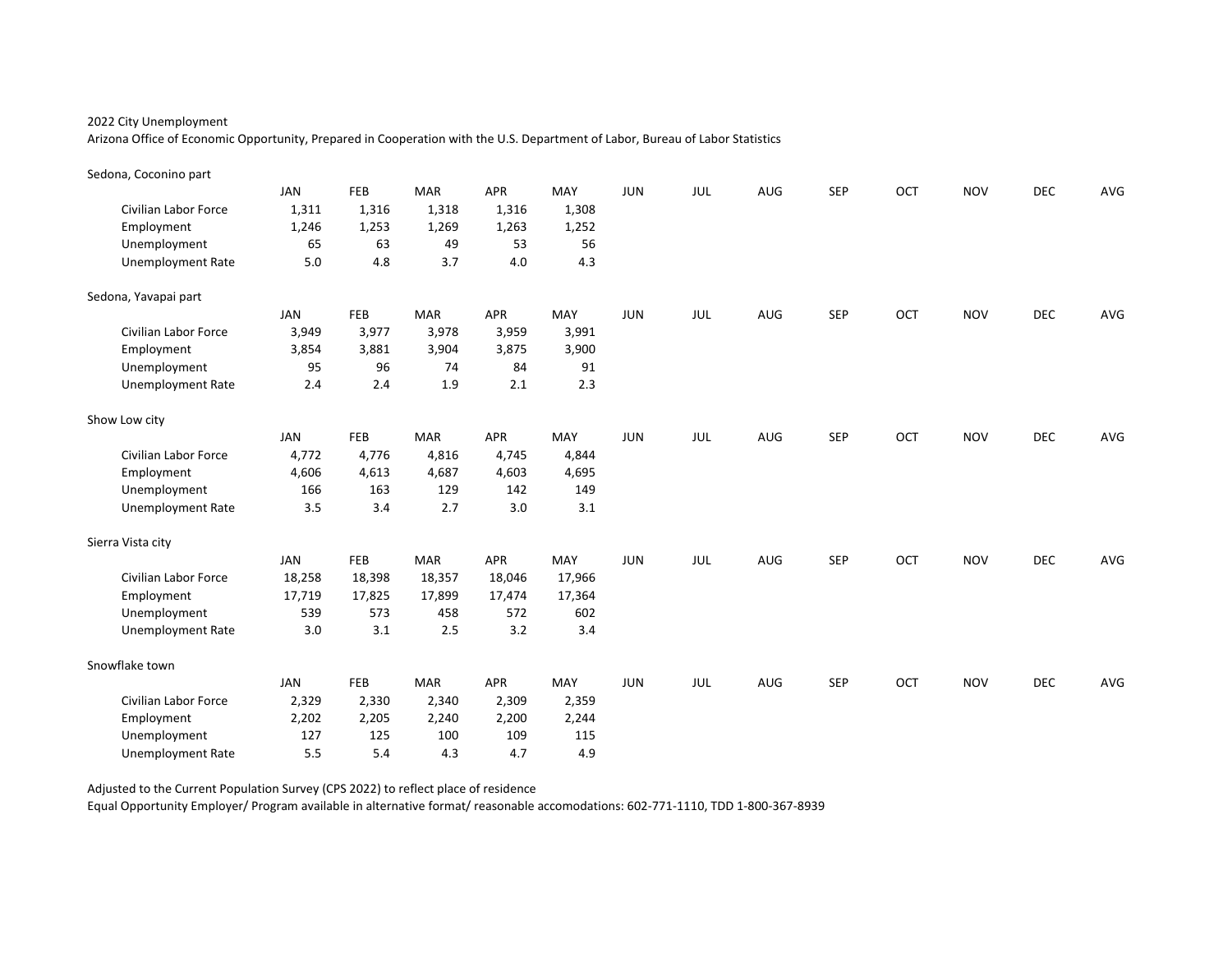Arizona Office of Economic Opportunity, Prepared in Cooperation with the U.S. Department of Labor, Bureau of Labor Statistics

| Somerton city               |            |       |            |            |       |            |     |     |            |     |            |            |     |
|-----------------------------|------------|-------|------------|------------|-------|------------|-----|-----|------------|-----|------------|------------|-----|
|                             | <b>JAN</b> | FEB   | <b>MAR</b> | <b>APR</b> | MAY   | <b>JUN</b> | JUL | AUG | <b>SEP</b> | OCT | <b>NOV</b> | <b>DEC</b> | AVG |
| <b>Civilian Labor Force</b> | 8,188      | 8,136 | 8,117      | 7,765      | 7,712 |            |     |     |            |     |            |            |     |
| Employment                  | 7,265      | 7,256 | 7,374      | 6,841      | 6,703 |            |     |     |            |     |            |            |     |
| Unemployment                | 923        | 880   | 743        | 924        | 1,009 |            |     |     |            |     |            |            |     |
| <b>Unemployment Rate</b>    | 11.3       | 10.8  | 9.2        | 11.9       | 13.1  |            |     |     |            |     |            |            |     |
| South Tucson city           |            |       |            |            |       |            |     |     |            |     |            |            |     |
|                             | <b>JAN</b> | FEB   | <b>MAR</b> | <b>APR</b> | MAY   | <b>JUN</b> | JUL | AUG | <b>SEP</b> | OCT | <b>NOV</b> | <b>DEC</b> | AVG |
| <b>Civilian Labor Force</b> | 2,127      | 2,137 | 2,105      | 2,119      | 2,135 |            |     |     |            |     |            |            |     |
| Employment                  | 1,945      | 1,956 | 1,964      | 1,960      | 1,965 |            |     |     |            |     |            |            |     |
| Unemployment                | 182        | 181   | 141        | 159        | 170   |            |     |     |            |     |            |            |     |
| <b>Unemployment Rate</b>    | 8.6        | 8.5   | 6.7        | 7.5        | 8.0   |            |     |     |            |     |            |            |     |
| Springerville town          |            |       |            |            |       |            |     |     |            |     |            |            |     |
|                             | <b>JAN</b> | FEB   | <b>MAR</b> | <b>APR</b> | MAY   | <b>JUN</b> | JUL | AUG | <b>SEP</b> | OCT | <b>NOV</b> | <b>DEC</b> | AVG |
| <b>Civilian Labor Force</b> | 766        | 766   | 770        | 752        | 750   |            |     |     |            |     |            |            |     |
| Employment                  | 744        | 744   | 752        | 733        | 729   |            |     |     |            |     |            |            |     |
| Unemployment                | 22         | 22    | 18         | 19         | 21    |            |     |     |            |     |            |            |     |
| <b>Unemployment Rate</b>    | 2.9        | 2.9   | 2.3        | 2.5        | 2.8   |            |     |     |            |     |            |            |     |
| St. Johns city              |            |       |            |            |       |            |     |     |            |     |            |            |     |
|                             | <b>JAN</b> | FEB   | <b>MAR</b> | <b>APR</b> | MAY   | <b>JUN</b> | JUL | AUG | <b>SEP</b> | OCT | <b>NOV</b> | <b>DEC</b> | AVG |
| <b>Civilian Labor Force</b> | 911        | 911   | 919        | 897        | 892   |            |     |     |            |     |            |            |     |
| Employment                  | 899        | 899   | 909        | 886        | 881   |            |     |     |            |     |            |            |     |
| Unemployment                | 12         | 12    | 10         | 11         | 11    |            |     |     |            |     |            |            |     |
| <b>Unemployment Rate</b>    | 1.3        | 1.3   | 1.1        | 1.2        | 1.2   |            |     |     |            |     |            |            |     |
| Star Valley town            |            |       |            |            |       |            |     |     |            |     |            |            |     |
|                             | <b>JAN</b> | FEB   | <b>MAR</b> | <b>APR</b> | MAY   | <b>JUN</b> | JUL | AUG | <b>SEP</b> | OCT | <b>NOV</b> | <b>DEC</b> | AVG |
| <b>Civilian Labor Force</b> | 402        | 400   | 404        | 394        | 399   |            |     |     |            |     |            |            |     |
| Employment                  | 393        | 391   | 397        | 386        | 391   |            |     |     |            |     |            |            |     |
| Unemployment                | 9          | 9     | 7          | 8          | 8     |            |     |     |            |     |            |            |     |
| <b>Unemployment Rate</b>    | 2.2        | 2.2   | 1.7        | 2.0        | 2.0   |            |     |     |            |     |            |            |     |

Adjusted to the Current Population Survey (CPS 2022) to reflect place of residence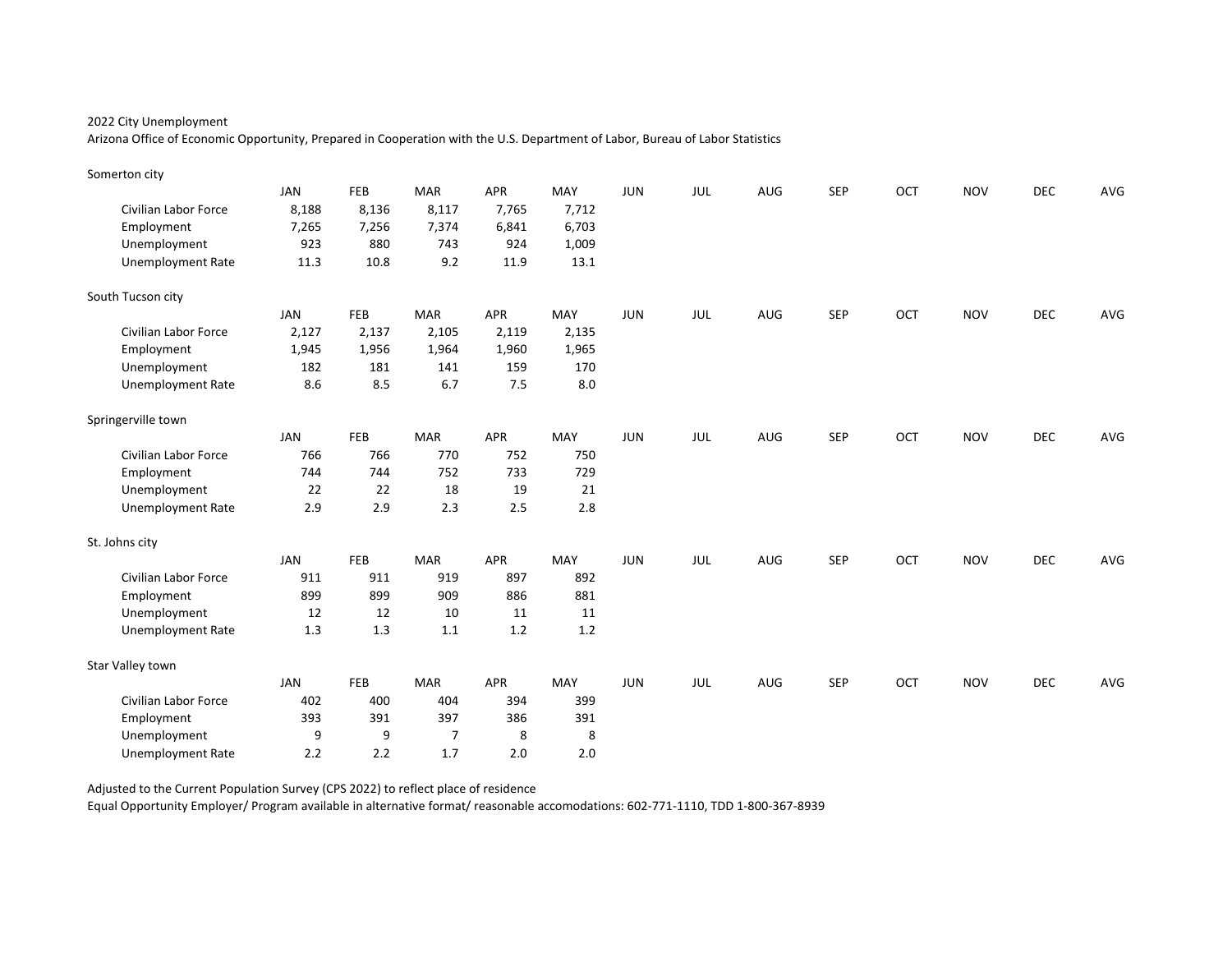Arizona Office of Economic Opportunity, Prepared in Cooperation with the U.S. Department of Labor, Bureau of Labor Statistics

| Superior town               |            |            |            |         |         |            |            |     |            |     |            |            |     |
|-----------------------------|------------|------------|------------|---------|---------|------------|------------|-----|------------|-----|------------|------------|-----|
|                             | <b>JAN</b> | FEB        | <b>MAR</b> | APR     | MAY     | <b>JUN</b> | JUL        | AUG | <b>SEP</b> | OCT | <b>NOV</b> | <b>DEC</b> | AVG |
| Civilian Labor Force        | 1,316      | 1,321      | 1,318      | 1,299   | 1,301   |            |            |     |            |     |            |            |     |
| Employment                  | 1,260      | 1,265      | 1,274      | 1,249   | 1,248   |            |            |     |            |     |            |            |     |
| Unemployment                | 56         | 56         | 44         | 50      | 53      |            |            |     |            |     |            |            |     |
| <b>Unemployment Rate</b>    | 4.3        | 4.2        | 3.3        | 3.8     | 4.1     |            |            |     |            |     |            |            |     |
| Surprise city               |            |            |            |         |         |            |            |     |            |     |            |            |     |
|                             | JAN        | <b>FEB</b> | <b>MAR</b> | APR     | MAY     | <b>JUN</b> | JUL        | AUG | <b>SEP</b> | OCT | <b>NOV</b> | <b>DEC</b> | AVG |
| <b>Civilian Labor Force</b> | 62,582     | 63,168     | 62,801     | 62,857  | 63,180  |            |            |     |            |     |            |            |     |
| Employment                  | 60,501     | 60,829     | 61,072     | 60,982  | 61,309  |            |            |     |            |     |            |            |     |
| Unemployment                | 2,081      | 2,339      | 1,729      | 1,875   | 1,871   |            |            |     |            |     |            |            |     |
| <b>Unemployment Rate</b>    | 3.3        | 3.7        | 2.8        | 3.0     | 3.0     |            |            |     |            |     |            |            |     |
| Taylor town                 |            |            |            |         |         |            |            |     |            |     |            |            |     |
|                             | <b>JAN</b> | <b>FEB</b> | <b>MAR</b> | APR     | MAY     | <b>JUN</b> | JUL        | AUG | <b>SEP</b> | OCT | <b>NOV</b> | DEC        | AVG |
| Civilian Labor Force        | 1,605      | 1,605      | 1,606      | 1,588   | 1,623   |            |            |     |            |     |            |            |     |
| Employment                  | 1,492      | 1,494      | 1,518      | 1,491   | 1,521   |            |            |     |            |     |            |            |     |
| Unemployment                | 113        | 111        | 88         | 97      | 102     |            |            |     |            |     |            |            |     |
| <b>Unemployment Rate</b>    | 7.0        | 6.9        | 5.5        | 6.1     | 6.3     |            |            |     |            |     |            |            |     |
| Tempe city                  |            |            |            |         |         |            |            |     |            |     |            |            |     |
|                             | JAN        | <b>FEB</b> | <b>MAR</b> | APR     | MAY     | <b>JUN</b> | <b>JUL</b> | AUG | <b>SEP</b> | OCT | <b>NOV</b> | <b>DEC</b> | AVG |
| Civilian Labor Force        | 121,266    | 121,838    | 121,630    | 121,688 | 122,831 |            |            |     |            |     |            |            |     |
| Employment                  | 118,026    | 118,666    | 119,141    | 118,966 | 119,602 |            |            |     |            |     |            |            |     |
| Unemployment                | 3,240      | 3,172      | 2,489      | 2,722   | 3,229   |            |            |     |            |     |            |            |     |
| <b>Unemployment Rate</b>    | 2.7        | 2.6        | 2.0        | 2.2     | 2.6     |            |            |     |            |     |            |            |     |
| Thatcher town               |            |            |            |         |         |            |            |     |            |     |            |            |     |
|                             | <b>JAN</b> | FEB        | <b>MAR</b> | APR     | MAY     | <b>JUN</b> | JUL        | AUG | <b>SEP</b> | OCT | <b>NOV</b> | <b>DEC</b> | AVG |
| Civilian Labor Force        | 2,217      | 2,281      | 2,295      | 2,259   | 2,257   |            |            |     |            |     |            |            |     |
| Employment                  | 2,159      | 2,223      | 2,251      | 2,209   | 2,199   |            |            |     |            |     |            |            |     |
| Unemployment                | 58         | 58         | 44         | 50      | 58      |            |            |     |            |     |            |            |     |
| <b>Unemployment Rate</b>    | 2.6        | 2.5        | 1.9        | 2.2     | 2.6     |            |            |     |            |     |            |            |     |

Adjusted to the Current Population Survey (CPS 2022) to reflect place of residence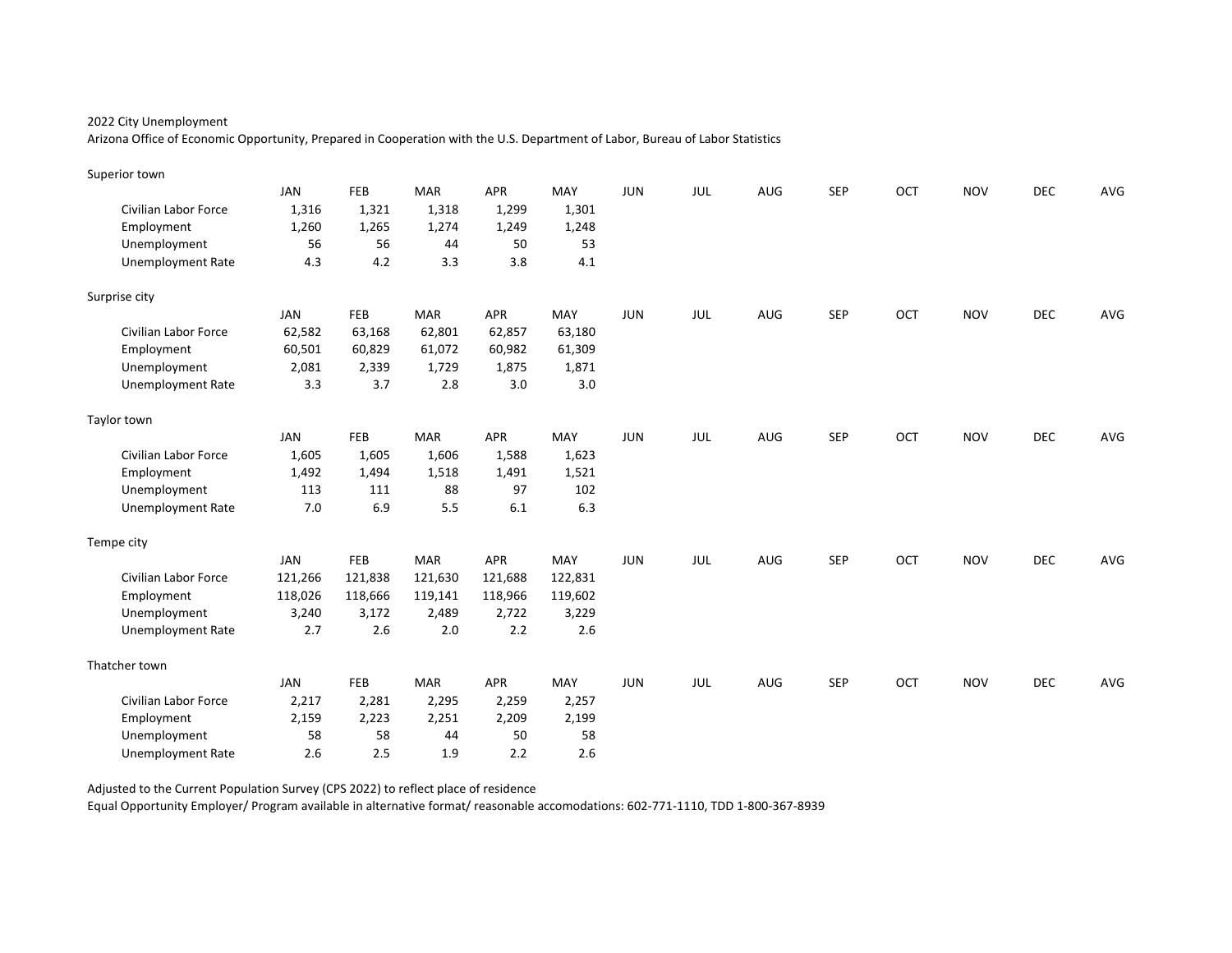Arizona Office of Economic Opportunity, Prepared in Cooperation with the U.S. Department of Labor, Bureau of Labor Statistics

| Tolleson city               |                |                |              |                |                |            |            |            |            |     |            |            |     |
|-----------------------------|----------------|----------------|--------------|----------------|----------------|------------|------------|------------|------------|-----|------------|------------|-----|
|                             | <b>JAN</b>     | FEB            | <b>MAR</b>   | APR            | MAY            | <b>JUN</b> | JUL        | AUG        | <b>SEP</b> | OCT | <b>NOV</b> | <b>DEC</b> | AVG |
| Civilian Labor Force        | 3,550          | 3,568          | 3,562        | 3,564          | 3,588          |            |            |            |            |     |            |            |     |
| Employment                  | 3,459          | 3,478          | 3,492        | 3,487          | 3,505          |            |            |            |            |     |            |            |     |
| Unemployment                | 91             | 90             | 70           | 77             | 83             |            |            |            |            |     |            |            |     |
| <b>Unemployment Rate</b>    | 2.6            | 2.5            | 2.0          | 2.2            | 2.3            |            |            |            |            |     |            |            |     |
| Tombstone city              |                |                |              |                |                |            |            |            |            |     |            |            |     |
|                             | <b>JAN</b>     | <b>FEB</b>     | <b>MAR</b>   | <b>APR</b>     | MAY            | <b>JUN</b> | JUL        | <b>AUG</b> | <b>SEP</b> | OCT | <b>NOV</b> | <b>DEC</b> | AVG |
| <b>Civilian Labor Force</b> | 498            | 500            | 499          | 489            | 488            |            |            |            |            |     |            |            |     |
| Employment                  | 481            | 484            | 486          | 475            | 472            |            |            |            |            |     |            |            |     |
| Unemployment                | 17             | 16             | 13           | 14             | 16             |            |            |            |            |     |            |            |     |
| <b>Unemployment Rate</b>    | 3.4            | 3.2            | 2.6          | 2.9            | 3.3            |            |            |            |            |     |            |            |     |
| Tucson city                 |                |                |              |                |                |            |            |            |            |     |            |            |     |
|                             | <b>JAN</b>     | FEB            | <b>MAR</b>   | <b>APR</b>     | MAY            | <b>JUN</b> | JUL        | AUG        | <b>SEP</b> | OCT | <b>NOV</b> | <b>DEC</b> | AVG |
| Civilian Labor Force        | 259,963        | 261,123        | 260,082      | 260,520        | 261,530        |            |            |            |            |     |            |            |     |
| Employment                  | 249,596        | 250,977        | 252,026      | 251,541        | 252,117        |            |            |            |            |     |            |            |     |
| Unemployment                | 10,367         | 10,146         | 8,056        | 8,979          | 9,413          |            |            |            |            |     |            |            |     |
| <b>Unemployment Rate</b>    | 4.0            | 3.9            | 3.1          | 3.4            | 3.6            |            |            |            |            |     |            |            |     |
| Tusayan town                |                |                |              |                |                |            |            |            |            |     |            |            |     |
|                             | <b>JAN</b>     | <b>FEB</b>     | <b>MAR</b>   | <b>APR</b>     | MAY            | <b>JUN</b> | <b>JUL</b> | AUG        | <b>SEP</b> | OCT | <b>NOV</b> | <b>DEC</b> | AVG |
| <b>Civilian Labor Force</b> | 243            | 245            | 248          | 247            | 244            |            |            |            |            |     |            |            |     |
| Employment                  | 243            | 245            | 248          | 247            | 244            |            |            |            |            |     |            |            |     |
| Unemployment                | $\mathbf 0$    | 0              | 0            | $\mathbf 0$    | 0              |            |            |            |            |     |            |            |     |
| Unemployment Rate           | 0.0            | 0.0            | 0.0          | 0.0            | 0.0            |            |            |            |            |     |            |            |     |
| Wellton town                |                |                |              |                |                |            |            |            |            |     |            |            |     |
|                             | <b>JAN</b>     | <b>FEB</b>     | <b>MAR</b>   | APR            | MAY            | <b>JUN</b> | JUL        | AUG        | <b>SEP</b> | OCT | <b>NOV</b> | <b>DEC</b> | AVG |
| Civilian Labor Force        | 808            | 807            | 819          | 761            | 745            |            |            |            |            |     |            |            |     |
| Employment                  | 806            | 805            | 818          | 759            | 743            |            |            |            |            |     |            |            |     |
| Unemployment                | $\overline{2}$ | $\overline{2}$ | $\mathbf{1}$ | $\overline{2}$ | $\overline{2}$ |            |            |            |            |     |            |            |     |
| <b>Unemployment Rate</b>    | 0.2            | 0.2            | 0.1          | 0.3            | 0.3            |            |            |            |            |     |            |            |     |

Adjusted to the Current Population Survey (CPS 2022) to reflect place of residence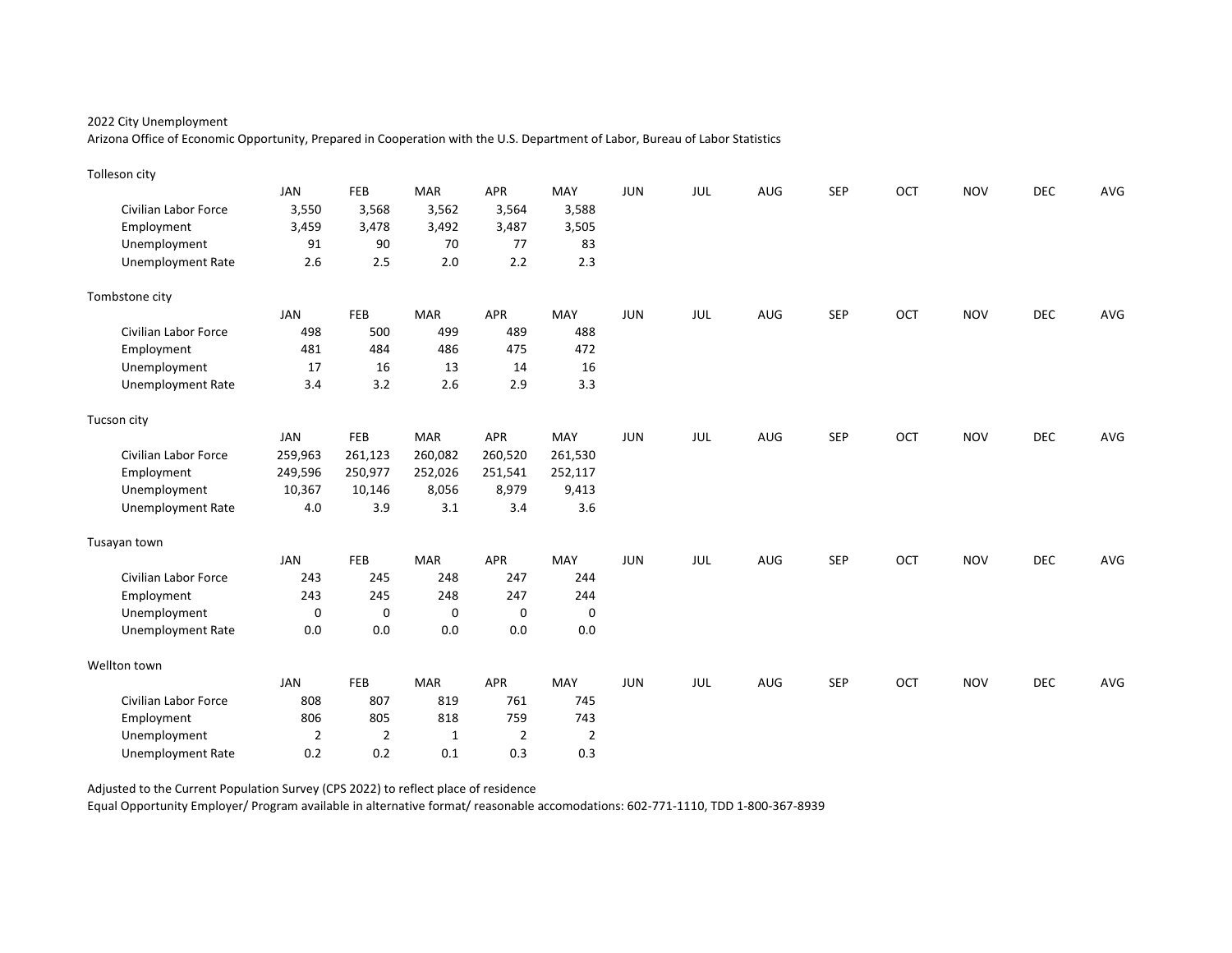Arizona Office of Economic Opportunity, Prepared in Cooperation with the U.S. Department of Labor, Bureau of Labor Statistics

| Wickenburg town             |            |       |            |            |       |            |     |     |            |     |            |            |     |
|-----------------------------|------------|-------|------------|------------|-------|------------|-----|-----|------------|-----|------------|------------|-----|
|                             | <b>JAN</b> | FEB   | <b>MAR</b> | <b>APR</b> | MAY   | <b>JUN</b> | JUL | AUG | <b>SEP</b> | OCT | <b>NOV</b> | <b>DEC</b> | AVG |
| <b>Civilian Labor Force</b> | 3,379      | 3,396 | 3,403      | 3,400      | 3,421 |            |     |     |            |     |            |            |     |
| Employment                  | 3,348      | 3,366 | 3,379      | 3,374      | 3,393 |            |     |     |            |     |            |            |     |
| Unemployment                | 31         | 30    | 24         | 26         | 28    |            |     |     |            |     |            |            |     |
| <b>Unemployment Rate</b>    | 0.9        | 0.9   | 0.7        | $0.8\,$    | 0.8   |            |     |     |            |     |            |            |     |
| Willcox city                |            |       |            |            |       |            |     |     |            |     |            |            |     |
|                             | <b>JAN</b> | FEB   | <b>MAR</b> | APR        | MAY   | <b>JUN</b> | JUL | AUG | <b>SEP</b> | OCT | <b>NOV</b> | <b>DEC</b> | AVG |
| <b>Civilian Labor Force</b> | 1,448      | 1,455 | 1,448      | 1,421      | 1,416 |            |     |     |            |     |            |            |     |
| Employment                  | 1,389      | 1,397 | 1,403      | 1,370      | 1,361 |            |     |     |            |     |            |            |     |
| Unemployment                | 59         | 58    | 45         | 51         | 55    |            |     |     |            |     |            |            |     |
| <b>Unemployment Rate</b>    | 4.1        | 4.0   | 3.1        | 3.6        | 3.9   |            |     |     |            |     |            |            |     |
| Williams city               |            |       |            |            |       |            |     |     |            |     |            |            |     |
|                             | <b>JAN</b> | FEB   | <b>MAR</b> | <b>APR</b> | MAY   | <b>JUN</b> | JUL | AUG | <b>SEP</b> | OCT | <b>NOV</b> | DEC        | AVG |
| Civilian Labor Force        | 1,660      | 1,668 | 1,674      | 1,670      | 1,659 |            |     |     |            |     |            |            |     |
| Employment                  | 1,596      | 1,606 | 1,626      | 1,618      | 1,604 |            |     |     |            |     |            |            |     |
| Unemployment                | 64         | 62    | 48         | 52         | 55    |            |     |     |            |     |            |            |     |
| <b>Unemployment Rate</b>    | 3.9        | 3.7   | 2.9        | 3.1        | 3.3   |            |     |     |            |     |            |            |     |
| Winkelman town              |            |       |            |            |       |            |     |     |            |     |            |            |     |
|                             | <b>JAN</b> | FEB   | <b>MAR</b> | APR        | MAY   | <b>JUN</b> | JUL | AUG | <b>SEP</b> | OCT | <b>NOV</b> | <b>DEC</b> | AVG |
| Civilian Labor Force        | 96         | 95    | 95         | 93         | 95    |            |     |     |            |     |            |            |     |
| Employment                  | 84         | 83    | 85         | 82         | 83    |            |     |     |            |     |            |            |     |
| Unemployment                | 12         | 12    | 10         | 11         | 12    |            |     |     |            |     |            |            |     |
| <b>Unemployment Rate</b>    | 12.5       | 12.6  | 10.5       | 11.8       | 12.6  |            |     |     |            |     |            |            |     |
| Winslow city                |            |       |            |            |       |            |     |     |            |     |            |            |     |
|                             | <b>JAN</b> | FEB   | <b>MAR</b> | <b>APR</b> | MAY   | <b>JUN</b> | JUL | AUG | <b>SEP</b> | OCT | <b>NOV</b> | <b>DEC</b> | AVG |
| Civilian Labor Force        | 3,568      | 3,572 | 3,610      | 3,553      | 3,626 |            |     |     |            |     |            |            |     |
| Employment                  | 3,477      | 3,483 | 3,539      | 3,475      | 3,544 |            |     |     |            |     |            |            |     |
| Unemployment                | 91         | 89    | 71         | 78         | 82    |            |     |     |            |     |            |            |     |
| <b>Unemployment Rate</b>    | 2.6        | 2.5   | 2.0        | 2.2        | 2.3   |            |     |     |            |     |            |            |     |

Adjusted to the Current Population Survey (CPS 2022) to reflect place of residence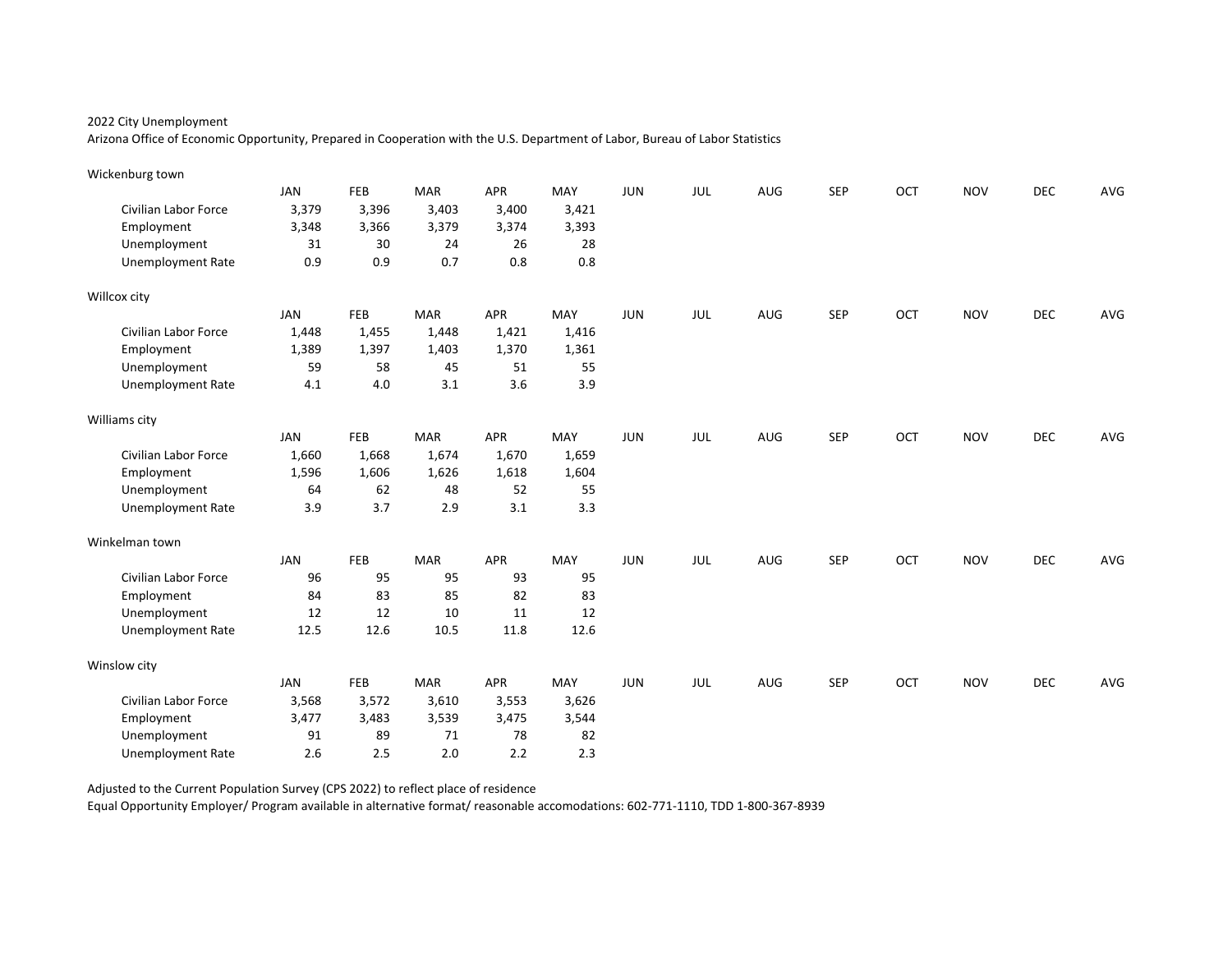Arizona Office of Economic Opportunity, Prepared in Cooperation with the U.S. Department of Labor, Bureau of Labor Statistics

| Youngtown town       |        |        |            |            |            |            |     |            |            |     |            |            |     |
|----------------------|--------|--------|------------|------------|------------|------------|-----|------------|------------|-----|------------|------------|-----|
|                      | JAN    | FEB    | <b>MAR</b> | <b>APR</b> | <b>MAY</b> | JUN        | JUL | <b>AUG</b> | <b>SEP</b> | OCT | <b>NOV</b> | <b>DEC</b> | AVG |
| Civilian Labor Force | 3,039  | 3,054  | 3,043      | 3,048      | 3,070      |            |     |            |            |     |            |            |     |
| Employment           | 2,937  | 2,953  | 2,965      | 2,961      | 2,977      |            |     |            |            |     |            |            |     |
| Unemployment         | 102    | 101    | 78         | 87         | 93         |            |     |            |            |     |            |            |     |
| Unemployment Rate    | 3.4    | 3.3    | 2.6        | 2.9        | 3.0        |            |     |            |            |     |            |            |     |
| Yuma city            |        |        |            |            |            |            |     |            |            |     |            |            |     |
|                      | JAN    | FEB    | <b>MAR</b> | APR        | MAY        | <b>JUN</b> | JUL | <b>AUG</b> | <b>SEP</b> | OCT | <b>NOV</b> | <b>DEC</b> | AVG |
| Civilian Labor Force | 48,102 | 47,267 | 46,796     | 43,764     | 43,333     |            |     |            |            |     |            |            |     |
| Employment           | 43,085 | 43,028 | 43,726     | 40,565     | 39,752     |            |     |            |            |     |            |            |     |
| Unemployment         | 5,017  | 4,239  | 3,070      | 3,199      | 3,581      |            |     |            |            |     |            |            |     |
| Unemployment Rate    | 10.4   | 9.0    | 6.6        | 7.3        | 8.3        |            |     |            |            |     |            |            |     |

Adjusted to the Current Population Survey (CPS 2022) to reflect place of residence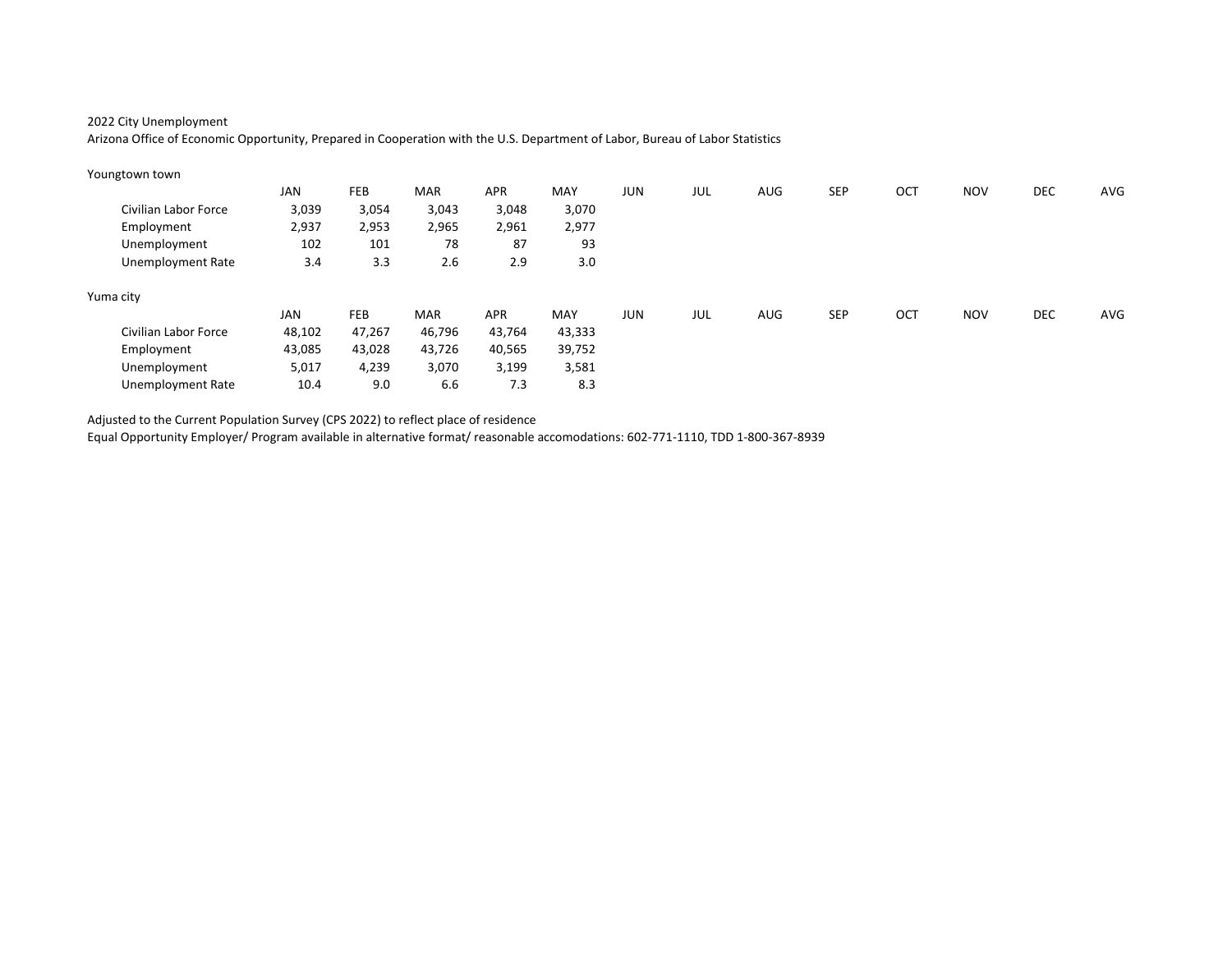Arizona Office of Economic Opportunity, Prepared in Cooperation with the U.S. Department of Labor, Bureau of Labor Statistics

| Apache Junction city           |            |                |            |            |        |                |                |        |                |                |            |            |        |
|--------------------------------|------------|----------------|------------|------------|--------|----------------|----------------|--------|----------------|----------------|------------|------------|--------|
|                                | <b>JAN</b> | <b>FEB</b>     | <b>MAR</b> | <b>APR</b> | MAY    | <b>JUN</b>     | JUL            | AUG    | <b>SEP</b>     | OCT            | <b>NOV</b> | <b>DEC</b> | AVG    |
| <b>Civilian Labor Force</b>    | 15,809     | 15,887         | 15,911     | 15,841     | 15,692 | 15,781         | 15,764         | 15,744 | 15,855         | 15,878         | 15,928     | 15,921     | 15,835 |
| Employment                     | 14,685     | 14,742         | 14,828     | 14,761     | 14,690 | 14,705         | 14,804         | 14,913 | 15,129         | 15,273         | 15,449     | 15,428     | 14,951 |
| Unemployment                   | 1,124      | 1.145          | 1.083      | 1.080      | 1.002  | 1,076          | 960            | 831    | 726            | 605            | 479        | 493        | 884    |
| <b>Unemployment Rate</b>       | 7.1        | 7.2            | 6.8        | 6.8        | 6.4    | 6.8            | 6.1            | 5.3    | 4.6            | 3.8            | 3.0        | 3.1        | 5.6    |
| Apache Junction, Maricopa part |            |                |            |            |        |                |                |        |                |                |            |            |        |
|                                | <b>JAN</b> | <b>FEB</b>     | <b>MAR</b> | <b>APR</b> | MAY    | <b>JUN</b>     | JUL            | AUG    | <b>SEP</b>     | OCT            | <b>NOV</b> | <b>DEC</b> | AVG    |
| <b>Civilian Labor Force</b>    | 74         | 70             | 77         | 79         | 72     | 70             | 71             | 77     | 72             | 67             | 73         | 73         | 73     |
| Employment                     | 62         | 63             | 63         | 63         | 63     | 63             | 64             | 64     | 65             | 65             | 65         | 65         | 64     |
| Unemployment                   | 12         | $\overline{7}$ | 14         | 16         | 9      | $\overline{7}$ | $\overline{7}$ | 13     | $\overline{7}$ | $\overline{2}$ | 8          | 8          | 9      |
| <b>Unemployment Rate</b>       | 16.2       | 10.0           | 18.2       | 20.3       | 12.5   | 10.0           | 9.9            | 16.9   | 9.7            | 3.0            | 11.0       | 11.0       | 12.3   |
| Apache Junction, Pinal part    |            |                |            |            |        |                |                |        |                |                |            |            |        |
|                                | <b>JAN</b> | FEB            | <b>MAR</b> | <b>APR</b> | MAY    | <b>JUN</b>     | JUL            | AUG    | <b>SEP</b>     | OCT            | <b>NOV</b> | <b>DEC</b> | AVG    |
| <b>Civilian Labor Force</b>    | 15,735     | 15,817         | 15,834     | 15,762     | 15,620 | 15,711         | 15,693         | 15,667 | 15,783         | 15,811         | 15,855     | 15,848     | 15,762 |
| Employment                     | 14,623     | 14,679         | 14,765     | 14,698     | 14,627 | 14,642         | 14.740         | 14.849 | 15,064         | 15,208         | 15,384     | 15,363     | 14,887 |
| Unemployment                   | 1,112      | 1,138          | 1,069      | 1,064      | 993    | 1,069          | 953            | 818    | 719            | 603            | 471        | 485        | 875    |
| <b>Unemployment Rate</b>       | 7.1        | 7.2            | 6.8        | 6.8        | 6.4    | 6.8            | 6.1            | 5.2    | 4.6            | 3.8            | 3.0        | 3.1        | 5.6    |
| Avondale city                  |            |                |            |            |        |                |                |        |                |                |            |            |        |
|                                | <b>JAN</b> | <b>FEB</b>     | <b>MAR</b> | <b>APR</b> | MAY    | <b>JUN</b>     | JUL            | AUG    | <b>SEP</b>     | OCT            | <b>NOV</b> | <b>DEC</b> | AVG    |
| <b>Civilian Labor Force</b>    | 45,853     | 46,184         | 46,441     | 46,296     | 46,327 | 46,746         | 46,603         | 46,292 | 46,591         | 46,526         | 46,671     | 46,613     | 46,429 |
| Employment                     | 42,783     | 43,110         | 43,294     | 43,374     | 43,628 | 43,677         | 43,965         | 43,932 | 44,399         | 44,602         | 45,017     | 44,994     | 43,898 |
| Unemployment                   | 3,070      | 3,074          | 3,147      | 2,922      | 2.699  | 3,069          | 2,638          | 2,360  | 2,192          | 1,924          | 1,654      | 1,619      | 2,531  |
| <b>Unemployment Rate</b>       | 6.7        | 6.7            | 6.8        | 6.3        | 5.8    | 6.6            | 5.7            | 5.1    | 4.7            | 4.1            | 3.5        | 3.5        | 5.5    |
| Benson city                    |            |                |            |            |        |                |                |        |                |                |            |            |        |
|                                | <b>JAN</b> | FEB            | <b>MAR</b> | <b>APR</b> | MAY    | <b>JUN</b>     | JUL            | AUG    | <b>SEP</b>     | OCT            | <b>NOV</b> | <b>DEC</b> | AVG    |
| <b>Civilian Labor Force</b>    | 2,028      | 1,998          | 1,990      | 1,971      | 1,959  | 1,961          | 1,951          | 1,964  | 1,982          | 1,979          | 2,002      | 1,994      | 1,982  |
| Employment                     | 1,960      | 1,927          | 1,923      | 1,905      | 1,894  | 1,890          | 1,888          | 1,906  | 1,930          | 1,933          | 1,961      | 1,956      | 1,923  |
| Unemployment                   | 68         | 71             | 67         | 66         | 65     | 71             | 63             | 58     | 52             | 46             | 41         | 38         | 59     |
| <b>Unemployment Rate</b>       | 3.4        | 3.6            | 3.4        | 3.3        | 3.3    | 3.6            | 3.2            | 3.0    | 2.6            | 2.3            | 2.0        | 1.9        | 3.0    |

Adjusted to the Current Population Survey (CPS 2022) to reflect place of residence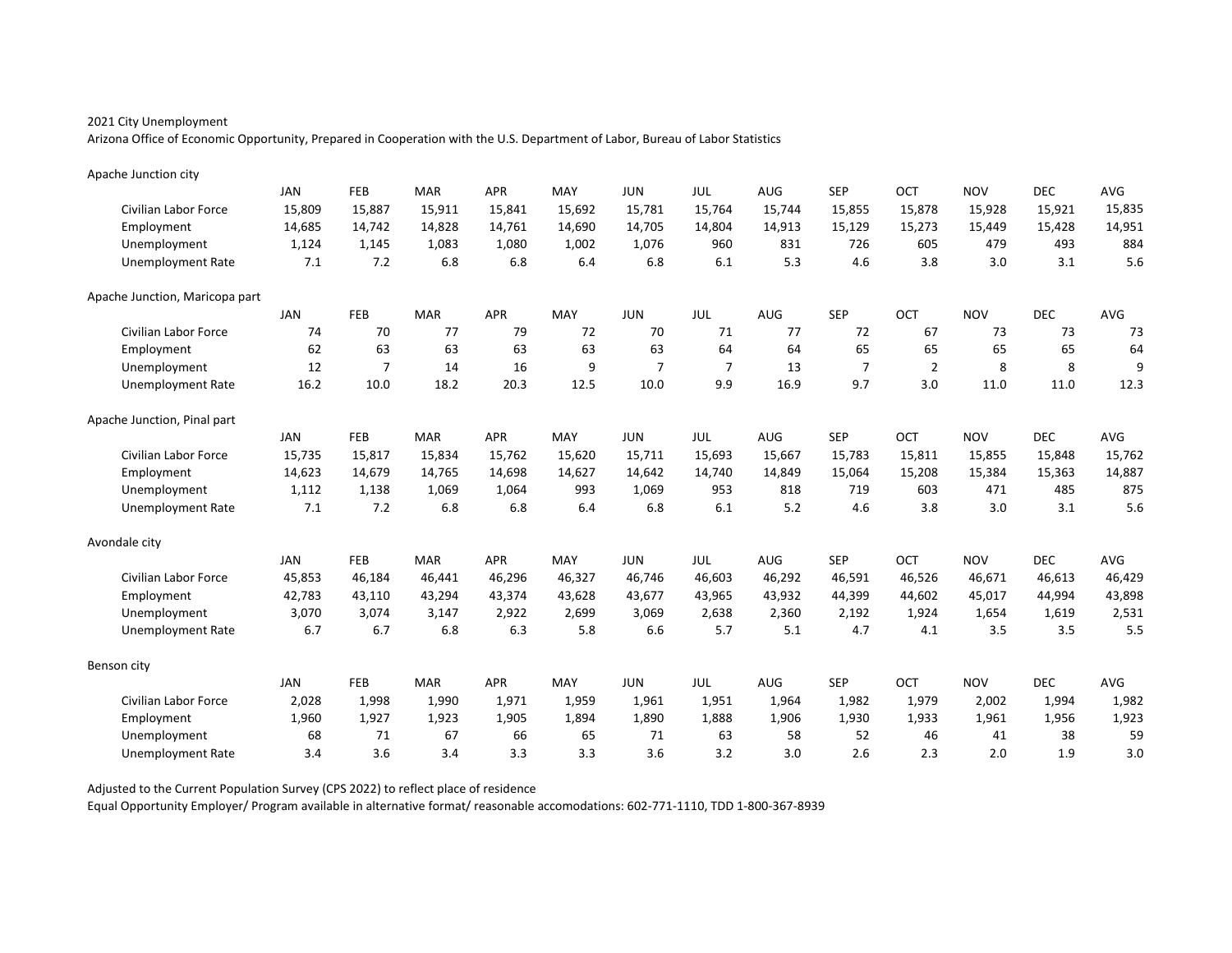Arizona Office of Economic Opportunity, Prepared in Cooperation with the U.S. Department of Labor, Bureau of Labor Statistics

| <b>Bisbee city</b>        |                |                |                |                |        |                |                |                |            |        |             |            |                |
|---------------------------|----------------|----------------|----------------|----------------|--------|----------------|----------------|----------------|------------|--------|-------------|------------|----------------|
|                           | <b>JAN</b>     | <b>FEB</b>     | <b>MAR</b>     | <b>APR</b>     | MAY    | <b>JUN</b>     | JUL            | AUG            | <b>SEP</b> | OCT    | <b>NOV</b>  | <b>DEC</b> | AVG            |
| Civilian Labor Force      | 1,887          | 1,857          | 1,851          | 1,834          | 1,823  | 1,823          | 1,816          | 1,830          | 1,849      | 1,848  | 1,870       | 1,862      | 1,846          |
| Employment                | 1,842          | 1,810          | 1,807          | 1,790          | 1,780  | 1,776          | 1,774          | 1,791          | 1,814      | 1,817  | 1,843       | 1,837      | 1,807          |
| Unemployment              | 45             | 47             | 44             | 44             | 43     | 47             | 42             | 39             | 35         | 31     | 27          | 25         | 39             |
| <b>Unemployment Rate</b>  | 2.4            | 2.5            | 2.4            | 2.4            | 2.4    | 2.6            | 2.3            | 2.1            | 1.9        | 1.7    | 1.4         | 1.3        | 2.1            |
| <b>Buckeye town</b>       |                |                |                |                |        |                |                |                |            |        |             |            |                |
|                           | JAN            | <b>FEB</b>     | <b>MAR</b>     | <b>APR</b>     | MAY    | <b>JUN</b>     | JUL            | <b>AUG</b>     | <b>SEP</b> | OCT    | <b>NOV</b>  | <b>DEC</b> | AVG            |
| Civilian Labor Force      | 34,341         | 34,648         | 34,934         | 34,960         | 34,912 | 35,461         | 35,237         | 34,989         | 35,021     | 35,014 | 35,096      | 35,023     | 34,970         |
| Employment                | 32,058         | 32,303         | 32,441         | 32,501         | 32,691 | 32,728         | 32,944         | 32,919         | 33,269     | 33,421 | 33,732      | 33,715     | 32,894         |
| Unemployment              | 2,283          | 2,345          | 2,493          | 2,459          | 2,221  | 2,733          | 2,293          | 2,070          | 1,752      | 1,593  | 1,364       | 1,308      | 2,076          |
| <b>Unemployment Rate</b>  | 6.6            | 6.8            | 7.1            | 7.0            | 6.4    | 7.7            | 6.5            | 5.9            | 5.0        | 4.5    | 3.9         | 3.7        | 5.9            |
| <b>Bullhead City city</b> |                |                |                |                |        |                |                |                |            |        |             |            |                |
|                           | JAN            | <b>FEB</b>     | <b>MAR</b>     | <b>APR</b>     | MAY    | <b>JUN</b>     | <b>JUL</b>     | <b>AUG</b>     | <b>SEP</b> | OCT    | <b>NOV</b>  | <b>DEC</b> | AVG            |
| Civilian Labor Force      | 16,862         | 17,026         | 17,089         | 17,182         | 17,260 | 17,597         | 17,558         | 17,511         | 17,519     | 17,355 | 17,452      | 17,359     | 17,314         |
| Employment                | 15,579         | 15,737         | 15,886         | 16,020         | 16,179 | 16,336         | 16,473         | 16,382         | 16,495     | 16,503 | 16,656      | 16,590     | 16,236         |
| Unemployment              | 1,283          | 1,289          | 1.203          | 1.162          | 1.081  | 1,261          | 1,085          | 1,129          | 1,024      | 852    | 796         | 769        | 1,078          |
| <b>Unemployment Rate</b>  | 7.6            | 7.6            | 7.0            | 6.8            | 6.3    | 7.2            | 6.2            | 6.4            | 5.8        | 4.9    | 4.6         | 4.4        | 6.2            |
| Camp Verde town           |                |                |                |                |        |                |                |                |            |        |             |            |                |
|                           | JAN            | <b>FEB</b>     | <b>MAR</b>     | <b>APR</b>     | MAY    | <b>JUN</b>     | JUL            | <b>AUG</b>     | <b>SEP</b> | OCT    | <b>NOV</b>  | <b>DEC</b> | AVG            |
| Civilian Labor Force      | 4,660          | 4,684          | 4,722          | 4,714          | 4,729  | 4,760          | 4,748          | 4,710          | 4,775      | 4,723  | 4,743       | 4,719      | 4,724          |
| Employment                | 4,318          | 4,355          | 4,412          | 4,413          | 4.443  | 4,447          | 4,475          | 4,469          | 4,558      | 4,535  | 4,576       | 4,568      | 4,464          |
| Unemployment              | 342            | 329            | 310            | 301            | 286    | 313            | 273            | 241            | 217        | 188    | 167         | 151        | 260            |
| <b>Unemployment Rate</b>  | 7.3            | 7.0            | 6.6            | 6.4            | 6.0    | 6.6            | 5.7            | 5.1            | 4.5        | 4.0    | 3.5         | 3.2        | 5.5            |
| Carefree town             |                |                |                |                |        |                |                |                |            |        |             |            |                |
|                           | JAN            | <b>FEB</b>     | <b>MAR</b>     | <b>APR</b>     | MAY    | <b>JUN</b>     | JUL            | <b>AUG</b>     | <b>SEP</b> | OCT    | <b>NOV</b>  | <b>DEC</b> | AVG            |
| Civilian Labor Force      | 1,309          | 1,319          | 1,324          | 1,327          | 1,334  | 1,336          | 1,345          | 1,344          | 1,357      | 1,363  | 1,376       | 1,375      | 1,343          |
| Employment                | 1,307          | 1,317          | 1,322          | 1,325          | 1,332  | 1,334          | 1,343          | 1,342          | 1,356      | 1,362  | 1,375       | 1,374      | 1,341          |
| Unemployment              | $\overline{2}$ | $\overline{2}$ | $\overline{2}$ | $\overline{2}$ | 2      | $\overline{2}$ | $\overline{2}$ | $\overline{2}$ | 1          | 1      | $\mathbf 1$ | 1          | $\overline{2}$ |
| Unemployment Rate         | 0.2            | 0.2            | 0.2            | 0.2            | 0.1    | 0.1            | 0.1            | 0.1            | 0.1        | 0.1    | 0.1         | 0.1        | 0.1            |

Adjusted to the Current Population Survey (CPS 2022) to reflect place of residence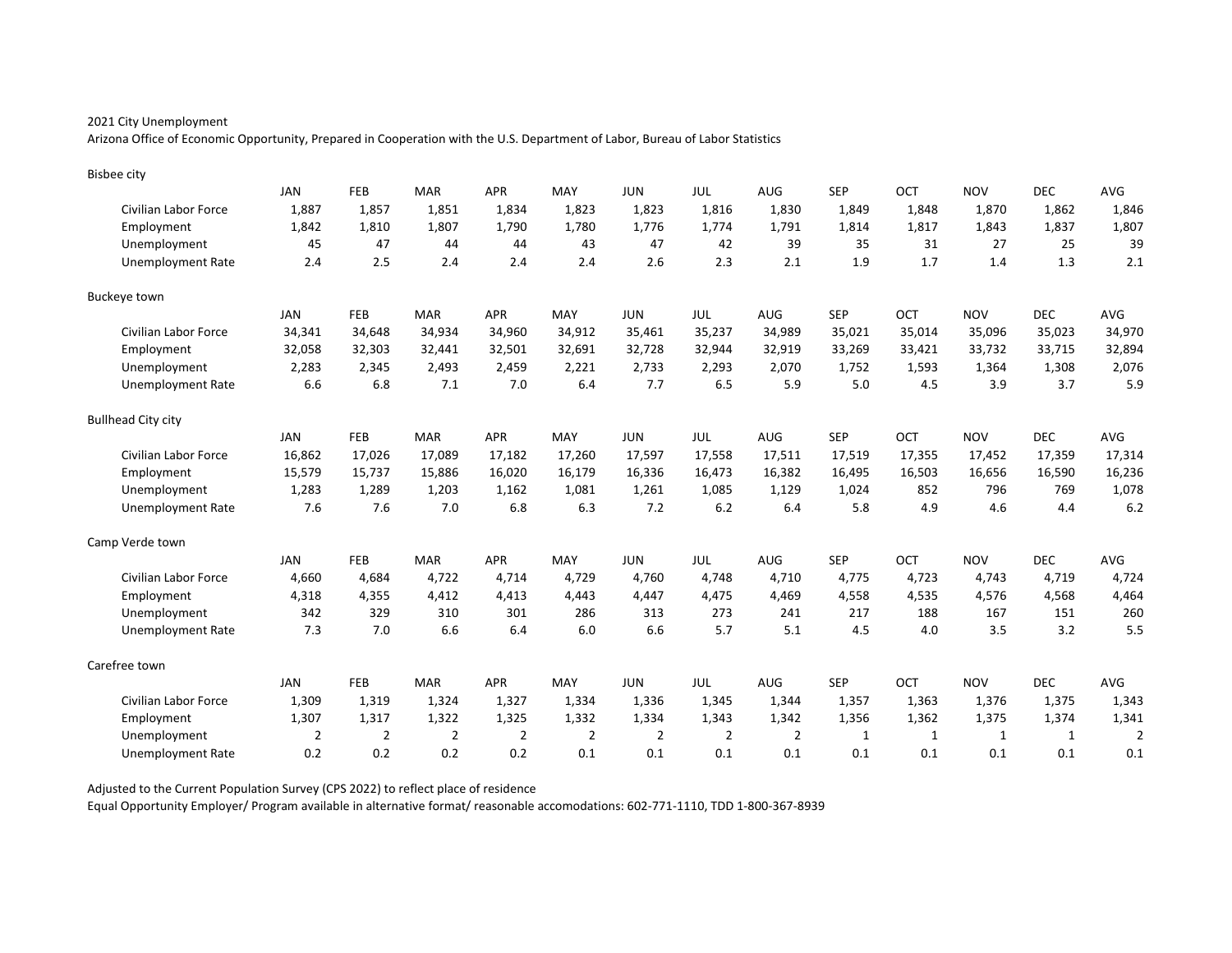Arizona Office of Economic Opportunity, Prepared in Cooperation with the U.S. Department of Labor, Bureau of Labor Statistics

| Casa Grande city            |            |            |            |            |         |            |         |            |            |         |            |            |            |
|-----------------------------|------------|------------|------------|------------|---------|------------|---------|------------|------------|---------|------------|------------|------------|
|                             | <b>JAN</b> | FEB        | <b>MAR</b> | <b>APR</b> | MAY     | <b>JUN</b> | JUL     | AUG        | <b>SEP</b> | OCT     | <b>NOV</b> | <b>DEC</b> | <b>AVG</b> |
| Civilian Labor Force        | 26,499     | 26,541     | 26,624     | 26,482     | 26,312  | 26,465     | 26,405  | 26,432     | 26,650     | 26,775  | 26,939     | 26,749     | 26,573     |
| Employment                  | 24,805     | 24,898     | 25,045     | 24,931     | 24,811  | 24,836     | 25,002  | 25,187     | 25,551     | 25,795  | 26,095     | 26,058     | 25,251     |
| Unemployment                | 1,694      | 1.643      | 1.579      | 1,551      | 1.501   | 1,629      | 1,403   | 1,245      | 1,099      | 980     | 844        | 691        | 1,322      |
| <b>Unemployment Rate</b>    | 6.4        | 6.2        | 5.9        | 5.9        | 5.7     | 6.2        | 5.3     | 4.7        | 4.1        | 3.7     | 3.1        | 2.6        | 5.0        |
| Cave Creek town             |            |            |            |            |         |            |         |            |            |         |            |            |            |
|                             | JAN        | <b>FEB</b> | <b>MAR</b> | <b>APR</b> | MAY     | <b>JUN</b> | JUL     | <b>AUG</b> | <b>SEP</b> | OCT     | <b>NOV</b> | <b>DEC</b> | AVG        |
| Civilian Labor Force        | 3,444      | 3,463      | 3,471      | 3,473      | 3,488   | 3,500      | 3,509   | 3,497      | 3,524      | 3,529   | 3,555      | 3,548      | 3,500      |
| Employment                  | 3,325      | 3,350      | 3,365      | 3,371      | 3,391   | 3,394      | 3,417   | 3,414      | 3,451      | 3,466   | 3,499      | 3,497      | 3,412      |
| Unemployment                | 119        | 113        | 106        | 102        | 97      | 106        | 92      | 83         | 73         | 63      | 56         | 51         | 88         |
| <b>Unemployment Rate</b>    | 3.5        | 3.3        | 3.1        | 2.9        | 2.8     | 3.0        | 2.6     | 2.4        | 2.1        | 1.8     | 1.6        | 1.4        | 2.5        |
| Chandler city               |            |            |            |            |         |            |         |            |            |         |            |            |            |
|                             | JAN        | <b>FEB</b> | <b>MAR</b> | <b>APR</b> | MAY     | <b>JUN</b> | JUL     | <b>AUG</b> | <b>SEP</b> | OCT     | <b>NOV</b> | <b>DEC</b> | AVG        |
| <b>Civilian Labor Force</b> | 151,052    | 151,577    | 151,680    | 151,581    | 152,117 | 152,812    | 152,905 | 152,283    | 152,913    | 152,984 | 153,969    | 153,658    | 152,461    |
| Employment                  | 142,908    | 144,000    | 144,612    | 144,881    | 145,730 | 145,892    | 146,856 | 146,744    | 148,303    | 148,983 | 150,367    | 150,293    | 146,631    |
| Unemployment                | 8,144      | 7,577      | 7.068      | 6.700      | 6,387   | 6,920      | 6,049   | 5,539      | 4,610      | 4.001   | 3,602      | 3,365      | 5,830      |
| <b>Unemployment Rate</b>    | 5.4        | 5.0        | 4.7        | 4.4        | 4.2     | 4.5        | 4.0     | 3.6        | 3.0        | 2.6     | 2.3        | 2.2        | 3.8        |
| Chino Valley town           |            |            |            |            |         |            |         |            |            |         |            |            |            |
|                             | <b>JAN</b> | FEB        | <b>MAR</b> | <b>APR</b> | MAY     | <b>JUN</b> | JUL     | <b>AUG</b> | <b>SEP</b> | OCT     | <b>NOV</b> | <b>DEC</b> | AVG        |
| Civilian Labor Force        | 5,397      | 5,432      | 5,486      | 5,483      | 5,509   | 5,531      | 5,538   | 5,510      | 5,601      | 5,555   | 5,590      | 5,569      | 5,516      |
| Employment                  | 5,171      | 5,215      | 5,282      | 5,284      | 5,320   | 5,324      | 5,358   | 5,351      | 5,458      | 5,431   | 5,480      | 5,469      | 5,345      |
| Unemployment                | 226        | 217        | 204        | 199        | 189     | 207        | 180     | 159        | 143        | 124     | 110        | 100        | 171        |
| <b>Unemployment Rate</b>    | 4.2        | 4.0        | 3.7        | 3.6        | 3.4     | 3.7        | 3.3     | 2.9        | 2.6        | 2.2     | 2.0        | 1.8        | 3.1        |
| Clarkdale town              |            |            |            |            |         |            |         |            |            |         |            |            |            |
|                             | <b>JAN</b> | FEB        | <b>MAR</b> | <b>APR</b> | MAY     | <b>JUN</b> | JUL     | AUG        | <b>SEP</b> | OCT     | <b>NOV</b> | <b>DEC</b> | AVG        |
| Civilian Labor Force        | 1,991      | 2,008      | 2,033      | 2,034      | 2.046   | 2,049      | 2,060   | 2,056      | 2,096      | 2,085   | 2,103      | 2,098      | 2,055      |
| Employment                  | 1,977      | 1,994      | 2,020      | 2,021      | 2,034   | 2,036      | 2,049   | 2,046      | 2,087      | 2,077   | 2,096      | 2,092      | 2,044      |
| Unemployment                | 14         | 14         | 13         | 13         | 12      | 13         | 11      | 10         | 9          | 8       | 7          | 6          | 11         |
| <b>Unemployment Rate</b>    | 0.7        | 0.7        | 0.6        | 0.6        | 0.6     | 0.6        | 0.5     | 0.5        | 0.4        | 0.4     | 0.3        | 0.3        | 0.5        |

Adjusted to the Current Population Survey (CPS 2022) to reflect place of residence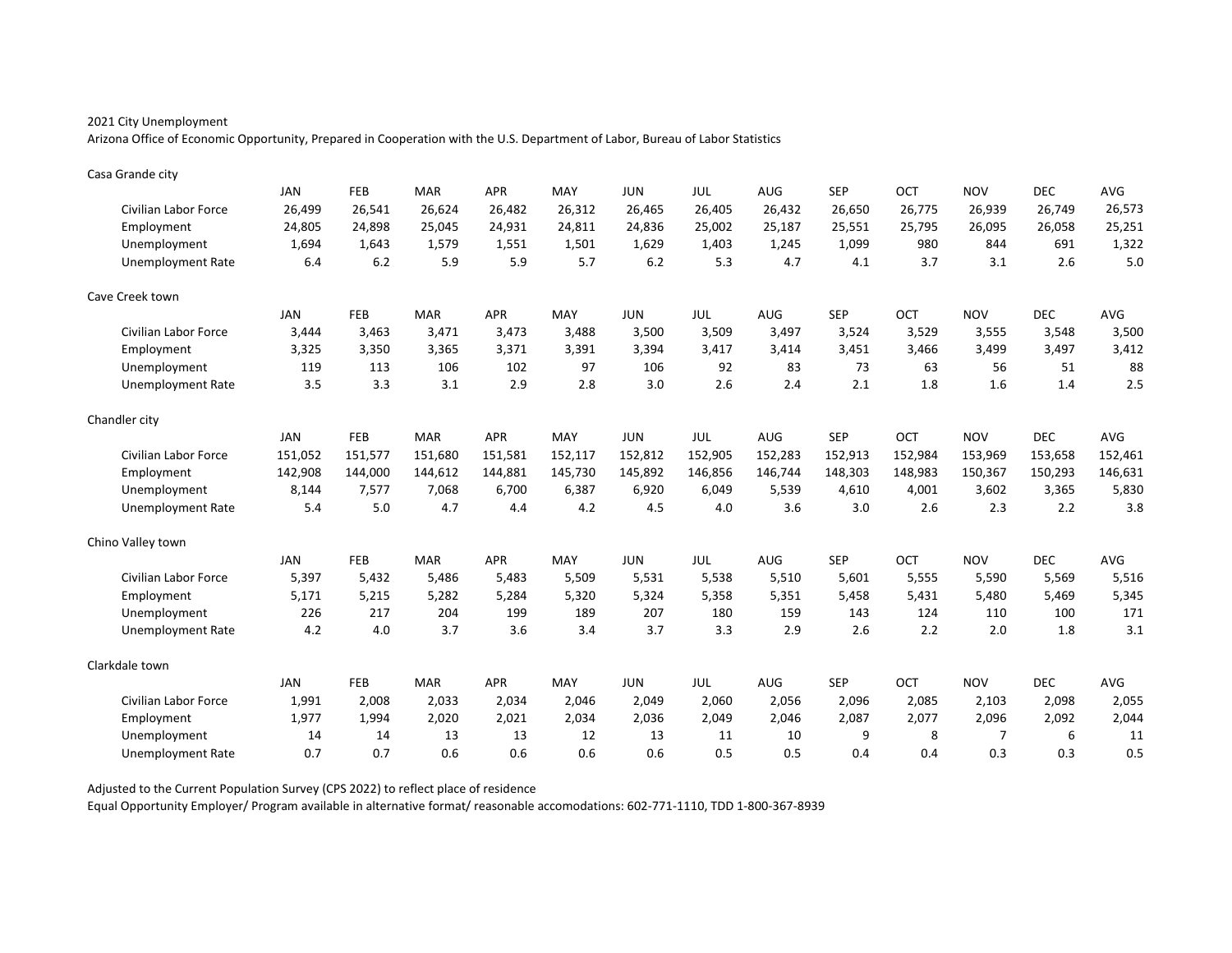Arizona Office of Economic Opportunity, Prepared in Cooperation with the U.S. Department of Labor, Bureau of Labor Statistics

| Clifton town                |            |            |            |            |       |            |       |       |            |       |            |            |       |
|-----------------------------|------------|------------|------------|------------|-------|------------|-------|-------|------------|-------|------------|------------|-------|
|                             | <b>JAN</b> | FEB        | <b>MAR</b> | <b>APR</b> | MAY   | <b>JUN</b> | JUL   | AUG   | <b>SEP</b> | OCT   | <b>NOV</b> | <b>DEC</b> | AVG   |
| <b>Civilian Labor Force</b> | 1,778      | 1,776      | 1,780      | 1,783      | 1,798 | 1,818      | 1,803 | 1,818 | 1,832      | 1,828 | 1,822      | 1,820      | 1,804 |
| Employment                  | 1,741      | 1,741      | 1,747      | 1,750      | 1,766 | 1,783      | 1,774 | 1,793 | 1,809      | 1,808 | 1,804      | 1,804      | 1,776 |
| Unemployment                | 37         | 35         | 33         | 33         | 32    | 35         | 29    | 25    | 23         | 20    | 18         | 16         | 28    |
| <b>Unemployment Rate</b>    | 2.1        | 2.0        | 1.9        | 1.9        | 1.8   | 1.9        | 1.6   | 1.4   | 1.3        | 1.1   | 1.0        | 0.9        | 1.6   |
| Colorado City town          |            |            |            |            |       |            |       |       |            |       |            |            |       |
|                             | <b>JAN</b> | <b>FEB</b> | <b>MAR</b> | <b>APR</b> | MAY   | <b>JUN</b> | JUL   | AUG   | <b>SEP</b> | OCT   | <b>NOV</b> | <b>DEC</b> | AVG   |
| <b>Civilian Labor Force</b> | 1,469      | 1,475      | 1,475      | 1,484      | 1,489 | 1,523      | 1,510 | 1,486 | 1,482      | 1,466 | 1,466      | 1,451      | 1,481 |
| Employment                  | 1,256      | 1,269      | 1,281      | 1,292      | 1,305 | 1,317      | 1,328 | 1,321 | 1,330      | 1,331 | 1,343      | 1,338      | 1,309 |
| Unemployment                | 213        | 206        | 194        | 192        | 184   | 206        | 182   | 165   | 152        | 135   | 123        | 113        | 172   |
| <b>Unemployment Rate</b>    | 14.5       | 14.0       | 13.2       | 12.9       | 12.4  | 13.5       | 12.1  | 11.1  | 10.3       | 9.2   | 8.4        | 7.8        | 11.6  |
| Coolidge city               |            |            |            |            |       |            |       |       |            |       |            |            |       |
|                             | <b>JAN</b> | <b>FEB</b> | <b>MAR</b> | <b>APR</b> | MAY   | <b>JUN</b> | JUL   | AUG   | <b>SEP</b> | OCT   | <b>NOV</b> | <b>DEC</b> | AVG   |
| <b>Civilian Labor Force</b> | 6,059      | 6,064      | 6,058      | 6,011      | 5,965 | 6,029      | 5,989 | 5,969 | 5,995      | 5,988 | 6,007      | 5,971      | 6,009 |
| Employment                  | 5,382      | 5,403      | 5.434      | 5,410      | 5,384 | 5,389      | 5,425 | 5,465 | 5,544      | 5,597 | 5,662      | 5,654      | 5,479 |
| Unemployment                | 677        | 661        | 624        | 601        | 581   | 640        | 564   | 504   | 451        | 391   | 345        | 317        | 530   |
| <b>Unemployment Rate</b>    | 11.2       | 10.9       | 10.3       | 10.0       | 9.7   | 10.6       | 9.4   | 8.4   | 7.5        | 6.5   | 5.7        | 5.3        | 8.8   |
| Cottonwood city             |            |            |            |            |       |            |       |       |            |       |            |            |       |
|                             | <b>JAN</b> | FEB        | <b>MAR</b> | <b>APR</b> | MAY   | <b>JUN</b> | JUL   | AUG   | <b>SEP</b> | OCT   | <b>NOV</b> | <b>DEC</b> | AVG   |
| <b>Civilian Labor Force</b> | 5,921      | 5,962      | 6,025      | 6,022      | 6,053 | 6,073      | 6,087 | 6,062 | 6,165      | 6,118 | 6,160      | 6,140      | 6,065 |
| Employment                  | 5,722      | 5,770      | 5,845      | 5,847      | 5,886 | 5,891      | 5,928 | 5,921 | 6,039      | 6,009 | 6,063      | 6,052      | 5,914 |
| Unemployment                | 199        | 192        | 180        | 175        | 167   | 182        | 159   | 141   | 126        | 109   | 97         | 88         | 151   |
| <b>Unemployment Rate</b>    | 3.4        | 3.2        | 3.0        | 2.9        | 2.8   | 3.0        | 2.6   | 2.3   | 2.0        | 1.8   | 1.6        | 1.4        | 2.5   |
| Dewey-Humboldt town         |            |            |            |            |       |            |       |       |            |       |            |            |       |
|                             | <b>JAN</b> | FEB        | <b>MAR</b> | <b>APR</b> | MAY   | <b>JUN</b> | JUL   | AUG   | <b>SEP</b> | OCT   | <b>NOV</b> | <b>DEC</b> | AVG   |
| <b>Civilian Labor Force</b> | 1,746      | 1,757      | 1,773      | 1,770      | 1.778 | 1,787      | 1,786 | 1,775 | 1,801      | 1,784 | 1,794      | 1,785      | 1,778 |
| Employment                  | 1,646      | 1,661      | 1,682      | 1,682      | 1,694 | 1,695      | 1,706 | 1,704 | 1,738      | 1,729 | 1,745      | 1,741      | 1,702 |
| Unemployment                | 100        | 96         | 91         | 88         | 84    | 92         | 80    | 71    | 63         | 55    | 49         | 44         | 76    |
| <b>Unemployment Rate</b>    | 5.7        | 5.5        | 5.1        | 5.0        | 4.7   | 5.1        | 4.5   | 4.0   | 3.5        | 3.1   | 2.7        | 2.5        | 4.3   |

Adjusted to the Current Population Survey (CPS 2022) to reflect place of residence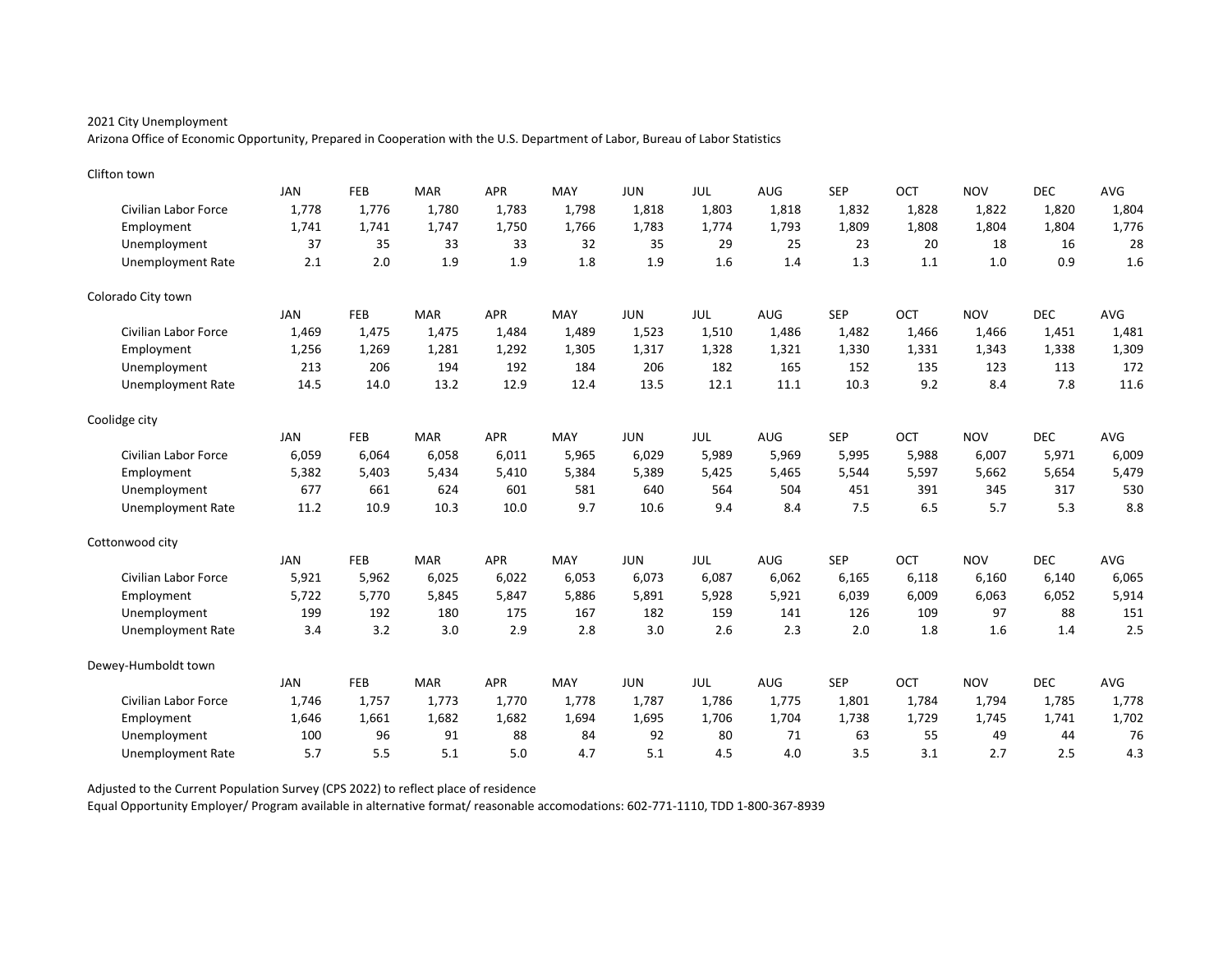Arizona Office of Economic Opportunity, Prepared in Cooperation with the U.S. Department of Labor, Bureau of Labor Statistics

| Douglas city                |            |            |            |            |        |            |            |                |                |        |            |            |                |
|-----------------------------|------------|------------|------------|------------|--------|------------|------------|----------------|----------------|--------|------------|------------|----------------|
|                             | <b>JAN</b> | FEB        | <b>MAR</b> | <b>APR</b> | MAY    | <b>JUN</b> | JUL        | AUG            | <b>SEP</b>     | OCT    | <b>NOV</b> | <b>DEC</b> | AVG            |
| Civilian Labor Force        | 5,261      | 5,203      | 5,164      | 5,114      | 5.076  | 5,119      | 5,051      | 5,052          | 5,061          | 5,018  | 5,043      | 5,001      | 5,097          |
| Employment                  | 4,701      | 4,621      | 4,613      | 4,570      | 4,543  | 4,533      | 4,529      | 4,572          | 4,630          | 4,637  | 4,703      | 4,690      | 4,612          |
| Unemployment                | 560        | 582        | 551        | 544        | 533    | 586        | 522        | 480            | 431            | 381    | 340        | 311        | 485            |
| <b>Unemployment Rate</b>    | 10.6       | 11.2       | 10.7       | 10.6       | 10.5   | 11.4       | 10.3       | 9.5            | 8.5            | 7.6    | 6.7        | 6.2        | 9.5            |
| Duncan town                 |            |            |            |            |        |            |            |                |                |        |            |            |                |
|                             | <b>JAN</b> | <b>FEB</b> | <b>MAR</b> | <b>APR</b> | MAY    | <b>JUN</b> | <b>JUL</b> | <b>AUG</b>     | <b>SEP</b>     | OCT    | <b>NOV</b> | <b>DEC</b> | AVG            |
| Civilian Labor Force        | 254        | 254        | 254        | 254        | 256    | 259        | 257        | 259            | 261            | 260    | 260        | 260        | 257            |
| Employment                  | 248        | 248        | 249        | 249        | 251    | 254        | 252        | 255            | 257            | 257    | 257        | 257        | 253            |
| Unemployment                | 6          | 6          | 5          | 5          | 5      | 5          | 5          | $\overline{4}$ | $\overline{4}$ | 3      | 3          | 3          | $\overline{4}$ |
| <b>Unemployment Rate</b>    | 2.4        | 2.4        | 2.0        | 2.0        | 2.0    | 1.9        | 1.9        | 1.5            | 1.5            | 1.2    | 1.2        | 1.2        | 1.6            |
| Eagar town                  |            |            |            |            |        |            |            |                |                |        |            |            |                |
|                             | <b>JAN</b> | FEB        | <b>MAR</b> | <b>APR</b> | MAY    | <b>JUN</b> | JUL        | AUG            | <b>SEP</b>     | OCT    | <b>NOV</b> | <b>DEC</b> | AVG            |
| Civilian Labor Force        | 1,484      | 1,470      | 1,486      | 1,500      | 1,506  | 1,487      | 1,422      | 1,505          | 1,509          | 1,491  | 1,485      | 1,476      | 1,485          |
| Employment                  | 1.426      | 1,414      | 1.432      | 1.449      | 1.456  | 1,429      | 1,370      | 1.457          | 1.466          | 1.453  | 1,451      | 1,443      | 1,437          |
| Unemployment                | 58         | 56         | 54         | 51         | 50     | 58         | 52         | 48             | 43             | 38     | 34         | 33         | 48             |
| <b>Unemployment Rate</b>    | 3.9        | 3.8        | 3.6        | 3.4        | 3.3    | 3.9        | 3.7        | 3.2            | 2.8            | 2.5    | 2.3        | 2.2        | 3.2            |
| El Mirage city              |            |            |            |            |        |            |            |                |                |        |            |            |                |
|                             | <b>JAN</b> | FEB        | <b>MAR</b> | <b>APR</b> | MAY    | <b>JUN</b> | <b>JUL</b> | <b>AUG</b>     | <b>SEP</b>     | OCT    | <b>NOV</b> | <b>DEC</b> | AVG            |
| <b>Civilian Labor Force</b> | 16,888     | 16,978     | 17,183     | 17,126     | 17,175 | 17,300     | 17,201     | 17,047         | 17,113         | 17,078 | 17,106     | 17,060     | 17,104         |
| Employment                  | 15,762     | 15,883     | 15,950     | 15,980     | 16,074 | 16,092     | 16,198     | 16,186         | 16,358         | 16,433 | 16,585     | 16,577     | 16,173         |
| Unemployment                | 1,126      | 1,095      | 1,233      | 1,146      | 1,101  | 1,208      | 1,003      | 861            | 755            | 645    | 521        | 483        | 931            |
| Unemployment Rate           | 6.7        | 6.4        | 7.2        | 6.7        | 6.4    | 7.0        | 5.8        | 5.1            | 4.4            | 3.8    | 3.0        | 2.8        | 5.4            |
| Eloy city                   |            |            |            |            |        |            |            |                |                |        |            |            |                |
|                             | <b>JAN</b> | FEB        | <b>MAR</b> | <b>APR</b> | MAY    | <b>JUN</b> | JUL        | <b>AUG</b>     | <b>SEP</b>     | OCT    | <b>NOV</b> | <b>DEC</b> | AVG            |
| Civilian Labor Force        | 4,090      | 4,096      | 4,099      | 4,070      | 4.041  | 4,075      | 4,060      | 4,057          | 4,084          | 4.090  | 4,111      | 4,090      | 4,080          |
| Employment                  | 3,736      | 3,750      | 3,772      | 3,755      | 3,737  | 3,740      | 3,765      | 3,793          | 3,848          | 3,885  | 3,930      | 3,924      | 3,803          |
| Unemployment                | 354        | 346        | 327        | 315        | 304    | 335        | 295        | 264            | 236            | 205    | 181        | 166        | 277            |
| <b>Unemployment Rate</b>    | 8.7        | 8.4        | 8.0        | 7.7        | 7.5    | 8.2        | 7.3        | 6.5            | 5.8            | 5.0    | 4.4        | 4.1        | 6.8            |

Adjusted to the Current Population Survey (CPS 2022) to reflect place of residence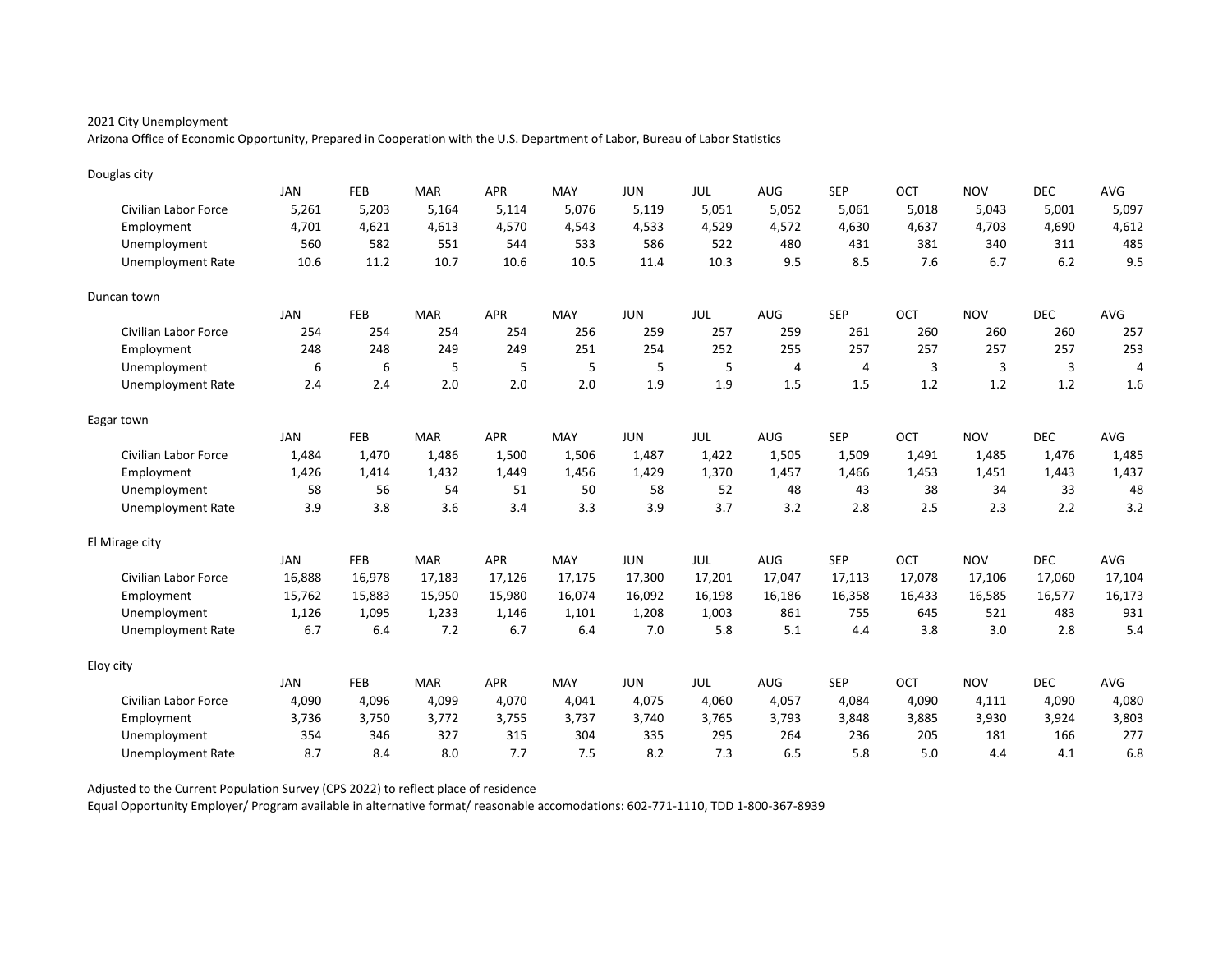Arizona Office of Economic Opportunity, Prepared in Cooperation with the U.S. Department of Labor, Bureau of Labor Statistics

| Flagstaff city              |            |            |            |            |        |            |            |        |                |        |            |            |        |
|-----------------------------|------------|------------|------------|------------|--------|------------|------------|--------|----------------|--------|------------|------------|--------|
|                             | <b>JAN</b> | FEB        | <b>MAR</b> | <b>APR</b> | MAY    | <b>JUN</b> | <b>JUL</b> | AUG    | <b>SEP</b>     | OCT    | <b>NOV</b> | <b>DEC</b> | AVG    |
| <b>Civilian Labor Force</b> | 38,960     | 39,075     | 39,674     | 40,575     | 40,481 | 41,423     | 41,405     | 40,893 | 42,429         | 42,286 | 42,104     | 41,556     | 40,905 |
| Employment                  | 36,606     | 36,905     | 37,521     | 38,484     | 38,448 | 39,150     | 39,581     | 39,443 | 41,099         | 41,150 | 41,117     | 40,714     | 39,185 |
| Unemployment                | 2,354      | 2,170      | 2,153      | 2,091      | 2,033  | 2,273      | 1,824      | 1,450  | 1,330          | 1,136  | 987        | 842        | 1,720  |
| <b>Unemployment Rate</b>    | $6.0\,$    | 5.6        | 5.4        | 5.2        | 5.0    | 5.5        | 4.4        | 3.5    | 3.1            | 2.7    | 2.3        | 2.0        | 4.2    |
| Florence town               |            |            |            |            |        |            |            |        |                |        |            |            |        |
|                             | <b>JAN</b> | <b>FEB</b> | <b>MAR</b> | <b>APR</b> | MAY    | <b>JUN</b> | JUL        | AUG    | <b>SEP</b>     | OCT    | <b>NOV</b> | <b>DEC</b> | AVG    |
| <b>Civilian Labor Force</b> | 4,289      | 4,275      | 4,298      | 4,287      | 4,251  | 4,298      | 4,302      | 4,287  | 4,288          | 4,381  | 4,374      | 4,327      | 4,305  |
| Employment                  | 3,992      | 4,007      | 4,030      | 4,012      | 3,993  | 3,997      | 4,024      | 4,053  | 4,112          | 4,151  | 4,199      | 4,194      | 4,064  |
| Unemployment                | 297        | 268        | 268        | 275        | 258    | 301        | 278        | 234    | 176            | 230    | 175        | 133        | 241    |
| <b>Unemployment Rate</b>    | 6.9        | 6.3        | 6.2        | 6.4        | 6.1    | 7.0        | 6.5        | 5.5    | 4.1            | 5.2    | 4.0        | 3.1        | 5.6    |
| <b>Fountain Hills town</b>  |            |            |            |            |        |            |            |        |                |        |            |            |        |
|                             | <b>JAN</b> | FEB        | <b>MAR</b> | <b>APR</b> | MAY    | <b>JUN</b> | JUL        | AUG    | <b>SEP</b>     | OCT    | <b>NOV</b> | <b>DEC</b> | AVG    |
| Civilian Labor Force        | 13,155     | 13,193     | 13,176     | 13,227     | 13,249 | 13,305     | 13,342     | 13,259 | 13,414         | 13,411 | 13,492     | 13,402     | 13,302 |
| Employment                  | 12,525     | 12,621     | 12,675     | 12,698     | 12,773 | 12,787     | 12,871     | 12,862 | 12,998         | 13,058 | 13,179     | 13,173     | 12,852 |
| Unemployment                | 630        | 572        | 501        | 529        | 476    | 518        | 471        | 397    | 416            | 353    | 313        | 229        | 450    |
| <b>Unemployment Rate</b>    | 4.8        | 4.3        | 3.8        | 4.0        | 3.6    | 3.9        | 3.5        | 3.0    | 3.1            | 2.6    | 2.3        | 1.7        | 3.4    |
| Fredonia town               |            |            |            |            |        |            |            |        |                |        |            |            |        |
|                             | <b>JAN</b> | <b>FEB</b> | <b>MAR</b> | <b>APR</b> | MAY    | <b>JUN</b> | JUL        | AUG    | <b>SEP</b>     | OCT    | <b>NOV</b> | <b>DEC</b> | AVG    |
| <b>Civilian Labor Force</b> | 524        | 527        | 533        | 545        | 544    | 556        | 559        | 555    | 577            | 576    | 574        | 568        | 553    |
| Employment                  | 501        | 505        | 513        | 526        | 526    | 535        | 541        | 539    | 562            | 563    | 562        | 557        | 536    |
| Unemployment                | 23         | 22         | 20         | 19         | 18     | 21         | 18         | 16     | 15             | 13     | 12         | 11         | 17     |
| <b>Unemployment Rate</b>    | 4.4        | 4.2        | 3.8        | 3.5        | 3.3    | 3.8        | 3.2        | 2.9    | 2.6            | 2.3    | 2.1        | 1.9        | 3.1    |
| Gila Bend town              |            |            |            |            |        |            |            |        |                |        |            |            |        |
|                             | <b>JAN</b> | <b>FEB</b> | <b>MAR</b> | <b>APR</b> | MAY    | <b>JUN</b> | JUL        | AUG    | <b>SEP</b>     | OCT    | <b>NOV</b> | <b>DEC</b> | AVG    |
| <b>Civilian Labor Force</b> | 923        | 929        | 933        | 934        | 939    | 941        | 945        | 945    | 954            | 957    | 965        | 964        | 944    |
| Employment                  | 912        | 919        | 923        | 925        | 930    | 931        | 937        | 937    | 947            | 951    | 960        | 959        | 936    |
| Unemployment                | 11         | 10         | 10         | 9          | 9      | 10         | 8          | 8      | $\overline{7}$ | 6      | 5          | 5          | 8      |
| Unemployment Rate           | 1.2        | 1.1        | 1.1        | 1.0        | 1.0    | 1.1        | 0.8        | 0.8    | 0.7            | 0.6    | 0.5        | 0.5        | 0.8    |

Adjusted to the Current Population Survey (CPS 2022) to reflect place of residence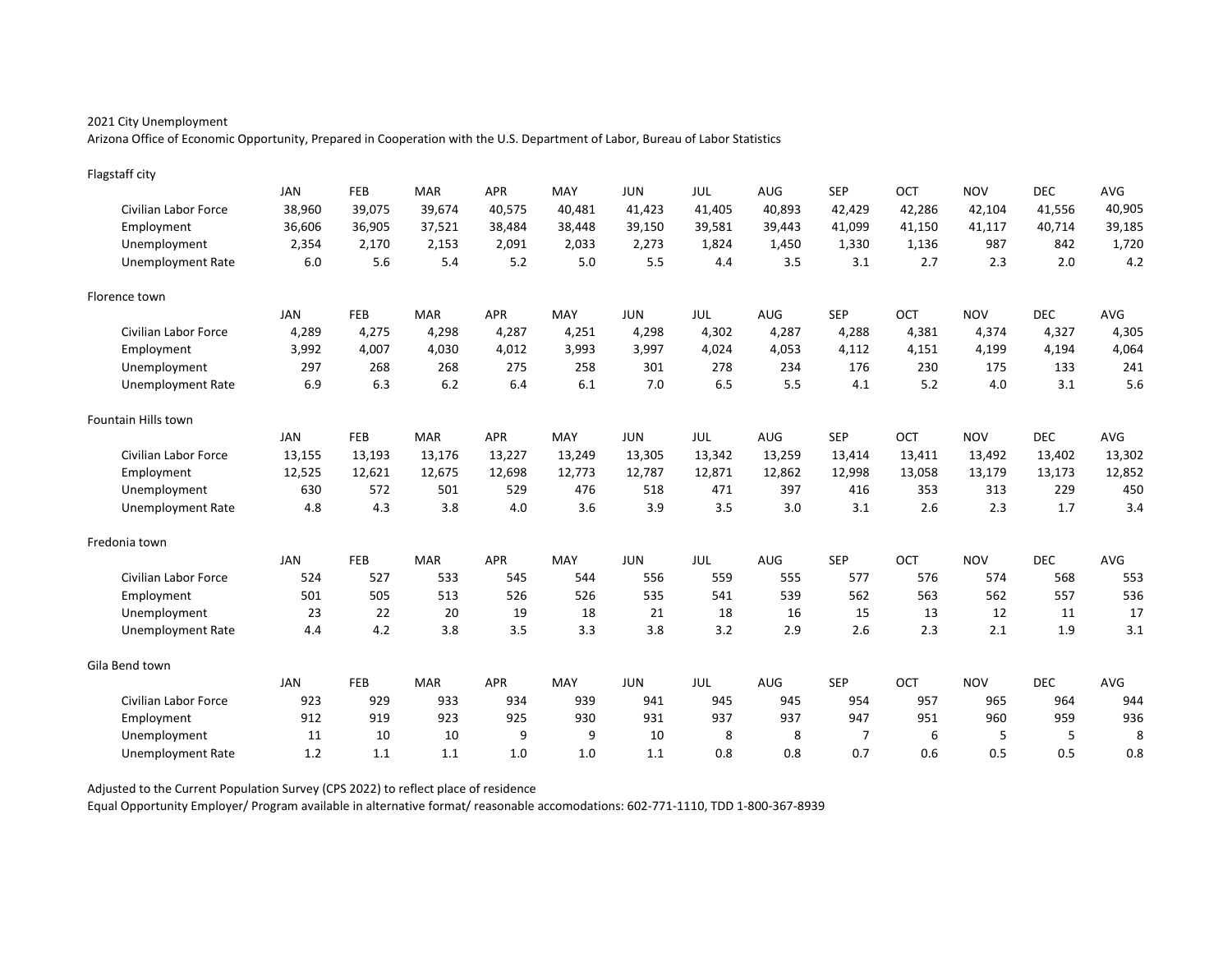Arizona Office of Economic Opportunity, Prepared in Cooperation with the U.S. Department of Labor, Bureau of Labor Statistics

| Gilbert town                |            |         |            |            |         |            |            |         |            |         |            |            |            |
|-----------------------------|------------|---------|------------|------------|---------|------------|------------|---------|------------|---------|------------|------------|------------|
|                             | <b>JAN</b> | FEB     | <b>MAR</b> | <b>APR</b> | MAY     | <b>JUN</b> | <b>JUL</b> | AUG     | <b>SEP</b> | OCT     | <b>NOV</b> | <b>DEC</b> | <b>AVG</b> |
| Civilian Labor Force        | 140,993    | 141,641 | 141,716    | 141,689    | 142,301 | 142,919    | 142,949    | 142,508 | 143,488    | 143,599 | 144,671    | 144,224    | 142,725    |
| Employment                  | 134,426    | 135,453 | 136,029    | 136,282    | 137,080 | 137,233    | 138,140    | 138,034 | 139,501    | 140,140 | 141,442    | 141,373    | 137,928    |
| Unemployment                | 6,567      | 6,188   | 5.687      | 5,407      | 5,221   | 5,686      | 4,809      | 4,474   | 3,987      | 3,459   | 3,229      | 2,851      | 4,797      |
| <b>Unemployment Rate</b>    | 4.7        | 4.4     | 4.0        | 3.8        | 3.7     | 4.0        | 3.4        | 3.1     | 2.8        | 2.4     | 2.2        | 2.0        | 3.4        |
| Glendale city               |            |         |            |            |         |            |            |         |            |         |            |            |            |
|                             | <b>JAN</b> | FEB     | <b>MAR</b> | <b>APR</b> | MAY     | <b>JUN</b> | JUL        | AUG     | <b>SEP</b> | OCT     | <b>NOV</b> | <b>DEC</b> | <b>AVG</b> |
| Civilian Labor Force        | 125,559    | 126,242 | 126,419    | 126,206    | 126,532 | 127,345    | 126,969    | 126,093 | 126,688    | 126,445 | 127,071    | 126,898    | 126,539    |
| Employment                  | 117,210    | 118,105 | 118,607    | 118,828    | 119,524 | 119,657    | 120,448    | 120,356 | 121,635    | 122,192 | 123,328    | 123,267    | 120,263    |
| Unemployment                | 8,349      | 8,137   | 7,812      | 7,378      | 7,008   | 7,688      | 6,521      | 5,737   | 5,053      | 4,253   | 3,743      | 3,631      | 6,276      |
| <b>Unemployment Rate</b>    | 6.6        | 6.4     | 6.2        | 5.8        | 5.5     | 6.0        | 5.1        | 4.5     | 4.0        | 3.4     | 2.9        | 2.9        | $5.0$      |
| Globe city                  |            |         |            |            |         |            |            |         |            |         |            |            |            |
|                             | <b>JAN</b> | FEB     | <b>MAR</b> | <b>APR</b> | MAY     | <b>JUN</b> | <b>JUL</b> | AUG     | <b>SEP</b> | OCT     | <b>NOV</b> | <b>DEC</b> | AVG        |
| <b>Civilian Labor Force</b> | 3,428      | 3,426   | 3,472      | 3,471      | 3,460   | 3,457      | 3,424      | 3,476   | 3,517      | 3,472   | 3,471      | 3,443      | 3,460      |
| Employment                  | 3,280      | 3,281   | 3.336      | 3,341      | 3.336   | 3,321      | 3,303      | 3,367   | 3,417      | 3.386   | 3,394      | 3,373      | 3,345      |
| Unemployment                | 148        | 145     | 136        | 130        | 124     | 136        | 121        | 109     | 100        | 86      | 77         | 70         | 115        |
| <b>Unemployment Rate</b>    | 4.3        | 4.2     | 3.9        | 3.7        | 3.6     | 3.9        | 3.5        | 3.1     | 2.8        | 2.5     | 2.2        | 2.0        | 3.3        |
| Goodyear city               |            |         |            |            |         |            |            |         |            |         |            |            |            |
|                             | <b>JAN</b> | FEB     | <b>MAR</b> | APR        | MAY     | <b>JUN</b> | <b>JUL</b> | AUG     | <b>SEP</b> | OCT     | <b>NOV</b> | <b>DEC</b> | AVG        |
| <b>Civilian Labor Force</b> | 42,765     | 42,995  | 43,146     | 43,258     | 43,375  | 43,707     | 43,751     | 43,477  | 43,649     | 43,827  | 43,978     | 43,923     | 43,488     |
| Employment                  | 40,470     | 40,779  | 40,952     | 41,029     | 41,269  | 41,315     | 41,588     | 41,556  | 41,998     | 42,190  | 42,582     | 42,561     | 41,524     |
| Unemployment                | 2,295      | 2,216   | 2,194      | 2,229      | 2,106   | 2,392      | 2,163      | 1,921   | 1,651      | 1,637   | 1,396      | 1,362      | 1,964      |
| <b>Unemployment Rate</b>    | 5.4        | 5.2     | 5.1        | 5.2        | 4.9     | 5.5        | 4.9        | 4.4     | 3.8        | 3.7     | 3.2        | 3.1        | 4.5        |
| Guadalupe town              |            |         |            |            |         |            |            |         |            |         |            |            |            |
|                             | <b>JAN</b> | FEB     | <b>MAR</b> | <b>APR</b> | MAY     | <b>JUN</b> | JUL        | AUG     | <b>SEP</b> | OCT     | <b>NOV</b> | <b>DEC</b> | AVG        |
| <b>Civilian Labor Force</b> | 2,817      | 2,827   | 2,824      | 2,819      | 2,825   | 2,846      | 2,836      | 2,816   | 2,825      | 2,819   | 2,829      | 2,818      | 2,825      |
| Employment                  | 2,585      | 2,605   | 2,616      | 2,620      | 2,636   | 2,639      | 2,656      | 2,654   | 2,682      | 2,695   | 2,720      | 2,718      | 2,652      |
| Unemployment                | 232        | 222     | 208        | 199        | 189     | 207        | 180        | 162     | 143        | 124     | 109        | 100        | 173        |
| Unemployment Rate           | 8.2        | 7.9     | 7.4        | 7.1        | 6.7     | 7.3        | 6.3        | 5.8     | 5.1        | 4.4     | 3.9        | 3.5        | 6.1        |

Adjusted to the Current Population Survey (CPS 2022) to reflect place of residence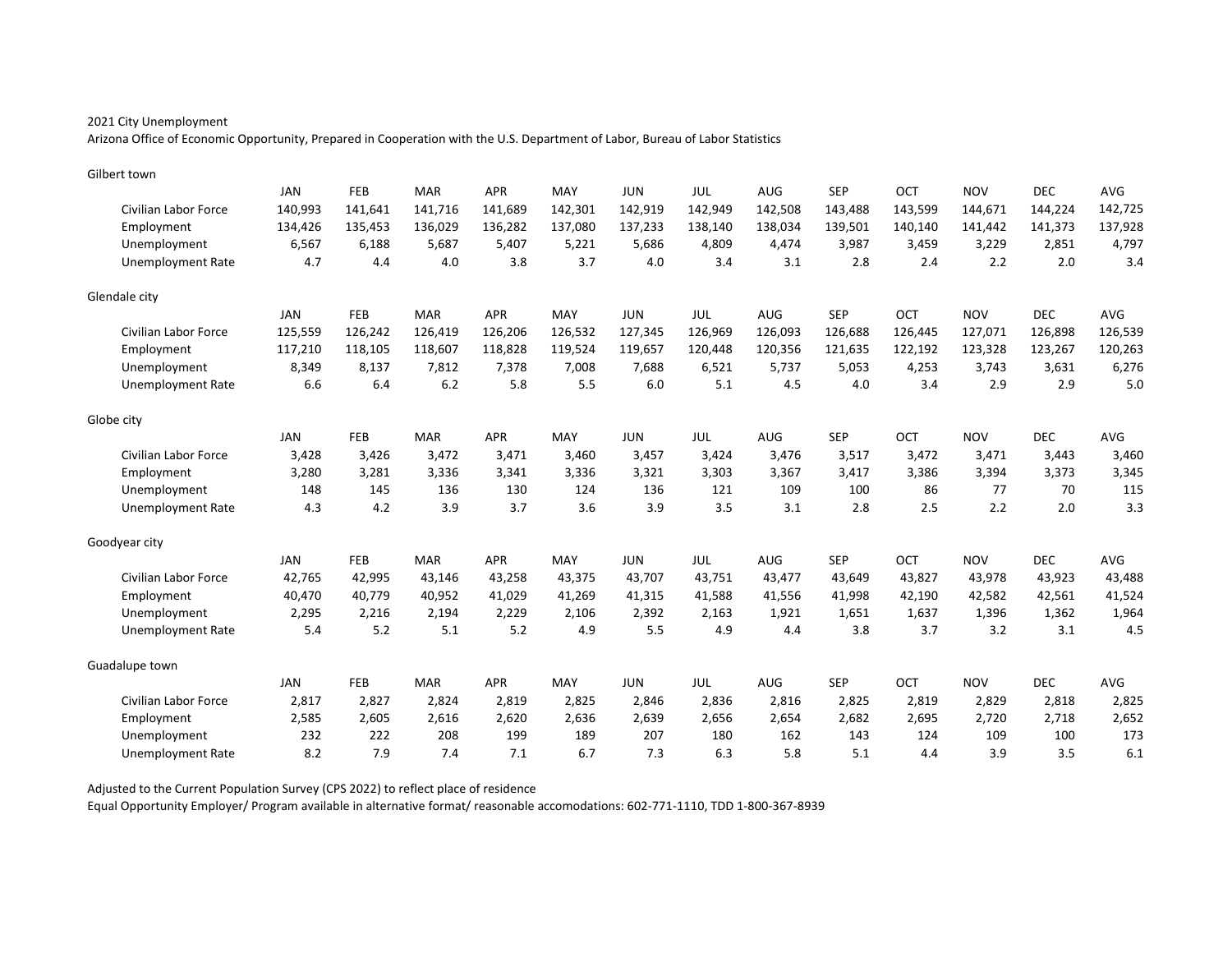Arizona Office of Economic Opportunity, Prepared in Cooperation with the U.S. Department of Labor, Bureau of Labor Statistics

| Hayden town                 |            |            |            |            |       |            |            |       |            |       |            |            |       |
|-----------------------------|------------|------------|------------|------------|-------|------------|------------|-------|------------|-------|------------|------------|-------|
|                             | <b>JAN</b> | FEB        | <b>MAR</b> | <b>APR</b> | MAY   | <b>JUN</b> | JUL        | AUG   | <b>SEP</b> | OCT   | <b>NOV</b> | <b>DEC</b> | AVG   |
| <b>Civilian Labor Force</b> | 155        | 155        | 156        | 155        | 154   | 155        | 151        | 152   | 153        | 149   | 147        | 145        | 152   |
| Employment                  | 129        | 129        | 132        | 132        | 132   | 131        | 130        | 133   | 135        | 134   | 134        | 133        | 132   |
| Unemployment                | 26         | 26         | 24         | 23         | 22    | 24         | 21         | 19    | 18         | 15    | 13         | 12         | 20    |
| <b>Unemployment Rate</b>    | 16.8       | 16.8       | 15.4       | 14.8       | 14.3  | 15.5       | 13.9       | 12.5  | 11.8       | 10.1  | 8.8        | 8.3        | 13.2  |
| Holbrook city               |            |            |            |            |       |            |            |       |            |       |            |            |       |
|                             | JAN        | <b>FEB</b> | <b>MAR</b> | <b>APR</b> | MAY   | <b>JUN</b> | JUL        | AUG   | <b>SEP</b> | OCT   | <b>NOV</b> | <b>DEC</b> | AVG   |
| <b>Civilian Labor Force</b> | 1,978      | 1,977      | 2,002      | 2,008      | 2,023 | 2,012      | 1,982      | 2,043 | 2,065      | 2,032 | 2,022      | 2,010      | 2,013 |
| Employment                  | 1,906      | 1,906      | 1,936      | 1,945      | 1,961 | 1,942      | 1,921      | 1,987 | 2,015      | 1,988 | 1,983      | 1,973      | 1,955 |
| Unemployment                | 72         | 71         | 66         | 63         | 62    | 70         | 61         | 56    | 50         | 44    | 39         | 37         | 58    |
| <b>Unemployment Rate</b>    | 3.6        | 3.6        | 3.3        | 3.1        | 3.1   | 3.5        | 3.1        | 2.7   | 2.4        | 2.2   | 1.9        | 1.8        | 2.9   |
| Huachuca City town          |            |            |            |            |       |            |            |       |            |       |            |            |       |
|                             | <b>JAN</b> | FEB        | <b>MAR</b> | <b>APR</b> | MAY   | <b>JUN</b> | <b>JUL</b> | AUG   | <b>SEP</b> | OCT   | <b>NOV</b> | <b>DEC</b> | AVG   |
| <b>Civilian Labor Force</b> | 885        | 874        | 869        | 860        | 854   | 860        | 850        | 852   | 855        | 849   | 854        | 848        | 860   |
| Employment                  | 807        | 793        | 792        | 784        | 780   | 778        | 777        | 785   | 795        | 796   | 807        | 805        | 792   |
| Unemployment                | 78         | 81         | 77         | 76         | 74    | 82         | 73         | 67    | 60         | 53    | 47         | 43         | 68    |
| <b>Unemployment Rate</b>    | 8.8        | 9.3        | 8.9        | 8.8        | 8.7   | 9.5        | 8.6        | 7.9   | 7.0        | 6.2   | 5.5        | 5.1        | 7.9   |
| Jerome town                 |            |            |            |            |       |            |            |       |            |       |            |            |       |
|                             | <b>JAN</b> | FEB        | <b>MAR</b> | <b>APR</b> | MAY   | <b>JUN</b> | JUL        | AUG   | <b>SEP</b> | OCT   | <b>NOV</b> | <b>DEC</b> | AVG   |
| <b>Civilian Labor Force</b> | 272        | 274        | 275        | 276        | 276   | 279        | 277        | 275   | 279        | 276   | 277        | 276        | 277   |
| Employment                  | 252        | 254        | 257        | 258        | 259   | 260        | 261        | 261   | 266        | 265   | 267        | 267        | 261   |
| Unemployment                | 20         | 20         | 18         | 18         | 17    | 19         | 16         | 14    | 13         | 11    | 10         | 9          | 16    |
| <b>Unemployment Rate</b>    | 7.4        | 7.3        | 6.5        | 6.5        | 6.2   | 6.8        | 5.8        | 5.1   | 4.7        | 4.0   | 3.6        | 3.3        | 5.8   |
| Kearny town                 |            |            |            |            |       |            |            |       |            |       |            |            |       |
|                             | <b>JAN</b> | FEB        | <b>MAR</b> | <b>APR</b> | MAY   | <b>JUN</b> | JUL        | AUG   | <b>SEP</b> | OCT   | <b>NOV</b> | <b>DEC</b> | AVG   |
| <b>Civilian Labor Force</b> | 1,152      | 1,154      | 1,158      | 1,150      | 1,142 | 1,149      | 1,150      | 1,152 | 1,163      | 1,167 | 1,177      | 1,172      | 1,157 |
| Employment                  | 1,087      | 1,091      | 1,098      | 1,093      | 1,087 | 1,088      | 1,096      | 1,104 | 1,120      | 1,130 | 1,144      | 1,142      | 1,107 |
| Unemployment                | 65         | 63         | 60         | 57         | 55    | 61         | 54         | 48    | 43         | 37    | 33         | 30         | 50    |
| Unemployment Rate           | 5.6        | 5.5        | 5.2        | 5.0        | 4.8   | 5.3        | 4.7        | 4.2   | 3.7        | 3.2   | 2.8        | 2.6        | 4.3   |

Adjusted to the Current Population Survey (CPS 2022) to reflect place of residence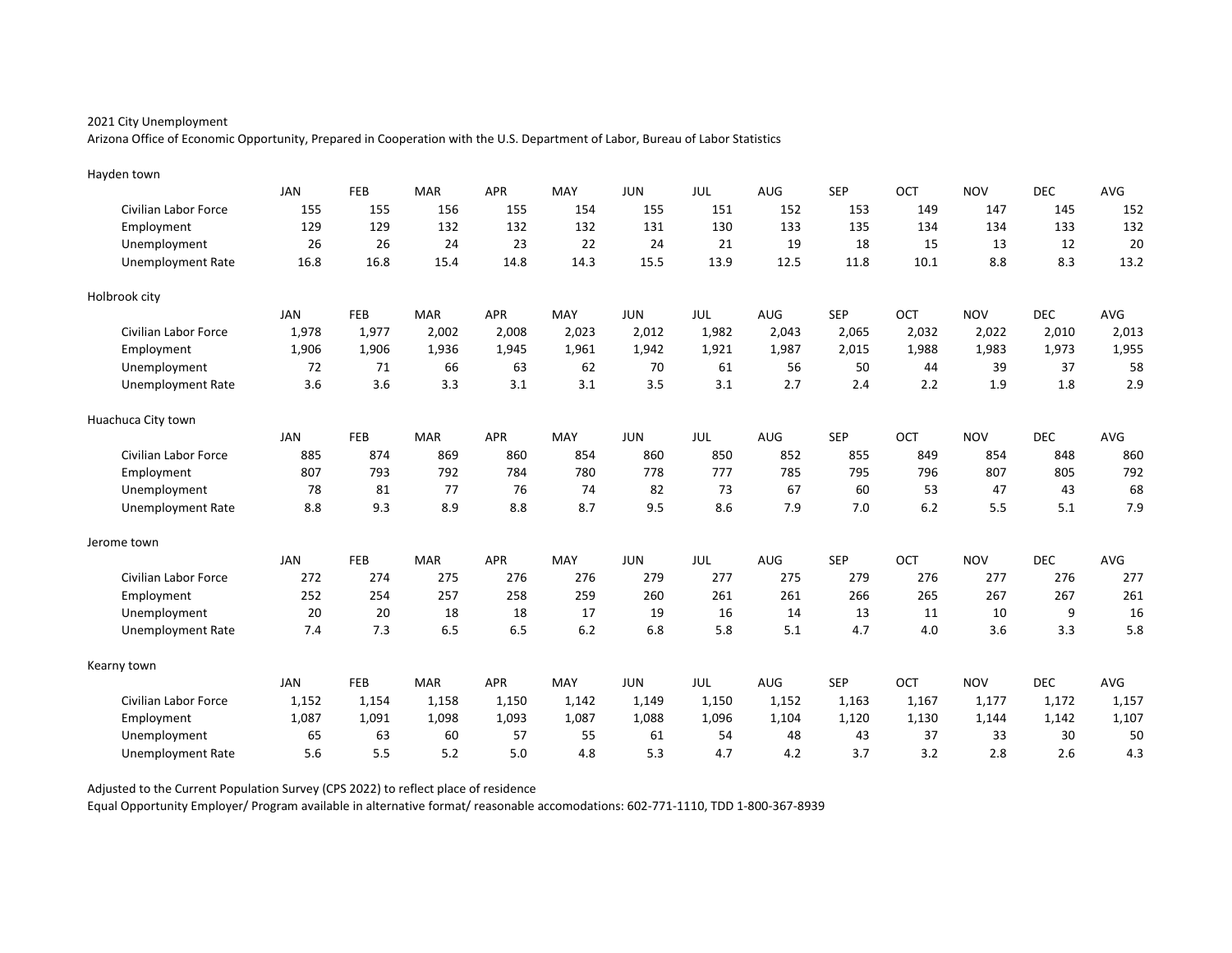Arizona Office of Economic Opportunity, Prepared in Cooperation with the U.S. Department of Labor, Bureau of Labor Statistics

| Kingman city             |            |            |            |            |        |            |        |            |            |        |            |            |        |
|--------------------------|------------|------------|------------|------------|--------|------------|--------|------------|------------|--------|------------|------------|--------|
|                          | JAN        | FEB        | <b>MAR</b> | <b>APR</b> | MAY    | <b>JUN</b> | JUL    | <b>AUG</b> | <b>SEP</b> | OCT    | <b>NOV</b> | <b>DEC</b> | AVG    |
| Civilian Labor Force     | 13,861     | 13,876     | 13,968     | 14,091     | 14,202 | 14,434     | 14,433 | 14,224     | 14,283     | 14,276 | 14,437     | 14,242     | 14,194 |
| Employment               | 12,874     | 13,005     | 13,128     | 13,239     | 13,370 | 13,500     | 13,613 | 13,538     | 13,632     | 13,638 | 13,765     | 13,710     | 13,418 |
| Unemployment             | 987        | 871        | 840        | 852        | 832    | 934        | 820    | 686        | 651        | 638    | 672        | 532        | 776    |
| <b>Unemployment Rate</b> | 7.1        | 6.3        | 6.0        | 6.0        | 5.9    | 6.5        | 5.7    | 4.8        | 4.6        | 4.5    | 4.7        | 3.7        | 5.5    |
| Lake Havasu City city    |            |            |            |            |        |            |        |            |            |        |            |            |        |
|                          | JAN        | FEB        | <b>MAR</b> | APR        | MAY    | <b>JUN</b> | JUL    | AUG        | <b>SEP</b> | OCT    | <b>NOV</b> | <b>DEC</b> | AVG    |
| Civilian Labor Force     | 24,581     | 24,735     | 24,863     | 25,034     | 25,274 | 25,601     | 25,676 | 25,293     | 25,340     | 25,247 | 25,332     | 25,125     | 25,175 |
| Employment               | 23,030     | 23,264     | 23,485     | 23,683     | 23,917 | 24,150     | 24,352 | 24,218     | 24,385     | 24,396 | 24,623     | 24,526     | 24,002 |
| Unemployment             | 1,551      | 1,471      | 1,378      | 1,351      | 1,357  | 1,451      | 1,324  | 1,075      | 955        | 851    | 709        | 599        | 1,173  |
| <b>Unemployment Rate</b> | 6.3        | 5.9        | 5.5        | 5.4        | 5.4    | 5.7        | 5.2    | 4.3        | 3.8        | 3.4    | 2.8        | 2.4        | 4.7    |
| Litchfield Park city     |            |            |            |            |        |            |        |            |            |        |            |            |        |
|                          | <b>JAN</b> | FEB        | <b>MAR</b> | <b>APR</b> | MAY    | <b>JUN</b> | JUL    | AUG        | <b>SEP</b> | OCT    | <b>NOV</b> | <b>DEC</b> | AVG    |
| Civilian Labor Force     | 3,195      | 3,215      | 3,221      | 3,222      | 3,236  | 3,248      | 3,256  | 3,245      | 3,270      | 3,275  | 3,297      | 3,292      | 3,248  |
| Employment               | 3,084      | 3.108      | 3.121      | 3,127      | 3.145  | 3,149      | 3,170  | 3,167      | 3,201      | 3.215  | 3,245      | 3,244      | 3,165  |
| Unemployment             | 111        | 107        | 100        | 95         | 91     | 99         | 86     | 78         | 69         | 60     | 52         | 48         | 83     |
| <b>Unemployment Rate</b> | 3.5        | 3.3        | 3.1        | 2.9        | 2.8    | 3.0        | 2.6    | 2.4        | 2.1        | 1.8    | 1.6        | 1.5        | 2.6    |
| Mammoth town             |            |            |            |            |        |            |        |            |            |        |            |            |        |
|                          | JAN        | <b>FEB</b> | <b>MAR</b> | <b>APR</b> | MAY    | <b>JUN</b> | JUL    | <b>AUG</b> | <b>SEP</b> | OCT    | <b>NOV</b> | <b>DEC</b> | AVG    |
| Civilian Labor Force     | 550        | 551        | 552        | 547        | 544    | 548        | 546    | 545        | 549        | 550    | 553        | 550        | 549    |
| Employment               | 503        | 505        | 508        | 505        | 503    | 503        | 507    | 510        | 518        | 523    | 529        | 528        | 512    |
| Unemployment             | 47         | 46         | 44         | 42         | 41     | 45         | 39     | 35         | 31         | 27     | 24         | 22         | 37     |
| <b>Unemployment Rate</b> | 8.5        | 8.3        | 8.0        | 7.7        | 7.5    | 8.2        | 7.1    | 6.4        | 5.6        | 4.9    | 4.3        | 4.0        | 6.7    |
| Marana town              |            |            |            |            |        |            |        |            |            |        |            |            |        |
|                          | JAN        | FEB        | <b>MAR</b> | <b>APR</b> | MAY    | <b>JUN</b> | JUL    | AUG        | <b>SEP</b> | OCT    | <b>NOV</b> | <b>DEC</b> | AVG    |
| Civilian Labor Force     | 24,931     | 24,930     | 25,055     | 24,976     | 25,105 | 24,989     | 25,021 | 25,097     | 25,422     | 25,200 | 25,427     | 25,366     | 25,127 |
| Employment               | 23,797     | 23,886     | 24,099     | 24,032     | 24,247 | 24,015     | 24,131 | 24,293     | 24,693     | 24,587 | 24,866     | 24,892     | 24,295 |
| Unemployment             | 1,134      | 1,044      | 956        | 944        | 858    | 974        | 890    | 804        | 729        | 613    | 561        | 474        | 832    |
| <b>Unemployment Rate</b> | 4.5        | 4.2        | 3.8        | 3.8        | 3.4    | 3.9        | 3.6    | 3.2        | 2.9        | 2.4    | 2.2        | 1.9        | 3.3    |

Adjusted to the Current Population Survey (CPS 2022) to reflect place of residence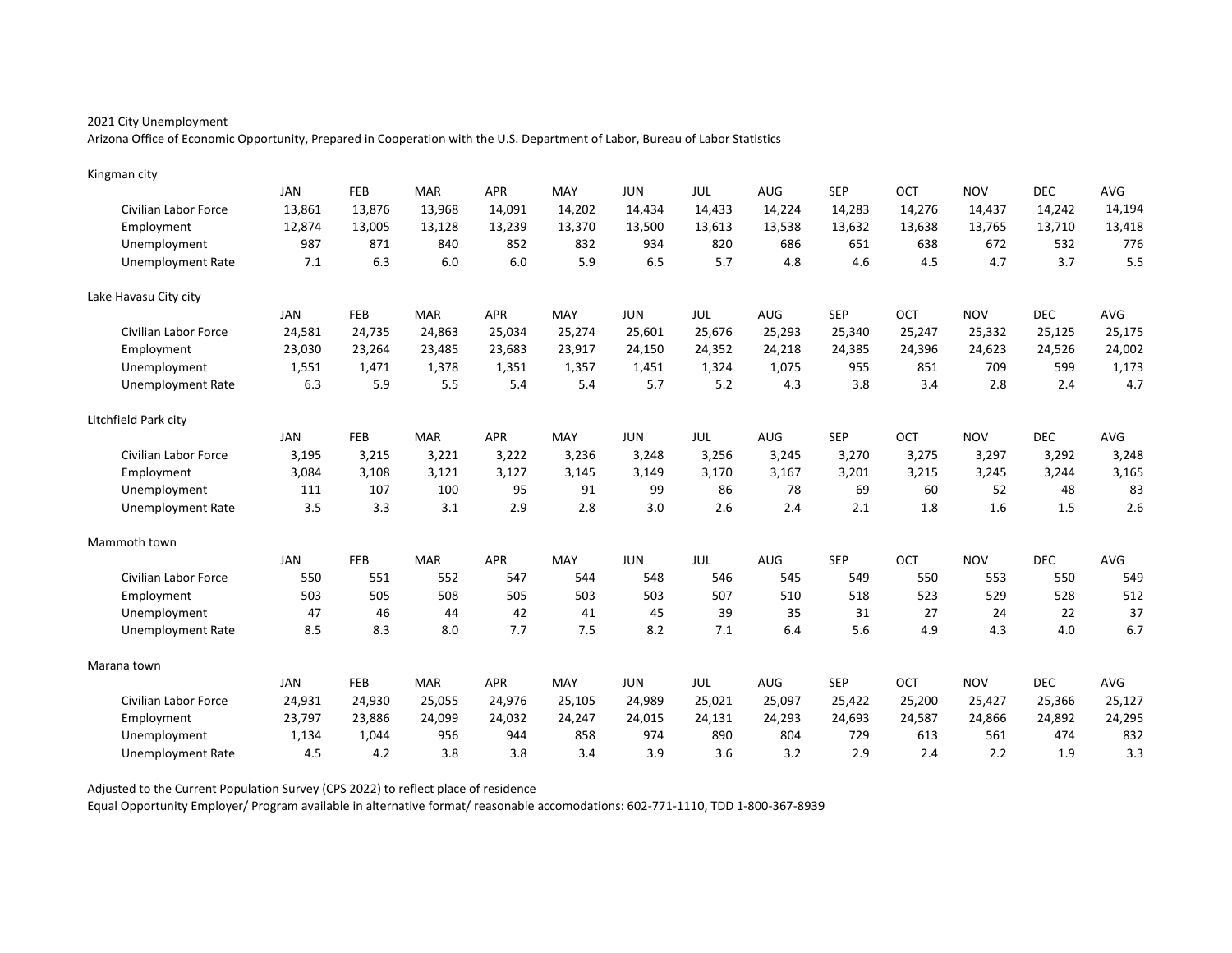Arizona Office of Economic Opportunity, Prepared in Cooperation with the U.S. Department of Labor, Bureau of Labor Statistics

| Maricopa city               |            |            |            |            |         |            |            |         |            |         |            |            |            |
|-----------------------------|------------|------------|------------|------------|---------|------------|------------|---------|------------|---------|------------|------------|------------|
|                             | <b>JAN</b> | FEB        | <b>MAR</b> | <b>APR</b> | MAY     | <b>JUN</b> | <b>JUL</b> | AUG     | <b>SEP</b> | OCT     | <b>NOV</b> | <b>DEC</b> | <b>AVG</b> |
| Civilian Labor Force        | 27,399     | 27,423     | 27,531     | 27,322     | 27,136  | 27,299     | 27,316     | 27,467  | 27,698     | 27,778  | 27,953     | 27,890     | 27,518     |
| Employment                  | 25,651     | 25,748     | 25,900     | 25,782     | 25,658  | 25,683     | 25,855     | 26,046  | 26,423     | 26,676  | 26,985     | 26,947     | 26,113     |
| Unemployment                | 1,748      | 1,675      | 1,631      | 1,540      | 1,478   | 1,616      | 1,461      | 1,421   | 1,275      | 1,102   | 968        | 943        | 1,405      |
| <b>Unemployment Rate</b>    | 6.4        | 6.1        | 5.9        | 5.6        | 5.4     | 5.9        | 5.3        | 5.2     | 4.6        | 4.0     | 3.5        | 3.4        | 5.1        |
| Mesa city                   |            |            |            |            |         |            |            |         |            |         |            |            |            |
|                             | <b>JAN</b> | FEB        | <b>MAR</b> | <b>APR</b> | MAY     | <b>JUN</b> | <b>JUL</b> | AUG     | <b>SEP</b> | OCT     | <b>NOV</b> | <b>DEC</b> | <b>AVG</b> |
| Civilian Labor Force        | 259,953    | 261,288    | 261,078    | 260,817    | 261,415 | 262,537    | 262,503    | 261,075 | 262,840    | 262,731 | 264,044    | 263,240    | 261,960    |
| Employment                  | 244,128    | 245,993    | 247,039    | 247,500    | 248,949 | 249,226    | 250,873    | 250,681 | 253,346    | 254,506 | 256,871    | 256,745    | 250,488    |
| Unemployment                | 15,825     | 15,295     | 14,039     | 13,317     | 12,466  | 13,311     | 11,630     | 10,394  | 9,494      | 8,225   | 7,173      | 6,495      | 11,472     |
| <b>Unemployment Rate</b>    | 6.1        | 5.9        | 5.4        | 5.1        | 4.8     | 5.1        | 4.4        | 4.0     | 3.6        | 3.1     | 2.7        | 2.5        | 4.4        |
| Miami town                  |            |            |            |            |         |            |            |         |            |         |            |            |            |
|                             | <b>JAN</b> | FEB        | <b>MAR</b> | <b>APR</b> | MAY     | <b>JUN</b> | <b>JUL</b> | AUG     | <b>SEP</b> | OCT     | <b>NOV</b> | <b>DEC</b> | AVG        |
| Civilian Labor Force        | 796        | 794        | 801        | 799        | 794     | 798        | 786        | 793     | 799        | 783     | 780        | 771        | 791        |
| Employment                  | 711        | 711        | 723        | 724        | 723     | 720        | 716        | 730     | 741        | 734     | 736        | 731        | 725        |
| Unemployment                | 85         | 83         | 78         | 75         | 71      | 78         | 70         | 63      | 58         | 49      | 44         | 40         | 66         |
| <b>Unemployment Rate</b>    | 10.7       | 10.5       | 9.7        | 9.4        | 8.9     | 9.8        | 8.9        | 7.9     | 7.3        | 6.3     | 5.6        | 5.2        | 8.3        |
| Nogales city                |            |            |            |            |         |            |            |         |            |         |            |            |            |
|                             | JAN        | <b>FEB</b> | <b>MAR</b> | APR        | MAY     | <b>JUN</b> | <b>JUL</b> | AUG     | <b>SEP</b> | OCT     | <b>NOV</b> | <b>DEC</b> | AVG        |
| <b>Civilian Labor Force</b> | 8,271      | 8,222      | 8,273      | 8,157      | 8,124   | 8,035      | 7,723      | 7,871   | 7,988      | 7,943   | 8,090      | 8,086      | 8,065      |
| Employment                  | 7,187      | 7,163      | 7,238      | 7,164      | 7,172   | 6,933      | 6,640      | 6,794   | 6,990      | 7,073   | 7,351      | 7,414      | 7,093      |
| Unemployment                | 1,084      | 1,059      | 1,035      | 993        | 952     | 1,102      | 1,083      | 1,077   | 998        | 870     | 739        | 672        | 972        |
| <b>Unemployment Rate</b>    | 13.1       | 12.9       | 12.5       | 12.2       | 11.7    | 13.7       | 14.0       | 13.7    | 12.5       | 11.0    | 9.1        | 8.3        | 12.1       |
| Oro Valley town             |            |            |            |            |         |            |            |         |            |         |            |            |            |
|                             | <b>JAN</b> | FEB        | <b>MAR</b> | <b>APR</b> | MAY     | <b>JUN</b> | JUL        | AUG     | <b>SEP</b> | OCT     | <b>NOV</b> | <b>DEC</b> | AVG        |
| <b>Civilian Labor Force</b> | 19,384     | 19,442     | 19,532     | 19,630     | 19,735  | 19,532     | 19,647     | 19,588  | 19,796     | 19,569  | 19,785     | 19,753     | 19,616     |
| Employment                  | 18,468     | 18,537     | 18,702     | 18,650     | 18,817  | 18,637     | 18,727     | 18,853  | 19,163     | 19,081  | 19,298     | 19,318     | 18,854     |
| Unemployment                | 916        | 905        | 830        | 980        | 918     | 895        | 920        | 735     | 633        | 488     | 487        | 435        | 762        |
| Unemployment Rate           | 4.7        | 4.7        | 4.2        | 5.0        | 4.7     | 4.6        | 4.7        | 3.8     | 3.2        | 2.5     | 2.5        | 2.2        | 3.9        |

Adjusted to the Current Population Survey (CPS 2022) to reflect place of residence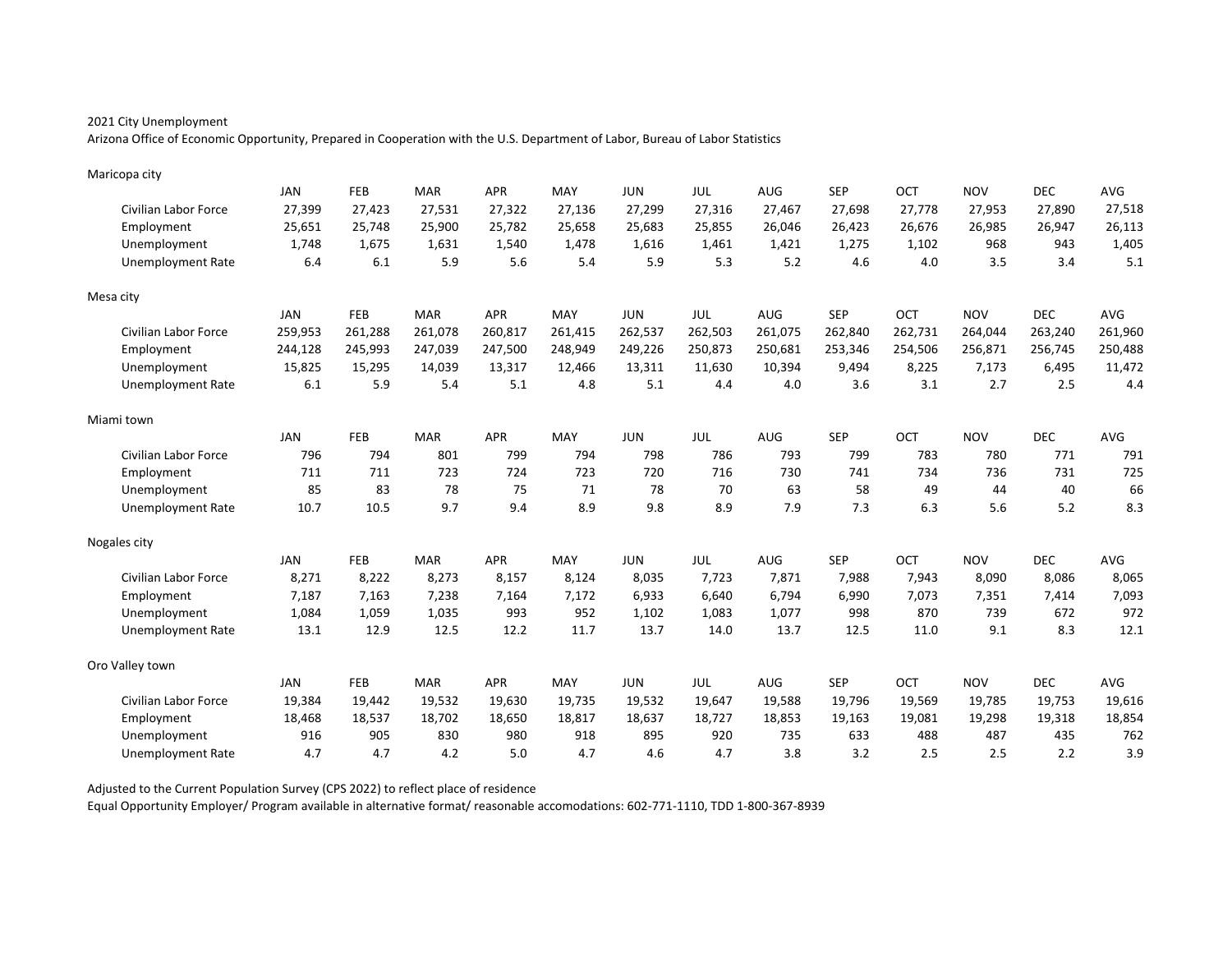Arizona Office of Economic Opportunity, Prepared in Cooperation with the U.S. Department of Labor, Bureau of Labor Statistics

| Page city                   |             |             |             |             |          |             |       |             |            |          |            |            |             |
|-----------------------------|-------------|-------------|-------------|-------------|----------|-------------|-------|-------------|------------|----------|------------|------------|-------------|
|                             | <b>JAN</b>  | FEB         | <b>MAR</b>  | <b>APR</b>  | MAY      | <b>JUN</b>  | JUL   | AUG         | <b>SEP</b> | OCT      | <b>NOV</b> | <b>DEC</b> | <b>AVG</b>  |
| Civilian Labor Force        | 3,604       | 3,616       | 3,645       | 3,705       | 3,691    | 3,790       | 3,788 | 3,751       | 3,868      | 3,846    | 3,822      | 3,780      | 3,742       |
| Employment                  | 3,237       | 3,264       | 3,318       | 3,403       | 3,400    | 3,462       | 3,500 | 3,488       | 3,634      | 3,639    | 3,636      | 3,600      | 3,465       |
| Unemployment                | 367         | 352         | 327         | 302         | 291      | 328         | 288   | 263         | 234        | 207      | 186        | 180        | 277         |
| <b>Unemployment Rate</b>    | 10.2        | 9.7         | 9.0         | 8.2         | 7.9      | 8.7         | 7.6   | 7.0         | 6.0        | 5.4      | 4.9        | 4.8        | 7.4         |
| Paradise Valley town        |             |             |             |             |          |             |       |             |            |          |            |            |             |
|                             | JAN         | FEB         | <b>MAR</b>  | <b>APR</b>  | MAY      | <b>JUN</b>  | JUL   | AUG         | <b>SEP</b> | OCT      | <b>NOV</b> | <b>DEC</b> | AVG         |
| Civilian Labor Force        | 6,411       | 6,450       | 6,467       | 6,473       | 6,503    | 6,522       | 6,546 | 6,528       | 6,582      | 6,599    | 6,649      | 6,639      | 6,531       |
| Employment                  | 6,246       | 6,293       | 6,320       | 6,332       | 6,369    | 6,376       | 6,418 | 6,413       | 6,481      | 6,511    | 6,572      | 6,568      | 6,408       |
| Unemployment                | 165         | 157         | 147         | 141         | 134      | 146         | 128   | 115         | 101        | 88       | 77         | 71         | 123         |
| <b>Unemployment Rate</b>    | 2.6         | 2.4         | 2.3         | 2.2         | 2.1      | 2.2         | 2.0   | 1.8         | 1.5        | 1.3      | 1.2        | 1.1        | 1.9         |
| Parker town                 |             |             |             |             |          |             |       |             |            |          |            |            |             |
|                             | <b>JAN</b>  | <b>FEB</b>  | <b>MAR</b>  | <b>APR</b>  | MAY      | <b>JUN</b>  | JUL   | AUG         | <b>SEP</b> | OCT      | <b>NOV</b> | <b>DEC</b> | AVG         |
| Civilian Labor Force        | 2,337       | 2,276       | 2,301       | 2,178       | 2,036    | 2,030       | 2,019 | 2,173       | 2,247      | 2,308    | 2,355      | 2,333      | 2,217       |
| Employment                  | 2,304       | 2,242       | 2,268       | 2,145       | 2.005    | 1,995       | 1,988 | 2,145       | 2,222      | 2,286    | 2,335      | 2,315      | 2,188       |
| Unemployment                | 33          | 34          | 33          | 33          | 31       | 35          | 31    | 28          | 25         | 22       | 20         | 18         | 29          |
| <b>Unemployment Rate</b>    | 1.4         | 1.5         | 1.4         | 1.5         | 1.5      | 1.7         | 1.5   | 1.3         | 1.1        | 1.0      | 0.8        | 0.8        | 1.3         |
| Patagonia town              |             |             |             |             |          |             |       |             |            |          |            |            |             |
|                             | <b>JAN</b>  | FEB         | <b>MAR</b>  | <b>APR</b>  | MAY      | <b>JUN</b>  | JUL   | <b>AUG</b>  | <b>SEP</b> | OCT      | <b>NOV</b> | <b>DEC</b> | AVG         |
| <b>Civilian Labor Force</b> | 238         | 238         | 240         | 238         | 238      | 230         | 220   | 225         | 232        | 235      | 244        | 246        | 235         |
| Employment                  | 238         | 238         | 240         | 238         | 238      | 230         | 220   | 225         | 232        | 235      | 244        | 246        | 235         |
| Unemployment                | $\mathbf 0$ | $\mathbf 0$ | $\mathbf 0$ | $\mathbf 0$ | $\Omega$ | $\mathbf 0$ | 0     | $\mathbf 0$ | $\Omega$   | $\Omega$ | $\Omega$   | $\Omega$   | $\mathbf 0$ |
| <b>Unemployment Rate</b>    | 0.0         | 0.0         | 0.0         | 0.0         | 0.0      | 0.0         | 0.0   | 0.0         | 0.0        | 0.0      | 0.0        | 0.0        | 0.0         |
| Payson town                 |             |             |             |             |          |             |       |             |            |          |            |            |             |
|                             | <b>JAN</b>  | FEB         | <b>MAR</b>  | <b>APR</b>  | MAY      | <b>JUN</b>  | JUL   | AUG         | <b>SEP</b> | OCT      | <b>NOV</b> | <b>DEC</b> | AVG         |
| Civilian Labor Force        | 6,270       | 6,267       | 6,357       | 6,358       | 6,339    | 6,329       | 6,274 | 6,376       | 6,455      | 6,377    | 6,379      | 6,328      | 6,343       |
| Employment                  | 6,057       | 6,058       | 6,162       | 6,171       | 6,160    | 6,133       | 6,100 | 6,219       | 6,311      | 6,253    | 6,268      | 6,228      | 6,177       |
| Unemployment                | 213         | 209         | 195         | 187         | 179      | 196         | 174   | 157         | 144        | 124      | 111        | 100        | 166         |
| <b>Unemployment Rate</b>    | 3.4         | 3.3         | 3.1         | 2.9         | 2.8      | 3.1         | 2.8   | 2.5         | 2.2        | 1.9      | 1.7        | 1.6        | 2.6         |

Adjusted to the Current Population Survey (CPS 2022) to reflect place of residence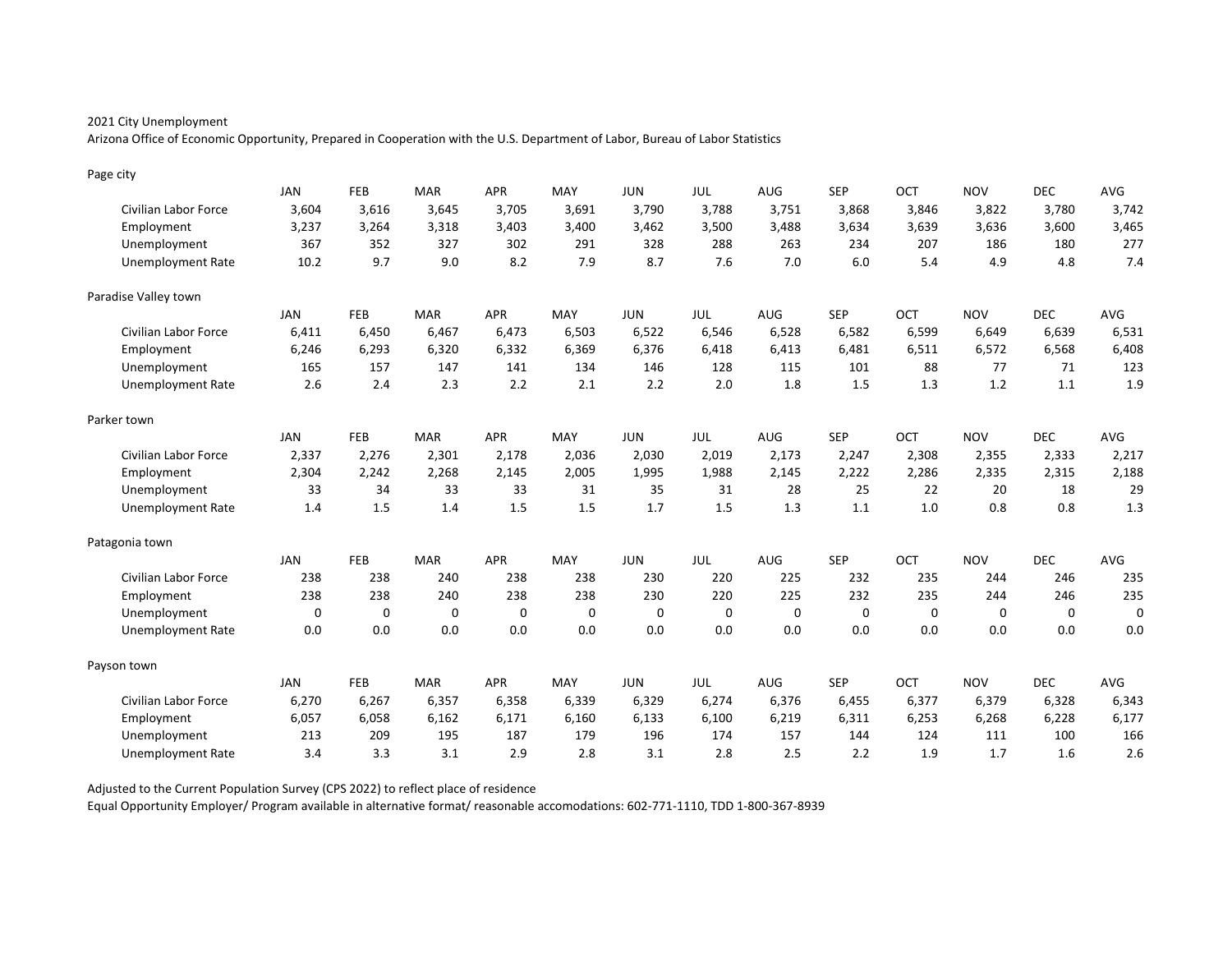Arizona Office of Economic Opportunity, Prepared in Cooperation with the U.S. Department of Labor, Bureau of Labor Statistics

| Peoria city                 |            |            |            |            |         |            |            |            |            |         |            |            |            |
|-----------------------------|------------|------------|------------|------------|---------|------------|------------|------------|------------|---------|------------|------------|------------|
|                             | <b>JAN</b> | <b>FEB</b> | <b>MAR</b> | <b>APR</b> | MAY     | <b>JUN</b> | <b>JUL</b> | <b>AUG</b> | <b>SEP</b> | OCT     | <b>NOV</b> | <b>DEC</b> | <b>AVG</b> |
| <b>Civilian Labor Force</b> | 92,519     | 92,866     | 93,197     | 93,084     | 93,495  | 94,121     | 93,954     | 93,404     | 93,852     | 93,931  | 94,652     | 94,219     | 93,608     |
| Employment                  | 87,423     | 88,091     | 88,465     | 88,630     | 89,149  | 89,248     | 89,838     | 89,769     | 90,724     | 91,139  | 91,986     | 91,941     | 89,700     |
| Unemployment                | 5,096      | 4,775      | 4,732      | 4,454      | 4,346   | 4,873      | 4,116      | 3,635      | 3,128      | 2,792   | 2,666      | 2,278      | 3,908      |
| <b>Unemployment Rate</b>    | 5.5        | 5.1        | 5.1        | 4.8        | 4.6     | 5.2        | 4.4        | 3.9        | 3.3        | 3.0     | 2.8        | 2.4        | 4.2        |
| Phoenix city                |            |            |            |            |         |            |            |            |            |         |            |            |            |
|                             | <b>JAN</b> | FEB        | <b>MAR</b> | <b>APR</b> | MAY     | <b>JUN</b> | JUL        | <b>AUG</b> | <b>SEP</b> | OCT     | <b>NOV</b> | <b>DEC</b> | <b>AVG</b> |
| <b>Civilian Labor Force</b> | 857,580    | 861,462    | 860,879    | 860,376    | 862,732 | 867,407    | 866,628    | 862,184    | 866,228    | 864,883 | 868,474    | 865,943    | 863,731    |
| Employment                  | 800,876    | 806,996    | 810,427    | 811,938    | 816,693 | 817,600    | 823,003    | 822,374    | 831,116    | 834,922 | 842,680    | 842,267    | 821,741    |
| Unemployment                | 56,704     | 54,466     | 50,452     | 48,438     | 46,039  | 49,807     | 43,625     | 39,810     | 35,112     | 29,961  | 25,794     | 23,676     | 41,990     |
| <b>Unemployment Rate</b>    | 6.6        | 6.3        | 5.9        | 5.6        | 5.3     | 5.7        | 5.0        | 4.6        | 4.1        | 3.5     | 3.0        | 2.7        | 4.9        |
| Pima town                   |            |            |            |            |         |            |            |            |            |         |            |            |            |
|                             | <b>JAN</b> | FEB        | <b>MAR</b> | <b>APR</b> | MAY     | <b>JUN</b> | <b>JUL</b> | AUG        | <b>SEP</b> | OCT     | <b>NOV</b> | <b>DEC</b> | <b>AVG</b> |
| <b>Civilian Labor Force</b> | 1,167      | 1,198      | 1,202      | 1,203      | 1,190   | 1,145      | 1,103      | 1,155      | 1,194      | 1,201   | 1,199      | 1,186      | 1,178      |
| Employment                  | 1,114      | 1,148      | 1,156      | 1,160      | 1,148   | 1,098      | 1,061      | 1,118      | 1,161      | 1,172   | 1,175      | 1,163      | 1,139      |
| Unemployment                | 53         | 50         | 46         | 43         | 42      | 47         | 42         | 37         | 33         | 29      | 24         | 23         | 39         |
| <b>Unemployment Rate</b>    | 4.5        | 4.2        | 3.8        | 3.6        | 3.5     | 4.1        | 3.8        | 3.2        | 2.8        | 2.4     | 2.0        | 1.9        | 3.3        |
| Pinetop-Lakeside town       |            |            |            |            |         |            |            |            |            |         |            |            |            |
|                             | JAN        | <b>FEB</b> | <b>MAR</b> | <b>APR</b> | MAY     | <b>JUN</b> | JUL        | <b>AUG</b> | <b>SEP</b> | OCT     | <b>NOV</b> | <b>DEC</b> | <b>AVG</b> |
| Civilian Labor Force        | 1,902      | 1,901      | 1,929      | 1,937      | 1,952   | 1,937      | 1,913      | 1,974      | 1,999      | 1,970   | 1,963      | 1,952      | 1,944      |
| Employment                  | 1,870      | 1,870      | 1,900      | 1,909      | 1,925   | 1,906      | 1,886      | 1,950      | 1,977      | 1,951   | 1,946      | 1,936      | 1,919      |
| Unemployment                | 32         | 31         | 29         | 28         | 27      | 31         | 27         | 24         | 22         | 19      | 17         | 16         | 25         |
| <b>Unemployment Rate</b>    | 1.7        | 1.6        | 1.5        | 1.4        | 1.4     | 1.6        | 1.4        | 1.2        | 1.1        | 1.0     | 0.9        | 0.8        | 1.3        |
| Prescott city               |            |            |            |            |         |            |            |            |            |         |            |            |            |
|                             | <b>JAN</b> | <b>FEB</b> | <b>MAR</b> | <b>APR</b> | MAY     | <b>JUN</b> | <b>JUL</b> | AUG        | <b>SEP</b> | OCT     | <b>NOV</b> | <b>DEC</b> | AVG        |
| <b>Civilian Labor Force</b> | 17,903     | 17,981     | 18,164     | 18,183     | 18,193  | 18,316     | 18,356     | 18,225     | 18,488     | 18,289  | 18,405     | 18,300     | 18,234     |
| Employment                  | 16,849     | 16,993     | 17,212     | 17,217     | 17,334  | 17,349     | 17,458     | 17,436     | 17,785     | 17,695  | 17,855     | 17,821     | 17,417     |
| Unemployment                | 1,054      | 988        | 952        | 966        | 859     | 967        | 898        | 789        | 703        | 594     | 550        | 479        | 817        |
| <b>Unemployment Rate</b>    | 5.9        | 5.5        | 5.2        | 5.3        | 4.7     | 5.3        | 4.9        | 4.3        | 3.8        | 3.2     | 3.0        | 2.6        | 4.5        |

Adjusted to the Current Population Survey (CPS 2022) to reflect place of residence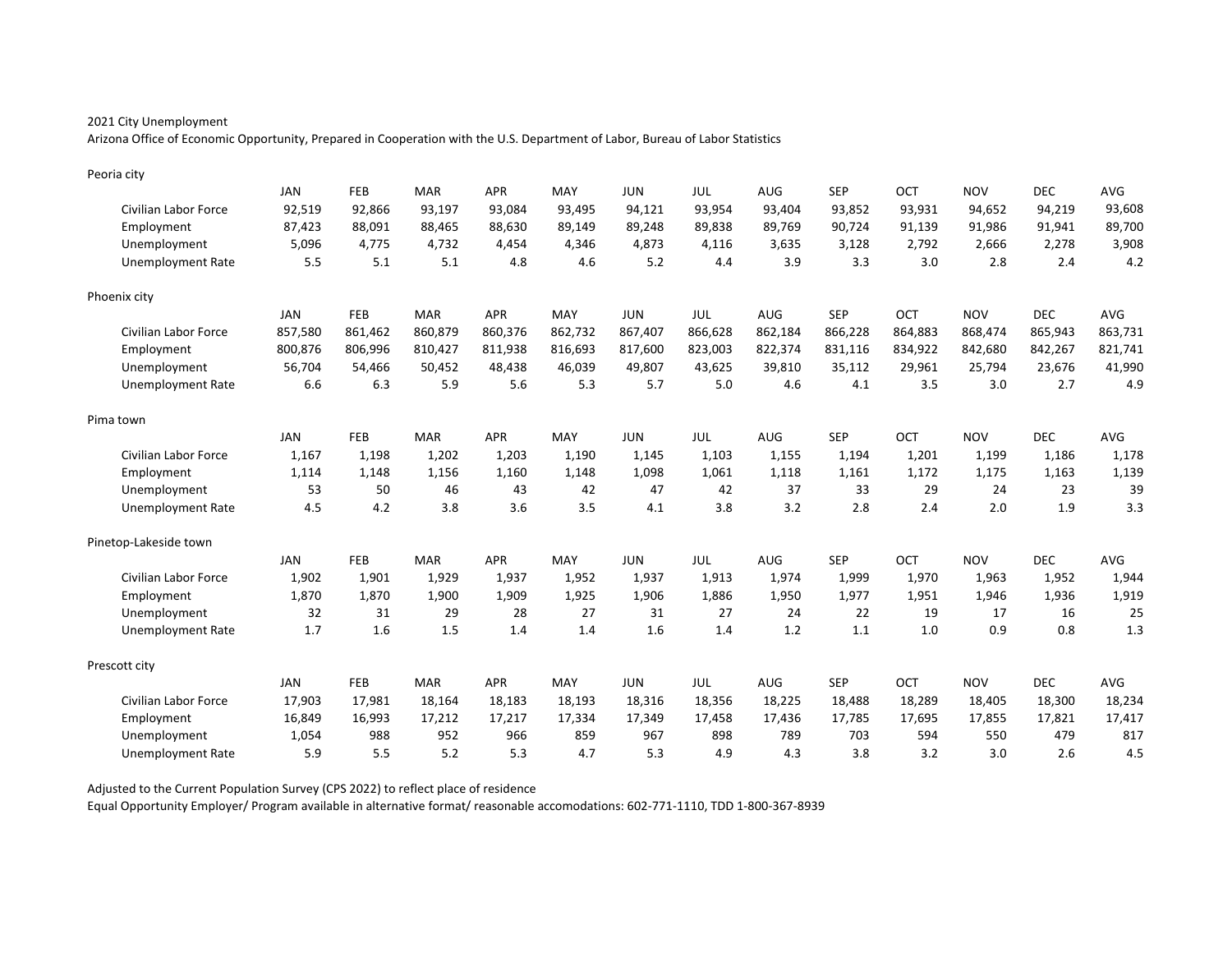Arizona Office of Economic Opportunity, Prepared in Cooperation with the U.S. Department of Labor, Bureau of Labor Statistics

| Prescott Valley town        |            |            |            |            |             |            |        |            |            |          |             |             |             |
|-----------------------------|------------|------------|------------|------------|-------------|------------|--------|------------|------------|----------|-------------|-------------|-------------|
|                             | <b>JAN</b> | <b>FEB</b> | <b>MAR</b> | <b>APR</b> | MAY         | <b>JUN</b> | JUL    | <b>AUG</b> | <b>SEP</b> | OCT      | <b>NOV</b>  | <b>DEC</b>  | AVG         |
| <b>Civilian Labor Force</b> | 22,123     | 22,258     | 22,501     | 22,472     | 22,584      | 22,732     | 22,727 | 22,544     | 22,819     | 22,660   | 22,808      | 22,734      | 22,581      |
| Employment                  | 21,001     | 21,181     | 21,454     | 21,461     | 21,607      | 21,625     | 21,761 | 21,733     | 22,168     | 22,056   | 22,256      | 22,213      | 21,710      |
| Unemployment                | 1,122      | 1.077      | 1,047      | 1,011      | 977         | 1,107      | 966    | 811        | 651        | 604      | 552         | 521         | 871         |
| <b>Unemployment Rate</b>    | 5.1        | 4.8        | 4.7        | 4.5        | 4.3         | 4.9        | 4.3    | 3.6        | 2.9        | 2.7      | 2.4         | 2.3         | 3.9         |
| Quartzsite town             |            |            |            |            |             |            |        |            |            |          |             |             |             |
|                             | JAN        | FEB        | <b>MAR</b> | <b>APR</b> | MAY         | <b>JUN</b> | JUL    | <b>AUG</b> | <b>SEP</b> | OCT      | <b>NOV</b>  | <b>DEC</b>  | AVG         |
| Civilian Labor Force        | 879        | 855        | 865        | 818        | 765         | 761        | 758    | 818        | 848        | 872      | 891         | 883         | 834         |
| Employment                  | 879        | 855        | 865        | 818        | 765         | 761        | 758    | 818        | 848        | 872      | 891         | 883         | 834         |
| Unemployment                | 0          | 0          | 0          | 0          | $\mathbf 0$ | 0          | 0      | 0          | 0          | $\Omega$ | $\mathbf 0$ | $\mathbf 0$ | $\mathbf 0$ |
| <b>Unemployment Rate</b>    | 0.0        | 0.0        | 0.0        | 0.0        | 0.0         | 0.0        | 0.0    | 0.0        | 0.0        | 0.0      | 0.0         | 0.0         | 0.0         |
| Queen Creek town            |            |            |            |            |             |            |        |            |            |          |             |             |             |
|                             | JAN        | <b>FEB</b> | <b>MAR</b> | <b>APR</b> | MAY         | <b>JUN</b> | JUL    | <b>AUG</b> | <b>SEP</b> | OCT      | <b>NOV</b>  | <b>DEC</b>  | AVG         |
| <b>Civilian Labor Force</b> | 28,324     | 28,464     | 28,509     | 28,429     | 28,544      | 28,790     | 28,812 | 28,625     | 28,877     | 28,982   | 29,195      | 29,105      | 28,722      |
| Employment                  | 27,080     | 27,271     | 27,394     | 27,419     | 27,536      | 27,566     | 27.748 | 27.760     | 28,071     | 28,221   | 28,493      | 28.475      | 27,753      |
| Unemployment                | 1,244      | 1,193      | 1,115      | 1,010      | 1,008       | 1,224      | 1,064  | 865        | 806        | 761      | 702         | 630         | 969         |
| <b>Unemployment Rate</b>    | 4.4        | 4.2        | 3.9        | 3.6        | 3.5         | 4.3        | 3.7    | 3.0        | 2.8        | 2.6      | 2.4         | 2.2         | 3.4         |
| Queen Creek, Maricopa part  |            |            |            |            |             |            |        |            |            |          |             |             |             |
|                             | JAN        | <b>FEB</b> | <b>MAR</b> | <b>APR</b> | MAY         | <b>JUN</b> | JUL    | <b>AUG</b> | <b>SEP</b> | OCT      | <b>NOV</b>  | <b>DEC</b>  | AVG         |
| <b>Civilian Labor Force</b> | 24,160     | 24,251     | 24,279     | 24,230     | 24,359      | 24,576     | 24,595 | 24,398     | 24,586     | 24,662   | 24,841      | 24,757      | 24,475      |
| Employment                  | 23,027     | 23,203     | 23,302     | 23,345     | 23,482      | 23,508     | 23,663 | 23,645     | 23,896     | 24,006   | 24,229      | 24,217      | 23,627      |
| Unemployment                | 1,133      | 1,048      | 977        | 885        | 877         | 1,068      | 932    | 753        | 690        | 656      | 612         | 540         | 848         |
| <b>Unemployment Rate</b>    | 4.7        | 4.3        | 4.0        | 3.7        | 3.6         | 4.3        | 3.8    | 3.1        | 2.8        | 2.7      | 2.5         | 2.2         | 3.5         |
| Queen Creek, Pinal part     |            |            |            |            |             |            |        |            |            |          |             |             |             |
|                             | JAN        | <b>FEB</b> | <b>MAR</b> | <b>APR</b> | MAY         | <b>JUN</b> | JUL    | AUG        | <b>SEP</b> | OCT      | <b>NOV</b>  | <b>DEC</b>  | AVG         |
| Civilian Labor Force        | 4.164      | 4,213      | 4,230      | 4,199      | 4.185       | 4,214      | 4,217  | 4,227      | 4,291      | 4,320    | 4,354       | 4,348       | 4,247       |
| Employment                  | 4,053      | 4,068      | 4,092      | 4,074      | 4,054       | 4,058      | 4,085  | 4,115      | 4,175      | 4,215    | 4,264       | 4,258       | 4,126       |
| Unemployment                | 111        | 145        | 138        | 125        | 131         | 156        | 132    | 112        | 116        | 105      | 90          | 90          | 121         |
| <b>Unemployment Rate</b>    | 2.7        | 3.4        | 3.3        | 3.0        | 3.1         | 3.7        | 3.1    | 2.6        | 2.7        | 2.4      | 2.1         | 2.1         | 2.8         |

Adjusted to the Current Population Survey (CPS 2022) to reflect place of residence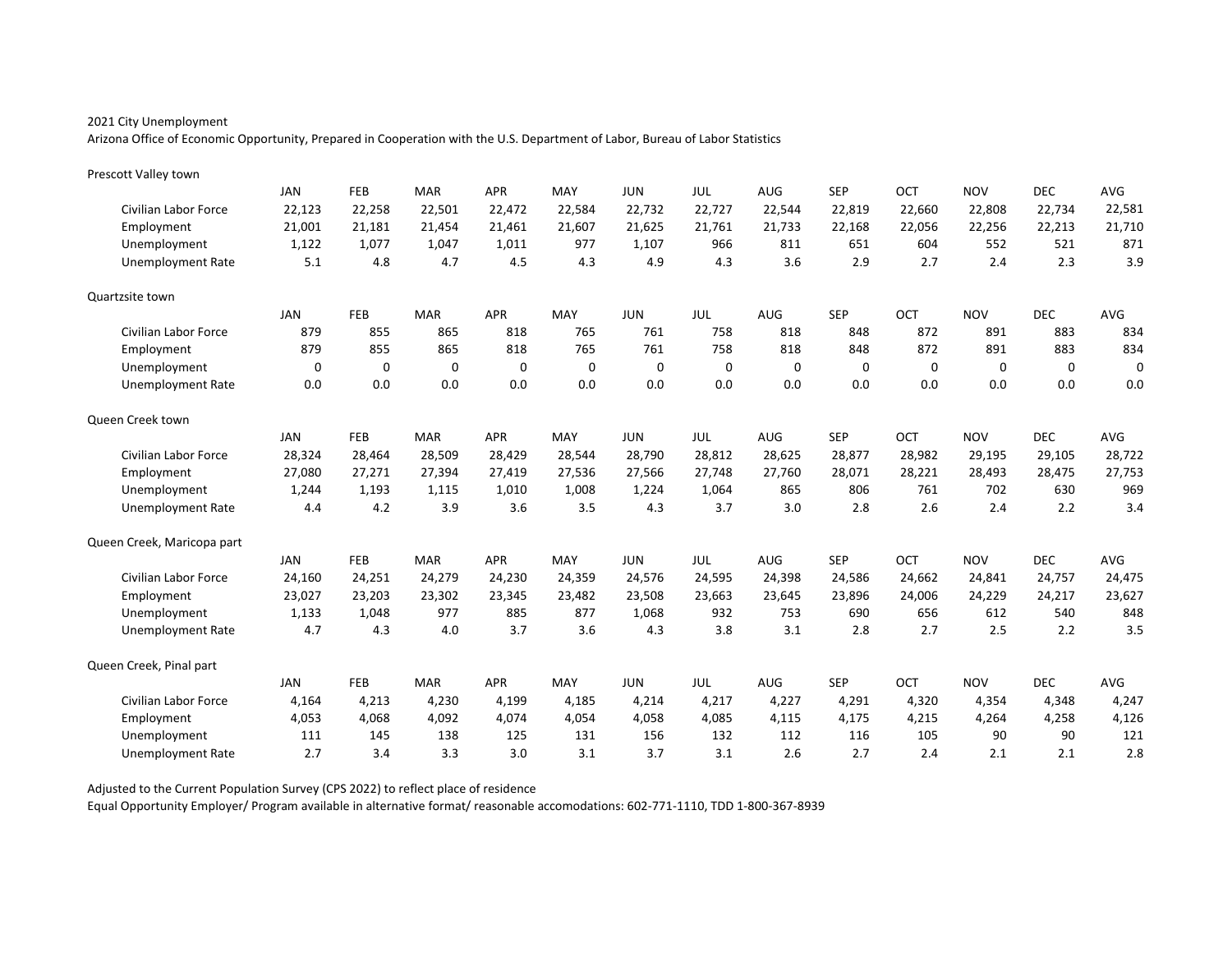Arizona Office of Economic Opportunity, Prepared in Cooperation with the U.S. Department of Labor, Bureau of Labor Statistics

| Safford city             |            |            |            |            |         |            |         |            |            |            |            |            |         |
|--------------------------|------------|------------|------------|------------|---------|------------|---------|------------|------------|------------|------------|------------|---------|
|                          | JAN        | <b>FEB</b> | <b>MAR</b> | <b>APR</b> | MAY     | <b>JUN</b> | JUL     | AUG        | <b>SEP</b> | OCT        | <b>NOV</b> | <b>DEC</b> | AVG     |
| Civilian Labor Force     | 5,216      | 5,360      | 5,383      | 5,386      | 5,328   | 5,123      | 4,936   | 5,173      | 5,352      | 5,387      | 5,383      | 5,323      | 5,280   |
| Employment               | 5,021      | 5,176      | 5,212      | 5,228      | 5,174   | 4,950      | 4,782   | 5,038      | 5,231      | 5,281      | 5,294      | 5,239      | 5,136   |
| Unemployment             | 195        | 184        | 171        | 158        | 154     | 173        | 154     | 135        | 121        | 106        | 89         | 84         | 144     |
| <b>Unemployment Rate</b> | 3.7        | 3.4        | 3.2        | 2.9        | 2.9     | 3.4        | 3.1     | 2.6        | 2.3        | 2.0        | 1.7        | 1.6        | 2.7     |
| Sahuarita town           |            |            |            |            |         |            |         |            |            |            |            |            |         |
|                          | JAN        | FEB        | <b>MAR</b> | <b>APR</b> | MAY     | <b>JUN</b> | JUL     | AUG        | <b>SEP</b> | OCT        | <b>NOV</b> | <b>DEC</b> | AVG     |
| Civilian Labor Force     | 13,136     | 13,149     | 13,247     | 13,216     | 13,314  | 13,244     | 13,253  | 13,321     | 13,459     | 13,361     | 13,412     | 13,425     | 13,295  |
| Employment               | 12,466     | 12,513     | 12,625     | 12,590     | 12,702  | 12,581     | 12,641  | 12,726     | 12,936     | 12,880     | 13,027     | 13,040     | 12,727  |
| Unemployment             | 670        | 636        | 622        | 626        | 612     | 663        | 612     | 595        | 523        | 481        | 385        | 385        | 568     |
| <b>Unemployment Rate</b> | 5.1        | 4.8        | 4.7        | 4.7        | 4.6     | 5.0        | 4.6     | 4.5        | 3.9        | 3.6        | 2.9        | 2.9        | 4.3     |
| San Luis city            |            |            |            |            |         |            |         |            |            |            |            |            |         |
|                          | <b>JAN</b> | FEB        | <b>MAR</b> | <b>APR</b> | MAY     | <b>JUN</b> | JUL     | AUG        | <b>SEP</b> | OCT        | <b>NOV</b> | <b>DEC</b> | AVG     |
| Civilian Labor Force     | 14,653     | 14,685     | 15,277     | 16,030     | 16,739  | 18,186     | 18,424  | 19,324     | 18,493     | 17,862     | 16,946     | 15,526     | 16,846  |
| Employment               | 12,278     | 12,096     | 12,262     | 11.736     | 11,188  | 11,182     | 11,266  | 11,719     | 12.121     | 12,371     | 12,635     | 12,615     | 11,956  |
| Unemployment             | 2,375      | 2,589      | 3,015      | 4,294      | 5,551   | 7,004      | 7,158   | 7,605      | 6,372      | 5,491      | 4,311      | 2,911      | 4,890   |
| <b>Unemployment Rate</b> | 16.2       | 17.6       | 19.7       | 26.8       | 33.2    | 38.5       | 38.9    | 39.4       | 34.5       | 30.7       | 25.4       | 18.7       | 29.0    |
| Scottsdale city          |            |            |            |            |         |            |         |            |            |            |            |            |         |
|                          | <b>JAN</b> | FEB        | <b>MAR</b> | <b>APR</b> | MAY     | <b>JUN</b> | JUL     | <b>AUG</b> | <b>SEP</b> | OCT        | <b>NOV</b> | <b>DEC</b> | AVG     |
| Civilian Labor Force     | 147,583    | 147,938    | 147,872    | 147,998    | 148,591 | 149,130    | 149,432 | 148,732    | 149,593    | 149,653    | 150,615    | 150,191    | 148,944 |
| Employment               | 140,132    | 141,203    | 141,803    | 142,068    | 142,900 | 143,058    | 144,004 | 143,894    | 145,423    | 146,089    | 147,447    | 147,375    | 143,783 |
| Unemployment             | 7,451      | 6.735      | 6,069      | 5,930      | 5,691   | 6,072      | 5,428   | 4,838      | 4,170      | 3,564      | 3,168      | 2,816      | 5,161   |
| <b>Unemployment Rate</b> | 5.0        | 4.6        | 4.1        | 4.0        | 3.8     | 4.1        | 3.6     | 3.3        | 2.8        | 2.4        | 2.1        | 1.9        | 3.5     |
| Sedona city              |            |            |            |            |         |            |         |            |            |            |            |            |         |
|                          | <b>JAN</b> | FEB        | <b>MAR</b> | <b>APR</b> | MAY     | <b>JUN</b> | JUL     | AUG        | <b>SEP</b> | <b>OCT</b> | <b>NOV</b> | <b>DEC</b> | AVG     |
| Civilian Labor Force     | 5,037      | 5,069      | 5,117      | 5,136      | 5.149   | 5,199      | 5,204   | 5,171      | 5,277      | 5,236      | 5,254      | 5,225      | 5,173   |
| Employment               | 4,760      | 4,802      | 4,867      | 4,898      | 4,922   | 4,947      | 4,983   | 4,974      | 5,101      | 5,082      | 5,116      | 5,097      | 4,962   |
| Unemployment             | 277        | 267        | 250        | 238        | 227     | 252        | 221     | 197        | 176        | 154        | 138        | 128        | 211     |
| <b>Unemployment Rate</b> | 5.5        | 5.3        | 4.9        | 4.6        | 4.4     | 4.8        | 4.2     | 3.8        | 3.3        | 2.9        | 2.6        | 2.4        | 4.1     |

Adjusted to the Current Population Survey (CPS 2022) to reflect place of residence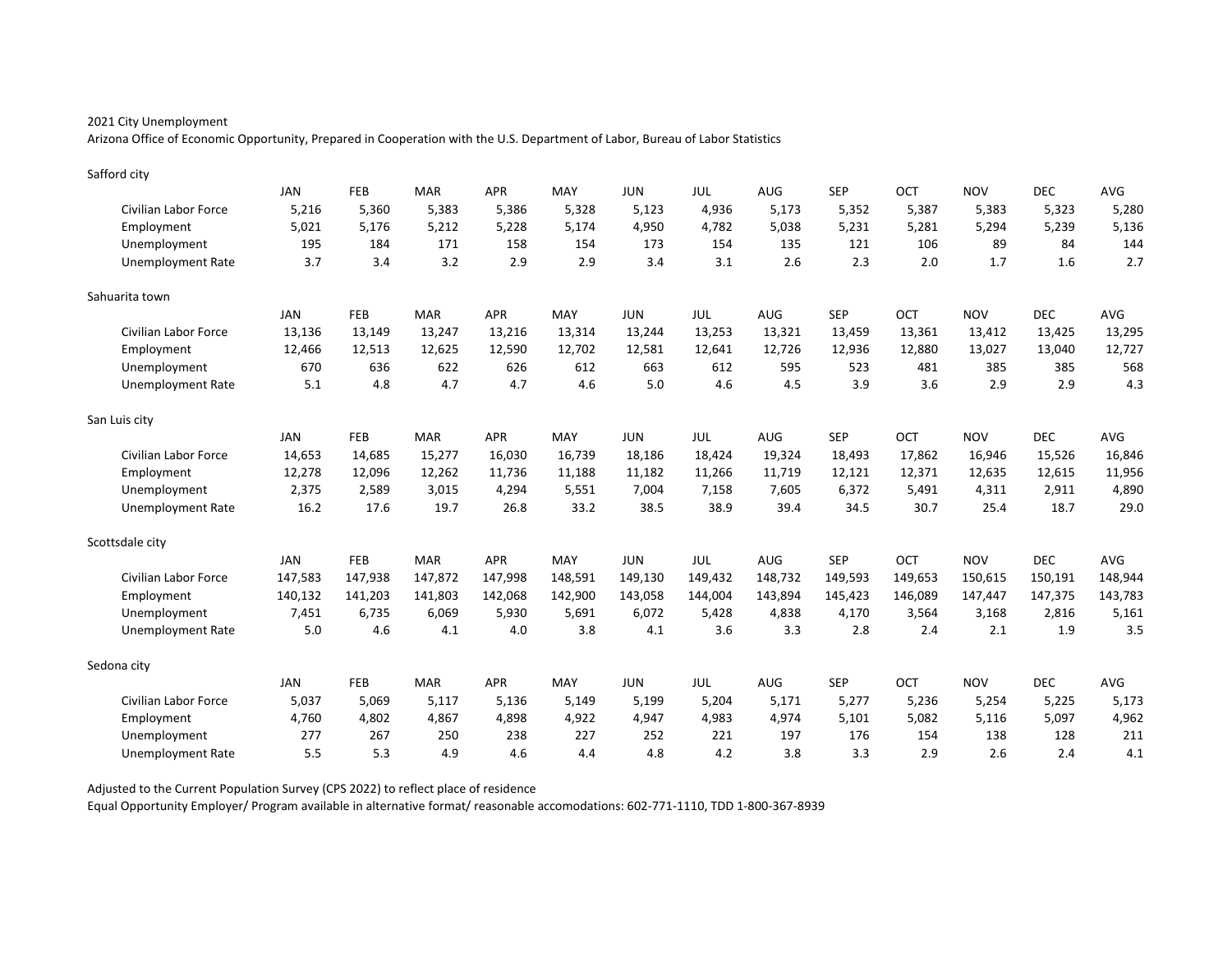Arizona Office of Economic Opportunity, Prepared in Cooperation with the U.S. Department of Labor, Bureau of Labor Statistics

| Sedona, Coconino part       |            |            |            |            |        |            |            |            |            |        |            |            |            |
|-----------------------------|------------|------------|------------|------------|--------|------------|------------|------------|------------|--------|------------|------------|------------|
|                             | <b>JAN</b> | FEB        | <b>MAR</b> | <b>APR</b> | MAY    | <b>JUN</b> | JUL        | AUG        | <b>SEP</b> | OCT    | <b>NOV</b> | <b>DEC</b> | AVG        |
| <b>Civilian Labor Force</b> | 1,221      | 1,227      | 1,238      | 1,260      | 1,256  | 1,288      | 1,290      | 1,278      | 1,321      | 1,315  | 1,308      | 1,294      | 1,275      |
| Employment                  | 1,117      | 1,127      | 1,145      | 1,175      | 1,174  | 1,195      | 1,208      | 1,204      | 1,255      | 1,256  | 1,255      | 1,243      | 1,196      |
| Unemployment                | 104        | 100        | 93         | 85         | 82     | 93         | 82         | 74         | 66         | 59     | 53         | 51         | 79         |
| <b>Unemployment Rate</b>    | 8.5        | 8.1        | 7.5        | 6.7        | 6.5    | 7.2        | 6.4        | 5.8        | 5.0        | 4.5    | 4.1        | 3.9        | 6.2        |
| Sedona, Yavapai part        |            |            |            |            |        |            |            |            |            |        |            |            |            |
|                             | <b>JAN</b> | <b>FEB</b> | <b>MAR</b> | <b>APR</b> | MAY    | <b>JUN</b> | <b>JUL</b> | <b>AUG</b> | <b>SEP</b> | OCT    | <b>NOV</b> | <b>DEC</b> | AVG        |
| <b>Civilian Labor Force</b> | 3,816      | 3,842      | 3,879      | 3,876      | 3,893  | 3,911      | 3,914      | 3,893      | 3,956      | 3,921  | 3,946      | 3,931      | 3,898      |
| Employment                  | 3,643      | 3,675      | 3,722      | 3,723      | 3,748  | 3,752      | 3,775      | 3,770      | 3,846      | 3,826  | 3,861      | 3,854      | 3,766      |
| Unemployment                | 173        | 167        | 157        | 153        | 145    | 159        | 139        | 123        | 110        | 95     | 85         | 77         | 132        |
| <b>Unemployment Rate</b>    | 4.5        | 4.3        | 4.0        | 3.9        | 3.7    | 4.1        | 3.6        | 3.2        | 2.8        | 2.4    | 2.2        | 2.0        | 3.4        |
| Show Low city               |            |            |            |            |        |            |            |            |            |        |            |            |            |
|                             | <b>JAN</b> | FEB        | <b>MAR</b> | <b>APR</b> | MAY    | <b>JUN</b> | JUL        | <b>AUG</b> | <b>SEP</b> | OCT    | <b>NOV</b> | <b>DEC</b> | AVG        |
| <b>Civilian Labor Force</b> | 4,728      | 4,724      | 4,781      | 4,789      | 4,822  | 4,805      | 4,729      | 4,863      | 4,908      | 4,827  | 4,797      | 4,765      | 4,795      |
| Employment                  | 4,478      | 4,478      | 4,550      | 4,570      | 4,608  | 4,563      | 4,516      | 4,669      | 4,734      | 4,673  | 4,660      | 4,636      | 4,595      |
| Unemployment                | 250        | 246        | 231        | 219        | 214    | 242        | 213        | 194        | 174        | 154    | 137        | 129        | 200        |
| <b>Unemployment Rate</b>    | 5.3        | 5.2        | 4.8        | 4.6        | 4.4    | 5.0        | 4.5        | 4.0        | 3.5        | 3.2    | 2.9        | 2.7        | 4.2        |
| Sierra Vista city           |            |            |            |            |        |            |            |            |            |        |            |            |            |
|                             | <b>JAN</b> | FEB        | <b>MAR</b> | <b>APR</b> | MAY    | <b>JUN</b> | JUL        | <b>AUG</b> | <b>SEP</b> | OCT    | <b>NOV</b> | <b>DEC</b> | <b>AVG</b> |
| Civilian Labor Force        | 18,541     | 18,250     | 18,165     | 17,977     | 17,878 | 17,882     | 17,775     | 17,915     | 18,120     | 18,000 | 18,137     | 18,081     | 18,060     |
| Employment                  | 17,704     | 17,402     | 17,371     | 17,209     | 17,110 | 17,071     | 17,056     | 17,220     | 17,437     | 17,464 | 17,712     | 17,663     | 17,368     |
| Unemployment                | 837        | 848        | 794        | 768        | 768    | 811        | 719        | 695        | 683        | 536    | 425        | 418        | 692        |
| Unemployment Rate           | 4.5        | 4.6        | 4.4        | 4.3        | 4.3    | 4.5        | 4.0        | 3.9        | 3.8        | 3.0    | 2.3        | 2.3        | 3.8        |
| Snowflake town              |            |            |            |            |        |            |            |            |            |        |            |            |            |
|                             | <b>JAN</b> | FEB        | <b>MAR</b> | <b>APR</b> | MAY    | <b>JUN</b> | JUL        | <b>AUG</b> | <b>SEP</b> | OCT    | <b>NOV</b> | <b>DEC</b> | AVG        |
| Civilian Labor Force        | 2,333      | 2,330      | 2,352      | 2,353      | 2,367  | 2,367      | 2,323      | 2,381      | 2,397      | 2,352  | 2,333      | 2,315      | 2,350      |
| Employment                  | 2,141      | 2,141      | 2,175      | 2,185      | 2,203  | 2,181      | 2,159      | 2,232      | 2,263      | 2,234  | 2,228      | 2,216      | 2,196      |
| Unemployment                | 192        | 189        | 177        | 168        | 164    | 186        | 164        | 149        | 134        | 118    | 105        | 99         | 154        |
| Unemployment Rate           | 8.2        | 8.1        | 7.5        | 7.1        | 6.9    | 7.9        | 7.1        | 6.3        | 5.6        | 5.0    | 4.5        | 4.3        | 6.6        |

Adjusted to the Current Population Survey (CPS 2022) to reflect place of residence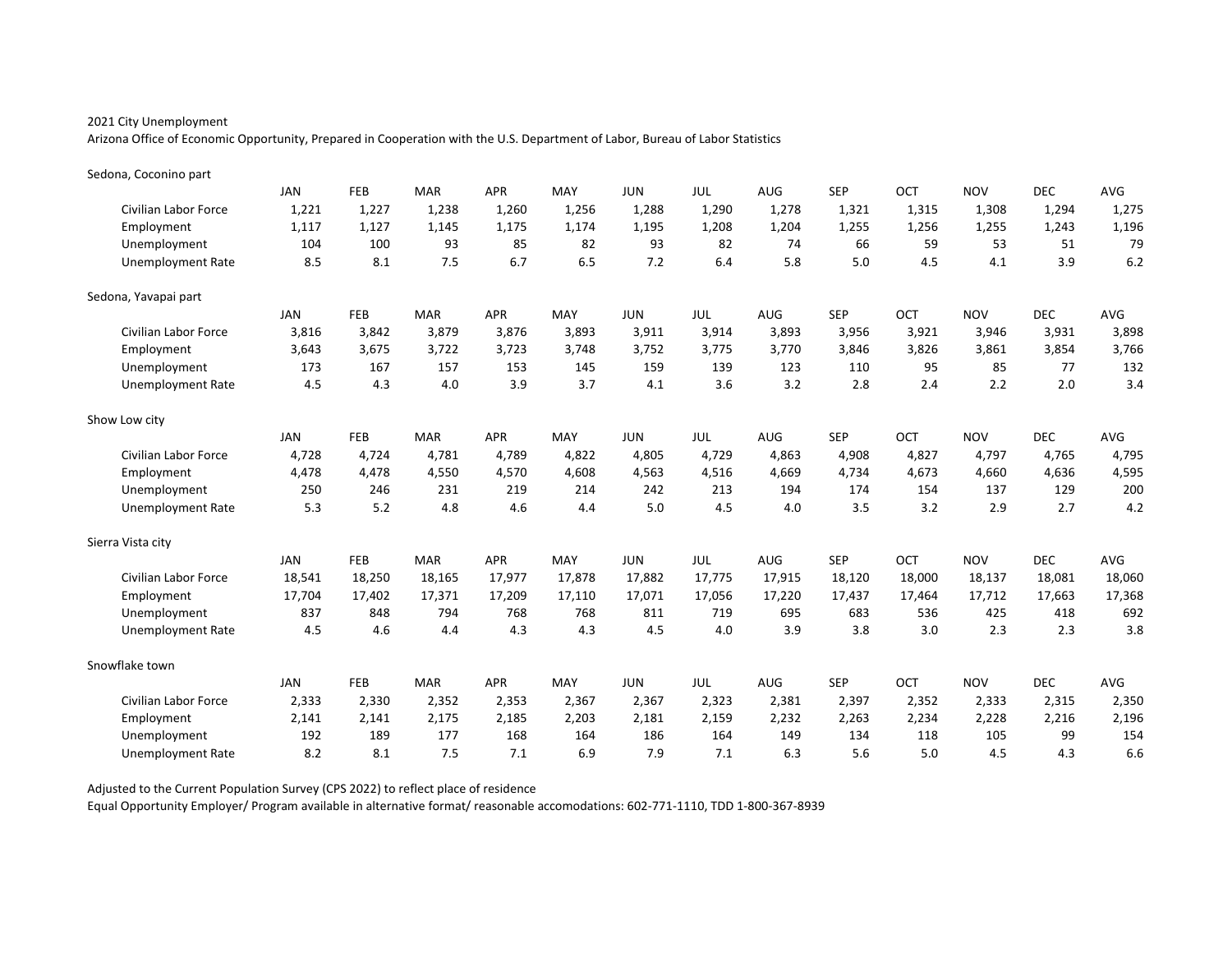Arizona Office of Economic Opportunity, Prepared in Cooperation with the U.S. Department of Labor, Bureau of Labor Statistics

| Somerton city               |            |            |            |            |       |            |            |            |            |       |            |            |       |
|-----------------------------|------------|------------|------------|------------|-------|------------|------------|------------|------------|-------|------------|------------|-------|
|                             | <b>JAN</b> | FEB        | <b>MAR</b> | <b>APR</b> | MAY   | <b>JUN</b> | JUL        | AUG        | <b>SEP</b> | OCT   | <b>NOV</b> | <b>DEC</b> | AVG   |
| Civilian Labor Force        | 7,657      | 7,541      | 7,633      | 7,425      | 7,263 | 7,483      | 7,521      | 7,811      | 7,895      | 7,913 | 7,967      | 7,876      | 7,666 |
| Employment                  | 6,949      | 6,846      | 6,940      | 6,643      | 6,332 | 6,329      | 6,376      | 6,633      | 6,860      | 7,002 | 7,151      | 7,140      | 6,767 |
| Unemployment                | 708        | 695        | 693        | 782        | 931   | 1,154      | 1,145      | 1,178      | 1,035      | 911   | 816        | 736        | 899   |
| <b>Unemployment Rate</b>    | 9.2        | 9.2        | 9.1        | 10.5       | 12.8  | 15.4       | 15.2       | 15.1       | 13.1       | 11.5  | 10.2       | 9.3        | 11.7  |
| South Tucson city           |            |            |            |            |       |            |            |            |            |       |            |            |       |
|                             | JAN        | <b>FEB</b> | <b>MAR</b> | <b>APR</b> | MAY   | <b>JUN</b> | JUL        | AUG        | <b>SEP</b> | OCT   | <b>NOV</b> | <b>DEC</b> | AVG   |
| Civilian Labor Force        | 2,186      | 2,179      | 2,178      | 2,161      | 2,163 | 2,171      | 2,143      | 2,130      | 2,137      | 2,102 | 2,101      | 2,090      | 2,145 |
| Employment                  | 1,858      | 1,865      | 1,882      | 1,877      | 1,893 | 1,875      | 1,884      | 1,897      | 1,928      | 1,920 | 1,942      | 1,944      | 1,897 |
| Unemployment                | 328        | 314        | 296        | 284        | 270   | 296        | 259        | 233        | 209        | 182   | 159        | 146        | 248   |
| <b>Unemployment Rate</b>    | 15.0       | 14.4       | 13.6       | 13.1       | 12.5  | 13.6       | 12.1       | 10.9       | 9.8        | 8.7   | 7.6        | 7.0        | 11.6  |
| Springerville town          |            |            |            |            |       |            |            |            |            |       |            |            |       |
|                             | <b>JAN</b> | FEB        | <b>MAR</b> | <b>APR</b> | MAY   | <b>JUN</b> | <b>JUL</b> | AUG        | <b>SEP</b> | OCT   | <b>NOV</b> | <b>DEC</b> | AVG   |
| <b>Civilian Labor Force</b> | 759        | 752        | 759        | 766        | 769   | 759        | 726        | 769        | 771        | 761   | 758        | 753        | 758   |
| Employment                  | 728        | 722        | 731        | 739        | 743   | 729        | 699        | 744        | 748        | 741   | 740        | 736        | 733   |
| Unemployment                | 31         | 30         | 28         | 27         | 26    | 30         | 27         | 25         | 23         | 20    | 18         | 17         | 25    |
| <b>Unemployment Rate</b>    | 4.1        | 4.0        | 3.7        | 3.5        | 3.4   | 4.0        | 3.7        | 3.3        | 3.0        | 2.6   | 2.4        | 2.3        | 3.3   |
| St. Johns city              |            |            |            |            |       |            |            |            |            |       |            |            |       |
|                             | <b>JAN</b> | <b>FEB</b> | <b>MAR</b> | <b>APR</b> | MAY   | <b>JUN</b> | JUL        | <b>AUG</b> | <b>SEP</b> | OCT   | <b>NOV</b> | <b>DEC</b> | AVG   |
| Civilian Labor Force        | 896        | 888        | 899        | 909        | 913   | 898        | 860        | 913        | 916        | 907   | 905        | 899        | 900   |
| Employment                  | 879        | 872        | 883        | 894        | 898   | 881        | 845        | 899        | 904        | 896   | 895        | 890        | 886   |
| Unemployment                | 17         | 16         | 16         | 15         | 15    | 17         | 15         | 14         | 12         | 11    | 10         | 9          | 14    |
| <b>Unemployment Rate</b>    | 1.9        | 1.8        | 1.8        | 1.7        | 1.6   | 1.9        | 1.7        | 1.5        | 1.3        | 1.2   | 1.1        | 1.0        | 1.6   |
| Star Valley town            |            |            |            |            |       |            |            |            |            |       |            |            |       |
|                             | JAN        | <b>FEB</b> | <b>MAR</b> | <b>APR</b> | MAY   | <b>JUN</b> | JUL        | <b>AUG</b> | <b>SEP</b> | OCT   | <b>NOV</b> | <b>DEC</b> | AVG   |
| Civilian Labor Force        | 395        | 395        | 401        | 400        | 400   | 399        | 395        | 401        | 406        | 401   | 401        | 398        | 400   |
| Employment                  | 380        | 380        | 387        | 387        | 387   | 385        | 383        | 390        | 396        | 392   | 393        | 391        | 388   |
| Unemployment                | 15         | 15         | 14         | 13         | 13    | 14         | 12         | 11         | 10         | 9     | 8          | 7          | 12    |
| Unemployment Rate           | 3.8        | 3.8        | 3.5        | 3.2        | 3.2   | 3.5        | 3.0        | 2.7        | 2.5        | 2.2   | 2.0        | 1.8        | 3.0   |

Adjusted to the Current Population Survey (CPS 2022) to reflect place of residence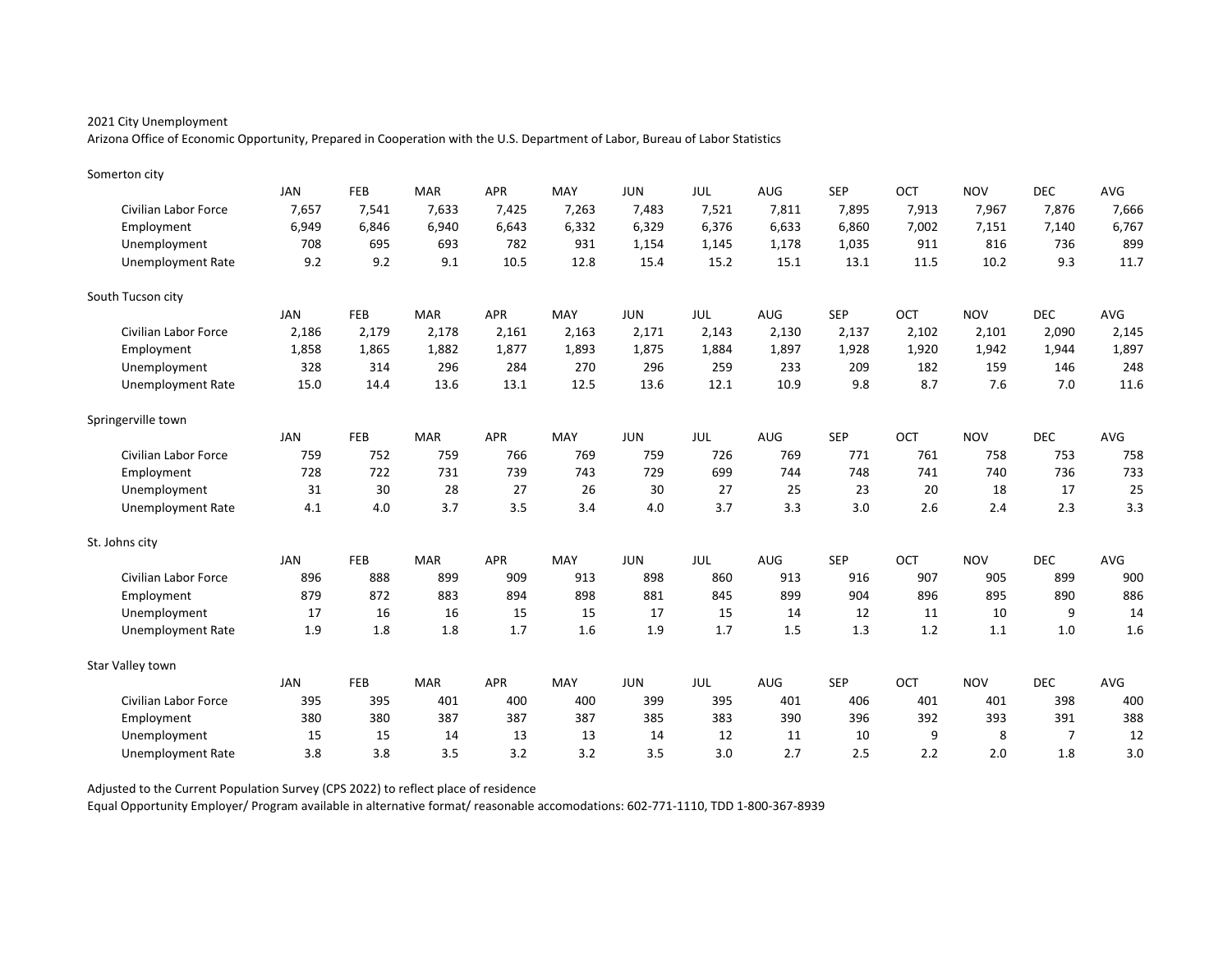Arizona Office of Economic Opportunity, Prepared in Cooperation with the U.S. Department of Labor, Bureau of Labor Statistics

| Superior town            |            |            |            |            |         |            |         |            |            |         |            |            |         |
|--------------------------|------------|------------|------------|------------|---------|------------|---------|------------|------------|---------|------------|------------|---------|
|                          | <b>JAN</b> | FEB        | <b>MAR</b> | <b>APR</b> | MAY     | <b>JUN</b> | JUL     | <b>AUG</b> | <b>SEP</b> | OCT     | <b>NOV</b> | <b>DEC</b> | AVG     |
| Civilian Labor Force     | 1,294      | 1,296      | 1,298      | 1,289      | 1,281   | 1,290      | 1,287   | 1,288      | 1,298      | 1,301   | 1,309      | 1,303      | 1,294   |
| Employment               | 1,198      | 1,202      | 1,209      | 1,204      | 1,198   | 1,199      | 1,207   | 1,216      | 1,234      | 1,245   | 1,260      | 1,258      | 1,219   |
| Unemployment             | 96         | 94         | 89         | 85         | 83      | 91         | 80      | 72         | 64         | 56      | 49         | 45         | 75      |
| <b>Unemployment Rate</b> | 7.4        | 7.3        | 6.9        | 6.6        | 6.5     | 7.1        | 6.2     | 5.6        | 4.9        | 4.3     | 3.7        | 3.5        | 5.8     |
| Surprise city            |            |            |            |            |         |            |         |            |            |         |            |            |         |
|                          | JAN        | FEB        | <b>MAR</b> | <b>APR</b> | MAY     | <b>JUN</b> | JUL     | AUG        | <b>SEP</b> | OCT     | <b>NOV</b> | <b>DEC</b> | AVG     |
| Civilian Labor Force     | 61,293     | 61,712     | 62,011     | 61,812     | 61,967  | 62,409     | 62,358  | 62,075     | 62,397     | 62,489  | 62,812     | 62,416     | 62,146  |
| Employment               | 57,695     | 58,136     | 58,383     | 58,492     | 58,835  | 58,900     | 59,289  | 59,244     | 59,874     | 60,148  | 60,707     | 60,677     | 59,198  |
| Unemployment             | 3,598      | 3,576      | 3,628      | 3,320      | 3,132   | 3,509      | 3,069   | 2,831      | 2,523      | 2,341   | 2,105      | 1,739      | 2,948   |
| <b>Unemployment Rate</b> | 5.9        | 5.8        | 5.9        | 5.4        | 5.1     | 5.6        | 4.9     | 4.6        | 4.0        | 3.7     | 3.4        | 2.8        | 4.7     |
| Taylor town              |            |            |            |            |         |            |         |            |            |         |            |            |         |
|                          | <b>JAN</b> | <b>FEB</b> | <b>MAR</b> | <b>APR</b> | MAY     | <b>JUN</b> | JUL     | AUG        | <b>SEP</b> | OCT     | <b>NOV</b> | <b>DEC</b> | AVG     |
| Civilian Labor Force     | 1,622      | 1,619      | 1,631      | 1,629      | 1,639   | 1,643      | 1,608   | 1,644      | 1,653      | 1,619   | 1,603      | 1,590      | 1,624   |
| Employment               | 1,451      | 1,451      | 1.474      | 1,480      | 1.493   | 1,478      | 1.463   | 1,512      | 1.534      | 1.514   | 1,510      | 1,502      | 1,488   |
| Unemployment             | 171        | 168        | 157        | 149        | 146     | 165        | 145     | 132        | 119        | 105     | 93         | 88         | 136     |
| <b>Unemployment Rate</b> | 10.5       | 10.4       | 9.6        | 9.1        | 8.9     | 10.0       | 9.0     | 8.0        | 7.2        | 6.5     | 5.8        | 5.5        | 8.4     |
| Tempe city               |            |            |            |            |         |            |         |            |            |         |            |            |         |
|                          | <b>JAN</b> | FEB        | <b>MAR</b> | <b>APR</b> | MAY     | <b>JUN</b> | JUL     | <b>AUG</b> | <b>SEP</b> | OCT     | <b>NOV</b> | <b>DEC</b> | AVG     |
| Civilian Labor Force     | 118,833    | 119,486    | 119,549    | 119,469    | 120,096 | 120,942    | 120,949 | 120,180    | 120,788    | 120,861 | 121,291    | 121,103    | 120,296 |
| Employment               | 112,553    | 113,413    | 113,895    | 114,107    | 114,776 | 114,903    | 115,662 | 115,574    | 116,802    | 117,337 | 118,428    | 118,370    | 115,485 |
| Unemployment             | 6,280      | 6,073      | 5,654      | 5,362      | 5,320   | 6,039      | 5,287   | 4,606      | 3,986      | 3,524   | 2,863      | 2,733      | 4,811   |
| <b>Unemployment Rate</b> | 5.3        | 5.1        | 4.7        | 4.5        | 4.4     | 5.0        | 4.4     | 3.8        | 3.3        | 2.9     | 2.4        | 2.3        | 4.0     |
| Thatcher town            |            |            |            |            |         |            |         |            |            |         |            |            |         |
|                          | <b>JAN</b> | FEB        | <b>MAR</b> | <b>APR</b> | MAY     | <b>JUN</b> | JUL     | AUG        | <b>SEP</b> | OCT     | <b>NOV</b> | <b>DEC</b> | AVG     |
| Civilian Labor Force     | 2,193      | 2,252      | 2,260      | 2,259      | 2,234   | 2,152      | 2,071   | 2,168      | 2,240      | 2,252   | 2,249      | 2,223      | 2,213   |
| Employment               | 2,086      | 2,151      | 2,166      | 2,173      | 2.150   | 2,057      | 1,987   | 2,094      | 2,174      | 2,194   | 2,200      | 2,177      | 2,134   |
| Unemployment             | 107        | 101        | 94         | 86         | 84      | 95         | 84      | 74         | 66         | 58      | 49         | 46         | 79      |
| <b>Unemployment Rate</b> | 4.9        | 4.5        | 4.2        | 3.8        | 3.8     | 4.4        | 4.1     | 3.4        | 2.9        | 2.6     | 2.2        | 2.1        | 3.6     |

Adjusted to the Current Population Survey (CPS 2022) to reflect place of residence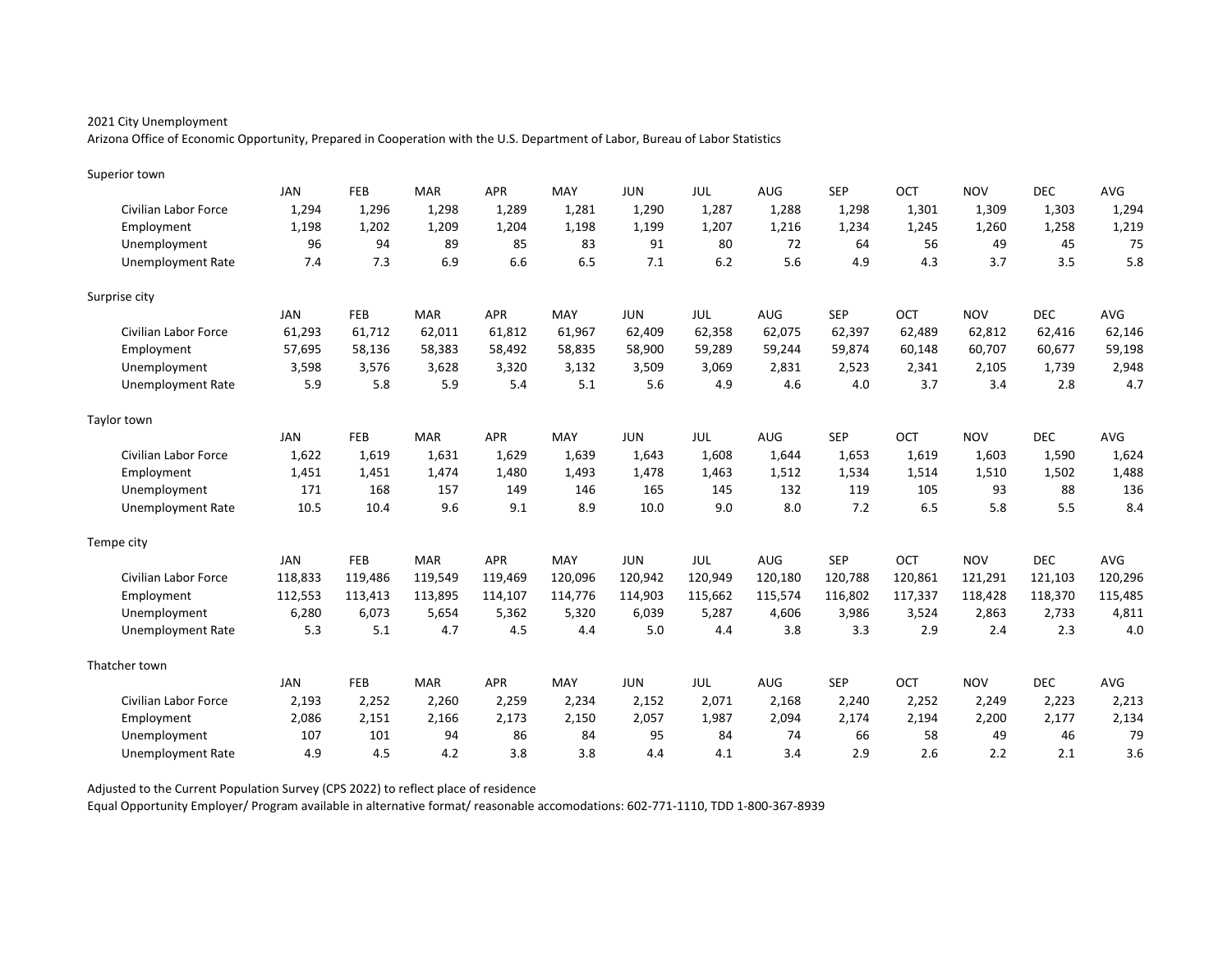Arizona Office of Economic Opportunity, Prepared in Cooperation with the U.S. Department of Labor, Bureau of Labor Statistics

| Tolleson city               |              |              |             |             |                |                |                |                |                |                |             |            |                |
|-----------------------------|--------------|--------------|-------------|-------------|----------------|----------------|----------------|----------------|----------------|----------------|-------------|------------|----------------|
|                             | <b>JAN</b>   | FEB          | <b>MAR</b>  | <b>APR</b>  | MAY            | <b>JUN</b>     | <b>JUL</b>     | AUG            | <b>SEP</b>     | OCT            | <b>NOV</b>  | <b>DEC</b> | AVG            |
| Civilian Labor Force        | 3,471        | 3,488        | 3,492       | 3,491       | 3,504          | 3,521          | 3,523          | 3,507          | 3,529          | 3,531          | 3,551       | 3,543      | 3,513          |
| Employment                  | 3,299        | 3,324        | 3,338       | 3,344       | 3,364          | 3,368          | 3,390          | 3,387          | 3,423          | 3,439          | 3,471       | 3,469      | 3,385          |
| Unemployment                | 172          | 164          | 154         | 147         | 140            | 153            | 133            | 120            | 106            | 92             | 80          | 74         | 128            |
| <b>Unemployment Rate</b>    | 5.0          | 4.7          | 4.4         | 4.2         | 4.0            | 4.3            | 3.8            | 3.4            | 3.0            | 2.6            | 2.3         | 2.1        | 3.6            |
| Tombstone city              |              |              |             |             |                |                |                |                |                |                |             |            |                |
|                             | <b>JAN</b>   | FEB          | <b>MAR</b>  | <b>APR</b>  | MAY            | <b>JUN</b>     | <b>JUL</b>     | <b>AUG</b>     | <b>SEP</b>     | OCT            | <b>NOV</b>  | <b>DEC</b> | AVG            |
| Civilian Labor Force        | 505          | 498          | 495         | 490         | 488            | 489            | 485            | 488            | 492            | 490            | 495         | 493        | 493            |
| Employment                  | 481          | 473          | 472         | 467         | 465            | 464            | 463            | 468            | 474            | 474            | 481         | 480        | 472            |
| Unemployment                | 24           | 25           | 23          | 23          | 23             | 25             | 22             | 20             | 18             | 16             | 14          | 13         | 21             |
| <b>Unemployment Rate</b>    | 4.8          | 5.0          | 4.6         | 4.7         | 4.7            | 5.1            | 4.5            | 4.1            | 3.7            | 3.3            | 2.8         | 2.6        | 4.3            |
| Tucson city                 |              |              |             |             |                |                |                |                |                |                |             |            |                |
|                             | <b>JAN</b>   | FEB          | <b>MAR</b>  | APR         | MAY            | <b>JUN</b>     | JUL            | <b>AUG</b>     | <b>SEP</b>     | OCT            | <b>NOV</b>  | <b>DEC</b> | AVG            |
| <b>Civilian Labor Force</b> | 257,325      | 257,649      | 258,642     | 257,134     | 258,441        | 257,649        | 256,519        | 256,897        | 259,542        | 256,762        | 258,187     | 257,903    | 257,721        |
| Employment                  | 238,469      | 239,364      | 241,497     | 240,826     | 242,979        | 240,655        | 241,815        | 243,436        | 247,451        | 246,385        | 249,184     | 249,443    | 243,459        |
| Unemployment                | 18,856       | 18,285       | 17,145      | 16,308      | 15,462         | 16,994         | 14,704         | 13,461         | 12,091         | 10,377         | 9,003       | 8,460      | 14,262         |
| <b>Unemployment Rate</b>    | 7.3          | 7.1          | 6.6         | 6.3         | 6.0            | 6.6            | 5.7            | 5.2            | 4.7            | 4.0            | 3.5         | 3.3        | 5.5            |
| Tusayan town                |              |              |             |             |                |                |                |                |                |                |             |            |                |
|                             | <b>JAN</b>   | FEB          | <b>MAR</b>  | <b>APR</b>  | MAY            | <b>JUN</b>     | <b>JUL</b>     | <b>AUG</b>     | <b>SEP</b>     | OCT            | <b>NOV</b>  | <b>DEC</b> | AVG            |
| Civilian Labor Force        | 218          | 220          | 224         | 229         | 229            | 233            | 236            | 235            | 245            | 245            | 245         | 243        | 233            |
| Employment                  | 218          | 220          | 224         | 229         | 229            | 233            | 236            | 235            | 245            | 245            | 245         | 243        | 233            |
| Unemployment                | $\mathbf 0$  | $\mathbf 0$  | $\mathbf 0$ | $\mathbf 0$ | $\mathbf 0$    | $\mathbf 0$    | 0              | $\mathbf 0$    | 0              | $\Omega$       | $\mathbf 0$ | $\Omega$   | 0              |
| Unemployment Rate           | 0.0          | 0.0          | 0.0         | 0.0         | 0.0            | 0.0            | 0.0            | 0.0            | 0.0            | 0.0            | 0.0         | 0.0        | 0.0            |
| Wellton town                |              |              |             |             |                |                |                |                |                |                |             |            |                |
|                             | <b>JAN</b>   | FEB          | <b>MAR</b>  | <b>APR</b>  | MAY            | <b>JUN</b>     | JUL            | <b>AUG</b>     | <b>SEP</b>     | OCT            | <b>NOV</b>  | <b>DEC</b> | AVG            |
| Civilian Labor Force        | 772          | 760          | 771         | 738         | 704            | 704            | 709            | 738            | 763            | 778            | 794         | 793        | 752            |
| Employment                  | 771          | 759          | 770         | 737         | 702            | 702            | 707            | 736            | 761            | 776            | 793         | 792        | 750            |
| Unemployment                | $\mathbf{1}$ | $\mathbf{1}$ | 1           | 1           | $\overline{2}$ | $\overline{2}$ | $\overline{2}$ | $\overline{2}$ | $\overline{2}$ | $\overline{2}$ | 1           | 1          | $\overline{2}$ |
| Unemployment Rate           | 0.1          | 0.1          | 0.1         | 0.1         | 0.3            | 0.3            | 0.3            | 0.3            | 0.3            | 0.3            | 0.1         | 0.1        | 0.3            |

Adjusted to the Current Population Survey (CPS 2022) to reflect place of residence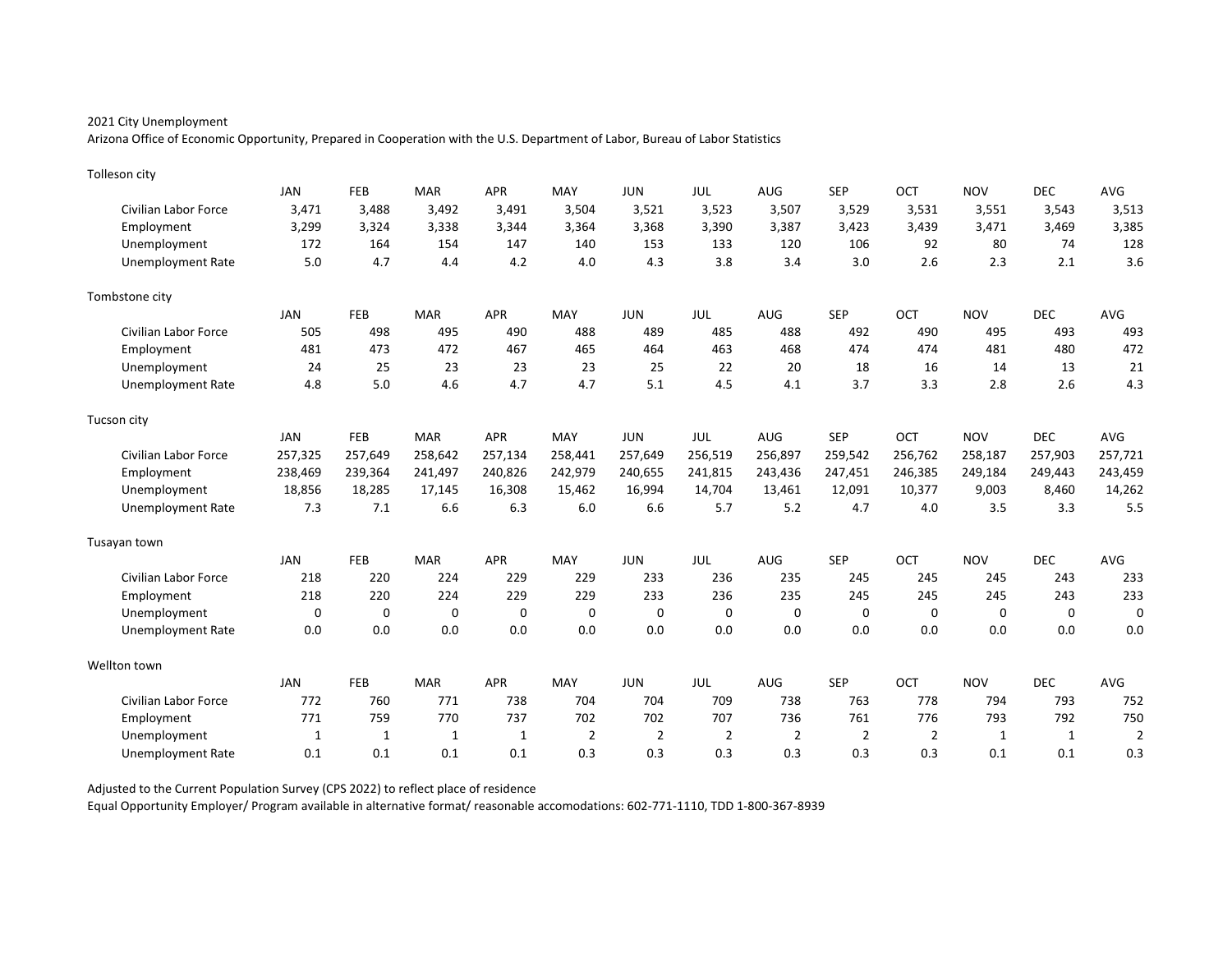Arizona Office of Economic Opportunity, Prepared in Cooperation with the U.S. Department of Labor, Bureau of Labor Statistics

| Wickenburg town             |            |            |            |            |       |            |       |       |            |       |            |            |       |
|-----------------------------|------------|------------|------------|------------|-------|------------|-------|-------|------------|-------|------------|------------|-------|
|                             | <b>JAN</b> | FEB        | <b>MAR</b> | <b>APR</b> | MAY   | <b>JUN</b> | JUL   | AUG   | <b>SEP</b> | OCT   | <b>NOV</b> | <b>DEC</b> | AVG   |
| Civilian Labor Force        | 3,251      | 3,273      | 3,283      | 3,287      | 3,303 | 3,311      | 3,326 | 3,319 | 3,349      | 3,359 | 3,386      | 3,383      | 3,319 |
| Employment                  | 3,193      | 3,217      | 3,231      | 3,237      | 3,256 | 3,259      | 3,281 | 3,278 | 3,313      | 3,328 | 3,359      | 3,358      | 3,276 |
| Unemployment                | 58         | 56         | 52         | 50         | 47    | 52         | 45    | 41    | 36         | 31    | 27         | 25         | 43    |
| <b>Unemployment Rate</b>    | 1.8        | 1.7        | 1.6        | 1.5        | 1.4   | 1.6        | 1.4   | 1.2   | 1.1        | 0.9   | 0.8        | 0.7        | 1.3   |
| Willcox city                |            |            |            |            |       |            |       |       |            |       |            |            |       |
|                             | <b>JAN</b> | <b>FEB</b> | <b>MAR</b> | <b>APR</b> | MAY   | <b>JUN</b> | JUL   | AUG   | <b>SEP</b> | OCT   | <b>NOV</b> | <b>DEC</b> | AVG   |
| Civilian Labor Force        | 1,472      | 1,451      | 1,445      | 1,431      | 1,421 | 1,426      | 1,415 | 1,422 | 1,432      | 1,426 | 1,439      | 1,432      | 1,434 |
| Employment                  | 1,388      | 1,364      | 1,362      | 1,349      | 1,341 | 1,338      | 1,337 | 1,350 | 1,367      | 1,369 | 1,388      | 1,385      | 1,361 |
| Unemployment                | 84         | 87         | 83         | 82         | 80    | 88         | 78    | 72    | 65         | 57    | 51         | 47         | 73    |
| <b>Unemployment Rate</b>    | 5.7        | 6.0        | 5.7        | 5.7        | 5.6   | 6.2        | 5.5   | 5.1   | 4.5        | 4.0   | 3.5        | 3.3        | 5.1   |
| Williams city               |            |            |            |            |       |            |       |       |            |       |            |            |       |
|                             | <b>JAN</b> | <b>FEB</b> | <b>MAR</b> | <b>APR</b> | MAY   | <b>JUN</b> | JUL   | AUG   | <b>SEP</b> | OCT   | <b>NOV</b> | <b>DEC</b> | AVG   |
| <b>Civilian Labor Force</b> | 1,534      | 1,541      | 1,558      | 1,589      | 1,585 | 1,622      | 1,628 | 1,616 | 1,672      | 1,667 | 1,660      | 1,642      | 1,610 |
| Employment                  | 1,432      | 1.443      | 1,467      | 1,505      | 1,504 | 1,531      | 1,548 | 1,543 | 1,607      | 1.609 | 1,608      | 1,592      | 1,533 |
| Unemployment                | 102        | 98         | 91         | 84         | 81    | 91         | 80    | 73    | 65         | 58    | 52         | 50         | 77    |
| <b>Unemployment Rate</b>    | 6.6        | 6.4        | 5.8        | 5.3        | 5.1   | 5.6        | 4.9   | 4.5   | 3.9        | 3.5   | 3.1        | 3.0        | 4.8   |
| Winkelman town              |            |            |            |            |       |            |       |       |            |       |            |            |       |
|                             | <b>JAN</b> | FEB        | <b>MAR</b> | <b>APR</b> | MAY   | <b>JUN</b> | JUL   | AUG   | <b>SEP</b> | OCT   | <b>NOV</b> | <b>DEC</b> | AVG   |
| <b>Civilian Labor Force</b> | 102        | 102        | 101        | 100        | 100   | 101        | 99    | 98    | 98         | 96    | 95         | 93         | 99    |
| Employment                  | 81         | 81         | 82         | 82         | 82    | 82         | 82    | 83    | 84         | 84    | 84         | 83         | 83    |
| Unemployment                | 21         | 21         | 19         | 18         | 18    | 19         | 17    | 15    | 14         | 12    | 11         | 10         | 16    |
| <b>Unemployment Rate</b>    | 20.6       | 20.6       | 18.8       | 18.0       | 18.0  | 18.8       | 17.2  | 15.3  | 14.3       | 12.5  | 11.6       | 10.8       | 16.2  |
| Winslow city                |            |            |            |            |       |            |       |       |            |       |            |            |       |
|                             | <b>JAN</b> | FEB        | <b>MAR</b> | <b>APR</b> | MAY   | <b>JUN</b> | JUL   | AUG   | <b>SEP</b> | OCT   | <b>NOV</b> | <b>DEC</b> | AVG   |
| Civilian Labor Force        | 3,518      | 3,515      | 3,561      | 3,571      | 3,596 | 3,577      | 3,526 | 3,631 | 3,669      | 3,612 | 3,594      | 3,571      | 3,578 |
| Employment                  | 3,381      | 3,381      | 3,435      | 3,451      | 3,479 | 3,445      | 3,409 | 3,525 | 3,574      | 3,528 | 3,519      | 3,500      | 3,469 |
| Unemployment                | 137        | 134        | 126        | 120        | 117   | 132        | 117   | 106   | 95         | 84    | 75         | 71         | 109   |
| Unemployment Rate           | 3.9        | 3.8        | 3.5        | 3.4        | 3.3   | 3.7        | 3.3   | 2.9   | 2.6        | 2.3   | 2.1        | 2.0        | 3.0   |

Adjusted to the Current Population Survey (CPS 2022) to reflect place of residence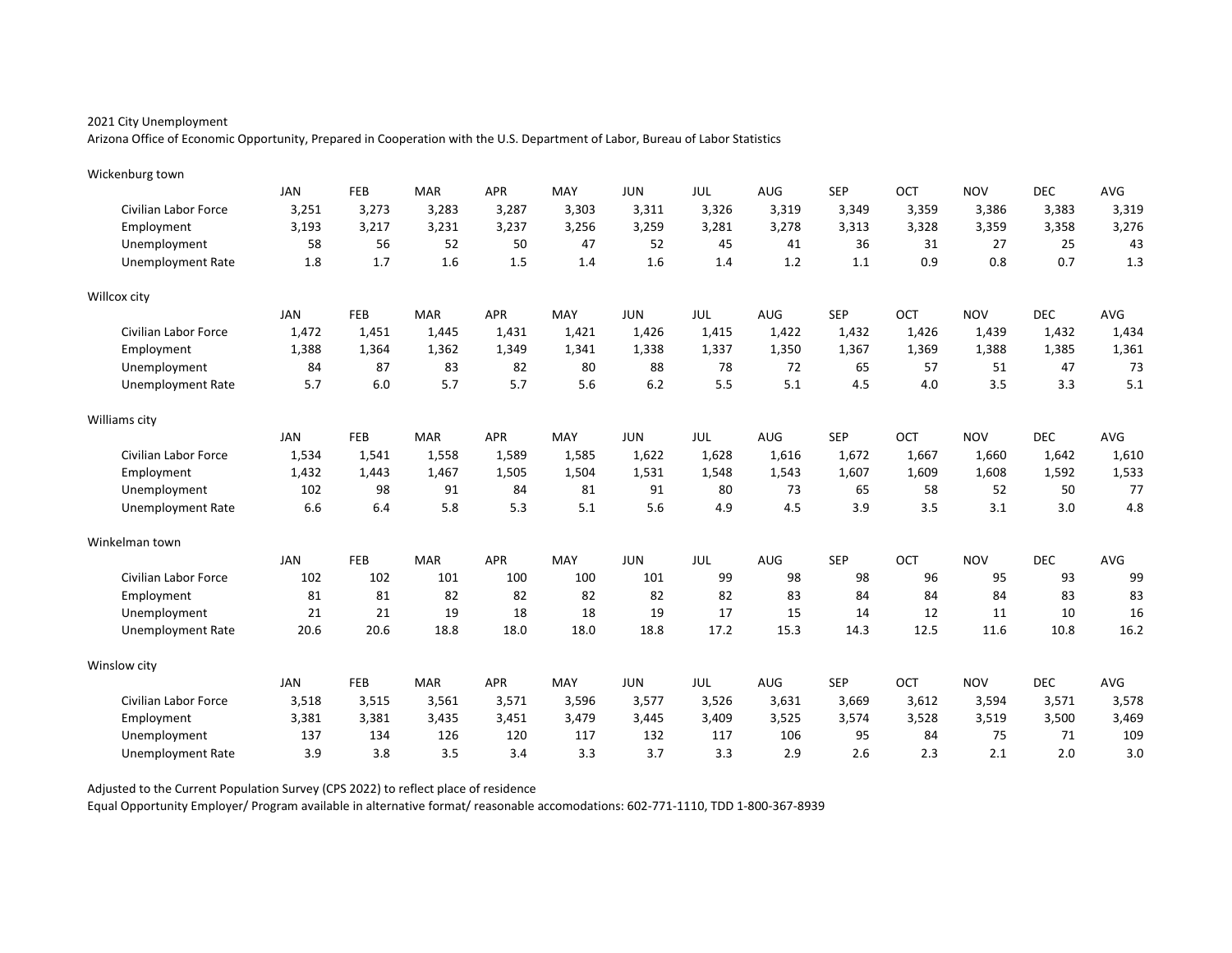Arizona Office of Economic Opportunity, Prepared in Cooperation with the U.S. Department of Labor, Bureau of Labor Statistics

| Youngtown town       |            |            |            |            |        |            |        |        |            |        |            |            |        |
|----------------------|------------|------------|------------|------------|--------|------------|--------|--------|------------|--------|------------|------------|--------|
|                      | JAN        | <b>FEB</b> | <b>MAR</b> | <b>APR</b> | MAY    | JUN        | JUL    | AUG    | <b>SEP</b> | OCT    | <b>NOV</b> | <b>DEC</b> | AVG    |
| Civilian Labor Force | 2,993      | 3,007      | 3,007      | 3,005      | 3,014  | 3,031      | 3,028  | 3,010  | 3,026      | 3,023  | 3,037      | 3,029      | 3,017  |
| Employment           | 2,801      | 2,823      | 2,835      | 2,840      | 2,857  | 2,860      | 2,879  | 2,876  | 2,907      | 2,920  | 2,947      | 2,946      | 2,874  |
| Unemployment         | 192        | 184        | 172        | 165        | 157    | 171        | 149    | 134    | 119        | 103    | 90         | 83         | 143    |
| Unemployment Rate    | 6.4        | 6.1        | 5.7        | 5.5        | 5.2    | 5.6        | 4.9    | 4.5    | 3.9        | 3.4    | 3.0        | 2.7        | 4.7    |
| Yuma city            |            |            |            |            |        |            |        |        |            |        |            |            |        |
|                      | <b>JAN</b> | <b>FEB</b> | <b>MAR</b> | <b>APR</b> | MAY    | <b>JUN</b> | JUL    | AUG    | <b>SEP</b> | OCT    | <b>NOV</b> | <b>DEC</b> | AVG    |
| Civilian Labor Force | 45,356     | 44,353     | 44,624     | 42,619     | 41,031 | 41.748     | 41.871 | 43,296 | 44,410     | 44,996 | 45,986     | 46,012     | 43,858 |
| Employment           | 41,210     | 40,599     | 41,157     | 39,392     | 37,551 | 37,533     | 37.812 | 39,333 | 40,683     | 41,522 | 42,407     | 42,342     | 40,128 |
| Unemployment         | 4,146      | 3,754      | 3,467      | 3.227      | 3.480  | 4,215      | 4,059  | 3,963  | 3.727      | 3.474  | 3,579      | 3,670      | 3,730  |
| Unemployment Rate    | 9.1        | 8.5        | 7.8        | 7.6        | 8.5    | 10.1       | 9.7    | 9.2    | 8.4        | 7.7    | 7.8        | 8.0        | 8.5    |

Adjusted to the Current Population Survey (CPS 2022) to reflect place of residence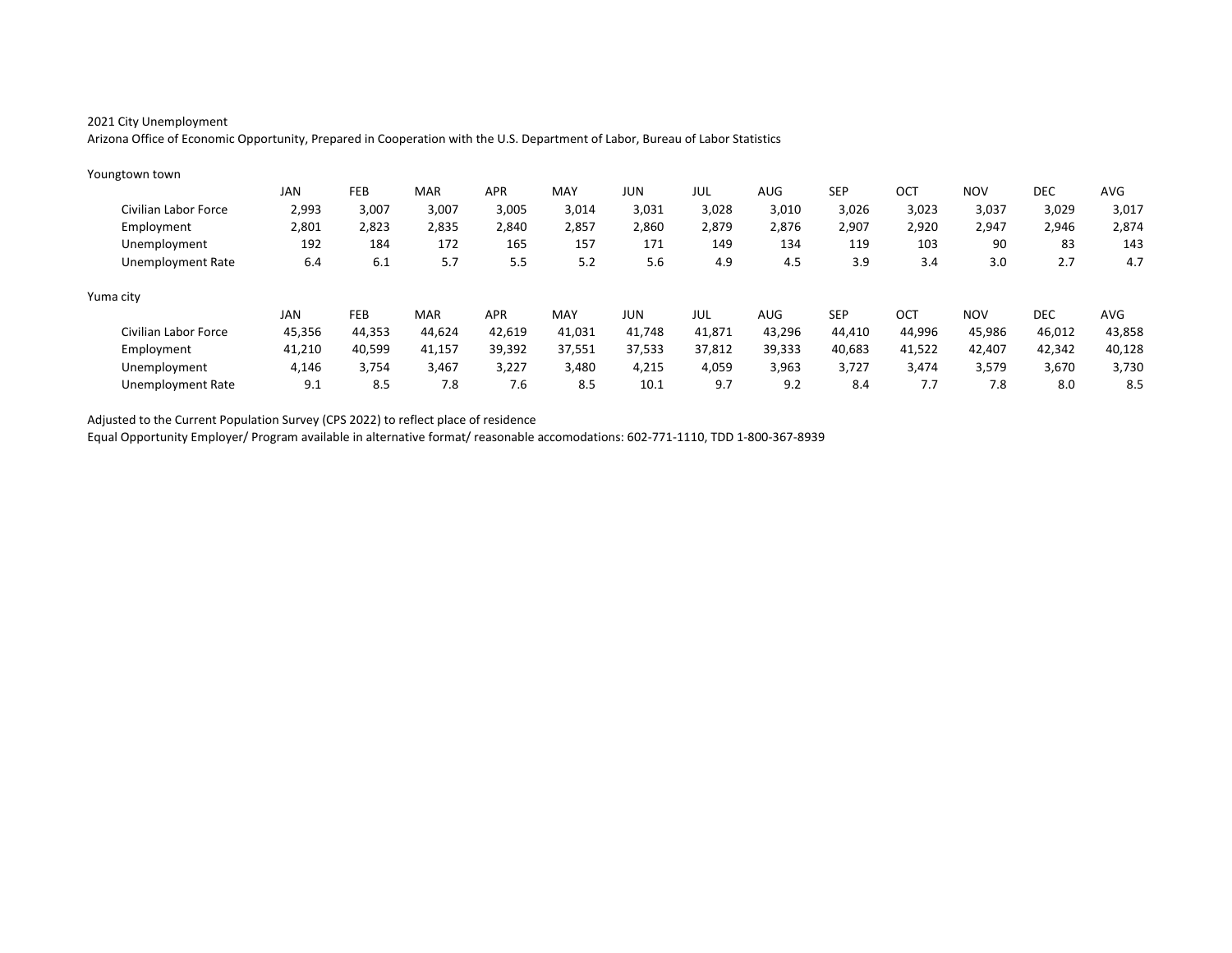Arizona Office of Economic Opportunity, Prepared in Cooperation with the U.S. Department of Labor, Bureau of Labor Statistics

| Apache Junction city           |            |        |            |            |        |            |                |                |                |            |            |            |        |
|--------------------------------|------------|--------|------------|------------|--------|------------|----------------|----------------|----------------|------------|------------|------------|--------|
|                                | <b>JAN</b> | FEB    | <b>MAR</b> | <b>APR</b> | MAY    | <b>JUN</b> | JUL            | <b>AUG</b>     | <b>SEP</b>     | OCT        | <b>NOV</b> | <b>DEC</b> | AVG    |
| Civilian Labor Force           | 15,767     | 15,783 | 15,920     | 15,538     | 15,326 | 15,504     | 15,536         | 15,586         | 15,684         | 15,801     | 15,845     | 15,820     | 15,676 |
| Employment                     | 14,790     | 14,851 | 14,700     | 12,936     | 13,290 | 13,658     | 13,781         | 14,119         | 14,359         | 14,651     | 14,775     | 14,674     | 14,215 |
| Unemployment                   | 977        | 932    | 1,220      | 2,602      | 2,036  | 1,846      | 1,755          | 1,467          | 1,325          | 1,150      | 1,070      | 1,146      | 1,461  |
| <b>Unemployment Rate</b>       | $6.2\,$    | 5.9    | 7.7        | 16.7       | 13.3   | 11.9       | 11.3           | 9.4            | 8.4            | 7.3        | 6.8        | 7.2        | 9.3    |
| Apache Junction, Maricopa part |            |        |            |            |        |            |                |                |                |            |            |            |        |
|                                | <b>JAN</b> | FEB    | <b>MAR</b> | <b>APR</b> | MAY    | <b>JUN</b> | JUL            | <b>AUG</b>     | <b>SEP</b>     | <b>OCT</b> | <b>NOV</b> | <b>DEC</b> | AVG    |
| Civilian Labor Force           | 68         | 68     | 72         | 74         | 76     | 70         | 66             | 67             | 68             | 67         | 68         | 72         | 69     |
| Employment                     | 63         | 63     | 62         | 55         | 57     | 59         | 59             | 60             | 61             | 62         | 62         | 62         | 60     |
| Unemployment                   | 5          | 5      | 10         | 19         | 19     | 11         | $\overline{7}$ | $\overline{7}$ | $\overline{7}$ | 5          | 6          | 10         | 9      |
| <b>Unemployment Rate</b>       | 7.4        | 7.4    | 13.9       | 25.7       | 25.0   | 15.7       | 10.6           | 10.4           | 10.3           | 7.5        | 8.8        | 13.9       | 13.0   |
| Apache Junction, Pinal part    |            |        |            |            |        |            |                |                |                |            |            |            |        |
|                                | <b>JAN</b> | FEB    | <b>MAR</b> | <b>APR</b> | MAY    | <b>JUN</b> | JUL            | AUG            | <b>SEP</b>     | <b>OCT</b> | <b>NOV</b> | <b>DEC</b> | AVG    |
| Civilian Labor Force           | 15,699     | 15,715 | 15,848     | 15,464     | 15,250 | 15,434     | 15,470         | 15,519         | 15,616         | 15,734     | 15,777     | 15,748     | 15,606 |
| Employment                     | 14,727     | 14,788 | 14.638     | 12,881     | 13,233 | 13,599     | 13,722         | 14,059         | 14,298         | 14,589     | 14,713     | 14,612     | 14,155 |
| Unemployment                   | 972        | 927    | 1,210      | 2,583      | 2,017  | 1,835      | 1,748          | 1,460          | 1,318          | 1,145      | 1,064      | 1,136      | 1,451  |
| <b>Unemployment Rate</b>       | 6.2        | 5.9    | 7.6        | 16.7       | 13.2   | 11.9       | 11.3           | 9.4            | 8.4            | 7.3        | 6.7        | 7.2        | 9.3    |
| Avondale city                  |            |        |            |            |        |            |                |                |                |            |            |            |        |
|                                | JAN        | FEB    | <b>MAR</b> | <b>APR</b> | MAY    | <b>JUN</b> | JUL            | <b>AUG</b>     | <b>SEP</b>     | OCT        | <b>NOV</b> | <b>DEC</b> | AVG    |
| Civilian Labor Force           | 45,328     | 45,526 | 45,318     | 43,486     | 43,953 | 44,620     | 44,891         | 44,859         | 44,936         | 45,351     | 45,593     | 45,571     | 44,952 |
| Employment                     | 43,214     | 43,444 | 42,810     | 38,033     | 39,362 | 40,413     | 40,817         | 41,587         | 41,948         | 42,516     | 42,718     | 42,702     | 41,630 |
| Unemployment                   | 2,114      | 2,082  | 2,508      | 5,453      | 4,591  | 4,207      | 4,074          | 3,272          | 2,988          | 2,835      | 2,875      | 2,869      | 3,322  |
| <b>Unemployment Rate</b>       | 4.7        | 4.6    | 5.5        | 12.5       | 10.4   | 9.4        | 9.1            | 7.3            | 6.6            | 6.3        | 6.3        | 6.3        | 7.4    |
| Benson city                    |            |        |            |            |        |            |                |                |                |            |            |            |        |
|                                | <b>JAN</b> | FEB    | <b>MAR</b> | <b>APR</b> | MAY    | <b>JUN</b> | JUL            | AUG            | <b>SEP</b>     | OCT        | <b>NOV</b> | <b>DEC</b> | AVG    |
| Civilian Labor Force           | 2,018      | 2,028  | 2,036      | 1,904      | 1,925  | 1,971      | 1,996          | 2,028          | 2,052          | 2,055      | 2,050      | 2,033      | 2,008  |
| Employment                     | 1,942      | 1,955  | 1,950      | 1,769      | 1,816  | 1,870      | 1,899          | 1,948          | 1,979          | 1,991      | 1,987      | 1,965      | 1,923  |
| Unemployment                   | 76         | 73     | 86         | 135        | 109    | 101        | 97             | 80             | 73             | 64         | 63         | 68         | 85     |
| <b>Unemployment Rate</b>       | 3.8        | 3.6    | 4.2        | 7.1        | 5.7    | 5.1        | 4.9            | 3.9            | 3.6            | 3.1        | 3.1        | 3.3        | 4.2    |

Adjusted to the Current Population Survey (CPS 2022) to reflect place of residence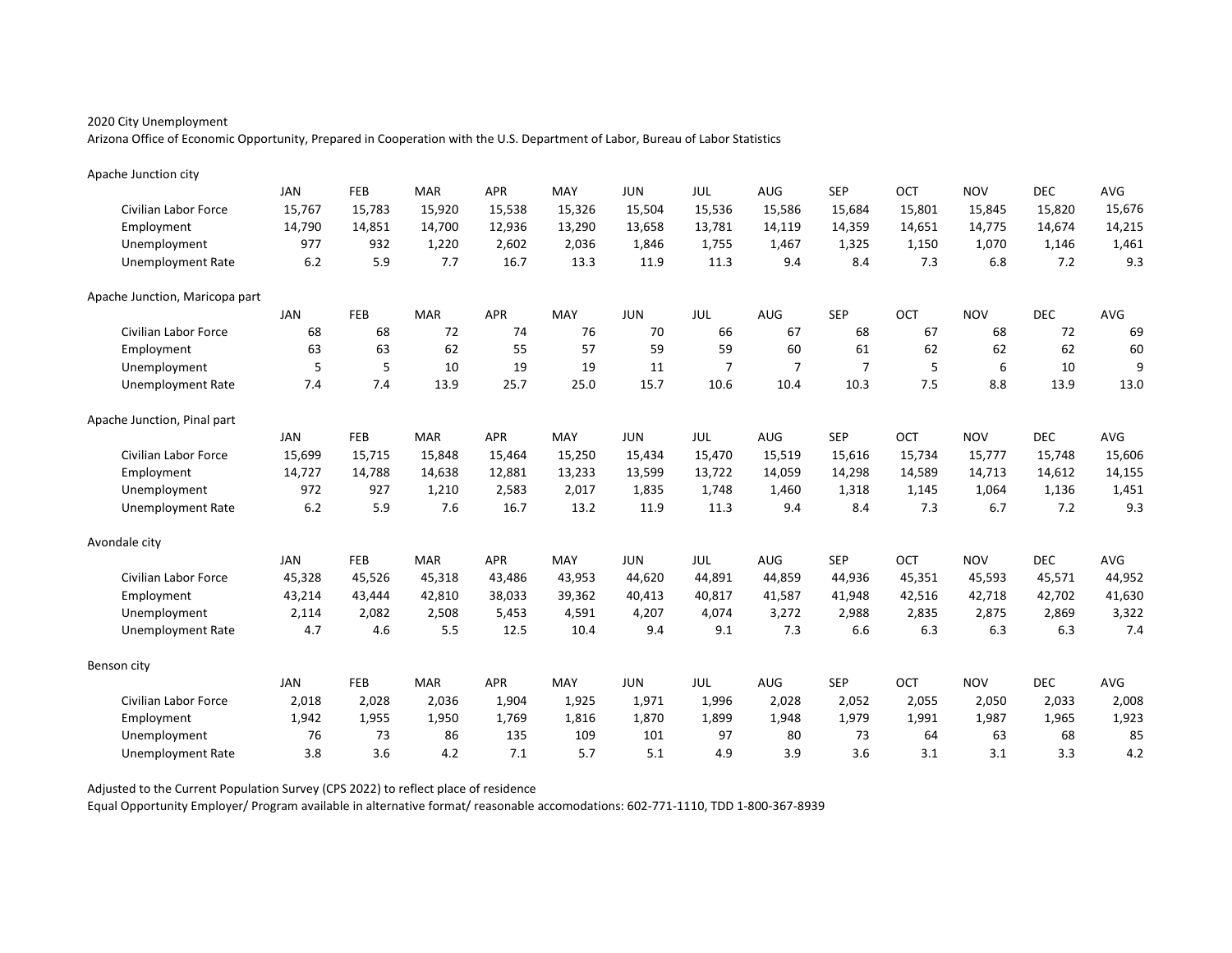Arizona Office of Economic Opportunity, Prepared in Cooperation with the U.S. Department of Labor, Bureau of Labor Statistics

| <b>Bisbee city</b>        |                |                |                |            |                |            |        |            |            |                |                |                |        |
|---------------------------|----------------|----------------|----------------|------------|----------------|------------|--------|------------|------------|----------------|----------------|----------------|--------|
|                           | <b>JAN</b>     | FEB            | <b>MAR</b>     | <b>APR</b> | MAY            | <b>JUN</b> | JUL    | AUG        | <b>SEP</b> | OCT            | <b>NOV</b>     | <b>DEC</b>     | AVG    |
| Civilian Labor Force      | 1,876          | 1,885          | 1,889          | 1,751      | 1,778          | 1,824      | 1,849  | 1,883      | 1,909      | 1,913          | 1,909          | 1,891          | 1,863  |
| Employment                | 1,825          | 1,837          | 1,832          | 1,662      | 1,706          | 1,757      | 1,785  | 1,830      | 1,860      | 1,871          | 1,867          | 1,846          | 1,806  |
| Unemployment              | 51             | 48             | 57             | 89         | 72             | 67         | 64     | 53         | 49         | 42             | 42             | 45             | 57     |
| <b>Unemployment Rate</b>  | 2.7            | 2.5            | 3.0            | 5.1        | 4.0            | 3.7        | 3.5    | 2.8        | 2.6        | 2.2            | 2.2            | 2.4            | 3.1    |
| Buckeye town              |                |                |                |            |                |            |        |            |            |                |                |                |        |
|                           | JAN            | <b>FEB</b>     | <b>MAR</b>     | APR        | MAY            | <b>JUN</b> | JUL    | <b>AUG</b> | <b>SEP</b> | OCT            | <b>NOV</b>     | <b>DEC</b>     | AVG    |
| Civilian Labor Force      | 34,199         | 34,291         | 34,075         | 32,791     | 33,185         | 33,657     | 33,868 | 33,833     | 33,908     | 34,121         | 34,325         | 34,333         | 33,882 |
| Employment                | 32,381         | 32,553         | 32,078         | 28,499     | 29,495         | 30,282     | 30,585 | 31,162     | 31,432     | 31,858         | 32,009         | 31,997         | 31,194 |
| Unemployment              | 1,818          | 1,738          | 1,997          | 4,292      | 3,690          | 3,375      | 3,283  | 2,671      | 2,476      | 2,263          | 2,316          | 2,336          | 2,688  |
| <b>Unemployment Rate</b>  | 5.3            | 5.1            | 5.9            | 13.1       | 11.1           | 10.0       | 9.7    | 7.9        | 7.3        | 6.6            | 6.7            | 6.8            | 7.9    |
| <b>Bullhead City city</b> |                |                |                |            |                |            |        |            |            |                |                |                |        |
|                           | JAN            | <b>FEB</b>     | <b>MAR</b>     | <b>APR</b> | MAY            | <b>JUN</b> | JUL    | <b>AUG</b> | <b>SEP</b> | OCT            | <b>NOV</b>     | <b>DEC</b>     | AVG    |
| Civilian Labor Force      | 16,968         | 16,975         | 16,887         | 17,308     | 18,035         | 17,433     | 17,006 | 17,068     | 17,058     | 16,817         | 16,848         | 16,819         | 17,102 |
| Employment                | 15,856         | 15,900         | 15,661         | 13,664     | 14,335         | 15,006     | 15,263 | 15,423     | 15,550     | 15,595         | 15,628         | 15,546         | 15,286 |
| Unemployment              | 1,112          | 1,075          | 1,226          | 3,644      | 3,700          | 2,427      | 1,743  | 1,645      | 1,508      | 1,222          | 1,220          | 1,273          | 1,816  |
| <b>Unemployment Rate</b>  | 6.6            | 6.3            | 7.3            | 21.1       | 20.5           | 13.9       | 10.2   | 9.6        | 8.8        | 7.3            | 7.2            | 7.6            | 10.6   |
| Camp Verde town           |                |                |                |            |                |            |        |            |            |                |                |                |        |
|                           | JAN            | <b>FEB</b>     | <b>MAR</b>     | <b>APR</b> | MAY            | <b>JUN</b> | JUL    | <b>AUG</b> | <b>SEP</b> | OCT            | <b>NOV</b>     | <b>DEC</b>     | AVG    |
| Civilian Labor Force      | 4,693          | 4,685          | 4,687          | 4,691      | 4,657          | 4,731      | 4,734  | 4,725      | 4,725      | 4,712          | 4,698          | 4,675          | 4,701  |
| Employment                | 4,393          | 4,395          | 4,344          | 3,781      | 3,990          | 4,179      | 4,217  | 4,303      | 4,347      | 4,369          | 4,362          | 4,325          | 4,250  |
| Unemployment              | 300            | 290            | 343            | 910        | 667            | 552        | 517    | 422        | 378        | 343            | 336            | 350            | 451    |
| <b>Unemployment Rate</b>  | 6.4            | 6.2            | 7.3            | 19.4       | 14.3           | 11.7       | 10.9   | 8.9        | 8.0        | 7.3            | 7.2            | 7.5            | 9.6    |
| Carefree town             |                |                |                |            |                |            |        |            |            |                |                |                |        |
|                           | JAN            | FEB            | <b>MAR</b>     | <b>APR</b> | MAY            | <b>JUN</b> | JUL    | AUG        | <b>SEP</b> | OCT            | <b>NOV</b>     | <b>DEC</b>     | AVG    |
| Civilian Labor Force      | 1,322          | 1,329          | 1,309          | 1,166      | 1,206          | 1,238      | 1,249  | 1,273      | 1,284      | 1,300          | 1,307          | 1,306          | 1,274  |
| Employment                | 1,320          | 1,327          | 1,307          | 1,161      | 1,202          | 1,234      | 1,246  | 1,270      | 1,281      | 1,298          | 1,305          | 1,304          | 1,271  |
| Unemployment              | $\overline{2}$ | $\overline{2}$ | $\overline{2}$ | 5          | $\overline{4}$ | 4          | 3      | 3          | 3          | $\overline{2}$ | $\overline{2}$ | $\overline{2}$ | 3      |
| <b>Unemployment Rate</b>  | 0.2            | 0.2            | 0.2            | 0.4        | 0.3            | 0.3        | 0.2    | 0.2        | 0.2        | 0.2            | 0.2            | 0.2            | 0.2    |

Adjusted to the Current Population Survey (CPS 2022) to reflect place of residence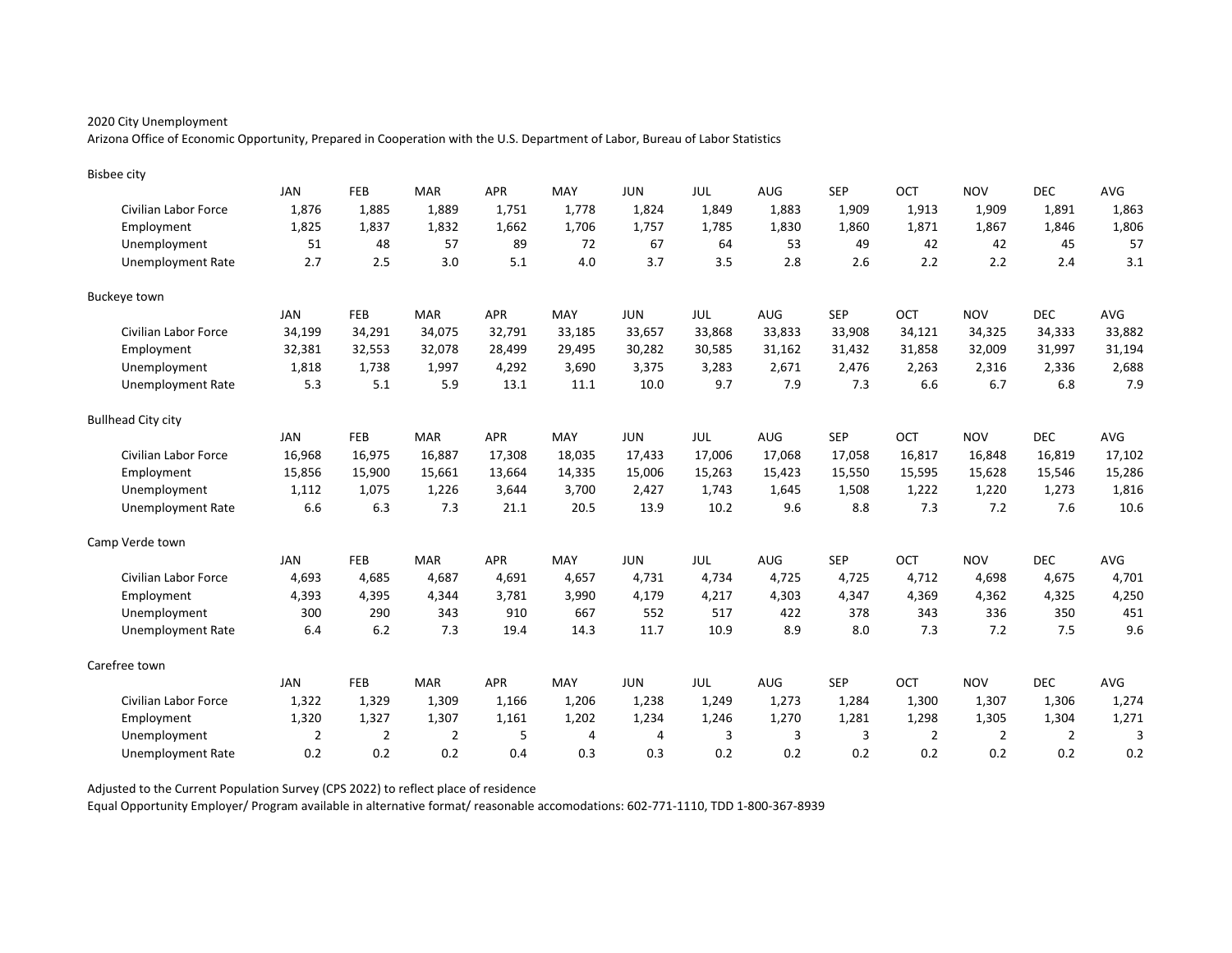Arizona Office of Economic Opportunity, Prepared in Cooperation with the U.S. Department of Labor, Bureau of Labor Statistics

| Casa Grande city         |            |         |            |            |         |            |         |            |            |         |            |            |            |
|--------------------------|------------|---------|------------|------------|---------|------------|---------|------------|------------|---------|------------|------------|------------|
|                          | <b>JAN</b> | FEB     | <b>MAR</b> | <b>APR</b> | MAY     | <b>JUN</b> | JUL     | AUG        | <b>SEP</b> | OCT     | <b>NOV</b> | <b>DEC</b> | <b>AVG</b> |
| Civilian Labor Force     | 26,427     | 26,450  | 26,501     | 24,592     | 24,837  | 25,372     | 25,668  | 25,729     | 25,994     | 26,349  | 26,533     | 26,434     | 25,908     |
| Employment               | 24,980     | 25,084  | 24,829     | 21,848     | 22,445  | 23,067     | 23,275  | 23,847     | 24,252     | 24,746  | 24,957     | 24,785     | 24,010     |
| Unemployment             | 1,447      | 1,366   | 1,672      | 2.744      | 2,392   | 2,305      | 2,393   | 1,882      | 1,742      | 1,603   | 1,576      | 1,649      | 1,898      |
| <b>Unemployment Rate</b> | 5.5        | 5.2     | 6.3        | 11.2       | 9.6     | 9.1        | 9.3     | 7.3        | 6.7        | 6.1     | 5.9        | 6.2        | 7.3        |
| Cave Creek town          |            |         |            |            |         |            |         |            |            |         |            |            |            |
|                          | <b>JAN</b> | FEB     | <b>MAR</b> | <b>APR</b> | MAY     | <b>JUN</b> | JUL     | <b>AUG</b> | <b>SEP</b> | OCT     | <b>NOV</b> | <b>DEC</b> | <b>AVG</b> |
| Civilian Labor Force     | 3,443      | 3,458   | 3,426      | 3,198      | 3,257   | 3,319      | 3,343   | 3,372      | 3,388      | 3,420   | 3,433      | 3,436      | 3,374      |
| Employment               | 3,359      | 3,376   | 3,327      | 2,956      | 3,059   | 3,141      | 3,172   | 3,232      | 3,260      | 3,304   | 3,320      | 3,319      | 3,235      |
| Unemployment             | 84         | 82      | 99         | 242        | 198     | 178        | 171     | 140        | 128        | 116     | 113        | 117        | 139        |
| <b>Unemployment Rate</b> | 2.4        | 2.4     | 2.9        | 7.6        | 6.1     | 5.4        | 5.1     | 4.2        | 3.8        | 3.4     | 3.3        | 3.4        | 4.1        |
| Chandler city            |            |         |            |            |         |            |         |            |            |         |            |            |            |
|                          | JAN        | FEB     | <b>MAR</b> | APR        | MAY     | <b>JUN</b> | JUL     | AUG        | <b>SEP</b> | OCT     | <b>NOV</b> | <b>DEC</b> | AVG        |
| Civilian Labor Force     | 150,029    | 150,685 | 149,833    | 144,896    | 145,375 | 147,214    | 147,857 | 148,269    | 148,676    | 149,733 | 150,297    | 150,492    | 148,614    |
| Employment               | 144,347    | 145,114 | 142,996    | 127,042    | 131,481 | 134,990    | 136,340 | 138,911    | 140,117    | 142,015 | 142,688    | 142,637    | 139,057    |
| Unemployment             | 5,682      | 5,571   | 6,837      | 17,854     | 13,894  | 12,224     | 11,517  | 9,358      | 8,559      | 7,718   | 7,609      | 7,855      | 9,557      |
| <b>Unemployment Rate</b> | 3.8        | 3.7     | 4.6        | 12.3       | 9.6     | 8.3        | 7.8     | 6.3        | 5.8        | 5.2     | 5.1        | 5.2        | 6.4        |
| Chino Valley town        |            |         |            |            |         |            |         |            |            |         |            |            |            |
|                          | JAN        | FEB     | <b>MAR</b> | <b>APR</b> | MAY     | <b>JUN</b> | JUL     | AUG        | <b>SEP</b> | OCT     | <b>NOV</b> | <b>DEC</b> | AVG        |
| Civilian Labor Force     | 5,458      | 5,454   | 5,428      | 5,128      | 5,218   | 5,368      | 5,391   | 5,431      | 5,454      | 5,457   | 5,446      | 5,410      | 5,387      |
| Employment               | 5,260      | 5,262   | 5,202      | 4,528      | 4,778   | 5,004      | 5,050   | 5,153      | 5,205      | 5,231   | 5,224      | 5,179      | 5,090      |
| Unemployment             | 198        | 192     | 226        | 600        | 440     | 364        | 341     | 278        | 249        | 226     | 222        | 231        | 297        |
| <b>Unemployment Rate</b> | 3.6        | 3.5     | 4.2        | 11.7       | 8.4     | 6.8        | 6.3     | 5.1        | 4.6        | 4.1     | 4.1        | 4.3        | 5.5        |
| Clarkdale town           |            |         |            |            |         |            |         |            |            |         |            |            |            |
|                          | JAN        | FEB     | <b>MAR</b> | <b>APR</b> | MAY     | <b>JUN</b> | JUL     | AUG        | <b>SEP</b> | OCT     | <b>NOV</b> | <b>DEC</b> | AVG        |
| Civilian Labor Force     | 2,024      | 2,024   | 2,003      | 1,770      | 1,855   | 1,937      | 1,953   | 1,988      | 2,007      | 2,015   | 2,012      | 1,996      | 1,965      |
| Employment               | 2,011      | 2,012   | 1,989      | 1,732      | 1,827   | 1,914      | 1,931   | 1,970      | 1,991      | 2,001   | 1,998      | 1,981      | 1,946      |
| Unemployment             | 13         | 12      | 14         | 38         | 28      | 23         | 22      | 18         | 16         | 14      | 14         | 15         | 19         |
| <b>Unemployment Rate</b> | 0.6        | 0.6     | 0.7        | 2.1        | 1.5     | 1.2        | 1.1     | 0.9        | 0.8        | 0.7     | 0.7        | 0.8        | 1.0        |

Adjusted to the Current Population Survey (CPS 2022) to reflect place of residence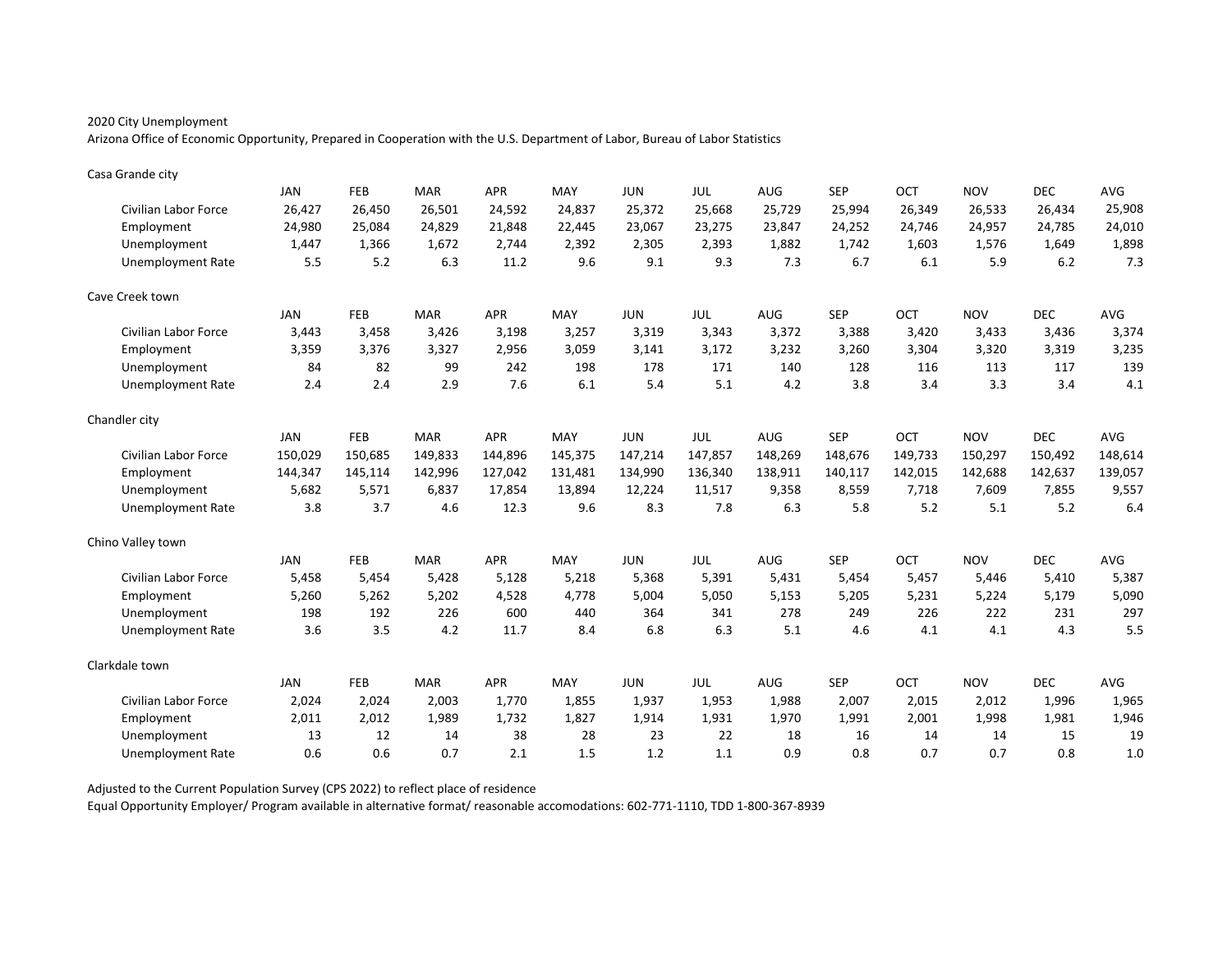Arizona Office of Economic Opportunity, Prepared in Cooperation with the U.S. Department of Labor, Bureau of Labor Statistics

| Clifton town             |            |            |            |            |       |            |       |            |            |            |            |            |       |
|--------------------------|------------|------------|------------|------------|-------|------------|-------|------------|------------|------------|------------|------------|-------|
|                          | <b>JAN</b> | FEB        | <b>MAR</b> | <b>APR</b> | MAY   | <b>JUN</b> | JUL   | <b>AUG</b> | <b>SEP</b> | OCT        | <b>NOV</b> | <b>DEC</b> | AVG   |
| Civilian Labor Force     | 1,817      | 1,831      | 1,841      | 1,778      | 1,769 | 1,755      | 1,731 | 1,759      | 1,760      | 1,764      | 1,754      | 1,748      | 1,775 |
| Employment               | 1,790      | 1,804      | 1,808      | 1,741      | 1,733 | 1,708      | 1,682 | 1,719      | 1,724      | 1,731      | 1,721      | 1,712      | 1,739 |
| Unemployment             | 27         | 27         | 33         | 37         | 36    | 47         | 49    | 40         | 36         | 33         | 33         | 36         | 36    |
| <b>Unemployment Rate</b> | 1.5        | 1.5        | 1.8        | 2.1        | 2.0   | 2.7        | 2.8   | 2.3        | 2.0        | 1.9        | 1.9        | 2.1        | 2.0   |
| Colorado City town       |            |            |            |            |       |            |       |            |            |            |            |            |       |
|                          | JAN        | FEB        | <b>MAR</b> | <b>APR</b> | MAY   | <b>JUN</b> | JUL   | AUG        | <b>SEP</b> | OCT        | <b>NOV</b> | <b>DEC</b> | AVG   |
| Civilian Labor Force     | 1,474      | 1,468      | 1,486      | 1.696      | 1,678 | 1,573      | 1,558 | 1,520      | 1,507      | 1,473      | 1,468      | 1,470      | 1,531 |
| Employment               | 1,279      | 1,282      | 1,263      | 1,102      | 1,156 | 1,210      | 1,231 | 1,244      | 1,254      | 1,258      | 1,260      | 1,254      | 1,233 |
| Unemployment             | 195        | 186        | 223        | 594        | 522   | 363        | 327   | 276        | 253        | 215        | 208        | 216        | 298   |
| <b>Unemployment Rate</b> | 13.2       | 12.7       | 15.0       | 35.0       | 31.1  | 23.1       | 21.0  | 18.2       | 16.8       | 14.6       | 14.2       | 14.7       | 19.5  |
| Coolidge city            |            |            |            |            |       |            |       |            |            |            |            |            |       |
|                          | <b>JAN</b> | <b>FEB</b> | <b>MAR</b> | <b>APR</b> | MAY   | <b>JUN</b> | JUL   | AUG        | <b>SEP</b> | <b>OCT</b> | <b>NOV</b> | <b>DEC</b> | AVG   |
| Civilian Labor Force     | 6,009      | 6,015      | 6,074      | 6,011      | 5,927 | 5,997      | 6,012 | 5,952      | 5,986      | 6,015      | 6,053      | 6,047      | 6,009 |
| Employment               | 5,420      | 5,443      | 5,388      | 4.741      | 4,870 | 5,005      | 5,050 | 5,174      | 5,262      | 5,369      | 5,415      | 5,378      | 5,210 |
| Unemployment             | 589        | 572        | 686        | 1,270      | 1,057 | 992        | 962   | 778        | 724        | 646        | 638        | 669        | 799   |
| <b>Unemployment Rate</b> | 9.8        | 9.5        | 11.3       | 21.1       | 17.8  | 16.5       | 16.0  | 13.1       | 12.1       | 10.7       | 10.5       | 11.1       | 13.3  |
| Cottonwood city          |            |            |            |            |       |            |       |            |            |            |            |            |       |
|                          | JAN        | FEB        | <b>MAR</b> | <b>APR</b> | MAY   | <b>JUN</b> | JUL   | <b>AUG</b> | <b>SEP</b> | OCT        | <b>NOV</b> | <b>DEC</b> | AVG   |
| Civilian Labor Force     | 5,995      | 5,992      | 5,956      | 5,539      | 5,674 | 5,859      | 5,888 | 5,947      | 5,979      | 5,987      | 5,976      | 5,934      | 5,893 |
| Employment               | 5,820      | 5,823      | 5,756      | 5,010      | 5,286 | 5,537      | 5,587 | 5,701      | 5,759      | 5,788      | 5,780      | 5,730      | 5,631 |
| Unemployment             | 175        | 169        | 200        | 529        | 388   | 322        | 301   | 246        | 220        | 199        | 196        | 204        | 262   |
| <b>Unemployment Rate</b> | 2.9        | 2.8        | 3.4        | 9.6        | 6.8   | 5.5        | 5.1   | 4.1        | 3.7        | 3.3        | 3.3        | 3.4        | 4.4   |
| Dewey-Humboldt town      |            |            |            |            |       |            |       |            |            |            |            |            |       |
|                          | <b>JAN</b> | FEB        | <b>MAR</b> | <b>APR</b> | MAY   | <b>JUN</b> | JUL   | AUG        | <b>SEP</b> | OCT        | <b>NOV</b> | <b>DEC</b> | AVG   |
| Civilian Labor Force     | 1,763      | 1,761      | 1,756      | 1,708      | 1,716 | 1,755      | 1,759 | 1,764      | 1,767      | 1,766      | 1,761      | 1,751      | 1,753 |
| Employment               | 1,675      | 1,676      | 1,656      | 1,442      | 1,521 | 1,593      | 1,608 | 1,641      | 1,657      | 1,666      | 1,663      | 1,649      | 1,621 |
| Unemployment             | 88         | 85         | 100        | 266        | 195   | 162        | 151   | 123        | 110        | 100        | 98         | 102        | 132   |
| <b>Unemployment Rate</b> | 5.0        | 4.8        | 5.7        | 15.6       | 11.4  | 9.2        | 8.6   | 7.0        | 6.2        | 5.7        | 5.6        | 5.8        | 7.5   |

Adjusted to the Current Population Survey (CPS 2022) to reflect place of residence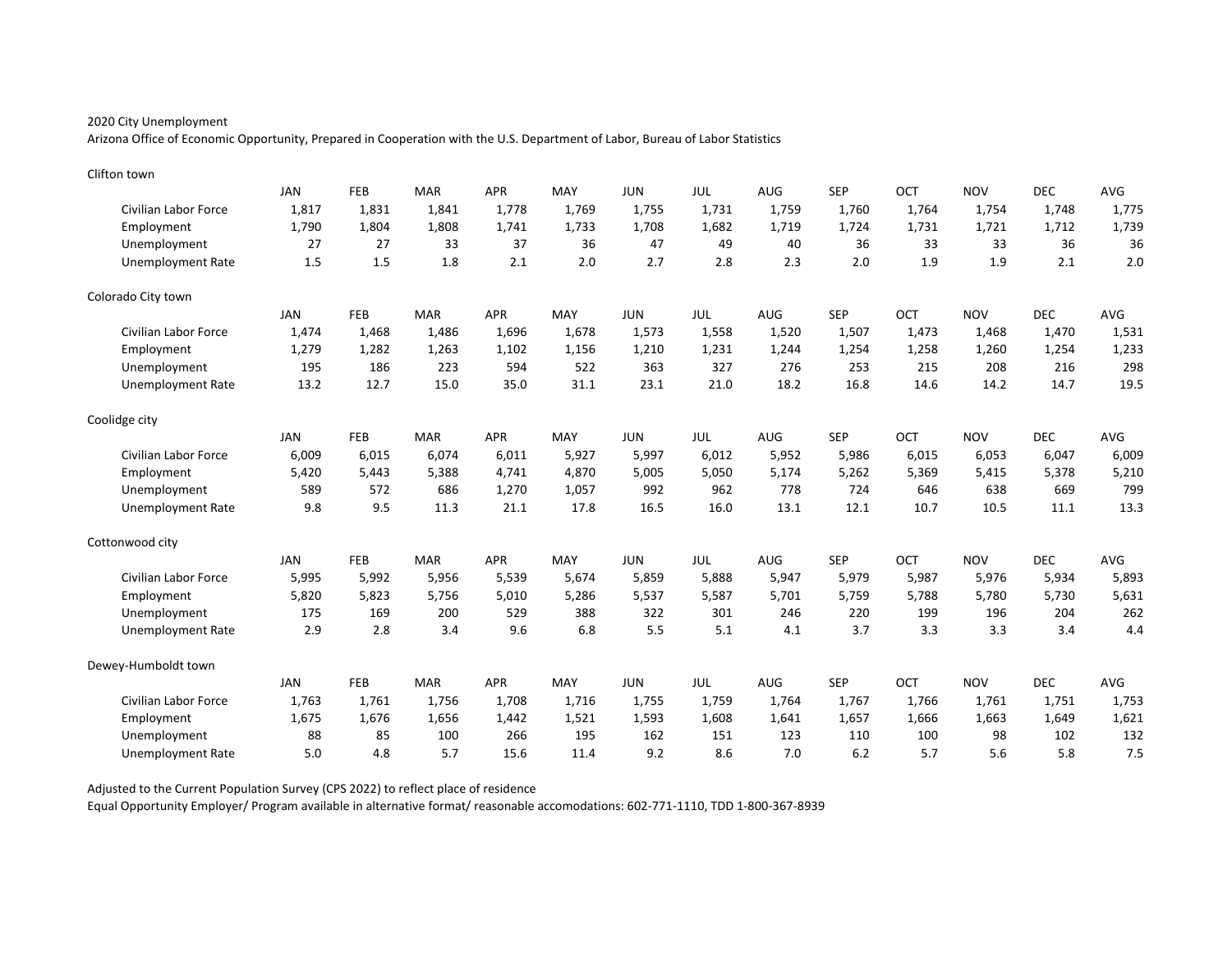Arizona Office of Economic Opportunity, Prepared in Cooperation with the U.S. Department of Labor, Bureau of Labor Statistics

| Douglas city                |            |                |            |            |        |                |        |        |            |        |            |            |        |
|-----------------------------|------------|----------------|------------|------------|--------|----------------|--------|--------|------------|--------|------------|------------|--------|
|                             | <b>JAN</b> | FEB            | <b>MAR</b> | <b>APR</b> | MAY    | <b>JUN</b>     | JUL    | AUG    | <b>SEP</b> | OCT    | <b>NOV</b> | <b>DEC</b> | AVG    |
| Civilian Labor Force        | 5,289      | 5,292          | 5,385      | 5,353      | 5,253  | 5,317          | 5,358  | 5,336  | 5,352      | 5,303  | 5,289      | 5,272      | 5,316  |
| Employment                  | 4,658      | 4,689          | 4,676      | 4,242      | 4,355  | 4,484          | 4,555  | 4,672  | 4,747      | 4,776  | 4,766      | 4,713      | 4,611  |
| Unemployment                | 631        | 603            | 709        | 1,111      | 898    | 833            | 803    | 664    | 605        | 527    | 523        | 559        | 705    |
| <b>Unemployment Rate</b>    | 11.9       | 11.4           | 13.2       | 20.8       | 17.1   | 15.7           | 15.0   | 12.4   | 11.3       | 9.9    | 9.9        | 10.6       | 13.3   |
| Duncan town                 |            |                |            |            |        |                |        |        |            |        |            |            |        |
|                             | JAN        | <b>FEB</b>     | <b>MAR</b> | <b>APR</b> | MAY    | <b>JUN</b>     | JUL    | AUG    | <b>SEP</b> | OCT    | <b>NOV</b> | <b>DEC</b> | AVG    |
| Civilian Labor Force        | 259        | 261            | 262        | 254        | 253    | 250            | 247    | 251    | 251        | 251    | 250        | 250        | 253    |
| Employment                  | 255        | 257            | 257        | 248        | 247    | 243            | 239    | 245    | 245        | 246    | 245        | 244        | 247    |
| Unemployment                | 4          | $\overline{4}$ | 5          | 6          | 6      | $\overline{7}$ | 8      | 6      | 6          | 5      | 5          | 6          | 6      |
| <b>Unemployment Rate</b>    | 1.5        | 1.5            | 1.9        | 2.4        | 2.4    | 2.8            | 3.2    | 2.4    | 2.4        | 2.0    | 2.0        | 2.4        | 2.4    |
| Eagar town                  |            |                |            |            |        |                |        |        |            |        |            |            |        |
|                             | <b>JAN</b> | <b>FEB</b>     | <b>MAR</b> | <b>APR</b> | MAY    | <b>JUN</b>     | JUL    | AUG    | <b>SEP</b> | OCT    | <b>NOV</b> | <b>DEC</b> | AVG    |
| <b>Civilian Labor Force</b> | 1,590      | 1,584          | 1,578      | 1,475      | 1,465  | 1,430          | 1,434  | 1,523  | 1,538      | 1,522  | 1,501      | 1,494      | 1,510  |
| Employment                  | 1,524      | 1,521          | 1,503      | 1,389      | 1,392  | 1,348          | 1,354  | 1,454  | 1,475      | 1,468  | 1,447      | 1,436      | 1,442  |
| Unemployment                | 66         | 63             | 75         | 86         | 73     | 82             | 80     | 69     | 63         | 54     | 54         | 58         | 68     |
| <b>Unemployment Rate</b>    | 4.2        | 4.0            | 4.8        | 5.8        | 5.0    | 5.7            | 5.6    | 4.5    | 4.1        | 3.5    | 3.6        | 3.9        | 4.5    |
| El Mirage city              |            |                |            |            |        |                |        |        |            |        |            |            |        |
|                             | <b>JAN</b> | FEB            | <b>MAR</b> | <b>APR</b> | MAY    | <b>JUN</b>     | JUL    | AUG    | <b>SEP</b> | OCT    | <b>NOV</b> | <b>DEC</b> | AVG    |
| Civilian Labor Force        | 16,730     | 16,781         | 16,727     | 16,195     | 16,325 | 16,507         | 16,611 | 16,613 | 16,668     | 16,823 | 16,888     | 16,876     | 16,646 |
| Employment                  | 15,921     | 16,006         | 15,772     | 14,012     | 14,502 | 14,889         | 15,038 | 15,322 | 15,455     | 15,664 | 15,738     | 15,733     | 15,338 |
| Unemployment                | 809        | 775            | 955        | 2,183      | 1,823  | 1,618          | 1,573  | 1,291  | 1,213      | 1,159  | 1,150      | 1,143      | 1,308  |
| <b>Unemployment Rate</b>    | 4.8        | 4.6            | 5.7        | 13.5       | 11.2   | 9.8            | 9.5    | 7.8    | 7.3        | 6.9    | 6.8        | 6.8        | 7.9    |
| Eloy city                   |            |                |            |            |        |                |        |        |            |        |            |            |        |
|                             | <b>JAN</b> | FEB            | <b>MAR</b> | <b>APR</b> | MAY    | <b>JUN</b>     | JUL    | AUG    | <b>SEP</b> | OCT    | <b>NOV</b> | <b>DEC</b> | AVG    |
| Civilian Labor Force        | 4,070      | 4,077          | 4,098      | 3,955      | 3,934  | 3,993          | 4,009  | 3,999  | 4,031      | 4,065  | 4,093      | 4,083      | 4,034  |
| Employment                  | 3,762      | 3,778          | 3,739      | 3,290      | 3,380  | 3,474          | 3,505  | 3,591  | 3,652      | 3,727  | 3,759      | 3,733      | 3,616  |
| Unemployment                | 308        | 299            | 359        | 665        | 554    | 519            | 504    | 408    | 379        | 338    | 334        | 350        | 418    |
| Unemployment Rate           | 7.6        | 7.3            | 8.8        | 16.8       | 14.1   | 13.0           | 12.6   | 10.2   | 9.4        | 8.3    | 8.2        | 8.6        | 10.4   |

Adjusted to the Current Population Survey (CPS 2022) to reflect place of residence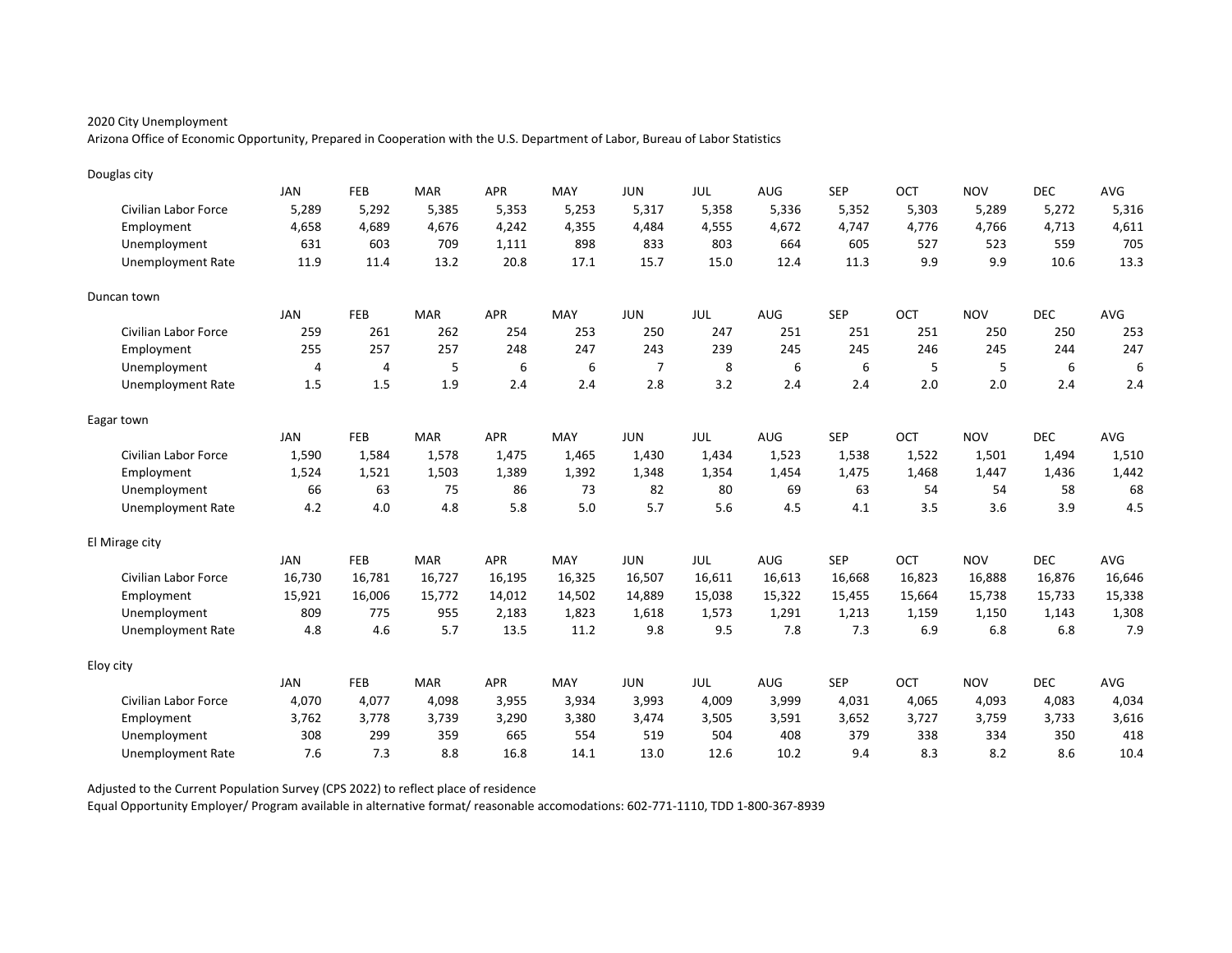Arizona Office of Economic Opportunity, Prepared in Cooperation with the U.S. Department of Labor, Bureau of Labor Statistics

| Flagstaff city              |            |        |            |            |        |            |            |        |            |        |            |            |            |
|-----------------------------|------------|--------|------------|------------|--------|------------|------------|--------|------------|--------|------------|------------|------------|
|                             | <b>JAN</b> | FEB    | <b>MAR</b> | <b>APR</b> | MAY    | <b>JUN</b> | <b>JUL</b> | AUG    | <b>SEP</b> | OCT    | <b>NOV</b> | <b>DEC</b> | <b>AVG</b> |
| Civilian Labor Force        | 42,026     | 42,269 | 42,385     | 39,002     | 38,840 | 40,326     | 40,279     | 40,596 | 40,787     | 40,583 | 39,852     | 39,271     | 40,518     |
| Employment                  | 40,208     | 40,434 | 40,159     | 33,433     | 34,493 | 36,538     | 36,804     | 37,870 | 38,355     | 38,448 | 37,873     | 37,136     | 37,646     |
| Unemployment                | 1,818      | 1,835  | 2,226      | 5,569      | 4,347  | 3,788      | 3,475      | 2,726  | 2,432      | 2,135  | 1,979      | 2,135      | 2,872      |
| <b>Unemployment Rate</b>    | 4.3        | 4.3    | 5.3        | 14.3       | 11.2   | 9.4        | 8.6        | 6.7    | 6.0        | 5.3    | 5.0        | 5.4        | 7.1        |
| Florence town               |            |        |            |            |        |            |            |        |            |        |            |            |            |
|                             | JAN        | FEB    | <b>MAR</b> | <b>APR</b> | MAY    | <b>JUN</b> | <b>JUL</b> | AUG    | <b>SEP</b> | OCT    | <b>NOV</b> | <b>DEC</b> | <b>AVG</b> |
| Civilian Labor Force        | 4,290      | 4,262  | 4,238      | 4,037      | 4,066  | 4,116      | 4,177      | 4,181  | 4,212      | 4,273  | 4,307      | 4,329      | 4,207      |
| Employment                  | 4,020      | 4,037  | 3,996      | 3,516      | 3,612  | 3,712      | 3,746      | 3,838  | 3,903      | 3,982  | 4,016      | 3,989      | 3,864      |
| Unemployment                | 270        | 225    | 242        | 521        | 454    | 404        | 431        | 343    | 309        | 291    | 291        | 340        | 343        |
| <b>Unemployment Rate</b>    | 6.3        | 5.3    | 5.7        | 12.9       | 11.2   | 9.8        | 10.3       | 8.2    | 7.3        | 6.8    | 6.8        | 7.9        | 8.2        |
| Fountain Hills town         |            |        |            |            |        |            |            |        |            |        |            |            |            |
|                             | <b>JAN</b> | FEB    | <b>MAR</b> | <b>APR</b> | MAY    | <b>JUN</b> | JUL        | AUG    | <b>SEP</b> | OCT    | <b>NOV</b> | <b>DEC</b> | AVG        |
| Civilian Labor Force        | 13,199     | 13,245 | 13,127     | 12,631     | 12,726 | 12,883     | 12,912     | 12,963 | 12,984     | 13,017 | 13,091     | 13,134     | 12,993     |
| Employment                  | 12,652     | 12,719 | 12,533     | 11,135     | 11,524 | 11,831     | 11,950     | 12,175 | 12,281     | 12,447 | 12,506     | 12,502     | 12,188     |
| Unemployment                | 547        | 526    | 594        | 1,496      | 1,202  | 1,052      | 962        | 788    | 703        | 570    | 585        | 632        | 805        |
| <b>Unemployment Rate</b>    | 4.1        | 4.0    | 4.5        | 11.8       | 9.4    | 8.2        | 7.5        | 6.1    | 5.4        | 4.4    | 4.5        | 4.8        | 6.2        |
| Fredonia town               |            |        |            |            |        |            |            |        |            |        |            |            |            |
|                             | <b>JAN</b> | FEB    | <b>MAR</b> | <b>APR</b> | MAY    | <b>JUN</b> | <b>JUL</b> | AUG    | <b>SEP</b> | OCT    | <b>NOV</b> | <b>DEC</b> | AVG        |
| Civilian Labor Force        | 570        | 572    | 571        | 505        | 511    | 534        | 534        | 544    | 548        | 546    | 538        | 530        | 542        |
| Employment                  | 550        | 553    | 549        | 457        | 472    | 500        | 503        | 518    | 525        | 526    | 518        | 508        | 515        |
| Unemployment                | 20         | 19     | 22         | 48         | 39     | 34         | 31         | 26     | 23         | 20     | 20         | 22         | 27         |
| <b>Unemployment Rate</b>    | 3.5        | 3.3    | 3.9        | 9.5        | 7.6    | 6.4        | 5.8        | 4.8    | 4.2        | 3.7    | 3.7        | 4.2        | 5.0        |
| Gila Bend town              |            |        |            |            |        |            |            |        |            |        |            |            |            |
|                             | <b>JAN</b> | FEB    | <b>MAR</b> | <b>APR</b> | MAY    | <b>JUN</b> | <b>JUL</b> | AUG    | <b>SEP</b> | OCT    | <b>NOV</b> | <b>DEC</b> | AVG        |
| <b>Civilian Labor Force</b> | 929        | 934    | 922        | 833        | 857    | 878        | 886        | 900    | 906        | 917    | 921        | 921        | 901        |
| Employment                  | 921        | 926    | 913        | 811        | 839    | 862        | 870        | 887    | 894        | 906    | 911        | 910        | 888        |
| Unemployment                | 8          | 8      | 9          | 22         | 18     | 16         | 16         | 13     | 12         | 11     | 10         | 11         | 13         |
| Unemployment Rate           | 0.9        | 0.9    | 1.0        | 2.6        | 2.1    | 1.8        | 1.8        | 1.4    | 1.3        | 1.2    | 1.1        | 1.2        | 1.4        |

Adjusted to the Current Population Survey (CPS 2022) to reflect place of residence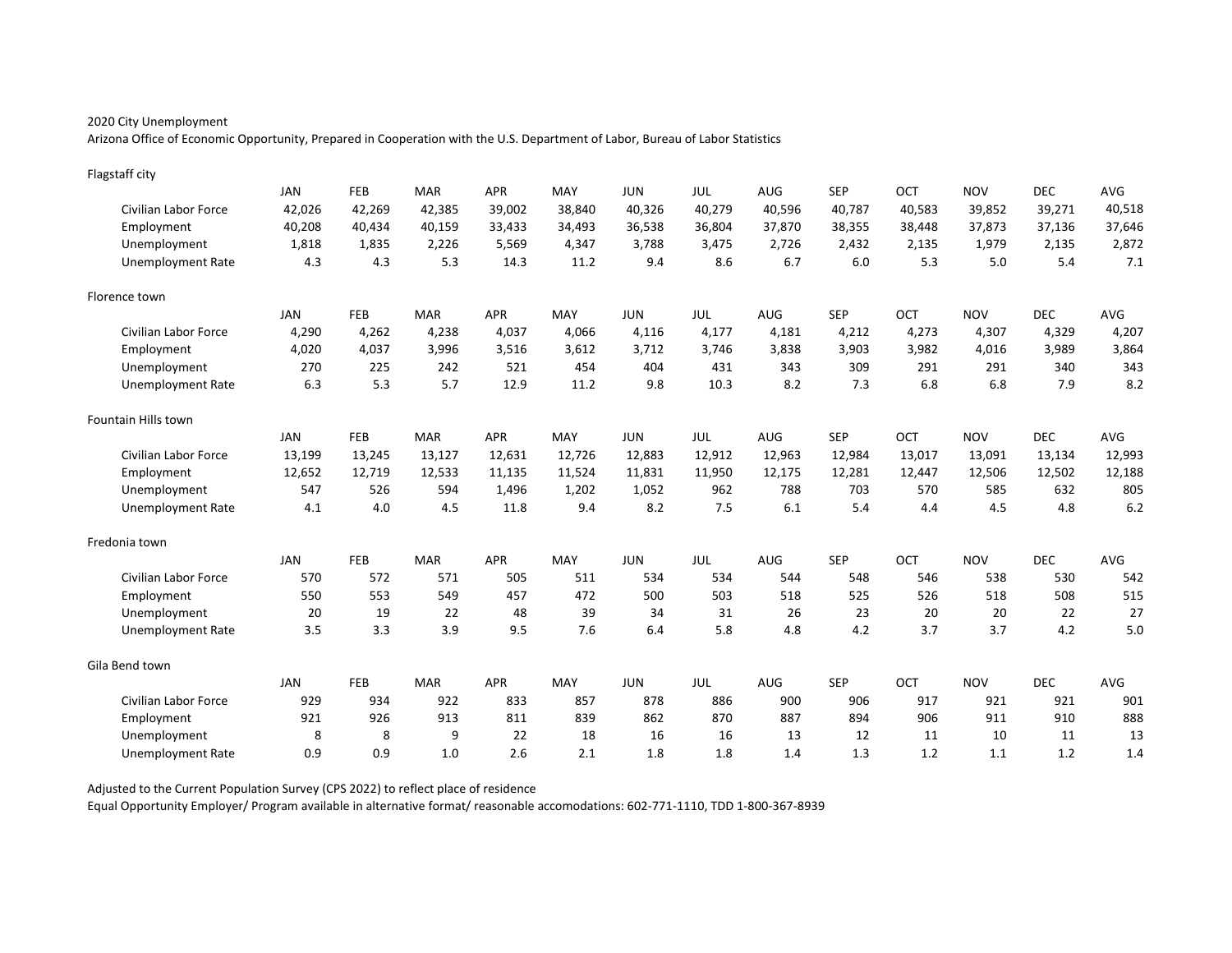Arizona Office of Economic Opportunity, Prepared in Cooperation with the U.S. Department of Labor, Bureau of Labor Statistics

| Gilbert town             |            |         |            |            |         |            |            |         |            |         |            |            |            |
|--------------------------|------------|---------|------------|------------|---------|------------|------------|---------|------------|---------|------------|------------|------------|
|                          | <b>JAN</b> | FEB     | <b>MAR</b> | <b>APR</b> | MAY     | <b>JUN</b> | JUL        | AUG     | <b>SEP</b> | OCT     | <b>NOV</b> | <b>DEC</b> | <b>AVG</b> |
| Civilian Labor Force     | 140,802    | 141,295 | 140,321    | 135,394    | 135,757 | 137,381    | 137,995    | 138,440 | 138,780    | 139,710 | 140,113    | 140,434    | 138,869    |
| Employment               | 135,780    | 136,501 | 134,508    | 119,501    | 123,677 | 126,978    | 128,247    | 130,666 | 131,801    | 133,586 | 134,219    | 134,171    | 130,803    |
| Unemployment             | 5,022      | 4.794   | 5,813      | 15,893     | 12,080  | 10,403     | 9,748      | 7,774   | 6,979      | 6,124   | 5,894      | 6,263      | 8,066      |
| <b>Unemployment Rate</b> | 3.6        | 3.4     | 4.1        | 11.7       | 8.9     | 7.6        | 7.1        | 5.6     | 5.0        | 4.4     | 4.2        | 4.5        | 5.8        |
| Glendale city            |            |         |            |            |         |            |            |         |            |         |            |            |            |
|                          | <b>JAN</b> | FEB     | <b>MAR</b> | <b>APR</b> | MAY     | <b>JUN</b> | JUL        | AUG     | <b>SEP</b> | OCT     | <b>NOV</b> | <b>DEC</b> | <b>AVG</b> |
| Civilian Labor Force     | 124,109    | 124,604 | 123,976    | 120,398    | 121,435 | 122,811    | 123,518    | 123,572 | 123,748    | 124,789 | 125,128    | 125,385    | 123,623    |
| Employment               | 118,390    | 119,019 | 117,282    | 104,197    | 107,838 | 110,715    | 111,823    | 113,932 | 114,921    | 116,477 | 117,030    | 116,987    | 114,051    |
| Unemployment             | 5,719      | 5,585   | 6,694      | 16,201     | 13,597  | 12,096     | 11,695     | 9,640   | 8,827      | 8,312   | 8,098      | 8,398      | 9,572      |
| <b>Unemployment Rate</b> | 4.6        | 4.5     | 5.4        | 13.5       | 11.2    | 9.8        | 9.5        | 7.8     | 7.1        | 6.7     | 6.5        | 6.7        | 7.7        |
| Globe city               |            |         |            |            |         |            |            |         |            |         |            |            |            |
|                          | <b>JAN</b> | FEB     | <b>MAR</b> | <b>APR</b> | MAY     | <b>JUN</b> | <b>JUL</b> | AUG     | <b>SEP</b> | OCT     | <b>NOV</b> | <b>DEC</b> | AVG        |
| Civilian Labor Force     | 3,436      | 3,407   | 3,400      | 3,307      | 3,361   | 3,402      | 3,397      | 3,490   | 3,496      | 3,469   | 3,481      | 3,439      | 3,423      |
| Employment               | 3,291      | 3,269   | 3,234      | 3,033      | 3,146   | 3,204      | 3,199      | 3,323   | 3,340      | 3.331   | 3,341      | 3,292      | 3,250      |
| Unemployment             | 145        | 138     | 166        | 274        | 215     | 198        | 198        | 167     | 156        | 138     | 140        | 147        | 173        |
| <b>Unemployment Rate</b> | 4.2        | 4.1     | 4.9        | 8.3        | 6.4     | 5.8        | 5.8        | 4.8     | 4.5        | 4.0     | 4.0        | 4.3        | 5.1        |
| Goodyear city            |            |         |            |            |         |            |            |         |            |         |            |            |            |
|                          | JAN        | FEB     | <b>MAR</b> | <b>APR</b> | MAY     | <b>JUN</b> | <b>JUL</b> | AUG     | <b>SEP</b> | OCT     | <b>NOV</b> | <b>DEC</b> | AVG        |
| Civilian Labor Force     | 42,938     | 43,022  | 42,855     | 40,981     | 41,314  | 41,826     | 42,024     | 42,017  | 42,136     | 42,469  | 42,592     | 42,704     | 42,240     |
| Employment               | 40,877     | 41,094  | 40,495     | 35,977     | 37,234  | 38,227     | 38,610     | 39,338  | 39,679     | 40,217  | 40,408     | 40,393     | 39,379     |
| Unemployment             | 2,061      | 1,928   | 2,360      | 5,004      | 4,080   | 3,599      | 3,414      | 2,679   | 2,457      | 2,252   | 2,184      | 2,311      | 2,861      |
| <b>Unemployment Rate</b> | 4.8        | 4.5     | 5.5        | 12.2       | 9.9     | 8.6        | 8.1        | 6.4     | 5.8        | 5.3     | 5.1        | 5.4        | 6.8        |
| Guadalupe town           |            |         |            |            |         |            |            |         |            |         |            |            |            |
|                          | <b>JAN</b> | FEB     | <b>MAR</b> | <b>APR</b> | MAY     | <b>JUN</b> | JUL        | AUG     | <b>SEP</b> | OCT     | <b>NOV</b> | <b>DEC</b> | AVG        |
| Civilian Labor Force     | 2,776      | 2,786   | 2,779      | 2,772      | 2,767   | 2,790      | 2,801      | 2,786   | 2,784      | 2,796   | 2,803      | 2,809      | 2,787      |
| Employment               | 2,611      | 2,625   | 2,586      | 2,298      | 2,378   | 2,442      | 2,466      | 2,512   | 2,534      | 2,569   | 2,581      | 2,580      | 2,515      |
| Unemployment             | 165        | 161     | 193        | 474        | 389     | 348        | 335        | 274     | 250        | 227     | 222        | 229        | 272        |
| Unemployment Rate        | 5.9        | 5.8     | 6.9        | 17.1       | 14.1    | 12.5       | 12.0       | 9.8     | 9.0        | 8.1     | 7.9        | 8.2        | 9.8        |

Adjusted to the Current Population Survey (CPS 2022) to reflect place of residence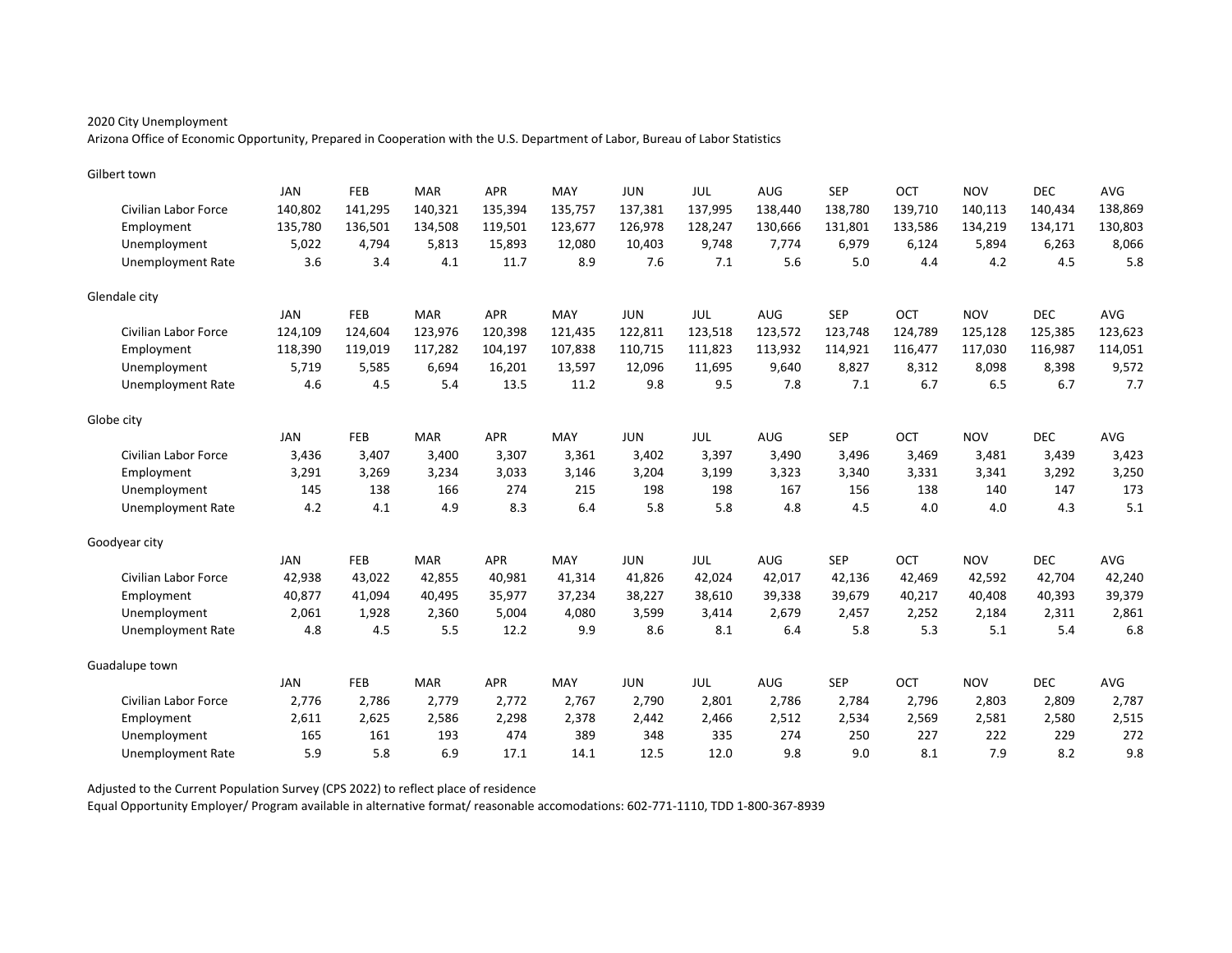Arizona Office of Economic Opportunity, Prepared in Cooperation with the U.S. Department of Labor, Bureau of Labor Statistics

| Hayden town                 |            |            |            |            |       |            |            |       |            |       |            |            |       |
|-----------------------------|------------|------------|------------|------------|-------|------------|------------|-------|------------|-------|------------|------------|-------|
|                             | <b>JAN</b> | FEB        | <b>MAR</b> | <b>APR</b> | MAY   | <b>JUN</b> | JUL        | AUG   | <b>SEP</b> | OCT   | <b>NOV</b> | <b>DEC</b> | AVG   |
| Civilian Labor Force        | 155        | 153        | 157        | 168        | 162   | 161        | 161        | 160   | 159        | 155   | 157        | 156        | 158   |
| Employment                  | 130        | 129        | 128        | 120        | 124   | 126        | 126        | 131   | 132        | 131   | 132        | 130        | 128   |
| Unemployment                | 25         | 24         | 29         | 48         | 38    | 35         | 35         | 29    | 27         | 24    | 25         | 26         | 30    |
| <b>Unemployment Rate</b>    | 16.1       | 15.7       | 18.5       | 28.6       | 23.5  | 21.7       | 21.7       | 18.1  | 17.0       | 15.5  | 15.9       | 16.7       | 19.0  |
| Holbrook city               |            |            |            |            |       |            |            |       |            |       |            |            |       |
|                             | JAN        | <b>FEB</b> | <b>MAR</b> | <b>APR</b> | MAY   | <b>JUN</b> | JUL        | AUG   | <b>SEP</b> | OCT   | <b>NOV</b> | <b>DEC</b> | AVG   |
| Civilian Labor Force        | 1,981      | 1,976      | 1,976      | 1,852      | 1,896 | 1,914      | 1,921      | 2,012 | 2,044      | 2,026 | 2,011      | 2,003      | 1,967 |
| Employment                  | 1,903      | 1,902      | 1,888      | 1,726      | 1,793 | 1,808      | 1,820      | 1,925 | 1,965      | 1,960 | 1,945      | 1,932      | 1,880 |
| Unemployment                | 78         | 74         | 88         | 126        | 103   | 106        | 101        | 87    | 79         | 66    | 66         | 71         | 87    |
| <b>Unemployment Rate</b>    | 3.9        | 3.7        | 4.5        | 6.8        | 5.4   | 5.5        | 5.3        | 4.3   | 3.9        | 3.3   | 3.3        | 3.5        | 4.4   |
| Huachuca City town          |            |            |            |            |       |            |            |       |            |       |            |            |       |
|                             | <b>JAN</b> | FEB        | <b>MAR</b> | <b>APR</b> | MAY   | <b>JUN</b> | <b>JUL</b> | AUG   | <b>SEP</b> | OCT   | <b>NOV</b> | <b>DEC</b> | AVG   |
| <b>Civilian Labor Force</b> | 887        | 889        | 902        | 883        | 873   | 886        | 894        | 895   | 899        | 893   | 891        | 887        | 889   |
| Employment                  | 799        | 805        | 803        | 728        | 748   | 770        | 782        | 802   | 815        | 820   | 818        | 809        | 791   |
| Unemployment                | 88         | 84         | 99         | 155        | 125   | 116        | 112        | 93    | 84         | 73    | 73         | 78         | 98    |
| <b>Unemployment Rate</b>    | 9.9        | 9.4        | 11.0       | 17.6       | 14.3  | 13.1       | 12.5       | 10.4  | 9.3        | 8.2   | 8.2        | 8.8        | 11.0  |
| Jerome town                 |            |            |            |            |       |            |            |       |            |       |            |            |       |
|                             | <b>JAN</b> | FEB        | <b>MAR</b> | <b>APR</b> | MAY   | <b>JUN</b> | JUL        | AUG   | <b>SEP</b> | OCT   | <b>NOV</b> | <b>DEC</b> | AVG   |
| <b>Civilian Labor Force</b> | 274        | 274        | 274        | 275        | 273   | 277        | 277        | 276   | 277        | 275   | 275        | 273        | 275   |
| Employment                  | 256        | 257        | 254        | 221        | 233   | 244        | 246        | 251   | 254        | 255   | 255        | 252        | 248   |
| Unemployment                | 18         | 17         | 20         | 54         | 40    | 33         | 31         | 25    | 23         | 20    | 20         | 21         | 27    |
| <b>Unemployment Rate</b>    | 6.6        | 6.2        | 7.3        | 19.6       | 14.7  | 11.9       | 11.2       | 9.1   | 8.3        | 7.3   | 7.3        | 7.7        | 9.8   |
| Kearny town                 |            |            |            |            |       |            |            |       |            |       |            |            |       |
|                             | <b>JAN</b> | FEB        | <b>MAR</b> | <b>APR</b> | MAY   | <b>JUN</b> | JUL        | AUG   | <b>SEP</b> | OCT   | <b>NOV</b> | <b>DEC</b> | AVG   |
| Civilian Labor Force        | 1,151      | 1,153      | 1,153      | 1,078      | 1,085 | 1,106      | 1,112      | 1,119 | 1,132      | 1,146 | 1,155      | 1,150      | 1,128 |
| Employment                  | 1,095      | 1,099      | 1,088      | 957        | 984   | 1,011      | 1,020      | 1,045 | 1,063      | 1,084 | 1,094      | 1,086      | 1,052 |
| Unemployment                | 56         | 54         | 65         | 121        | 101   | 95         | 92         | 74    | 69         | 62    | 61         | 64         | 76    |
| Unemployment Rate           | 4.9        | 4.7        | 5.6        | 11.2       | 9.3   | 8.6        | 8.3        | 6.6   | 6.1        | 5.4   | 5.3        | 5.6        | 6.7   |

Adjusted to the Current Population Survey (CPS 2022) to reflect place of residence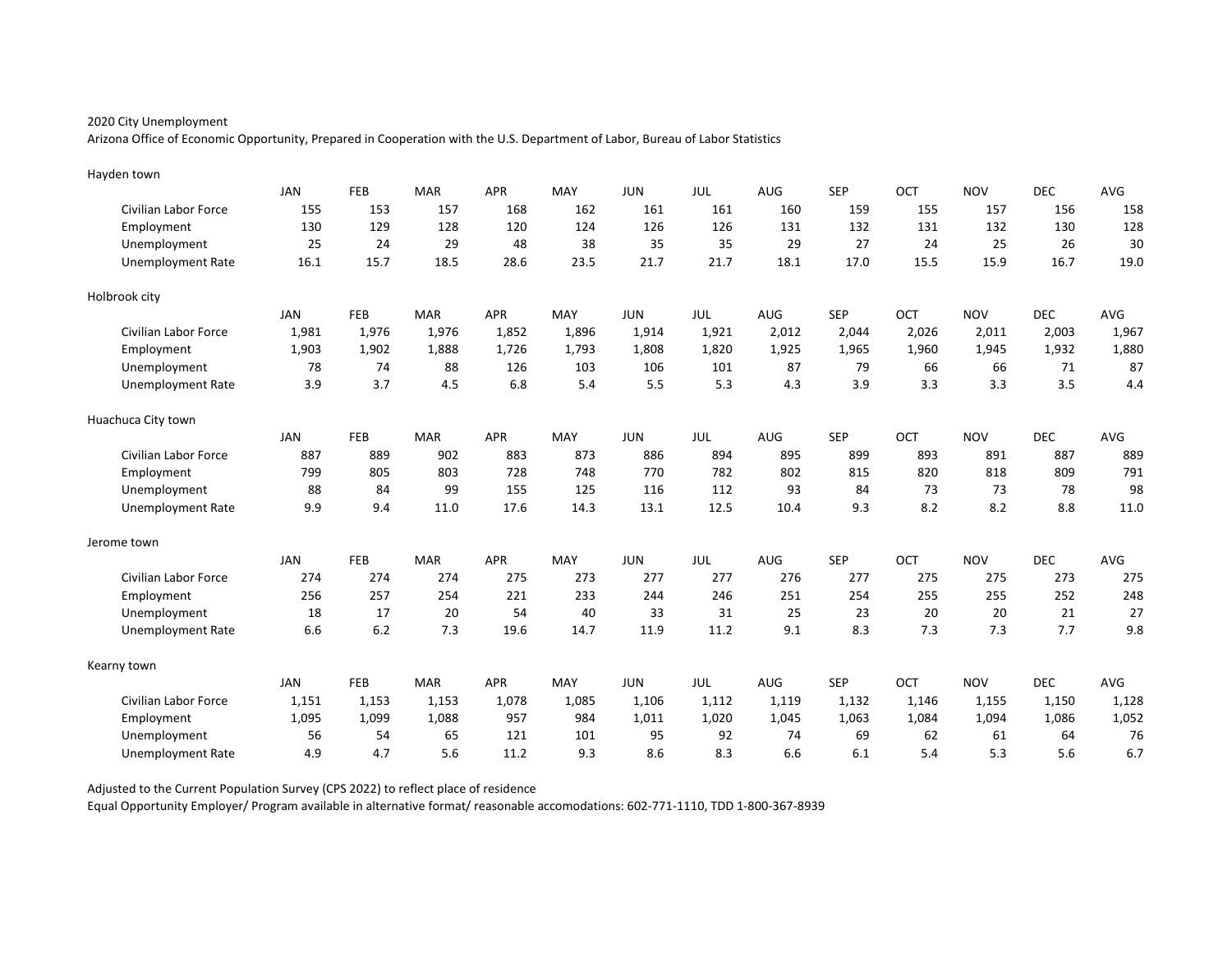Arizona Office of Economic Opportunity, Prepared in Cooperation with the U.S. Department of Labor, Bureau of Labor Statistics

| Kingman city             |            |            |            |            |        |            |        |            |            |            |            |            |            |
|--------------------------|------------|------------|------------|------------|--------|------------|--------|------------|------------|------------|------------|------------|------------|
|                          | <b>JAN</b> | FEB        | <b>MAR</b> | <b>APR</b> | MAY    | <b>JUN</b> | JUL    | AUG        | <b>SEP</b> | OCT        | <b>NOV</b> | <b>DEC</b> | <b>AVG</b> |
| Civilian Labor Force     | 13,905     | 13,905     | 13,841     | 13,565     | 13,839 | 13,809     | 14,041 | 13,855     | 13,949     | 13,855     | 13,819     | 13,816     | 13,850     |
| Employment               | 13,103     | 13,140     | 12,942     | 11,292     | 11,846 | 12,401     | 12,613 | 12,745     | 12,850     | 12,887     | 12,915     | 12,847     | 12,632     |
| Unemployment             | 802        | 765        | 899        | 2,273      | 1,993  | 1,408      | 1,428  | 1,110      | 1,099      | 968        | 904        | 969        | 1,218      |
| <b>Unemployment Rate</b> | 5.8        | 5.5        | 6.5        | 16.8       | 14.4   | 10.2       | 10.2   | 8.0        | 7.9        | 7.0        | 6.5        | 7.0        | 8.8        |
| Lake Havasu City city    |            |            |            |            |        |            |        |            |            |            |            |            |            |
|                          | JAN        | <b>FEB</b> | <b>MAR</b> | <b>APR</b> | MAY    | <b>JUN</b> | JUL    | <b>AUG</b> | <b>SEP</b> | OCT        | <b>NOV</b> | <b>DEC</b> | AVG        |
| Civilian Labor Force     | 24,914     | 24,895     | 24,912     | 25,654     | 25,209 | 24,927     | 25,223 | 24,968     | 24,811     | 24,545     | 24,566     | 24,467     | 24,925     |
| Employment               | 23,440     | 23,506     | 23,152     | 20,199     | 21,191 | 22,183     | 22,563 | 22,799     | 22,987     | 23,054     | 23,104     | 22,981     | 22,597     |
| Unemployment             | 1,474      | 1,389      | 1,760      | 5,455      | 4,018  | 2,744      | 2,660  | 2,169      | 1,824      | 1,491      | 1,462      | 1,486      | 2,328      |
| <b>Unemployment Rate</b> | 5.9        | 5.6        | 7.1        | 21.3       | 15.9   | 11.0       | 10.5   | 8.7        | 7.4        | 6.1        | 6.0        | 6.1        | 9.3        |
| Litchfield Park city     |            |            |            |            |        |            |        |            |            |            |            |            |            |
|                          | <b>JAN</b> | FEB        | <b>MAR</b> | <b>APR</b> | MAY    | <b>JUN</b> | JUL    | <b>AUG</b> | <b>SEP</b> | OCT        | <b>NOV</b> | <b>DEC</b> | AVG        |
| Civilian Labor Force     | 3,194      | 3,209      | 3,179      | 2,969      | 3,024  | 3,080      | 3,103  | 3,130      | 3,144      | 3,174      | 3,186      | 3,188      | 3,131      |
| Employment               | 3,115      | 3,132      | 3,086      | 2,742      | 2,838  | 2,913      | 2,943  | 2,998      | 3,024      | 3,065      | 3,080      | 3,078      | 3,001      |
| Unemployment             | 79         | 77         | 93         | 227        | 186    | 167        | 160    | 132        | 120        | 109        | 106        | 110        | 130        |
| <b>Unemployment Rate</b> | 2.5        | 2.4        | 2.9        | 7.6        | 6.2    | 5.4        | 5.2    | 4.2        | 3.8        | 3.4        | 3.3        | 3.5        | 4.2        |
| Mammoth town             |            |            |            |            |        |            |        |            |            |            |            |            |            |
|                          | <b>JAN</b> | <b>FEB</b> | <b>MAR</b> | <b>APR</b> | MAY    | <b>JUN</b> | JUL    | <b>AUG</b> | <b>SEP</b> | <b>OCT</b> | <b>NOV</b> | <b>DEC</b> | AVG        |
| Civilian Labor Force     | 547        | 548        | 551        | 532        | 529    | 536        | 539    | 537        | 542        | 546        | 551        | 549        | 543        |
| Employment               | 506        | 508        | 503        | 443        | 455    | 467        | 472    | 483        | 491        | 501        | 506        | 502        | 487        |
| Unemployment             | 41         | 40         | 48         | 89         | 74     | 69         | 67     | 54         | 51         | 45         | 45         | 47         | 56         |
| <b>Unemployment Rate</b> | 7.5        | 7.3        | 8.7        | 16.7       | 14.0   | 12.9       | 12.4   | 10.1       | 9.4        | 8.2        | 8.2        | 8.6        | 10.3       |
| Marana town              |            |            |            |            |        |            |        |            |            |            |            |            |            |
|                          | JAN        | FEB        | <b>MAR</b> | <b>APR</b> | MAY    | <b>JUN</b> | JUL    | AUG        | <b>SEP</b> | OCT        | <b>NOV</b> | <b>DEC</b> | AVG        |
| Civilian Labor Force     | 25,518     | 25,814     | 25,582     | 24,303     | 24,426 | 24,642     | 24,606 | 24,754     | 24,867     | 24,857     | 24,919     | 24,880     | 24,931     |
| Employment               | 24,535     | 24,849     | 24,470     | 21,681     | 22,423 | 22,885     | 23,012 | 23,525     | 23,752     | 23,883     | 23,940     | 23,859     | 23,568     |
| Unemployment             | 983        | 965        | 1,112      | 2,622      | 2,003  | 1,757      | 1,594  | 1,229      | 1,115      | 974        | 979        | 1,021      | 1,363      |
| <b>Unemployment Rate</b> | 3.9        | 3.7        | 4.3        | 10.8       | 8.2    | 7.1        | 6.5    | 5.0        | 4.5        | 3.9        | 3.9        | 4.1        | 5.5        |

Adjusted to the Current Population Survey (CPS 2022) to reflect place of residence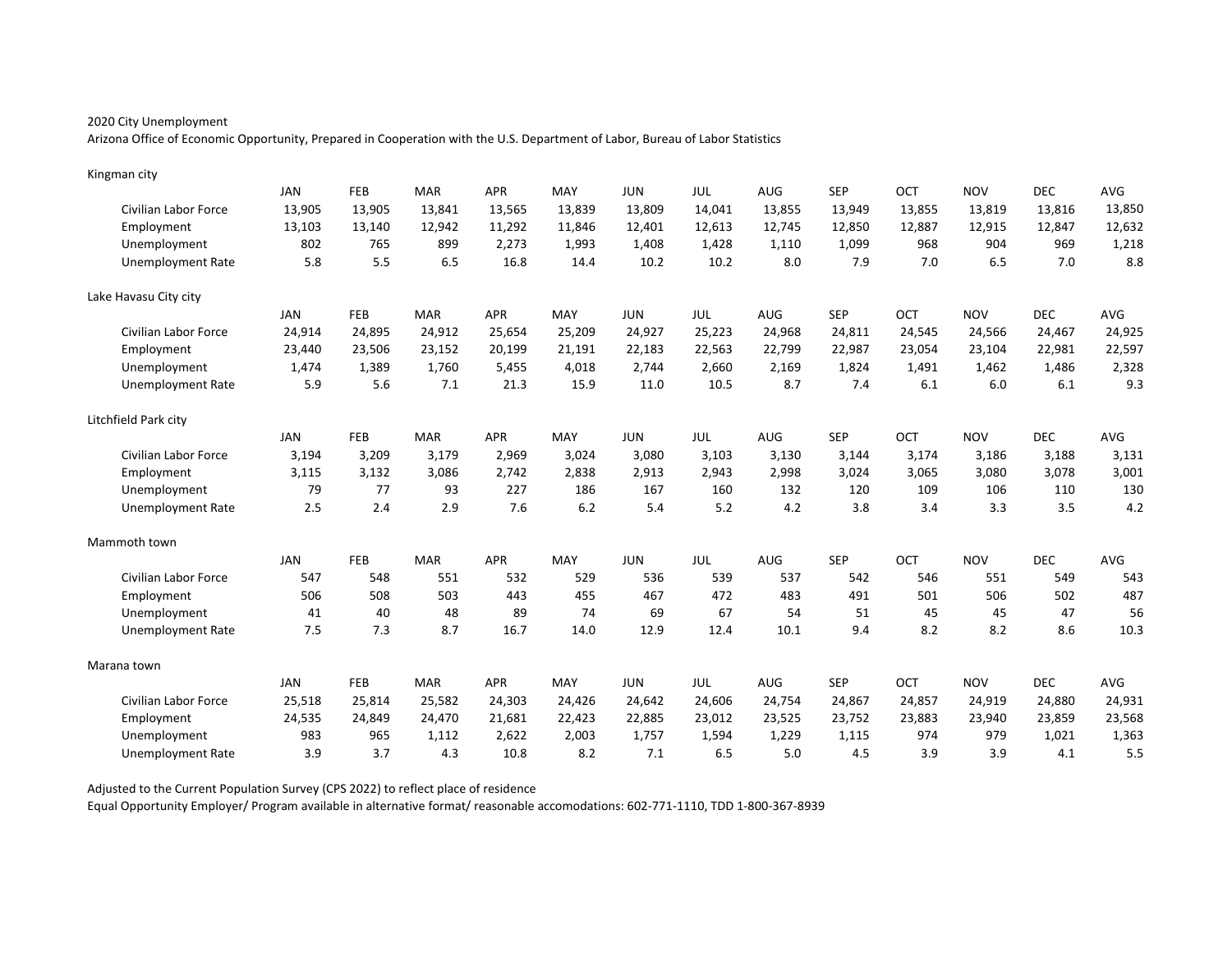Arizona Office of Economic Opportunity, Prepared in Cooperation with the U.S. Department of Labor, Bureau of Labor Statistics

| Maricopa city               |            |            |            |            |         |            |         |         |            |         |            |            |         |
|-----------------------------|------------|------------|------------|------------|---------|------------|---------|---------|------------|---------|------------|------------|---------|
|                             | <b>JAN</b> | FEB        | <b>MAR</b> | <b>APR</b> | MAY     | <b>JUN</b> | JUL     | AUG     | <b>SEP</b> | OCT     | <b>NOV</b> | <b>DEC</b> | AVG     |
| Civilian Labor Force        | 27,212     | 27,215     | 27,191     | 25,871     | 26,136  | 26,471     | 26,519  | 26,693  | 26,954     | 27,233  | 27,468     | 27,347     | 26,859  |
| Employment                  | 25,833     | 25,940     | 25,676     | 22,594     | 23,211  | 23,854     | 24,069  | 24,661  | 25,080     | 25,590  | 25,808     | 25,630     | 24,829  |
| Unemployment                | 1,379      | 1,275      | 1,515      | 3,277      | 2,925   | 2,617      | 2,450   | 2,032   | 1,874      | 1.643   | 1,660      | 1,717      | 2,030   |
| <b>Unemployment Rate</b>    | 5.1        | 4.7        | 5.6        | 12.7       | 11.2    | 9.9        | 9.2     | 7.6     | 7.0        | 6.0     | 6.0        | 6.3        | 7.6     |
| Mesa city                   |            |            |            |            |         |            |         |         |            |         |            |            |         |
|                             | <b>JAN</b> | FEB        | <b>MAR</b> | <b>APR</b> | MAY     | <b>JUN</b> | JUL     | AUG     | <b>SEP</b> | OCT     | <b>NOV</b> | <b>DEC</b> | AVG     |
| Civilian Labor Force        | 257,961    | 258,825    | 257,441    | 248,309    | 249,843 | 253,309    | 254,823 | 255,133 | 255,690    | 257,412 | 258,565    | 259,132    | 255,537 |
| Employment                  | 246,588    | 247,897    | 244,278    | 217,024    | 224,608 | 230,602    | 232,908 | 237,301 | 239,361    | 242,603 | 243,754    | 243,665    | 237,549 |
| Unemployment                | 11,373     | 10,928     | 13,163     | 31,285     | 25,235  | 22,707     | 21,915  | 17,832  | 16,329     | 14,809  | 14,811     | 15,467     | 17,988  |
| <b>Unemployment Rate</b>    | 4.4        | 4.2        | 5.1        | 12.6       | 10.1    | 9.0        | 8.6     | 7.0     | 6.4        | 5.8     | 5.7        | 6.0        | 7.0     |
| Miami town                  |            |            |            |            |         |            |         |         |            |         |            |            |         |
|                             | <b>JAN</b> | <b>FEB</b> | <b>MAR</b> | <b>APR</b> | MAY     | <b>JUN</b> | JUL     | AUG     | <b>SEP</b> | OCT     | <b>NOV</b> | <b>DEC</b> | AVG     |
| Civilian Labor Force        | 796        | 788        | 796        | 814        | 805     | 808        | 807     | 816     | 813        | 801     | 805        | 798        | 804     |
| Employment                  | 713        | 709        | 701        | 657        | 682     | 694        | 693     | 720     | 724        | 722     | 724        | 713        | 704     |
| Unemployment                | 83         | 79         | 95         | 157        | 123     | 114        | 114     | 96      | 89         | 79      | 81         | 85         | 100     |
| <b>Unemployment Rate</b>    | 10.4       | 10.0       | 11.9       | 19.3       | 15.3    | 14.1       | 14.1    | 11.8    | 10.9       | 9.9     | 10.1       | 10.7       | 12.4    |
| Nogales city                |            |            |            |            |         |            |         |         |            |         |            |            |         |
|                             | JAN        | <b>FEB</b> | MAR        | APR        | MAY     | <b>JUN</b> | JUL     | AUG     | <b>SEP</b> | OCT     | <b>NOV</b> | <b>DEC</b> | AVG     |
| Civilian Labor Force        | 8,301      | 8,199      | 8,357      | 8,133      | 8,077   | 8,058      | 7,785   | 7,940   | 7,951      | 7,932   | 8,096      | 8,120      | 8,079   |
| Employment                  | 7,323      | 7,312      | 7,224      | 6,373      | 6,645   | 6,683      | 6,333   | 6,562   | 6,658      | 6,817   | 7,055      | 7,079      | 6,839   |
| Unemployment                | 978        | 887        | 1,133      | 1,760      | 1,432   | 1,375      | 1,452   | 1,378   | 1,293      | 1,115   | 1,041      | 1,041      | 1,240   |
| <b>Unemployment Rate</b>    | 11.8       | 10.8       | 13.6       | 21.6       | 17.7    | 17.1       | 18.7    | 17.4    | 16.3       | 14.1    | 12.9       | 12.8       | 15.3    |
| Oro Valley town             |            |            |            |            |         |            |         |         |            |         |            |            |         |
|                             | JAN        | <b>FEB</b> | <b>MAR</b> | <b>APR</b> | MAY     | <b>JUN</b> | JUL     | AUG     | <b>SEP</b> | OCT     | <b>NOV</b> | <b>DEC</b> | AVG     |
| <b>Civilian Labor Force</b> | 19,935     | 20,181     | 20,034     | 19,138     | 19,260  | 19,352     | 19,282  | 19,380  | 19,411     | 19,412  | 19,437     | 19,427     | 19,521  |
| Employment                  | 19,041     | 19,284     | 18,991     | 16,826     | 17,402  | 17,760     | 17,859  | 18,257  | 18,433     | 18,535  | 18,579     | 18,516     | 18,290  |
| Unemployment                | 894        | 897        | 1,043      | 2,312      | 1,858   | 1,592      | 1,423   | 1,123   | 978        | 877     | 858        | 911        | 1,231   |
| Unemployment Rate           | 4.5        | 4.4        | 5.2        | 12.1       | 9.6     | 8.2        | 7.4     | 5.8     | 5.0        | 4.5     | 4.4        | 4.7        | 6.3     |

Adjusted to the Current Population Survey (CPS 2022) to reflect place of residence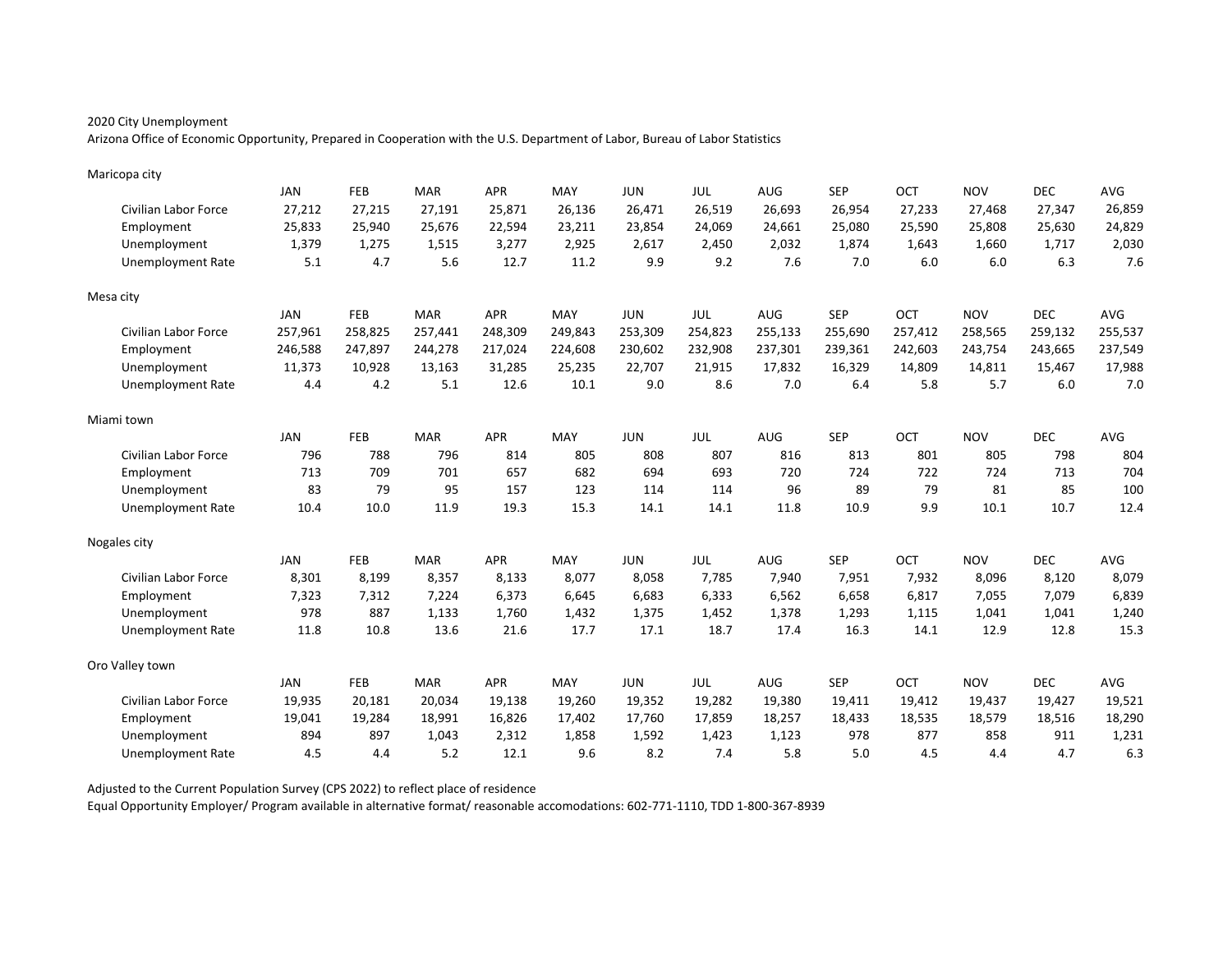Arizona Office of Economic Opportunity, Prepared in Cooperation with the U.S. Department of Labor, Bureau of Labor Statistics

| Page city                |             |             |             |             |          |             |       |             |             |          |            |            |             |
|--------------------------|-------------|-------------|-------------|-------------|----------|-------------|-------|-------------|-------------|----------|------------|------------|-------------|
|                          | <b>JAN</b>  | FEB         | <b>MAR</b>  | <b>APR</b>  | MAY      | <b>JUN</b>  | JUL   | AUG         | <b>SEP</b>  | OCT      | <b>NOV</b> | <b>DEC</b> | AVG         |
| Civilian Labor Force     | 3,876       | 3,874       | 3,908       | 3,724       | 3,675    | 3,777       | 3,753 | 3,764       | 3,762       | 3,725    | 3,672      | 3,633      | 3,762       |
| Employment               | 3,556       | 3,576       | 3,551       | 2,956       | 3,050    | 3,231       | 3,255 | 3,349       | 3,392       | 3,400    | 3,349      | 3,284      | 3,329       |
| Unemployment             | 320         | 298         | 357         | 768         | 625      | 546         | 498   | 415         | 370         | 325      | 323        | 349        | 433         |
| <b>Unemployment Rate</b> | 8.3         | 7.7         | 9.1         | 20.6        | 17.0     | 14.5        | 13.3  | 11.0        | 9.8         | 8.7      | 8.8        | 9.6        | 11.5        |
| Paradise Valley town     |             |             |             |             |          |             |       |             |             |          |            |            |             |
|                          | JAN         | FEB         | <b>MAR</b>  | <b>APR</b>  | MAY      | <b>JUN</b>  | JUL   | AUG         | <b>SEP</b>  | OCT      | <b>NOV</b> | <b>DEC</b> | AVG         |
| Civilian Labor Force     | 6,425       | 6,456       | 6,386       | 5,888       | 6,021    | 6,146       | 6,195 | 6,265       | 6,301       | 6,368    | 6,393      | 6,396      | 6,270       |
| Employment               | 6,308       | 6,342       | 6,249       | 5,552       | 5,746    | 5,899       | 5,958 | 6,071       | 6,124       | 6,207    | 6,236      | 6,234      | 6,077       |
| Unemployment             | 117         | 114         | 137         | 336         | 275      | 247         | 237   | 194         | 177         | 161      | 157        | 162        | 193         |
| <b>Unemployment Rate</b> | 1.8         | 1.8         | 2.1         | 5.7         | 4.6      | 4.0         | 3.8   | 3.1         | 2.8         | 2.5      | 2.5        | 2.5        | 3.1         |
| Parker town              |             |             |             |             |          |             |       |             |             |          |            |            |             |
|                          | <b>JAN</b>  | <b>FEB</b>  | <b>MAR</b>  | <b>APR</b>  | MAY      | <b>JUN</b>  | JUL   | AUG         | <b>SEP</b>  | OCT      | <b>NOV</b> | <b>DEC</b> | AVG         |
| Civilian Labor Force     | 2,334       | 2,331       | 2,405       | 2,035       | 2,011    | 2,038       | 2,001 | 2,085       | 2,226       | 2,344    | 2,415      | 2,318      | 2,212       |
| Employment               | 2,294       | 2,293       | 2,359       | 1,985       | 1.970    | 1,996       | 1,959 | 2,044       | 2,187       | 2,312    | 2,383      | 2,285      | 2,172       |
| Unemployment             | 40          | 38          | 46          | 50          | 41       | 42          | 42    | 41          | 39          | 32       | 32         | 33         | 40          |
| <b>Unemployment Rate</b> | 1.7         | 1.6         | 1.9         | 2.5         | 2.0      | 2.1         | 2.1   | 2.0         | 1.8         | 1.4      | 1.3        | 1.4        | 1.8         |
| Patagonia town           |             |             |             |             |          |             |       |             |             |          |            |            |             |
|                          | <b>JAN</b>  | FEB         | <b>MAR</b>  | <b>APR</b>  | MAY      | <b>JUN</b>  | JUL   | <b>AUG</b>  | <b>SEP</b>  | OCT      | <b>NOV</b> | <b>DEC</b> | AVG         |
| Civilian Labor Force     | 243         | 242         | 240         | 211         | 220      | 222         | 210   | 218         | 221         | 226      | 234        | 235        | 227         |
| Employment               | 243         | 242         | 240         | 211         | 220      | 222         | 210   | 218         | 221         | 226      | 234        | 235        | 227         |
| Unemployment             | $\mathbf 0$ | $\mathbf 0$ | $\mathbf 0$ | $\mathbf 0$ | $\Omega$ | $\mathbf 0$ | 0     | $\mathbf 0$ | $\mathbf 0$ | $\Omega$ | $\Omega$   | $\Omega$   | $\mathbf 0$ |
| <b>Unemployment Rate</b> | 0.0         | 0.0         | 0.0         | 0.0         | 0.0      | 0.0         | 0.0   | 0.0         | 0.0         | 0.0      | 0.0        | 0.0        | 0.0         |
| Payson town              |             |             |             |             |          |             |       |             |             |          |            |            |             |
|                          | <b>JAN</b>  | FEB         | <b>MAR</b>  | <b>APR</b>  | MAY      | <b>JUN</b>  | JUL   | AUG         | <b>SEP</b>  | OCT      | <b>NOV</b> | <b>DEC</b> | AVG         |
| Civilian Labor Force     | 6,286       | 6,235       | 6,212       | 5,996       | 6,120    | 6,202       | 6,192 | 6,376       | 6,392       | 6,351    | 6,371      | 6,291      | 6,252       |
| Employment               | 6,078       | 6,037       | 5,973       | 5,602       | 5,811    | 5,917       | 5,907 | 6,136       | 6,168       | 6,152    | 6,169      | 6,079      | 6,002       |
| Unemployment             | 208         | 198         | 239         | 394         | 309      | 285         | 285   | 240         | 224         | 199      | 202        | 212        | 250         |
| <b>Unemployment Rate</b> | 3.3         | 3.2         | 3.8         | 6.6         | 5.0      | 4.6         | 4.6   | 3.8         | 3.5         | 3.1      | 3.2        | 3.4        | 4.0         |

Adjusted to the Current Population Survey (CPS 2022) to reflect place of residence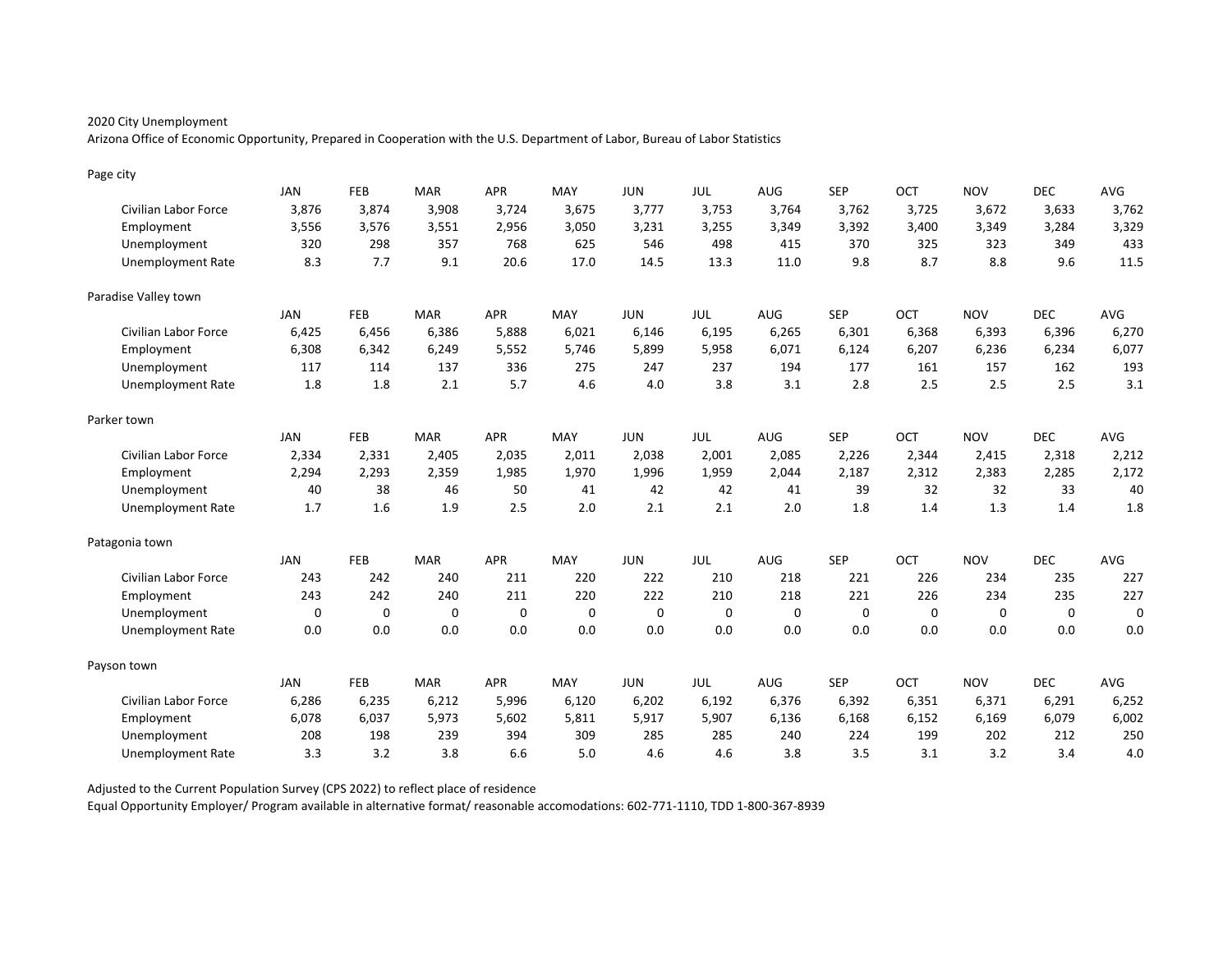Arizona Office of Economic Opportunity, Prepared in Cooperation with the U.S. Department of Labor, Bureau of Labor Statistics

| Peoria city              |            |            |            |            |         |            |         |            |            |            |            |            |            |
|--------------------------|------------|------------|------------|------------|---------|------------|---------|------------|------------|------------|------------|------------|------------|
|                          | <b>JAN</b> | FEB        | <b>MAR</b> | <b>APR</b> | MAY     | <b>JUN</b> | JUL     | AUG        | <b>SEP</b> | OCT        | <b>NOV</b> | <b>DEC</b> | <b>AVG</b> |
| Civilian Labor Force     | 92,208     | 92,621     | 91,955     | 89,523     | 89,748  | 90,569     | 90,834  | 90,984     | 91,109     | 91,723     | 92,041     | 92,208     | 91,294     |
| Employment               | 88,304     | 88,772     | 87,477     | 77,717     | 80,433  | 82,579     | 83,405  | 84,978     | 85,716     | 86,877     | 87,289     | 87,257     | 85,067     |
| Unemployment             | 3,904      | 3,849      | 4.478      | 11,806     | 9,315   | 7,990      | 7,429   | 6,006      | 5,393      | 4.846      | 4,752      | 4,951      | 6,227      |
| <b>Unemployment Rate</b> | 4.2        | 4.2        | 4.9        | 13.2       | 10.4    | 8.8        | 8.2     | 6.6        | 5.9        | 5.3        | 5.2        | 5.4        | 6.8        |
| Phoenix city             |            |            |            |            |         |            |         |            |            |            |            |            |            |
|                          | <b>JAN</b> | FEB        | <b>MAR</b> | <b>APR</b> | MAY     | <b>JUN</b> | JUL     | <b>AUG</b> | <b>SEP</b> | <b>OCT</b> | <b>NOV</b> | <b>DEC</b> | AVG        |
| Civilian Labor Force     | 846,351    | 849,886    | 845,410    | 821,337    | 829,357 | 840,769    | 846,224 | 847,017    | 848,366    | 853,521    | 855,593    | 856,051    | 844,990    |
| Employment               | 808,945    | 813,240    | 801,369    | 711,961    | 736,839 | 756,503    | 764,068 | 778,479    | 785,239    | 795,873    | 799,648    | 799,357    | 779,293    |
| Unemployment             | 37,406     | 36,646     | 44,041     | 109,376    | 92,518  | 84,266     | 82,156  | 68,538     | 63,127     | 57,648     | 55,945     | 56,694     | 65,697     |
| <b>Unemployment Rate</b> | 4.4        | 4.3        | 5.2        | 13.3       | 11.2    | 10.0       | 9.7     | 8.1        | 7.4        | 6.8        | 6.5        | 6.6        | 7.8        |
| Pima town                |            |            |            |            |         |            |         |            |            |            |            |            |            |
|                          | JAN        | <b>FEB</b> | <b>MAR</b> | <b>APR</b> | MAY     | <b>JUN</b> | JUL     | AUG        | <b>SEP</b> | OCT        | <b>NOV</b> | <b>DEC</b> | AVG        |
| Civilian Labor Force     | 1,138      | 1,170      | 1,172      | 1,107      | 1,123   | 1,120      | 1,094   | 1,148      | 1,192      | 1,193      | 1,193      | 1,178      | 1,152      |
| Employment               | 1,090      | 1,122      | 1,115      | 1,038      | 1.056   | 1,047      | 1,023   | 1,091      | 1,140      | 1,148      | 1,147      | 1,126      | 1,095      |
| Unemployment             | 48         | 48         | 57         | 69         | 67      | 73         | 71      | 57         | 52         | 45         | 46         | 52         | 57         |
| <b>Unemployment Rate</b> | 4.2        | 4.1        | 4.9        | 6.2        | 6.0     | 6.5        | 6.5     | 5.0        | 4.4        | 3.8        | 3.9        | 4.4        | 4.9        |
| Pinetop-Lakeside town    |            |            |            |            |         |            |         |            |            |            |            |            |            |
|                          | JAN        | <b>FEB</b> | <b>MAR</b> | <b>APR</b> | MAY     | <b>JUN</b> | JUL     | AUG        | <b>SEP</b> | OCT        | <b>NOV</b> | <b>DEC</b> | AVG        |
| Civilian Labor Force     | 1,902      | 1,898      | 1,892      | 1,749      | 1,805   | 1,821      | 1,830   | 1,927      | 1,964      | 1,952      | 1,938      | 1,927      | 1,884      |
| Employment               | 1,868      | 1,866      | 1,853      | 1,694      | 1,760   | 1,775      | 1,786   | 1,889      | 1,929      | 1,923      | 1,909      | 1,896      | 1,846      |
| Unemployment             | 34         | 32         | 39         | 55         | 45      | 46         | 44      | 38         | 35         | 29         | 29         | 31         | 38         |
| <b>Unemployment Rate</b> | 1.8        | 1.7        | 2.1        | 3.1        | 2.5     | 2.5        | 2.4     | 2.0        | 1.8        | 1.5        | 1.5        | 1.6        | 2.0        |
| Prescott city            |            |            |            |            |         |            |         |            |            |            |            |            |            |
|                          | JAN        | <b>FEB</b> | <b>MAR</b> | <b>APR</b> | MAY     | <b>JUN</b> | JUL     | AUG        | <b>SEP</b> | OCT        | <b>NOV</b> | <b>DEC</b> | AVG        |
| Civilian Labor Force     | 18,067     | 18,079     | 18,030     | 17,265     | 17,313  | 17,847     | 17,925  | 17,995     | 18,012     | 18,059     | 18,055     | 17,946     | 17,882     |
| Employment               | 17,138     | 17,146     | 16,949     | 14,753     | 15,567  | 16,306     | 16,454  | 16,789     | 16,960     | 17,045     | 17,020     | 16,874     | 16,583     |
| Unemployment             | 929        | 933        | 1,081      | 2,512      | 1,746   | 1,541      | 1,471   | 1,206      | 1,052      | 1,014      | 1,035      | 1,072      | 1,299      |
| <b>Unemployment Rate</b> | 5.1        | 5.2        | 6.0        | 14.5       | 10.1    | 8.6        | 8.2     | 6.7        | 5.8        | 5.6        | 5.7        | 6.0        | 7.3        |

Adjusted to the Current Population Survey (CPS 2022) to reflect place of residence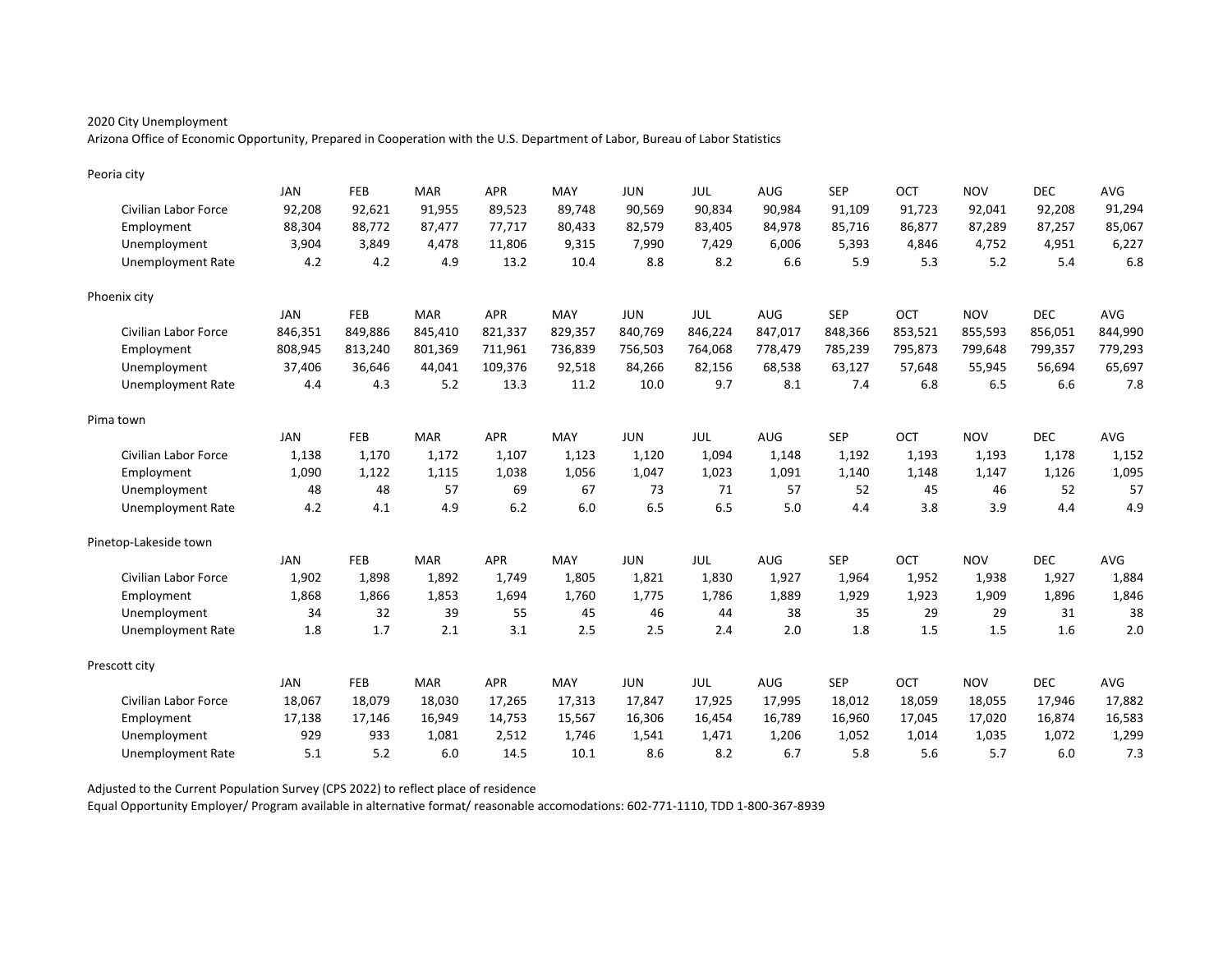Arizona Office of Economic Opportunity, Prepared in Cooperation with the U.S. Department of Labor, Bureau of Labor Statistics

| Prescott Valley town        |        |            |            |            |          |            |            |            |            |          |             |            |             |
|-----------------------------|--------|------------|------------|------------|----------|------------|------------|------------|------------|----------|-------------|------------|-------------|
|                             | JAN    | <b>FEB</b> | <b>MAR</b> | <b>APR</b> | MAY      | <b>JUN</b> | <b>JUL</b> | <b>AUG</b> | <b>SEP</b> | OCT      | <b>NOV</b>  | <b>DEC</b> | AVG         |
| Civilian Labor Force        | 22,415 | 22,386     | 22,345     | 21,093     | 21,268   | 21,970     | 22,062     | 22,185     | 22,287     | 22,342   | 22,290      | 22,168     | 22,068      |
| Employment                  | 21,362 | 21,372     | 21,126     | 18,389     | 19,404   | 20,326     | 20,509     | 20,927     | 21,140     | 21,247   | 21,215      | 21,034     | 20,671      |
| Unemployment                | 1,053  | 1,014      | 1,219      | 2.704      | 1,864    | 1,644      | 1,553      | 1,258      | 1,147      | 1,095    | 1,075       | 1,134      | 1,397       |
| <b>Unemployment Rate</b>    | 4.7    | 4.5        | 5.5        | 12.8       | 8.8      | 7.5        | 7.0        | 5.7        | 5.1        | 4.9      | 4.8         | 5.1        | 6.3         |
| Quartzsite town             |        |            |            |            |          |            |            |            |            |          |             |            |             |
|                             | JAN    | <b>FEB</b> | <b>MAR</b> | <b>APR</b> | MAY      | <b>JUN</b> | <b>JUL</b> | <b>AUG</b> | <b>SEP</b> | OCT      | <b>NOV</b>  | <b>DEC</b> | AVG         |
| Civilian Labor Force        | 875    | 874        | 900        | 757        | 751      | 761        | 747        | 780        | 834        | 882      | 909         | 872        | 828         |
| Employment                  | 875    | 874        | 900        | 757        | 751      | 761        | 747        | 780        | 834        | 882      | 909         | 872        | 828         |
| Unemployment                | 0      | 0          | $\Omega$   | 0          | $\Omega$ | 0          | 0          | 0          | $\Omega$   | $\Omega$ | $\mathbf 0$ | $\Omega$   | $\mathbf 0$ |
| <b>Unemployment Rate</b>    | 0.0    | 0.0        | 0.0        | 0.0        | 0.0      | 0.0        | 0.0        | 0.0        | 0.0        | 0.0      | 0.0         | 0.0        | 0.0         |
| Queen Creek town            |        |            |            |            |          |            |            |            |            |          |             |            |             |
|                             | JAN    | <b>FEB</b> | <b>MAR</b> | <b>APR</b> | MAY      | <b>JUN</b> | JUL        | AUG        | <b>SEP</b> | OCT      | <b>NOV</b>  | <b>DEC</b> | AVG         |
| <b>Civilian Labor Force</b> | 28,437 | 28,542     | 28,388     | 26,897     | 27,052   | 27,481     | 27,570     | 27,699     | 27,871     | 28,083   | 28,219      | 28,229     | 27,873      |
| Employment                  | 27,341 | 27,482     | 27,098     | 24,041     | 24,853   | 25,520     | 25,772     | 26,280     | 26,540     | 26,926   | 27,070      | 27,033     | 26,330      |
| Unemployment                | 1,096  | 1,060      | 1,290      | 2,856      | 2,199    | 1,961      | 1,798      | 1,419      | 1,331      | 1,157    | 1,149       | 1,196      | 1,543       |
| <b>Unemployment Rate</b>    | 3.9    | 3.7        | 4.5        | 10.6       | 8.1      | 7.1        | 6.5        | 5.1        | 4.8        | 4.1      | 4.1         | 4.2        | 5.5         |
| Queen Creek, Maricopa part  |        |            |            |            |          |            |            |            |            |          |             |            |             |
|                             | JAN    | <b>FEB</b> | <b>MAR</b> | <b>APR</b> | MAY      | <b>JUN</b> | <b>JUL</b> | <b>AUG</b> | <b>SEP</b> | OCT      | <b>NOV</b>  | <b>DEC</b> | AVG         |
| <b>Civilian Labor Force</b> | 24,167 | 24,248     | 24,103     | 23,126     | 23,218   | 23,513     | 23,591     | 23,678     | 23,745     | 23,939   | 24,044      | 24,071     | 23,787      |
| Employment                  | 23,259 | 23,383     | 23,041     | 20,471     | 21,186   | 21,751     | 21,969     | 22,383     | 22,577     | 22,883   | 22,992      | 22,983     | 22,407      |
| Unemployment                | 908    | 865        | 1,062      | 2,655      | 2,032    | 1,762      | 1,622      | 1,295      | 1,168      | 1,056    | 1,052       | 1,088      | 1,380       |
| Unemployment Rate           | 3.8    | 3.6        | 4.4        | 11.5       | 8.8      | 7.5        | 6.9        | 5.5        | 4.9        | 4.4      | 4.4         | 4.5        | 5.8         |
| Queen Creek, Pinal part     |        |            |            |            |          |            |            |            |            |          |             |            |             |
|                             | JAN    | <b>FEB</b> | <b>MAR</b> | <b>APR</b> | MAY      | <b>JUN</b> | JUL        | AUG        | <b>SEP</b> | OCT      | <b>NOV</b>  | <b>DEC</b> | AVG         |
| Civilian Labor Force        | 4,270  | 4,294      | 4,285      | 3,771      | 3,834    | 3,968      | 3,979      | 4,021      | 4,126      | 4.144    | 4,175       | 4,158      | 4,085       |
| Employment                  | 4,082  | 4,099      | 4,057      | 3,570      | 3,667    | 3,769      | 3,803      | 3,897      | 3,963      | 4,043    | 4,078       | 4,050      | 3,923       |
| Unemployment                | 188    | 195        | 228        | 201        | 167      | 199        | 176        | 124        | 163        | 101      | 97          | 108        | 162         |
| Unemployment Rate           | 4.4    | 4.5        | 5.3        | 5.3        | 4.4      | 5.0        | 4.4        | 3.1        | 4.0        | 2.4      | 2.3         | 2.6        | 4.0         |

Adjusted to the Current Population Survey (CPS 2022) to reflect place of residence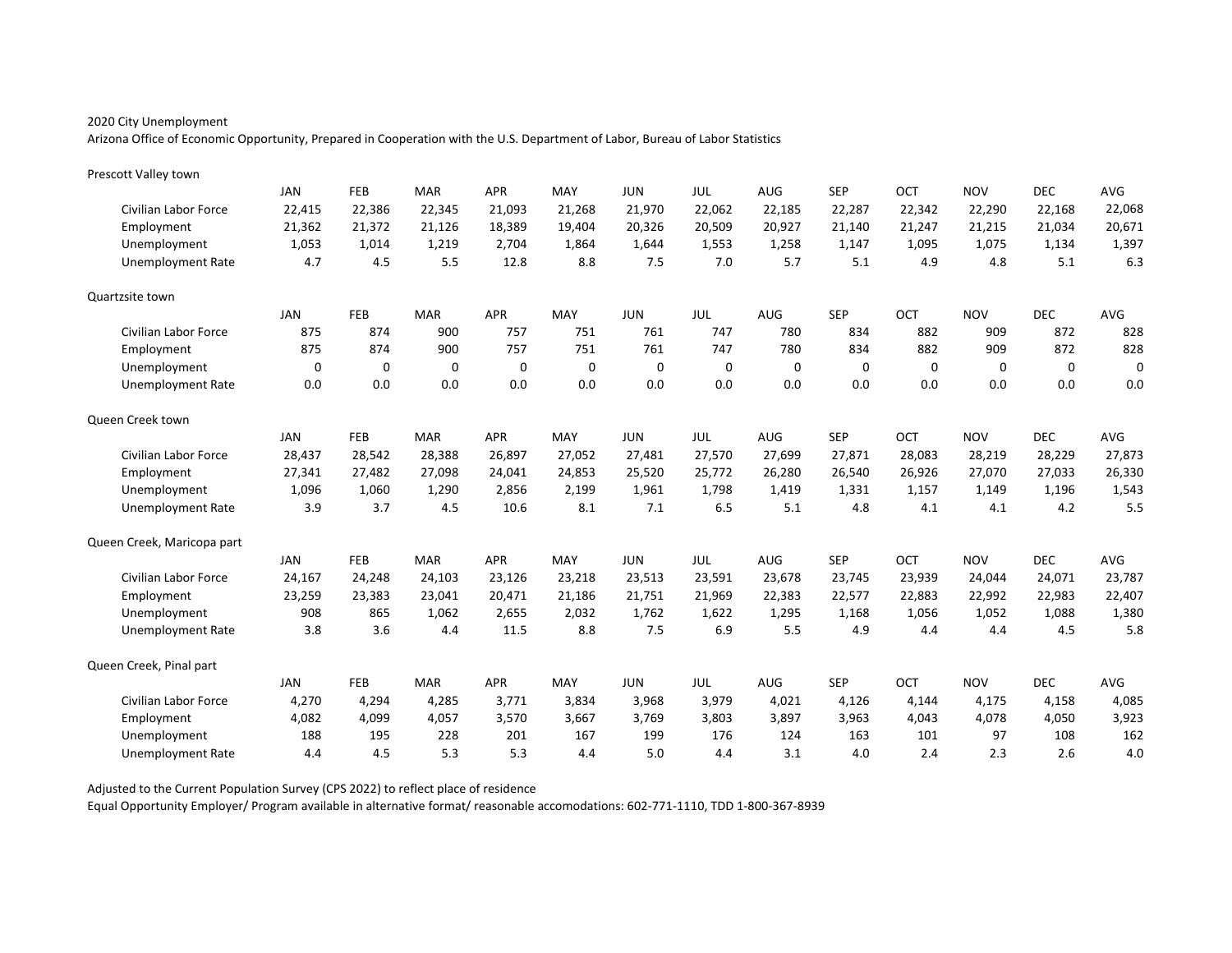Arizona Office of Economic Opportunity, Prepared in Cooperation with the U.S. Department of Labor, Bureau of Labor Statistics

| Safford city             |            |         |            |            |         |            |         |         |            |         |            |            |            |
|--------------------------|------------|---------|------------|------------|---------|------------|---------|---------|------------|---------|------------|------------|------------|
|                          | <b>JAN</b> | FEB     | <b>MAR</b> | <b>APR</b> | MAY     | <b>JUN</b> | JUL     | AUG     | <b>SEP</b> | OCT     | <b>NOV</b> | <b>DEC</b> | <b>AVG</b> |
| Civilian Labor Force     | 5,092      | 5,235   | 5,232      | 4,933      | 5,006   | 4,989      | 4,873   | 5,126   | 5,328      | 5,341   | 5,339      | 5,268      | 5,147      |
| Employment               | 4,914      | 5,059   | 5,023      | 4,680      | 4,760   | 4,720      | 4,611   | 4,915   | 5,136      | 5,175   | 5,171      | 5,076      | 4,937      |
| Unemployment             | 178        | 176     | 209        | 253        | 246     | 269        | 262     | 211     | 192        | 166     | 168        | 192        | 210        |
| Unemployment Rate        | 3.5        | 3.4     | 4.0        | 5.1        | 4.9     | 5.4        | 5.4     | 4.1     | 3.6        | 3.1     | 3.1        | 3.6        | 4.1        |
| Sahuarita town           |            |         |            |            |         |            |         |         |            |         |            |            |            |
|                          | <b>JAN</b> | FEB     | <b>MAR</b> | <b>APR</b> | MAY     | <b>JUN</b> | JUL     | AUG     | <b>SEP</b> | OCT     | <b>NOV</b> | <b>DEC</b> | <b>AVG</b> |
| Civilian Labor Force     | 13,392     | 13,552  | 13,426     | 12,742     | 12,860  | 12,993     | 13,006  | 13,082  | 13,148     | 13,199  | 13,227     | 13,208     | 13,153     |
| Employment               | 12,853     | 13,018  | 12,819     | 11,358     | 11,747  | 11,989     | 12,055  | 12,324  | 12,443     | 12,512  | 12,541     | 12,499     | 12,347     |
| Unemployment             | 539        | 534     | 607        | 1,384      | 1,113   | 1,004      | 951     | 758     | 705        | 687     | 686        | 709        | 806        |
| <b>Unemployment Rate</b> | 4.0        | 3.9     | 4.5        | 10.9       | 8.7     | 7.7        | 7.3     | 5.8     | 5.4        | 5.2     | 5.2        | 5.4        | 6.1        |
| San Luis city            |            |         |            |            |         |            |         |         |            |         |            |            |            |
|                          | <b>JAN</b> | FEB     | <b>MAR</b> | APR        | MAY     | <b>JUN</b> | JUL     | AUG     | <b>SEP</b> | OCT     | <b>NOV</b> | <b>DEC</b> | AVG        |
| Civilian Labor Force     | 16,488     | 16,522  | 18,279     | 18,104     | 17,488  | 17,174     | 17,178  | 17,360  | 16,993     | 15,929  | 15,409     | 14,377     | 16,776     |
| Employment               | 12,380     | 12,369  | 12,412     | 10,511     | 10,390  | 10,555     | 10,602  | 11,090  | 11,590     | 11,996  | 12,365     | 12,154     | 11,535     |
| Unemployment             | 4,108      | 4,153   | 5,867      | 7,593      | 7,098   | 6,619      | 6,576   | 6,270   | 5,403      | 3,933   | 3,044      | 2,223      | 5,241      |
| Unemployment Rate        | 24.9       | 25.1    | 32.1       | 41.9       | 40.6    | 38.5       | 38.3    | 36.1    | 31.8       | 24.7    | 19.8       | 15.5       | 31.2       |
| Scottsdale city          |            |         |            |            |         |            |         |         |            |         |            |            |            |
|                          | <b>JAN</b> | FEB     | <b>MAR</b> | <b>APR</b> | MAY     | <b>JUN</b> | JUL     | AUG     | <b>SEP</b> | OCT     | <b>NOV</b> | <b>DEC</b> | AVG        |
| Civilian Labor Force     | 146,879    | 147,475 | 146,512    | 142,982    | 143,428 | 144,697    | 145,385 | 145,718 | 145,675    | 146,189 | 146,611    | 146,935    | 145,707    |
| Employment               | 141,544    | 142,296 | 140,219    | 124,574    | 128,927 | 132,368    | 133,692 | 136,213 | 137,396    | 139,257 | 139,917    | 139,866    | 136,356    |
| Unemployment             | 5,335      | 5,179   | 6,293      | 18,408     | 14,501  | 12,329     | 11,693  | 9,505   | 8,279      | 6,932   | 6,694      | 7,069      | 9,351      |
| Unemployment Rate        | 3.6        | 3.5     | 4.3        | 12.9       | 10.1    | 8.5        | 8.0     | 6.5     | 5.7        | 4.7     | 4.6        | 4.8        | 6.4        |
| Sedona city              |            |         |            |            |         |            |         |         |            |         |            |            |            |
|                          | <b>JAN</b> | FEB     | <b>MAR</b> | <b>APR</b> | MAY     | <b>JUN</b> | JUL     | AUG     | <b>SEP</b> | OCT     | <b>NOV</b> | <b>DEC</b> | AVG        |
| Civilian Labor Force     | 5,176      | 5,174   | 5,166      | 4,891      | 4,935   | 5.076      | 5,085   | 5,117   | 5,135      | 5,126   | 5,100      | 5,060      | 5,087      |
| Employment               | 4,933      | 4,942   | 4,891      | 4,211      | 4,419   | 4,641      | 4,682   | 4,786   | 4,838      | 4,860   | 4,837      | 4,783      | 4,735      |
| Unemployment             | 243        | 232     | 275        | 680        | 516     | 435        | 403     | 331     | 297        | 266     | 263        | 277        | 352        |
| Unemployment Rate        | 4.7        | 4.5     | 5.3        | 13.9       | 10.5    | 8.6        | 7.9     | 6.5     | 5.8        | 5.2     | 5.2        | 5.5        | 6.9        |

Adjusted to the Current Population Survey (CPS 2022) to reflect place of residence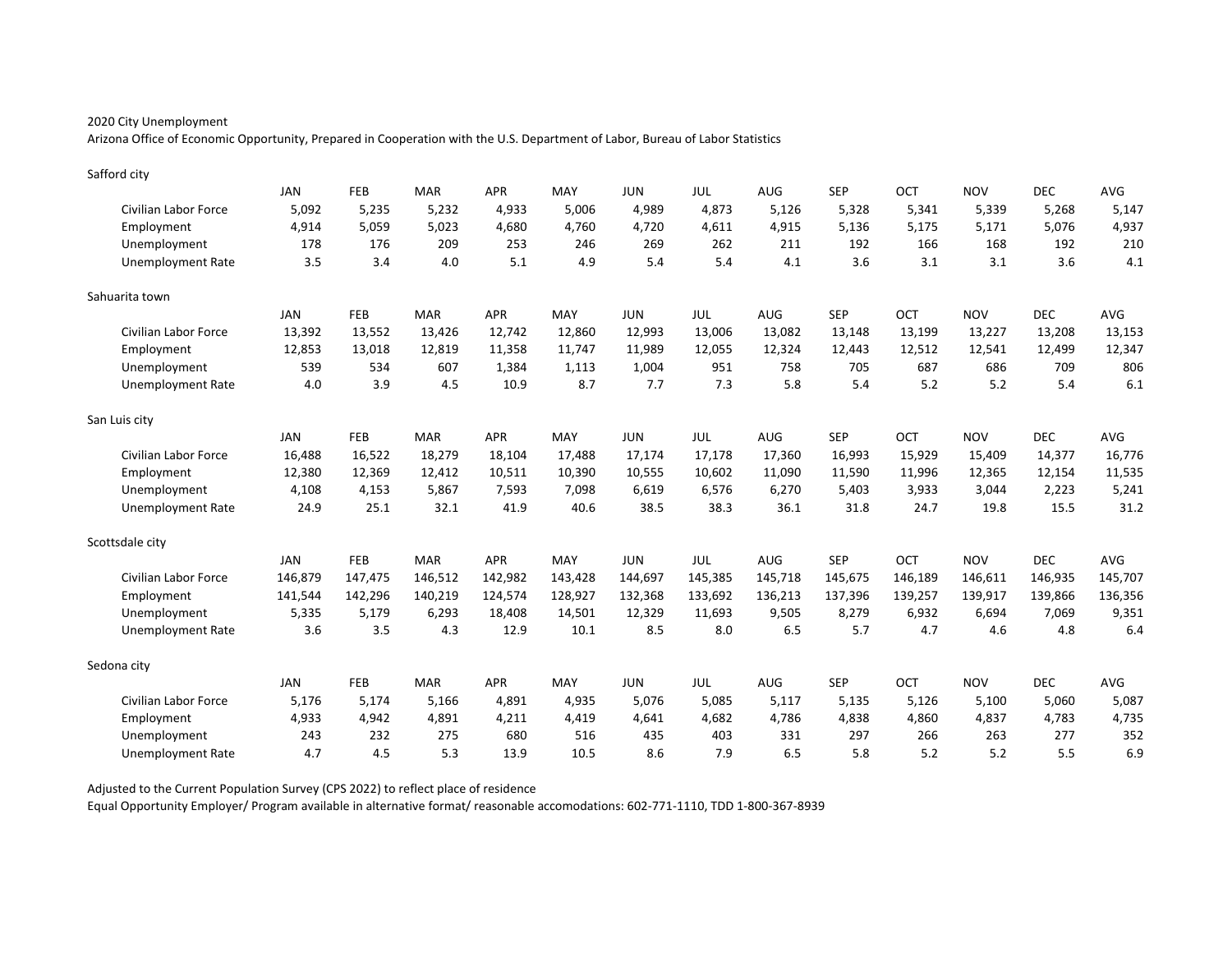Arizona Office of Economic Opportunity, Prepared in Cooperation with the U.S. Department of Labor, Bureau of Labor Statistics

| Sedona, Coconino part       |            |            |            |            |        |            |            |        |            |        |            |            |        |
|-----------------------------|------------|------------|------------|------------|--------|------------|------------|--------|------------|--------|------------|------------|--------|
|                             | <b>JAN</b> | FEB        | <b>MAR</b> | <b>APR</b> | MAY    | <b>JUN</b> | JUL        | AUG    | <b>SEP</b> | OCT    | <b>NOV</b> | <b>DEC</b> | AVG    |
| <b>Civilian Labor Force</b> | 1,318      | 1,319      | 1,327      | 1,239      | 1,230  | 1,270      | 1,265      | 1,273  | 1,276      | 1,266  | 1,248      | 1,233      | 1,272  |
| Employment                  | 1,227      | 1,234      | 1,226      | 1,021      | 1,053  | 1,115      | 1,124      | 1,156  | 1,171      | 1,174  | 1,156      | 1,134      | 1,149  |
| Unemployment                | 91         | 85         | 101        | 218        | 177    | 155        | 141        | 117    | 105        | 92     | 92         | 99         | 123    |
| <b>Unemployment Rate</b>    | 6.9        | 6.4        | 7.6        | 17.6       | 14.4   | 12.2       | 11.1       | 9.2    | 8.2        | 7.3    | 7.4        | 8.0        | 9.7    |
| Sedona, Yavapai part        |            |            |            |            |        |            |            |        |            |        |            |            |        |
|                             | <b>JAN</b> | <b>FEB</b> | <b>MAR</b> | <b>APR</b> | MAY    | <b>JUN</b> | <b>JUL</b> | AUG    | <b>SEP</b> | OCT    | <b>NOV</b> | <b>DEC</b> | AVG    |
| <b>Civilian Labor Force</b> | 3,858      | 3,855      | 3,839      | 3,652      | 3,705  | 3,806      | 3,820      | 3,844  | 3,859      | 3,860  | 3,852      | 3,827      | 3,815  |
| Employment                  | 3,706      | 3,708      | 3,665      | 3,190      | 3,366  | 3,526      | 3,558      | 3,630  | 3,667      | 3,686  | 3,681      | 3,649      | 3,586  |
| Unemployment                | 152        | 147        | 174        | 462        | 339    | 280        | 262        | 214    | 192        | 174    | 171        | 178        | 229    |
| <b>Unemployment Rate</b>    | 3.9        | 3.8        | 4.5        | 12.7       | 9.1    | 7.4        | 6.9        | 5.6    | 5.0        | 4.5    | 4.4        | 4.7        | 6.0    |
| Show Low city               |            |            |            |            |        |            |            |        |            |        |            |            |        |
|                             | <b>JAN</b> | FEB        | <b>MAR</b> | <b>APR</b> | MAY    | <b>JUN</b> | <b>JUL</b> | AUG    | <b>SEP</b> | OCT    | <b>NOV</b> | <b>DEC</b> | AVG    |
| <b>Civilian Labor Force</b> | 4.741      | 4,725      | 4.744      | 4,493      | 4,572  | 4,617      | 4,627      | 4,826  | 4,893      | 4,835  | 4,802      | 4,784      | 4,722  |
| Employment                  | 4,472      | 4,469      | 4,437      | 4,057      | 4,215  | 4,250      | 4,276      | 4,523  | 4,619      | 4,605  | 4,572      | 4,539      | 4,420  |
| Unemployment                | 269        | 256        | 307        | 436        | 357    | 367        | 351        | 303    | 274        | 230    | 230        | 245        | 302    |
| <b>Unemployment Rate</b>    | 5.7        | 5.4        | 6.5        | 9.7        | 7.8    | 7.9        | 7.6        | 6.3    | 5.6        | 4.8    | 4.8        | 5.1        | 6.4    |
| Sierra Vista city           |            |            |            |            |        |            |            |        |            |        |            |            |        |
|                             | <b>JAN</b> | FEB        | <b>MAR</b> | <b>APR</b> | MAY    | <b>JUN</b> | JUL        | AUG    | <b>SEP</b> | OCT    | <b>NOV</b> | <b>DEC</b> | AVG    |
| <b>Civilian Labor Force</b> | 18,545     | 18,642     | 18,811     | 17,994     | 17,929 | 18,289     | 18,455     | 18,635 | 18,822     | 18,787 | 18,710     | 18,573     | 18,516 |
| Employment                  | 17,540     | 17,658     | 17,610     | 15,975     | 16,403 | 16,887     | 17,155     | 17,595 | 17,876     | 17,987 | 17,950     | 17,749     | 17,365 |
| Unemployment                | 1,005      | 984        | 1,201      | 2,019      | 1,526  | 1,402      | 1,300      | 1,040  | 946        | 800    | 760        | 824        | 1,151  |
| <b>Unemployment Rate</b>    | 5.4        | 5.3        | 6.4        | 11.2       | 8.5    | 7.7        | 7.0        | 5.6    | 5.0        | 4.3    | 4.1        | 4.4        | 6.2    |
| Snowflake town              |            |            |            |            |        |            |            |        |            |        |            |            |        |
|                             | <b>JAN</b> | FEB        | <b>MAR</b> | <b>APR</b> | MAY    | <b>JUN</b> | <b>JUL</b> | AUG    | <b>SEP</b> | OCT    | <b>NOV</b> | <b>DEC</b> | AVG    |
| <b>Civilian Labor Force</b> | 2,345      | 2,333      | 2,357      | 2,274      | 2,289  | 2,314      | 2,314      | 2,395  | 2,418      | 2,378  | 2,362      | 2,359      | 2,345  |
| Employment                  | 2,138      | 2,136      | 2,121      | 1,939      | 2,015  | 2,032      | 2,044      | 2,162  | 2,208      | 2,201  | 2,186      | 2,170      | 2,113  |
| Unemployment                | 207        | 197        | 236        | 335        | 274    | 282        | 270        | 233    | 210        | 177    | 176        | 189        | 232    |
| Unemployment Rate           | 8.8        | 8.4        | 10.0       | 14.7       | 12.0   | 12.2       | 11.7       | 9.7    | 8.7        | 7.4    | 7.5        | 8.0        | 9.9    |

Adjusted to the Current Population Survey (CPS 2022) to reflect place of residence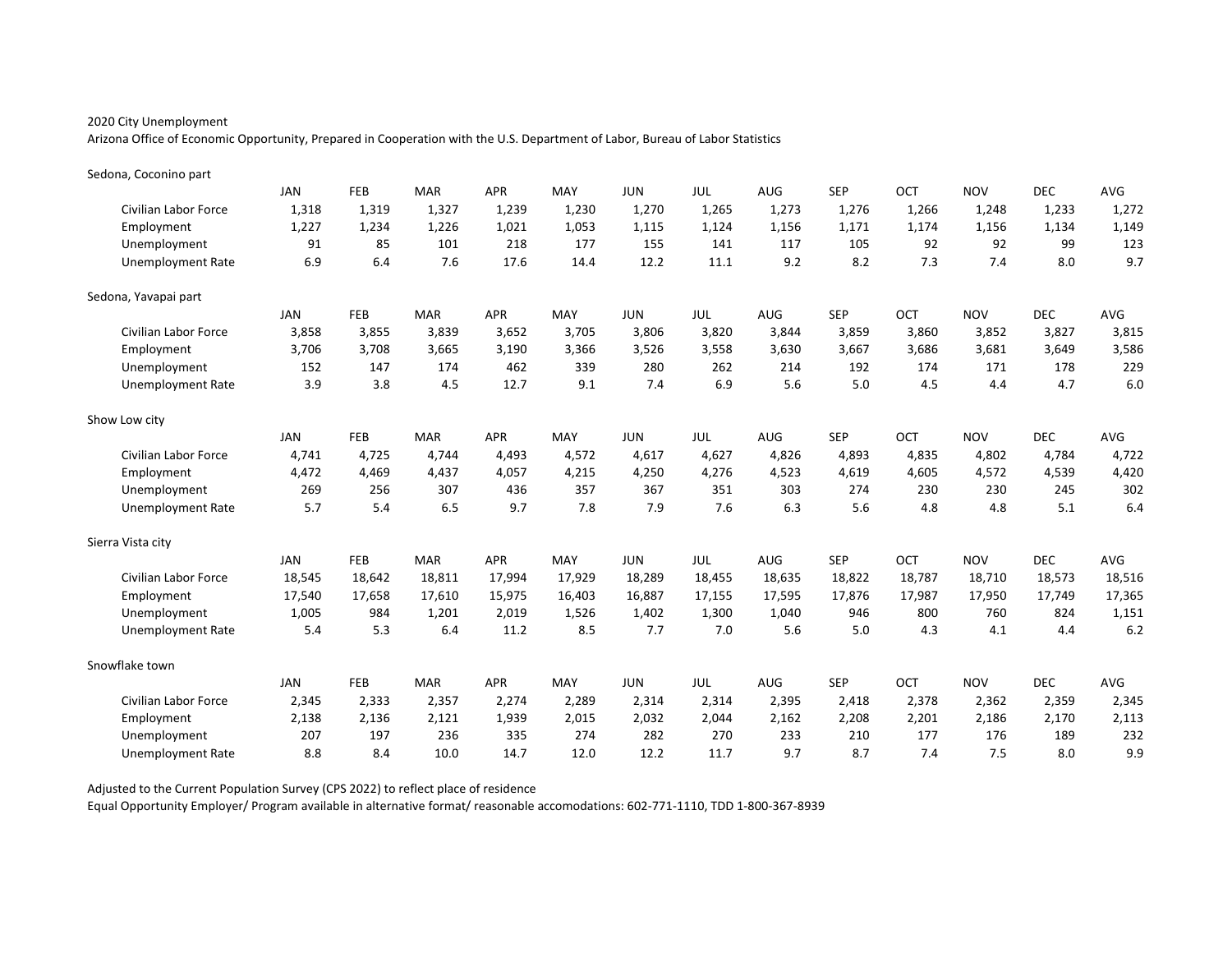Arizona Office of Economic Opportunity, Prepared in Cooperation with the U.S. Department of Labor, Bureau of Labor Statistics

| Somerton city               |            |            |            |            |       |            |            |            |            |       |            |            |       |
|-----------------------------|------------|------------|------------|------------|-------|------------|------------|------------|------------|-------|------------|------------|-------|
|                             | <b>JAN</b> | FEB        | <b>MAR</b> | <b>APR</b> | MAY   | <b>JUN</b> | JUL        | AUG        | <b>SEP</b> | OCT   | <b>NOV</b> | <b>DEC</b> | AVG   |
| <b>Civilian Labor Force</b> | 8,087      | 7,949      | 8,217      | 7,632      | 7,382 | 7,377      | 7,508      | 7,656      | 7,806      | 7,652 | 7,784      | 7,596      | 7,721 |
| Employment                  | 7,007      | 7,001      | 7,025      | 5,949      | 5,881 | 5,974      | 6,001      | 6,277      | 6,560      | 6,790 | 6,998      | 6,879      | 6,529 |
| Unemployment                | 1,080      | 948        | 1,192      | 1,683      | 1,501 | 1,403      | 1,507      | 1,379      | 1,246      | 862   | 786        | 717        | 1,192 |
| <b>Unemployment Rate</b>    | 13.4       | 11.9       | 14.5       | 22.1       | 20.3  | 19.0       | 20.1       | 18.0       | 16.0       | 11.3  | 10.1       | 9.4        | 15.4  |
| South Tucson city           |            |            |            |            |       |            |            |            |            |       |            |            |       |
|                             | JAN        | <b>FEB</b> | <b>MAR</b> | <b>APR</b> | MAY   | <b>JUN</b> | JUL        | AUG        | <b>SEP</b> | OCT   | <b>NOV</b> | <b>DEC</b> | AVG   |
| <b>Civilian Labor Force</b> | 2,159      | 2,176      | 2,193      | 2,339      | 2,277 | 2,258      | 2,250      | 2,202      | 2,191      | 2,175 | 2,174      | 2,182      | 2,214 |
| Employment                  | 1,916      | 1,940      | 1,911      | 1,693      | 1,751 | 1,787      | 1,797      | 1,837      | 1,855      | 1,865 | 1,869      | 1,863      | 1,840 |
| Unemployment                | 243        | 236        | 282        | 646        | 526   | 471        | 453        | 365        | 336        | 310   | 305        | 319        | 374   |
| <b>Unemployment Rate</b>    | 11.3       | 10.8       | 12.9       | 27.6       | 23.1  | 20.9       | 20.1       | 16.6       | 15.3       | 14.3  | 14.0       | 14.6       | 16.9  |
| Springerville town          |            |            |            |            |       |            |            |            |            |       |            |            |       |
|                             | <b>JAN</b> | FEB        | <b>MAR</b> | <b>APR</b> | MAY   | <b>JUN</b> | <b>JUL</b> | AUG        | <b>SEP</b> | OCT   | <b>NOV</b> | <b>DEC</b> | AVG   |
| <b>Civilian Labor Force</b> | 813        | 809        | 806        | 754        | 748   | 731        | 733        | 778        | 786        | 777   | 766        | 763        | 772   |
| Employment                  | 778        | 776        | 767        | 709        | 710   | 688        | 691        | 742        | 753        | 749   | 738        | 733        | 736   |
| Unemployment                | 35         | 33         | 39         | 45         | 38    | 43         | 42         | 36         | 33         | 28    | 28         | 30         | 36    |
| <b>Unemployment Rate</b>    | 4.3        | 4.1        | 4.8        | 6.0        | 5.1   | 5.9        | 5.7        | 4.6        | 4.2        | 3.6   | 3.7        | 3.9        | 4.7   |
| St. Johns city              |            |            |            |            |       |            |            |            |            |       |            |            |       |
|                             | JAN        | <b>FEB</b> | <b>MAR</b> | <b>APR</b> | MAY   | <b>JUN</b> | JUL        | <b>AUG</b> | <b>SEP</b> | OCT   | <b>NOV</b> | <b>DEC</b> | AVG   |
| <b>Civilian Labor Force</b> | 959        | 956        | 949        | 881        | 880   | 855        | 858        | 917        | 928        | 921   | 909        | 903        | 910   |
| Employment                  | 940        | 938        | 927        | 856        | 859   | 831        | 835        | 897        | 910        | 905   | 893        | 886        | 890   |
| Unemployment                | 19         | 18         | 22         | 25         | 21    | 24         | 23         | 20         | 18         | 16    | 16         | 17         | 20    |
| <b>Unemployment Rate</b>    | 2.0        | 1.9        | 2.3        | 2.8        | 2.4   | 2.8        | 2.7        | 2.2        | 1.9        | 1.7   | 1.8        | 1.9        | 2.2   |
| Star Valley town            |            |            |            |            |       |            |            |            |            |       |            |            |       |
|                             | <b>JAN</b> | <b>FEB</b> | <b>MAR</b> | <b>APR</b> | MAY   | <b>JUN</b> | JUL        | <b>AUG</b> | <b>SEP</b> | OCT   | <b>NOV</b> | <b>DEC</b> | AVG   |
| <b>Civilian Labor Force</b> | 396        | 393        | 392        | 380        | 387   | 391        | 391        | 402        | 403        | 400   | 401        | 396        | 395   |
| Employment                  | 381        | 379        | 375        | 352        | 365   | 371        | 371        | 385        | 387        | 386   | 387        | 381        | 377   |
| Unemployment                | 15         | 14         | 17         | 28         | 22    | 20         | 20         | 17         | 16         | 14    | 14         | 15         | 18    |
| Unemployment Rate           | 3.8        | 3.6        | 4.3        | 7.4        | 5.7   | 5.1        | 5.1        | 4.2        | 4.0        | 3.5   | 3.5        | 3.8        | 4.6   |

Adjusted to the Current Population Survey (CPS 2022) to reflect place of residence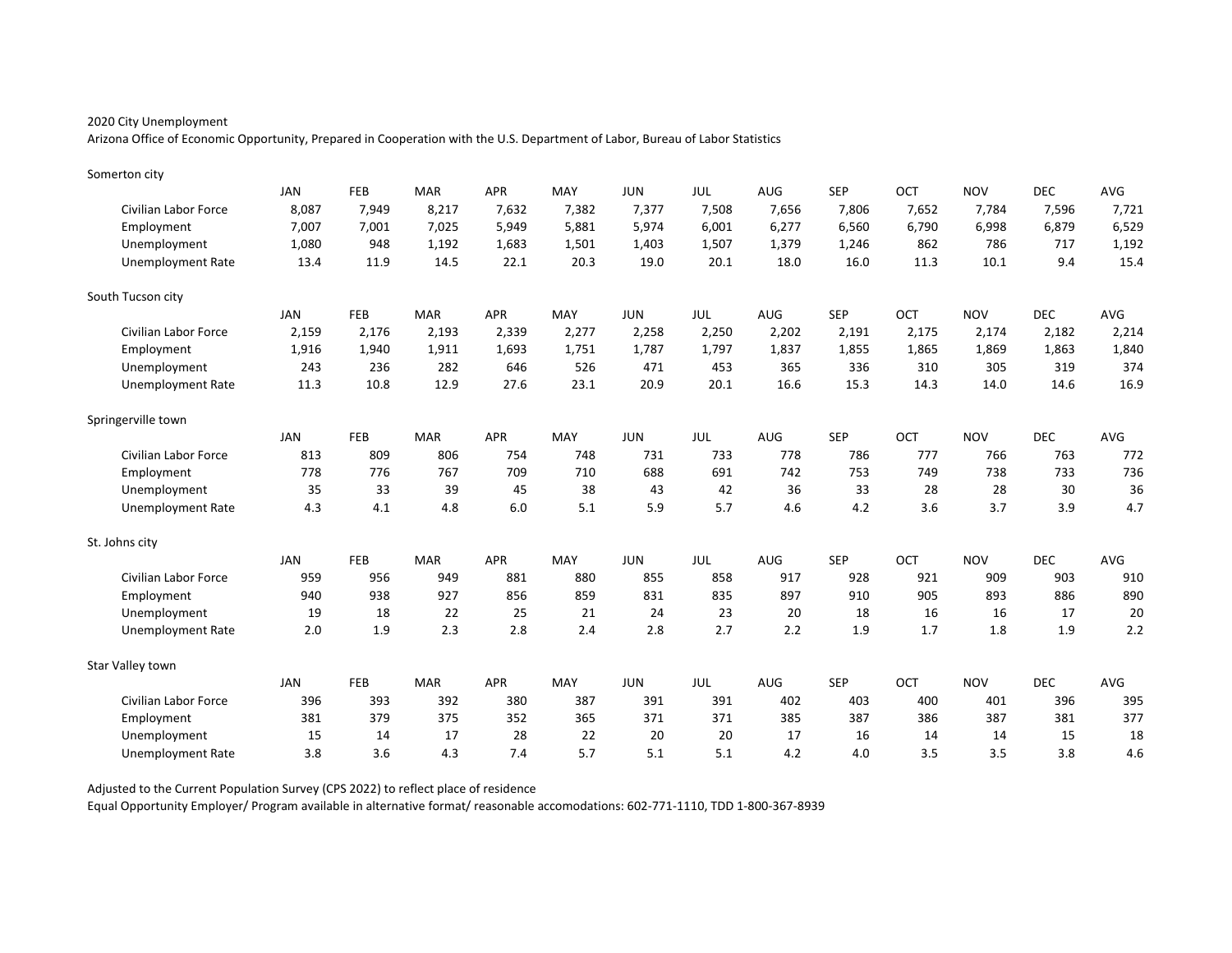Arizona Office of Economic Opportunity, Prepared in Cooperation with the U.S. Department of Labor, Bureau of Labor Statistics

| Superior town               |            |            |            |            |         |            |         |            |            |         |            |            |         |
|-----------------------------|------------|------------|------------|------------|---------|------------|---------|------------|------------|---------|------------|------------|---------|
|                             | <b>JAN</b> | FEB        | <b>MAR</b> | <b>APR</b> | MAY     | <b>JUN</b> | JUL     | <b>AUG</b> | <b>SEP</b> | OCT     | <b>NOV</b> | <b>DEC</b> | AVG     |
| Civilian Labor Force        | 1,290      | 1,292      | 1,297      | 1,236      | 1,234   | 1,255      | 1,261   | 1,262      | 1,274      | 1,287   | 1,296      | 1,292      | 1,273   |
| Employment                  | 1,206      | 1,211      | 1,199      | 1,055      | 1,084   | 1,114      | 1,124   | 1,151      | 1,171      | 1,195   | 1,205      | 1,197      | 1,159   |
| Unemployment                | 84         | 81         | 98         | 181        | 150     | 141        | 137     | 111        | 103        | 92      | 91         | 95         | 114     |
| <b>Unemployment Rate</b>    | 6.5        | 6.3        | 7.6        | 14.6       | 12.2    | 11.2       | 10.9    | 8.8        | 8.1        | 7.1     | 7.0        | 7.4        | 9.0     |
| Surprise city               |            |            |            |            |         |            |         |            |            |         |            |            |         |
|                             | JAN        | FEB        | <b>MAR</b> | <b>APR</b> | MAY     | <b>JUN</b> | JUL     | AUG        | <b>SEP</b> | OCT     | <b>NOV</b> | <b>DEC</b> | AVG     |
| Civilian Labor Force        | 61,181     | 61,417     | 61,006     | 59,355     | 59,332  | 60,041     | 60,268  | 60,204     | 60,341     | 60,728  | 60,917     | 61,126     | 60,493  |
| Employment                  | 58,276     | 58,586     | 57,731     | 51,290     | 53,082  | 54,498     | 55,043  | 56,082     | 56,569     | 57,335  | 57,607     | 57,586     | 56,140  |
| Unemployment                | 2,905      | 2,831      | 3,275      | 8,065      | 6,250   | 5,543      | 5,225   | 4,122      | 3,772      | 3,393   | 3,310      | 3,540      | 4,353   |
| <b>Unemployment Rate</b>    | 4.7        | 4.6        | 5.4        | 13.6       | 10.5    | 9.2        | 8.7     | 6.8        | 6.3        | 5.6     | 5.4        | 5.8        | 7.2     |
| Taylor town                 |            |            |            |            |         |            |         |            |            |         |            |            |         |
|                             | <b>JAN</b> | <b>FEB</b> | <b>MAR</b> | <b>APR</b> | MAY     | <b>JUN</b> | JUL     | AUG        | <b>SEP</b> | OCT     | <b>NOV</b> | <b>DEC</b> | AVG     |
| Civilian Labor Force        | 1,631      | 1,623      | 1,646      | 1,611      | 1,608   | 1,627      | 1,624   | 1,672      | 1,683      | 1,649   | 1,637      | 1,637      | 1,638   |
| Employment                  | 1,448      | 1,448      | 1.437      | 1,314      | 1.365   | 1,377      | 1,385   | 1.465      | 1,496      | 1,492   | 1,481      | 1,470      | 1,432   |
| Unemployment                | 183        | 175        | 209        | 297        | 243     | 250        | 239     | 207        | 187        | 157     | 156        | 167        | 206     |
| <b>Unemployment Rate</b>    | 11.2       | 10.8       | 12.7       | 18.4       | 15.1    | 15.4       | 14.7    | 12.4       | 11.1       | 9.5     | 9.5        | 10.2       | 12.6    |
| Tempe city                  |            |            |            |            |         |            |         |            |            |         |            |            |         |
|                             | <b>JAN</b> | FEB        | <b>MAR</b> | <b>APR</b> | MAY     | <b>JUN</b> | JUL     | <b>AUG</b> | <b>SEP</b> | OCT     | <b>NOV</b> | <b>DEC</b> | AVG     |
| <b>Civilian Labor Force</b> | 118,524    | 119,171    | 118,715    | 114,504    | 115,666 | 117,142    | 117,659 | 117,638    | 117,642    | 118,219 | 118,465    | 118,613    | 117,664 |
| Employment                  | 113,687    | 114,290    | 112,622    | 100,057    | 103,553 | 106,317    | 107,380 | 109,405    | 110,355    | 111,850 | 112,380    | 112,339    | 109,520 |
| Unemployment                | 4,837      | 4,881      | 6,093      | 14,447     | 12,113  | 10,825     | 10,279  | 8,233      | 7,287      | 6,369   | 6,085      | 6,274      | 8,144   |
| <b>Unemployment Rate</b>    | 4.1        | 4.1        | 5.1        | 12.6       | 10.5    | 9.2        | 8.7     | 7.0        | 6.2        | 5.4     | 5.1        | 5.3        | 6.9     |
| Thatcher town               |            |            |            |            |         |            |         |            |            |         |            |            |         |
|                             | <b>JAN</b> | FEB        | <b>MAR</b> | <b>APR</b> | MAY     | <b>JUN</b> | JUL     | AUG        | <b>SEP</b> | OCT     | <b>NOV</b> | <b>DEC</b> | AVG     |
| Civilian Labor Force        | 2,140      | 2,198      | 2,202      | 2,084      | 2,112   | 2,108      | 2,059   | 2,158      | 2,239      | 2,241   | 2,241      | 2,214      | 2,166   |
| Employment                  | 2,042      | 2,102      | 2,087      | 1,945      | 1,978   | 1,961      | 1,916   | 2,043      | 2,134      | 2,150   | 2,149      | 2,109      | 2,051   |
| Unemployment                | 98         | 96         | 115        | 139        | 134     | 147        | 143     | 115        | 105        | 91      | 92         | 105        | 115     |
| <b>Unemployment Rate</b>    | 4.6        | 4.4        | 5.2        | 6.7        | 6.3     | 7.0        | 6.9     | 5.3        | 4.7        | 4.1     | 4.1        | 4.7        | 5.3     |

Adjusted to the Current Population Survey (CPS 2022) to reflect place of residence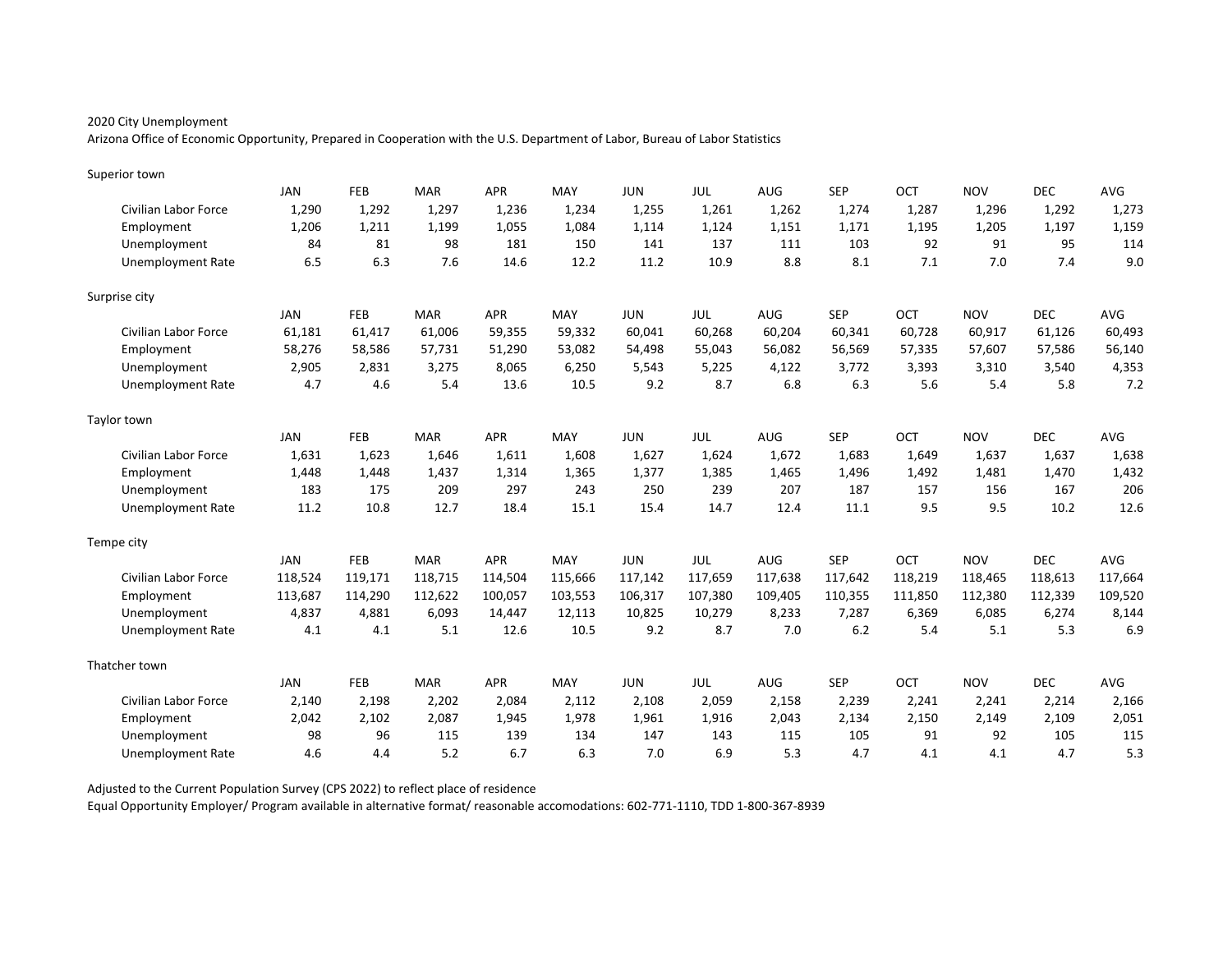Arizona Office of Economic Opportunity, Prepared in Cooperation with the U.S. Department of Labor, Bureau of Labor Statistics

| Tolleson city               |                |                |                |            |         |             |            |                |                |                |             |             |                |
|-----------------------------|----------------|----------------|----------------|------------|---------|-------------|------------|----------------|----------------|----------------|-------------|-------------|----------------|
|                             | <b>JAN</b>     | FEB            | <b>MAR</b>     | <b>APR</b> | MAY     | <b>JUN</b>  | <b>JUL</b> | AUG            | <b>SEP</b>     | OCT            | <b>NOV</b>  | <b>DEC</b>  | AVG            |
| Civilian Labor Force        | 3,454          | 3,469          | 3,444          | 3,282      | 3,322   | 3,374       | 3,395      | 3,409          | 3,419          | 3,446          | 3,458       | 3,461       | 3,411          |
| Employment                  | 3,332          | 3,350          | 3,301          | 2,932      | 3,035   | 3,116       | 3,147      | 3,206          | 3,234          | 3,278          | 3,294       | 3,292       | 3,210          |
| Unemployment                | 122            | 119            | 143            | 350        | 287     | 258         | 248        | 203            | 185            | 168            | 164         | 169         | 201            |
| Unemployment Rate           | 3.5            | 3.4            | 4.2            | 10.7       | 8.6     | 7.6         | 7.3        | 6.0            | 5.4            | 4.9            | 4.7         | 4.9         | 5.9            |
| Tombstone city              |                |                |                |            |         |             |            |                |                |                |             |             |                |
|                             | <b>JAN</b>     | FEB            | <b>MAR</b>     | <b>APR</b> | MAY     | <b>JUN</b>  | <b>JUL</b> | <b>AUG</b>     | <b>SEP</b>     | OCT            | <b>NOV</b>  | <b>DEC</b>  | AVG            |
| Civilian Labor Force        | 503            | 506            | 508            | 481        | 484     | 494         | 500        | 506            | 512            | 511            | 510         | 506         | 502            |
| Employment                  | 476            | 480            | 478            | 434        | 446     | 459         | 466        | 478            | 486            | 489            | 488         | 482         | 472            |
| Unemployment                | 27             | 26             | 30             | 47         | 38      | 35          | 34         | 28             | 26             | 22             | 22          | 24          | 30             |
| <b>Unemployment Rate</b>    | 5.4            | 5.1            | 5.9            | 9.8        | 7.9     | 7.1         | 6.8        | 5.5            | 5.1            | 4.3            | 4.3         | 4.7         | 6.0            |
| Tucson city                 |                |                |                |            |         |             |            |                |                |                |             |             |                |
|                             | <b>JAN</b>     | FEB            | <b>MAR</b>     | <b>APR</b> | MAY     | <b>JUN</b>  | JUL        | AUG            | <b>SEP</b>     | OCT            | <b>NOV</b>  | <b>DEC</b>  | AVG            |
| Civilian Labor Force        | 259,052        | 261,739        | 260,610        | 253,558    | 254,574 | 256,157     | 256,653    | 256,918        | 257,601        | 257,317        | 257,520     | 257,419     | 257,426        |
| Employment                  | 245,866        | 249,013        | 245,218        | 217,266    | 224,700 | 229,329     | 230,603    | 235,741        | 238,014        | 239,335        | 239,904     | 239,090     | 236,173        |
| Unemployment                | 13,186         | 12,726         | 15,392         | 36,292     | 29,874  | 26,828      | 26,050     | 21,177         | 19,587         | 17,982         | 17,616      | 18,329      | 21,253         |
| Unemployment Rate           | 5.1            | 4.9            | 5.9            | 14.3       | 11.7    | 10.5        | 10.1       | 8.2            | 7.6            | 7.0            | 6.8         | 7.1         | 8.3            |
| Tusayan town                |                |                |                |            |         |             |            |                |                |                |             |             |                |
|                             | <b>JAN</b>     | FEB            | <b>MAR</b>     | <b>APR</b> | MAY     | <b>JUN</b>  | JUL        | AUG            | <b>SEP</b>     | OCT            | <b>NOV</b>  | <b>DEC</b>  | AVG            |
| <b>Civilian Labor Force</b> | 240            | 241            | 239            | 199        | 206     | 218         | 219        | 226            | 229            | 229            | 226         | 221         | 224            |
| Employment                  | 240            | 241            | 239            | 199        | 206     | 218         | 219        | 226            | 229            | 229            | 226         | 221         | 224            |
| Unemployment                | 0              | 0              | $\mathbf 0$    | 0          | 0       | $\mathbf 0$ | 0          | 0              | 0              | $\mathbf 0$    | $\mathbf 0$ | $\mathbf 0$ | 0              |
| <b>Unemployment Rate</b>    | 0.0            | 0.0            | 0.0            | 0.0        | 0.0     | 0.0         | 0.0        | 0.0            | 0.0            | 0.0            | 0.0         | 0.0         | 0.0            |
| Wellton town                |                |                |                |            |         |             |            |                |                |                |             |             |                |
|                             | <b>JAN</b>     | FEB            | <b>MAR</b>     | <b>APR</b> | MAY     | <b>JUN</b>  | JUL        | AUG            | <b>SEP</b>     | OCT            | <b>NOV</b>  | <b>DEC</b>  | AVG            |
| Civilian Labor Force        | 779            | 778            | 781            | 663        | 655     | 665         | 668        | 698            | 729            | 755            | 777         | 764         | 726            |
| Employment                  | 777            | 776            | 779            | 660        | 652     | 662         | 665        | 696            | 727            | 753            | 776         | 763         | 724            |
| Unemployment                | $\overline{2}$ | $\overline{2}$ | $\overline{2}$ | 3          | 3       | 3           | 3          | $\overline{2}$ | $\overline{2}$ | $\overline{2}$ | 1           | 1           | $\overline{2}$ |
| Unemployment Rate           | 0.3            | 0.3            | 0.3            | 0.5        | 0.5     | 0.5         | 0.4        | 0.3            | 0.3            | 0.3            | 0.1         | 0.1         | 0.3            |

Adjusted to the Current Population Survey (CPS 2022) to reflect place of residence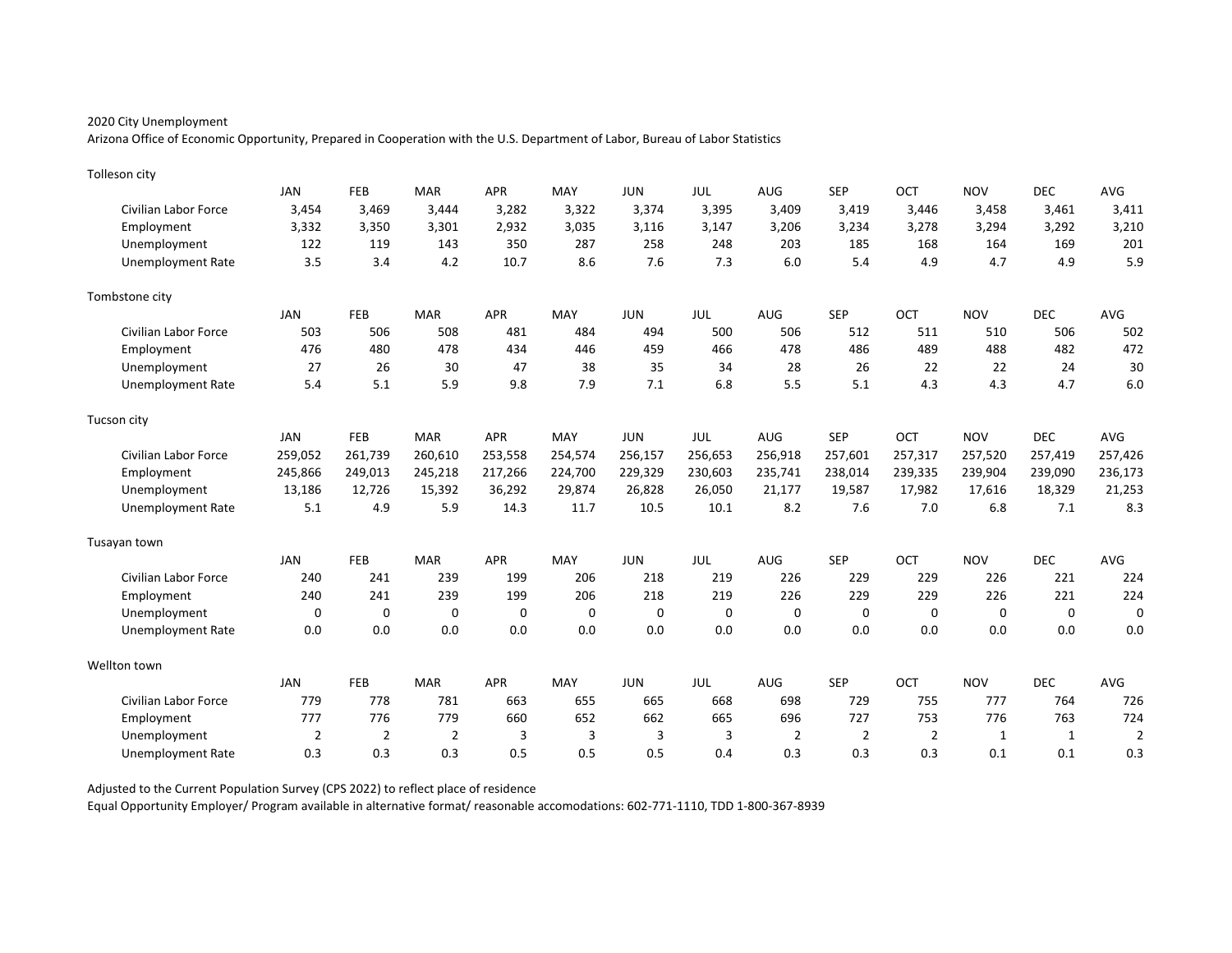Arizona Office of Economic Opportunity, Prepared in Cooperation with the U.S. Department of Labor, Bureau of Labor Statistics

| Wickenburg town             |            |            |            |            |       |            |       |       |            |       |            |            |       |
|-----------------------------|------------|------------|------------|------------|-------|------------|-------|-------|------------|-------|------------|------------|-------|
|                             | <b>JAN</b> | FEB        | <b>MAR</b> | <b>APR</b> | MAY   | <b>JUN</b> | JUL   | AUG   | <b>SEP</b> | OCT   | <b>NOV</b> | <b>DEC</b> | AVG   |
| <b>Civilian Labor Force</b> | 3,266      | 3,282      | 3,243      | 2,956      | 3.034 | 3,103      | 3,130 | 3,172 | 3,193      | 3,230 | 3,244      | 3,243      | 3,175 |
| Employment                  | 3,225      | 3,242      | 3,195      | 2,838      | 2,937 | 3,016      | 3,046 | 3,103 | 3,130      | 3,173 | 3,188      | 3,186      | 3,107 |
| Unemployment                | 41         | 40         | 48         | 118        | 97    | 87         | 84    | 69    | 63         | 57    | 56         | 57         | 68    |
| <b>Unemployment Rate</b>    | 1.3        | 1.2        | 1.5        | 4.0        | 3.2   | 2.8        | 2.7   | 2.2   | 2.0        | 1.8   | 1.7        | 1.8        | 2.1   |
| Willcox city                |            |            |            |            |       |            |       |       |            |       |            |            |       |
|                             | JAN        | <b>FEB</b> | <b>MAR</b> | <b>APR</b> | MAY   | <b>JUN</b> | JUL   | AUG   | <b>SEP</b> | OCT   | <b>NOV</b> | <b>DEC</b> | AVG   |
| <b>Civilian Labor Force</b> | 1,470      | 1,474      | 1,486      | 1,419      | 1,421 | 1,449      | 1,465 | 1,479 | 1,492      | 1.489 | 1,485      | 1,475      | 1,467 |
| Employment                  | 1,375      | 1,384      | 1,380      | 1,252      | 1,286 | 1,324      | 1,345 | 1,379 | 1,401      | 1,410 | 1,407      | 1,391      | 1,361 |
| Unemployment                | 95         | 90         | 106        | 167        | 135   | 125        | 120   | 100   | 91         | 79    | 78         | 84         | 106   |
| <b>Unemployment Rate</b>    | 6.5        | 6.1        | 7.1        | 11.8       | 9.5   | 8.6        | 8.2   | 6.8   | 6.1        | 5.3   | 5.3        | 5.7        | 7.2   |
| Williams city               |            |            |            |            |       |            |       |       |            |       |            |            |       |
|                             | <b>JAN</b> | FEB        | <b>MAR</b> | <b>APR</b> | MAY   | <b>JUN</b> | JUL   | AUG   | <b>SEP</b> | OCT   | <b>NOV</b> | <b>DEC</b> | AVG   |
| <b>Civilian Labor Force</b> | 1,662      | 1,664      | 1,670      | 1,522      | 1,523 | 1,581      | 1,577 | 1,596 | 1,603      | 1,594 | 1,571      | 1,549      | 1,592 |
| Employment                  | 1,573      | 1,581      | 1,571      | 1,308      | 1,349 | 1,429      | 1,439 | 1,481 | 1,500      | 1,504 | 1,481      | 1,452      | 1,472 |
| Unemployment                | 89         | 83         | 99         | 214        | 174   | 152        | 138   | 115   | 103        | 90    | 90         | 97         | 120   |
| <b>Unemployment Rate</b>    | 5.4        | 5.0        | 5.9        | 14.1       | 11.4  | 9.6        | 8.8   | 7.2   | 6.4        | 5.6   | 5.7        | 6.3        | 7.5   |
| Winkelman town              |            |            |            |            |       |            |       |       |            |       |            |            |       |
|                             | <b>JAN</b> | FEB        | <b>MAR</b> | <b>APR</b> | MAY   | <b>JUN</b> | JUL   | AUG   | <b>SEP</b> | OCT   | <b>NOV</b> | <b>DEC</b> | AVG   |
| <b>Civilian Labor Force</b> | 102        | 101        | 104        | 114        | 108   | 107        | 107   | 106   | 104        | 102   | 102        | 102        | 105   |
| Employment                  | 81         | 81         | 80         | 75         | 78    | 79         | 79    | 82    | 82         | 82    | 82         | 81         | 80    |
| Unemployment                | 21         | 20         | 24         | 39         | 30    | 28         | 28    | 24    | 22         | 20    | 20         | 21         | 25    |
| <b>Unemployment Rate</b>    | 20.6       | 19.8       | 23.1       | 34.2       | 27.8  | 26.2       | 26.2  | 22.6  | 21.2       | 19.6  | 19.6       | 20.6       | 23.8  |
| Winslow city                |            |            |            |            |       |            |       |       |            |       |            |            |       |
|                             | <b>JAN</b> | FEB        | <b>MAR</b> | <b>APR</b> | MAY   | <b>JUN</b> | JUL   | AUG   | <b>SEP</b> | OCT   | <b>NOV</b> | <b>DEC</b> | AVG   |
| <b>Civilian Labor Force</b> | 3,523      | 3,514      | 3,517      | 3,301      | 3,377 | 3,409      | 3,421 | 3,581 | 3,637      | 3,603 | 3,577      | 3,561      | 3,502 |
| Employment                  | 3,376      | 3,374      | 3,349      | 3,063      | 3,182 | 3,209      | 3,229 | 3,415 | 3,487      | 3,477 | 3,452      | 3,427      | 3,337 |
| Unemployment                | 147        | 140        | 168        | 238        | 195   | 200        | 192   | 166   | 150        | 126   | 125        | 134        | 165   |
| Unemployment Rate           | 4.2        | 4.0        | 4.8        | 7.2        | 5.8   | 5.9        | 5.6   | 4.6   | 4.1        | 3.5   | 3.5        | 3.8        | 4.7   |

Adjusted to the Current Population Survey (CPS 2022) to reflect place of residence